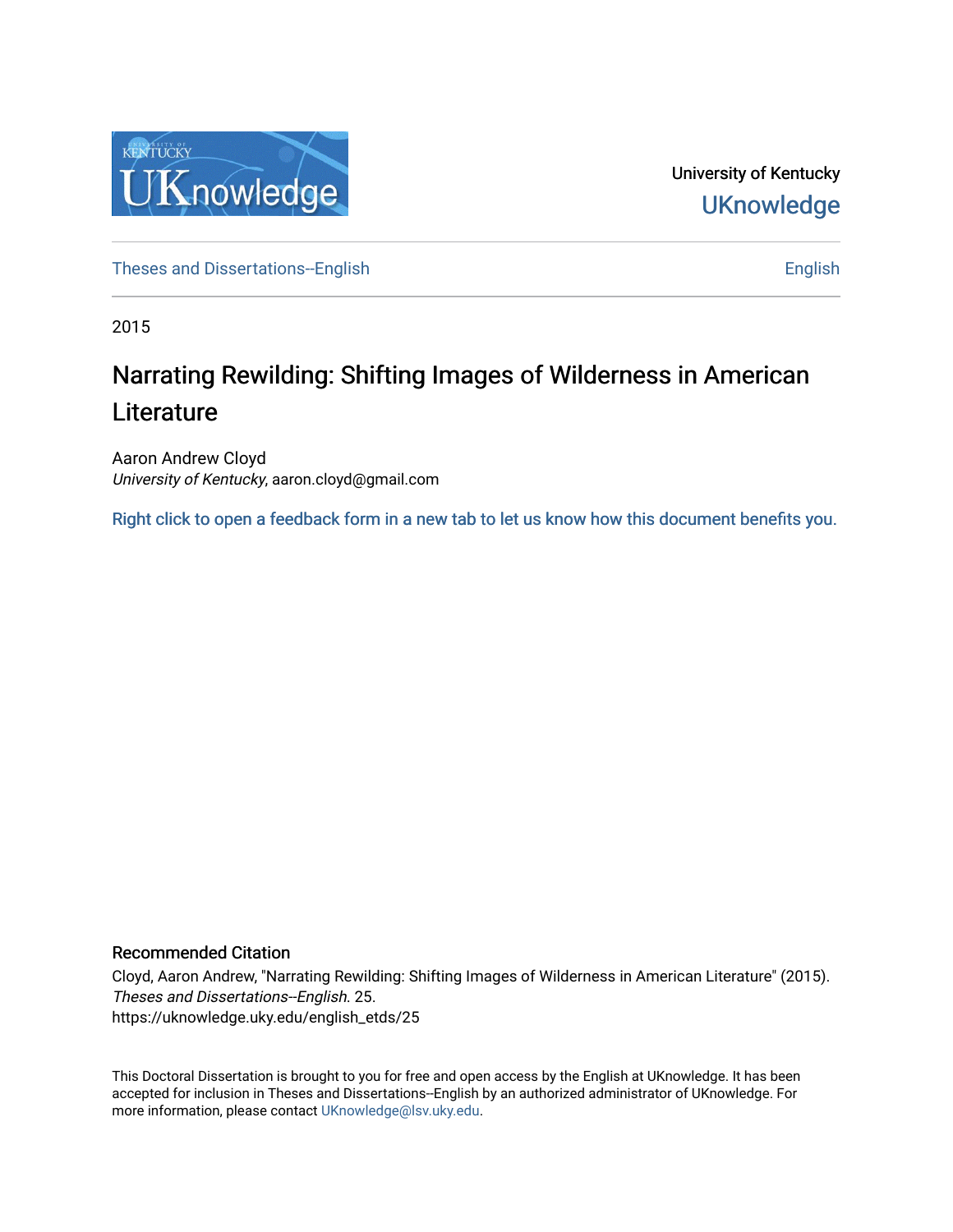# STUDENT AGREEMENT:

I represent that my thesis or dissertation and abstract are my original work. Proper attribution has been given to all outside sources. I understand that I am solely responsible for obtaining any needed copyright permissions. I have obtained needed written permission statement(s) from the owner(s) of each third-party copyrighted matter to be included in my work, allowing electronic distribution (if such use is not permitted by the fair use doctrine) which will be submitted to UKnowledge as Additional File.

I hereby grant to The University of Kentucky and its agents the irrevocable, non-exclusive, and royalty-free license to archive and make accessible my work in whole or in part in all forms of media, now or hereafter known. I agree that the document mentioned above may be made available immediately for worldwide access unless an embargo applies.

I retain all other ownership rights to the copyright of my work. I also retain the right to use in future works (such as articles or books) all or part of my work. I understand that I am free to register the copyright to my work.

# REVIEW, APPROVAL AND ACCEPTANCE

The document mentioned above has been reviewed and accepted by the student's advisor, on behalf of the advisory committee, and by the Director of Graduate Studies (DGS), on behalf of the program; we verify that this is the final, approved version of the student's thesis including all changes required by the advisory committee. The undersigned agree to abide by the statements above.

> Aaron Andrew Cloyd, Student Dr. Randall Roorda, Major Professor Dr. Andy Doolen, Director of Graduate Studies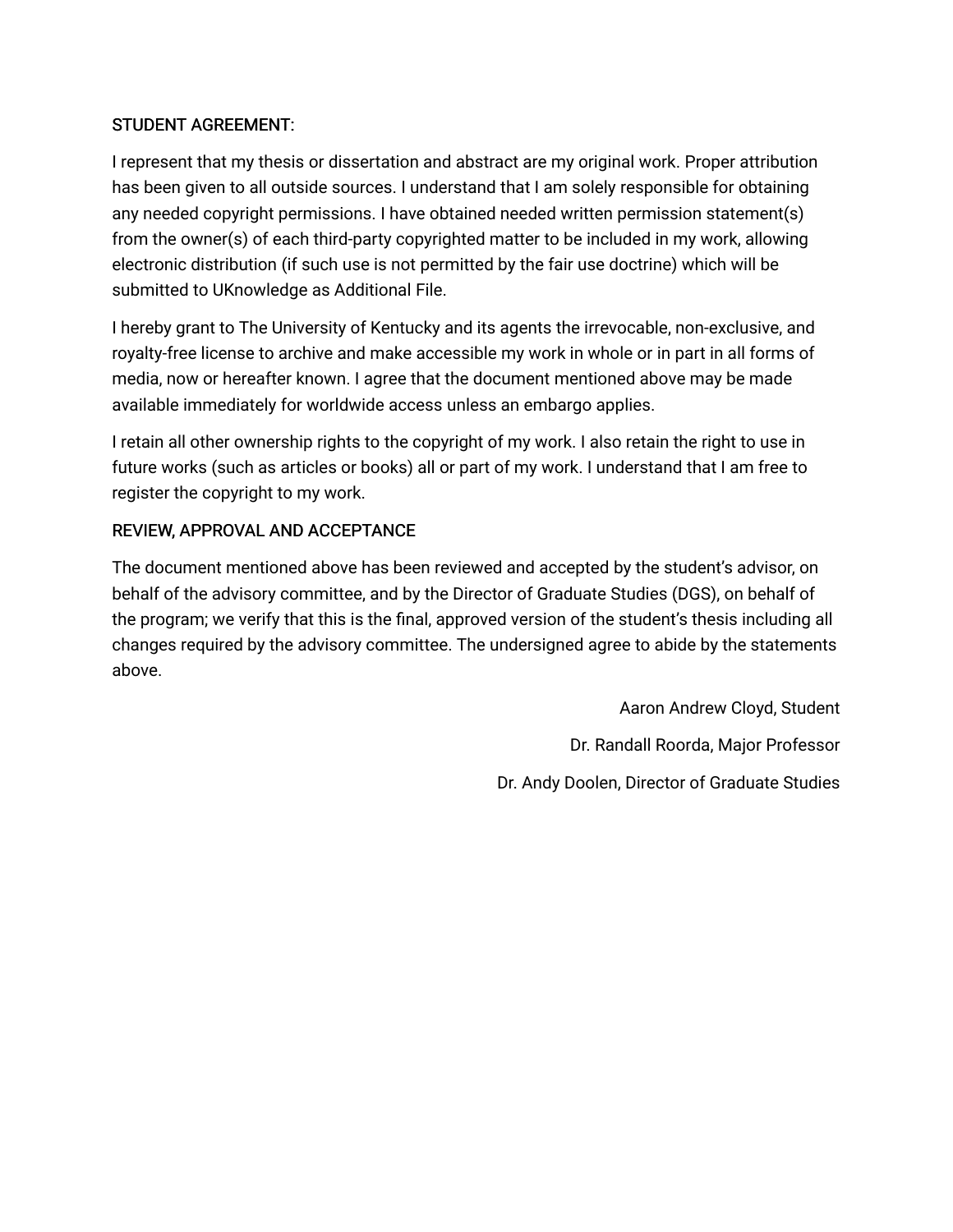# NARRATING REWILDING: SHIFTING IMAGES OF WILDERNESS IN AMERICAN LITERATURE

# DISSERTATION \_\_\_\_\_\_\_\_\_\_\_\_\_\_\_\_\_\_\_\_\_\_\_\_\_\_\_\_\_\_\_\_\_\_

\_\_\_\_\_\_\_\_\_\_\_\_\_\_\_\_\_\_\_\_\_\_\_\_\_\_\_\_\_\_\_\_\_

A dissertation submitted in partial fulfillment of the requirements for the degree of Doctor of Philosophy in the College of Arts and Sciences at the University of Kentucky

By

Aaron Andrew Cloyd

Lexington, Kentucky

Director: Dr. Randall Roorda, Associate Professor of English

Lexington, Kentucky

2015

Copyright © Aaron Andrew Cloyd 2015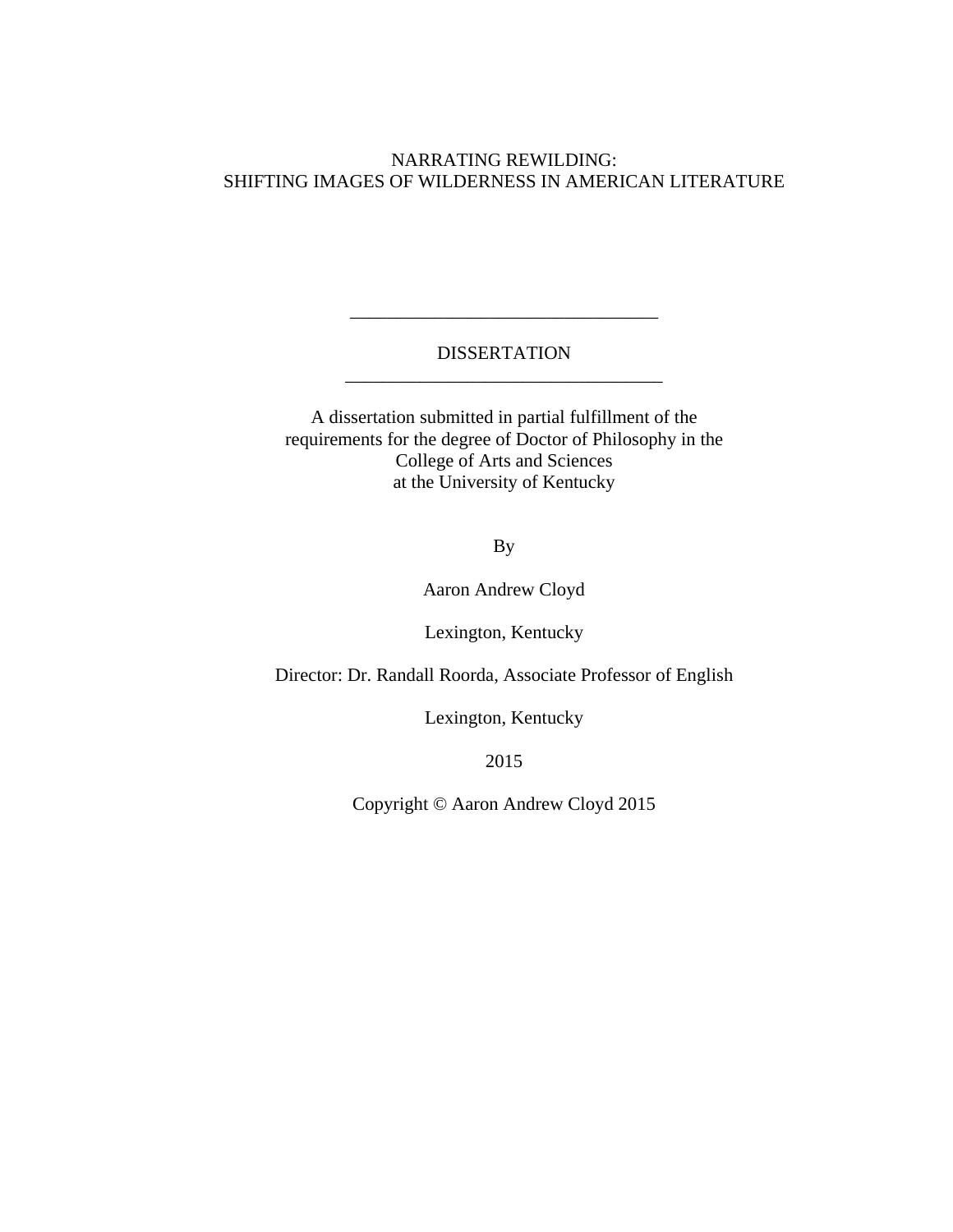#### ABSTRACT OF DISSERTATION

## NARRATING REWILDING: SHIFTING IMAGES OF WILDERNESS IN AMERICAN LITERATURE

*Narrating Rewilding* analyzes interactions between imaginative writings and environmental histories to ask how novels and creative nonfiction contribute to conversations of wilderness rewilding. I identify aspects of rewilding in Cormac McCarthy's *All the Pretty Horses,* Marilynne Robinson's *Housekeeping*, and Terry Tempest Williams's *Refuge* within a context of William Cronon's and James Feldman's works of environmental history, and I argue that the selected imaginative works offer alternative ramifications of rewilding by questioning Cronon's and Feldman's anthropocentric basis.

While Cronon and Feldman argue that a rewilding wilderness expresses interconnections between human history and expressions of nature, and that a return of wild aspects benefits human understanding and interaction within wilderness areas, in these imaginative writings, wildernesses are sites that flatten hierarchies between natural elements and human aspects, places where characters languish. They are lands deeply layered with both natural and cultural histories, but aspects of the past often remain beyond reach. Rewilding in these wildernesses equates with damage and loss.

Taken together, I argue that these narratives of wilderness rewilding augment one another, creating a dialog where Cronon's and Feldman's discourses of environmental recovery and of human gain inform corresponding imaginative writings but are also challenged by models of lament and loss. This restructured approach to wilderness rewilding offers a widened range of potential responses to an ever-changing, everrewilding wilderness.

KEYWORDS: American Literature, Wilderness, Rewilding, Environmental Writing, Ecocriticism

> Aaron Andrew Cloyd Student's Signature

> > October 5, 2015 Date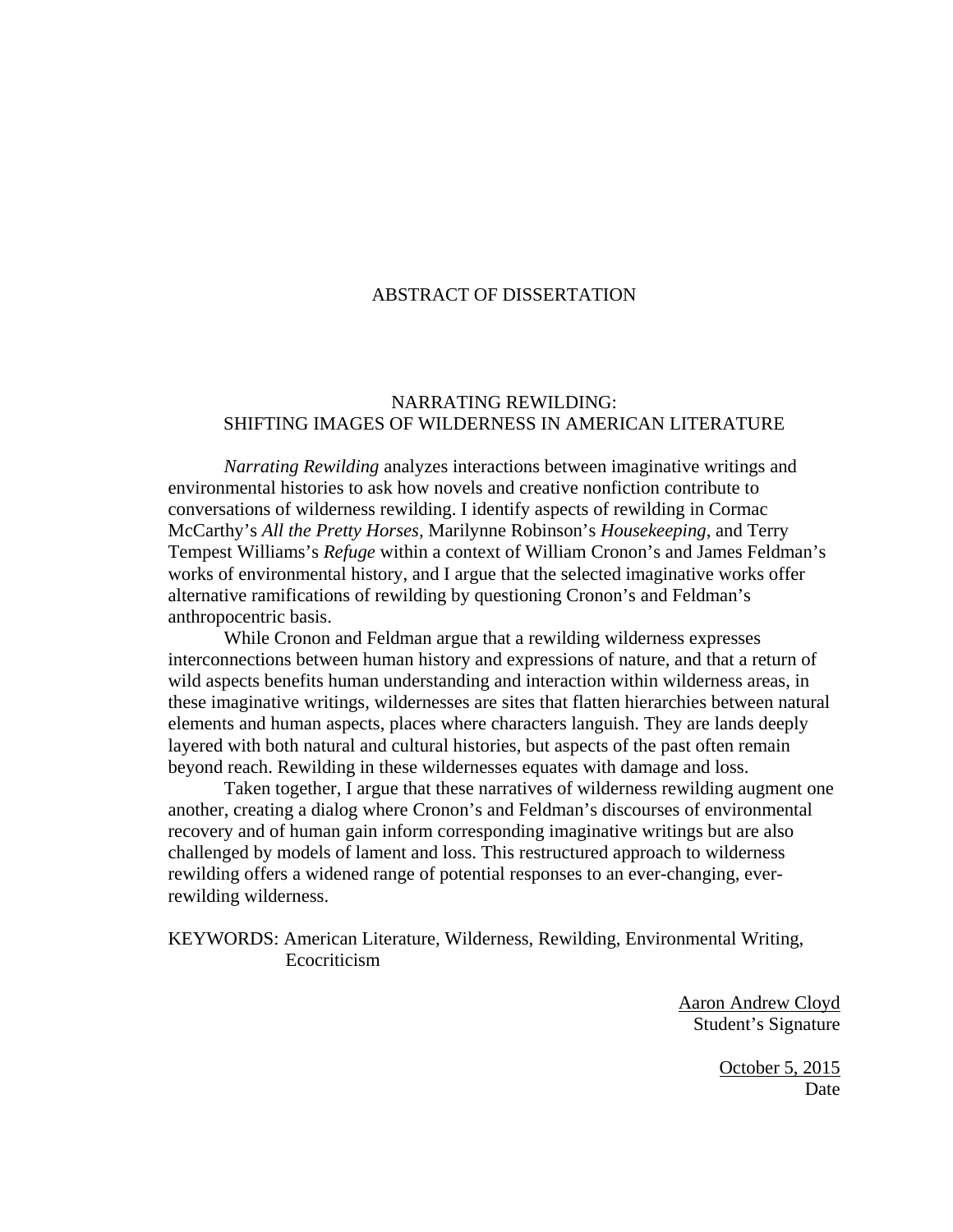## NARRATING REWILDING: SHIFTING IMAGES OF WILDERNESS IN AMERICAN LITERATURE

By

Aaron Andrew Cloyd

Randall Roorda, PhD Director of Dissertation

 Andy Doolen, PhD Director of Graduate Studies

October 5, 2015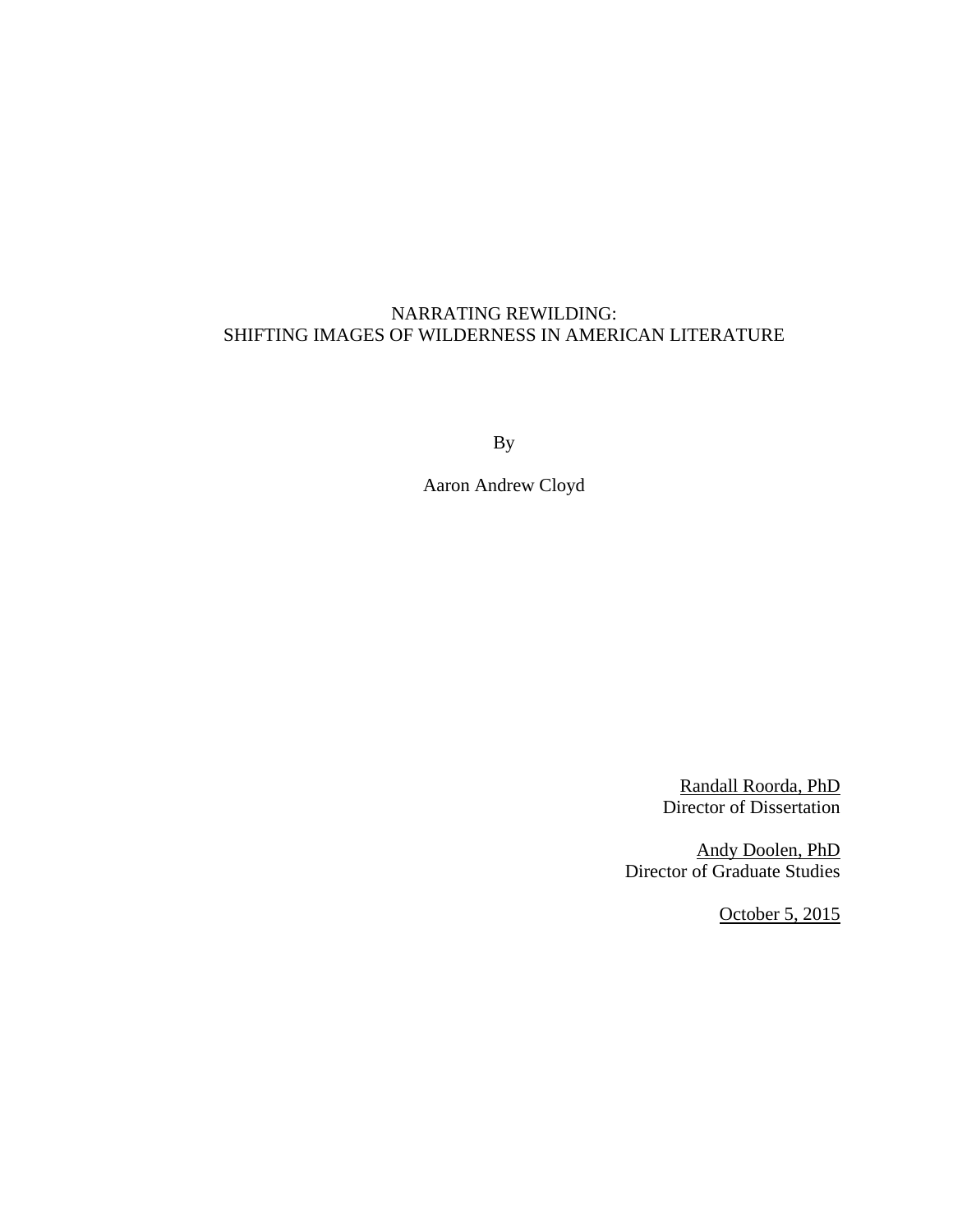# DEDICATION

For Lisa – my love, my heart

For Nathaniel – my joy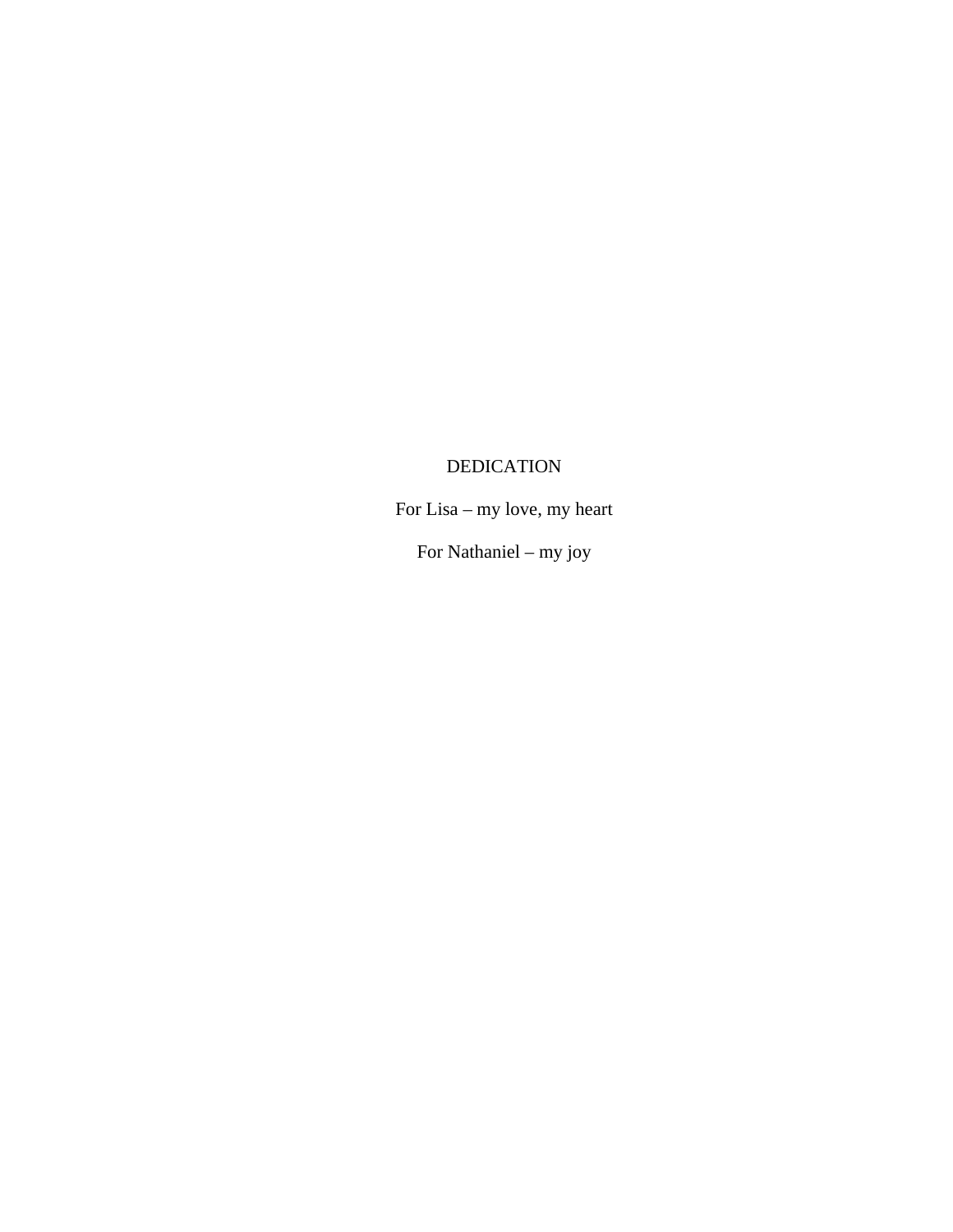#### ACKNOWLEDGMENTS

<span id="page-6-0"></span>I owe much gratitude to Randall Roorda: dissertation director, model professor, and friend. My writing echoes with our many conversations, and my teaching reflects your mentoring. Thank you for your persistent, but kind guidance.

I am also grateful to Armando Prats, Michelle Sizemore, Karl Raitz, and John Watkins. Your insightful questions gave shape to much of this project. Thank you for encouragement throughout my time at the University of Kentucky.

This dissertation is rooted in support from Margaret Johnson, Doug Schaak, and Domani Pothen. Your caring attention toward my master's thesis and seminar papers helped convince me that I should continue.

To Jenna Goldsmith, Eric Casero, and Pat Herald: thank you for conversations, for lunches, and for spaces to rehearse ideas.

For my family, thank you for patiently listening, for insisting that completion was possible when I doubted. Your warmth and joy were consistent lights throughout.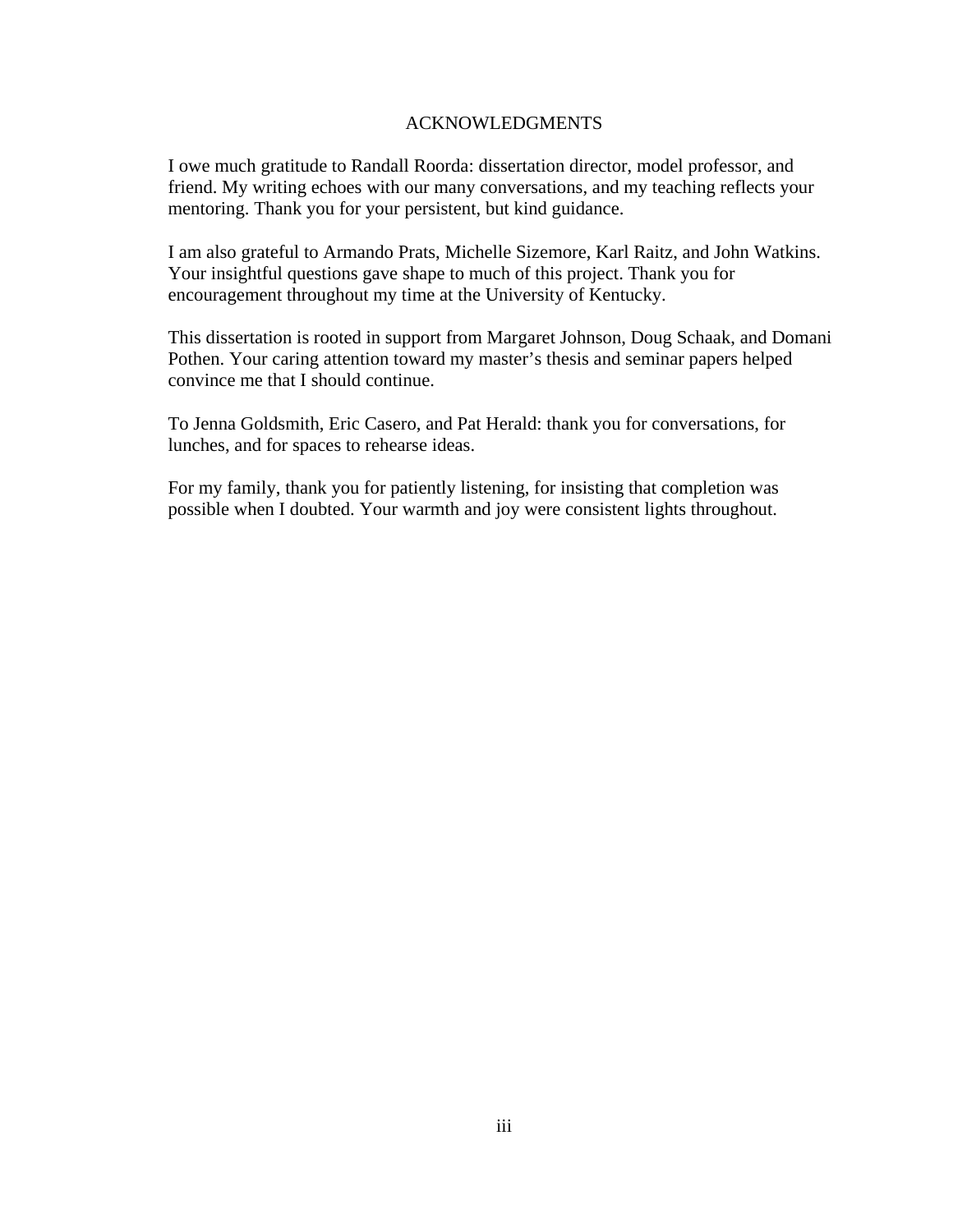| Chapter Two: (Re)Defining Wilderness in Cormac McCarthy's        |  |
|------------------------------------------------------------------|--|
|                                                                  |  |
|                                                                  |  |
|                                                                  |  |
|                                                                  |  |
|                                                                  |  |
|                                                                  |  |
|                                                                  |  |
|                                                                  |  |
| Chapter Three: (Re)Visioning Wilderness and History in Marilynne |  |
|                                                                  |  |
|                                                                  |  |
|                                                                  |  |
|                                                                  |  |
|                                                                  |  |
|                                                                  |  |
|                                                                  |  |
|                                                                  |  |
|                                                                  |  |
|                                                                  |  |
|                                                                  |  |
|                                                                  |  |
|                                                                  |  |
|                                                                  |  |

# TABLE OF CONTENTS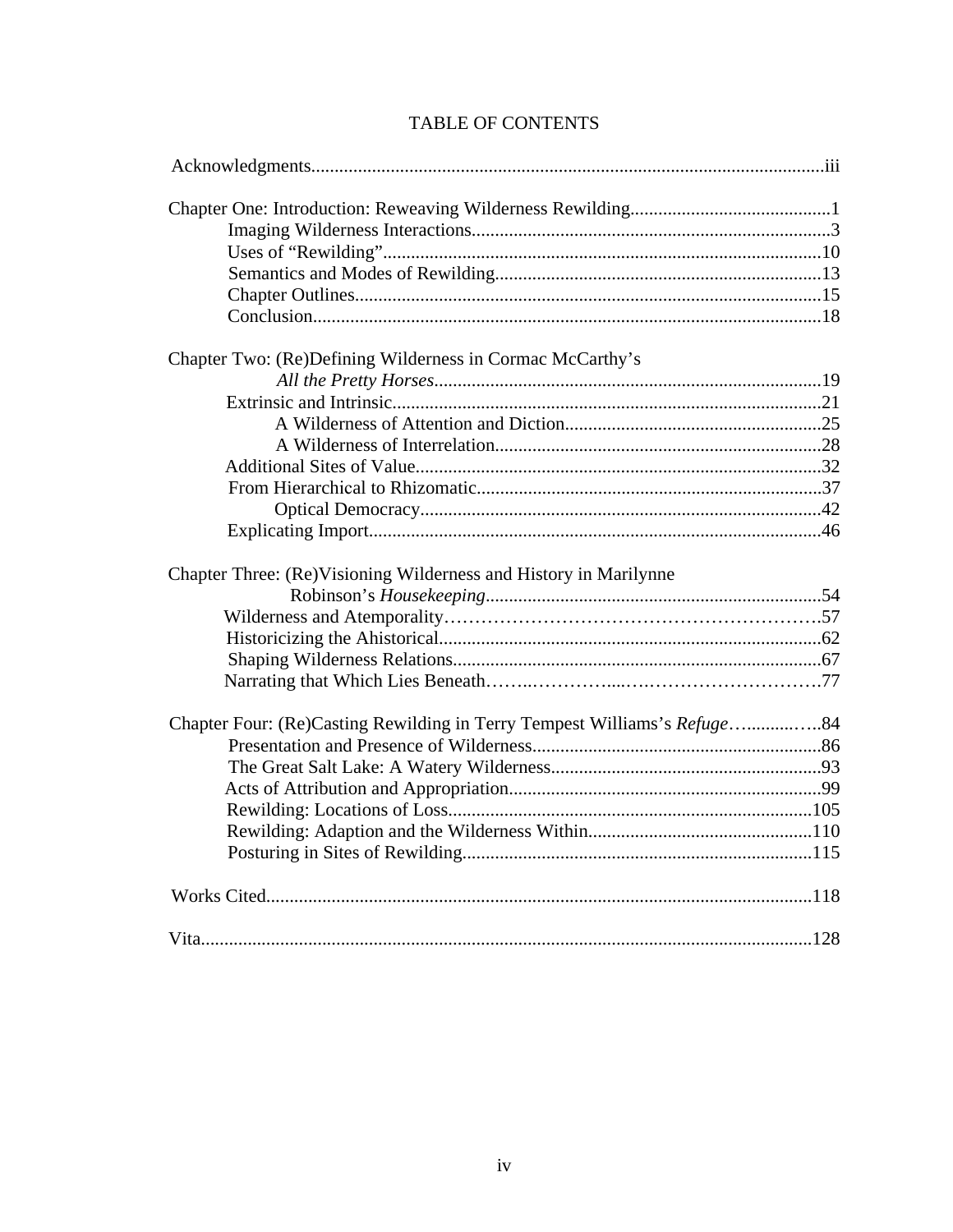#### **Chapter One Introduction: Reweaving Wilderness Rewilding**

<span id="page-8-0"></span>Oak trees define parking regulations on Stone Avenue in Lexington, Kentucky. Most mornings I pass this arborescent colonnade on my walk to the University, undulating over pieces of sidewalk that roots have puckered along the seams. From the narrow strip of land between road and sidewalk, broad trunks give way to intricate branches that, when in leaf, shade concrete and plant alike, and when bare, trace lines across sky and building. Bolted into each tree: rusting signs – "no parking" – which are as much bark as metal, for the trees appear determined to make the words and paint part of themselves as they grow over and around inscriptions of civic expectations.

I envision this row of trees as a site of active confluence more than a fixed line of boundary. Natural processes of photosynthesis and regeneration in these oaks play out simultaneously with cultural practices of pruning and posting of parking policies. Such a place is a process rather than a static entity. The growing and adapting trees modify and emphasize the decay of the signs (chipping paint and rusting metal), while the presence of sheet metal and bolts alters my understanding of the trees.

Like ivy creeping across brick buildings or flowers sprouting from sidewalk cracks, the interconnections between sign and tree imply beauty, an attraction to some new and yet old thing. Perhaps these trees and their signs draw my attention as Lexington's version of ancient ruins where observers may connect to peoples and histories of the past, where physical objects stretch a sense of time to include more than the present, where something outside the immediate suggests the durable or even transcendent. Perhaps the enfolding bark prompts experiences of the sublime as an unsettling yet welcome reminder of what exists beyond and outside the bounds of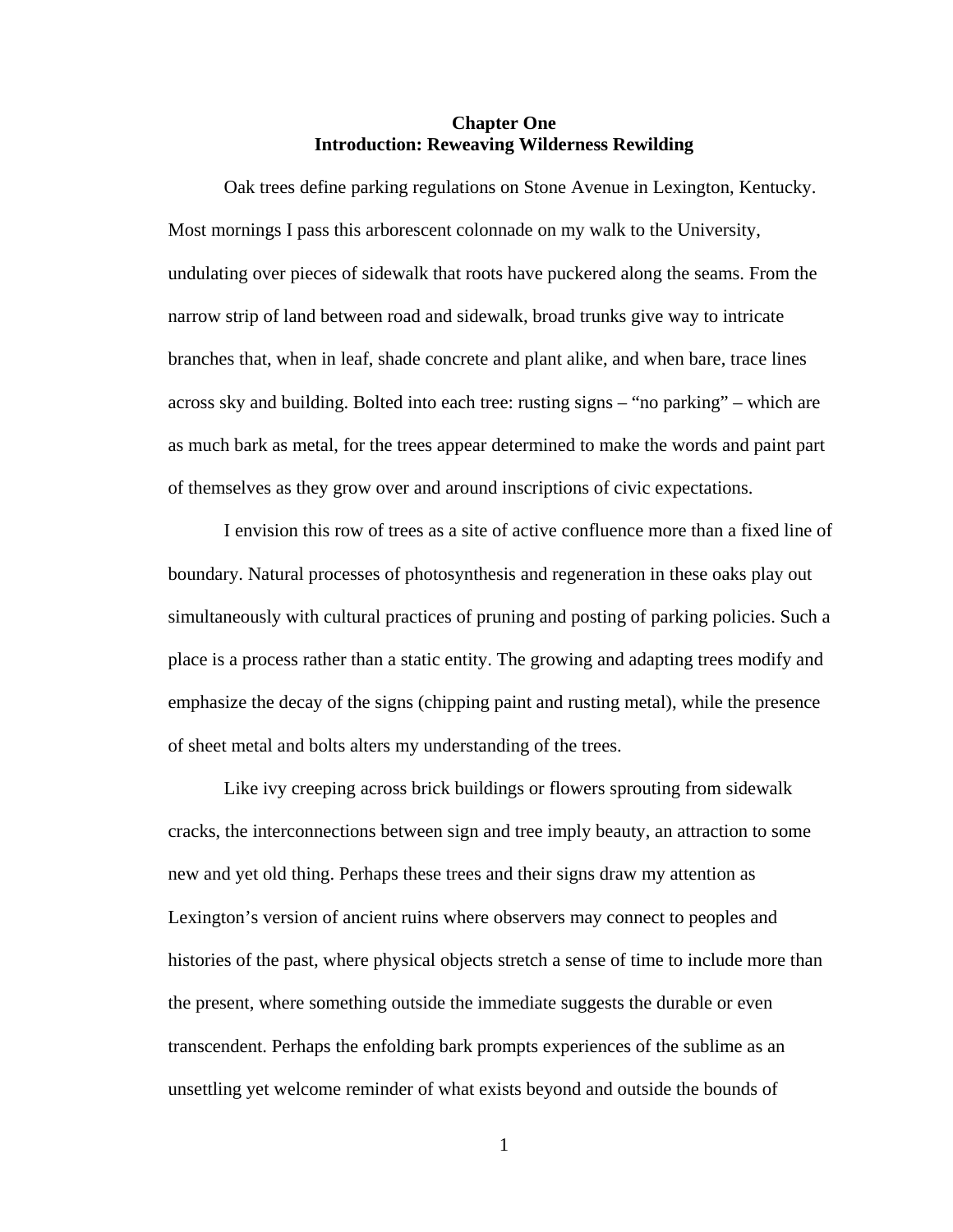humanity. In this fashion, perhaps my response is something akin to a wilderness experience.

I recognize that I could and perhaps even should view the trees as scarred, as cut by metal signs and punctured by bolts. I could mourn the signs as yet another instance of nature's devastation by an invasive humanity bent on placing its stamp of existence in the world around them. Yet I am equally drawn to the bark that enfolds and envelops the parking signs. My interest is also piqued by what could be construed as a resilient nature taking over and redefining histories of human desires and decisions; I could read the bark as a return of something previously modified or diminished. Rather than separate these responses, I might draw from environmental historians and their concept of rewilding to hold these interpretations together.

My posture or attitude toward these trees and signs likely derives from a complex aggregate of multiple sources. Perhaps I walk by and see beyond these signs much as I hiked or skied around and over sagging barbed wire fences and rusting "no trespassing" signs as a youth in search of back country rivers and rocky cliffs throughout southern Wyoming. Perhaps my attraction to the enveloping bark harkens back to my playful celebration over spring floods along the North Platte River that pushed water over roads and old bridge supports. My reaction likewise represents an extension of the many late twentieth-century American literary works that I study and teach in which natural environments – particularly wildernesses – are sites that bear signs of human culture, where both a sense of nature and culture remain at play as cultural traces are often fading, giving way to a returning of aspects considered wild nature, but a nature that is now imprinted by human culture and history.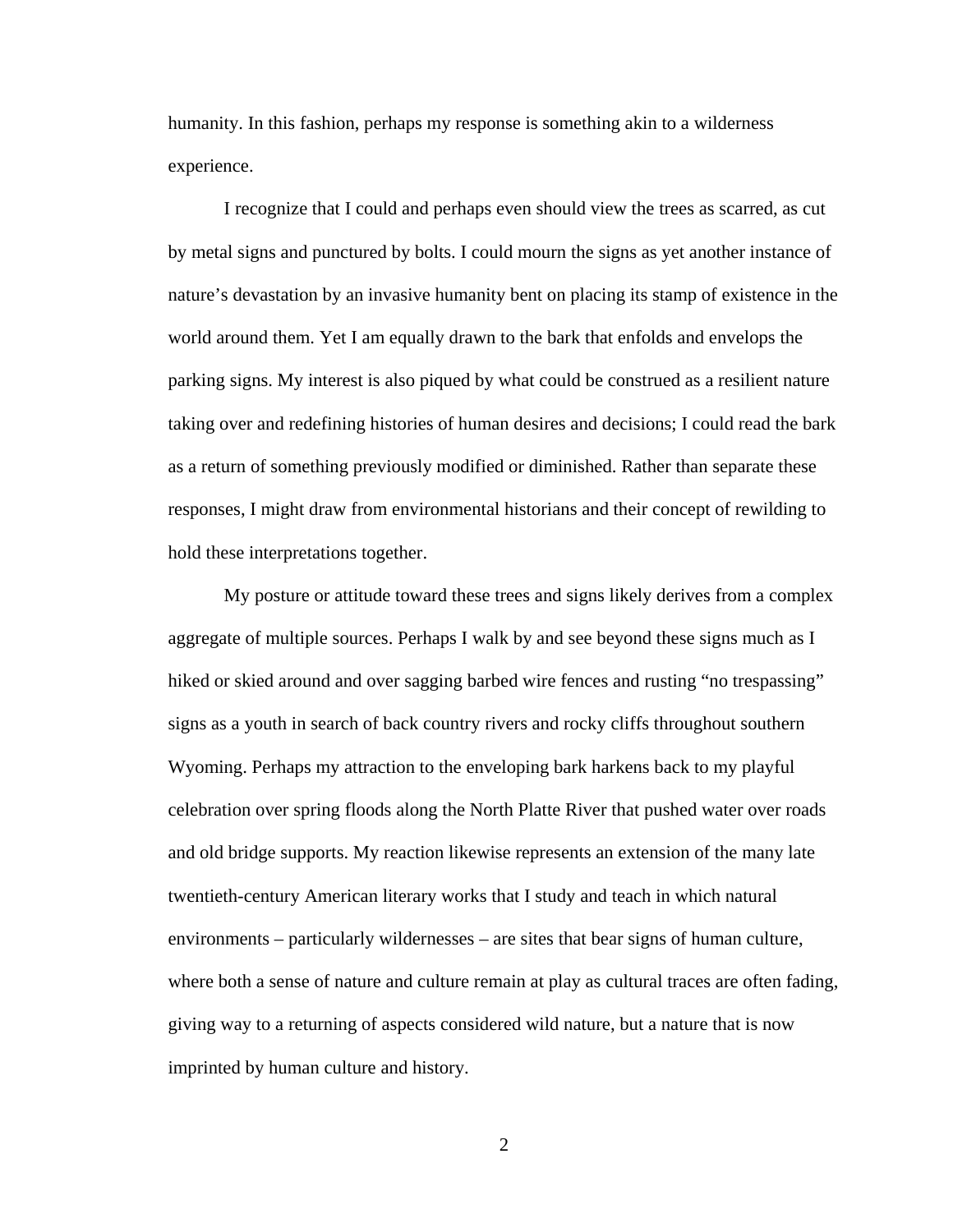#### <span id="page-10-0"></span>**Imaging Wilderness Interactions**

l

My walk down Stone Avenue and my ensuing response points up significant questions often asked of contemporary experiences with nature: how do we make sense of nature<sup>[1](#page-10-1)</sup> that intertwines with and is deeply informed by aspects of human<sup>[2](#page-10-2)</sup> culture, and how might we interpret the inscriptions of humanity that exist within sites deemed natural? These are old questions that have been posed by public leaders and authors from William Bradford to Edward Abbey to Annie Dillard. For Bradford, the forests and hills surrounding seventeenth-century Plymouth were "fall [sic] of wild beasts and wild men," and he therefore explained his surroundings as a "hideous and desolate wilderness" (62). Rather than repulsion, Abbey images wilderness as a site of renewal by insisting that a sense of nature remains intact outside and beyond the human influence he witnessed while working as a park ranger in Arches National Monument, Utah in the 1950s. Abbey saw a landscape modified by roads, hiking trails, and dam projects, but he argues that nature exceeds culture in such a way that even his writing cannot "get the desert into a book" (x). Compared to Abbey, Dillard creates less space between nature and culture as she observes wildlife at Tinker Creek in sight of fences and cattle pastures or when she experiences different levels of consciousness staring at mountains in Virginia from a gas station.

<span id="page-10-2"></span><span id="page-10-1"></span><sup>&</sup>lt;sup>1</sup> As Raymond Williams writes, "nature is perhaps the most complex word in the language," for the word bears at least three connotations: the "essential quality and character of something," the "inherent force which directs either the world or human beings, or both," and the "material world itself, taken as including nor not including human beings" (219). Throughout this project, "nature" primarily references Williams's third meaning: the "material world" and attends to the presence or place of human beings within that space.  $2$  Like nature, "humanity" and "human" bear complex meanings. As Bernard Williams writes, humanity is a "name not merely for a species but for a quality" (22). I would prefer to make "quality" plural and thereby view humanity as a set of shifting attributes rather than a singular and set characteristic. While this project recognizes the conditional nature of terms like humanity and human, both are used in this project to primarily reference a source or a cause. To state that a particular place bears products of humanity, therefore, is to reference from where those products derived from rather than to argue for the makeup or constitution of that humanity.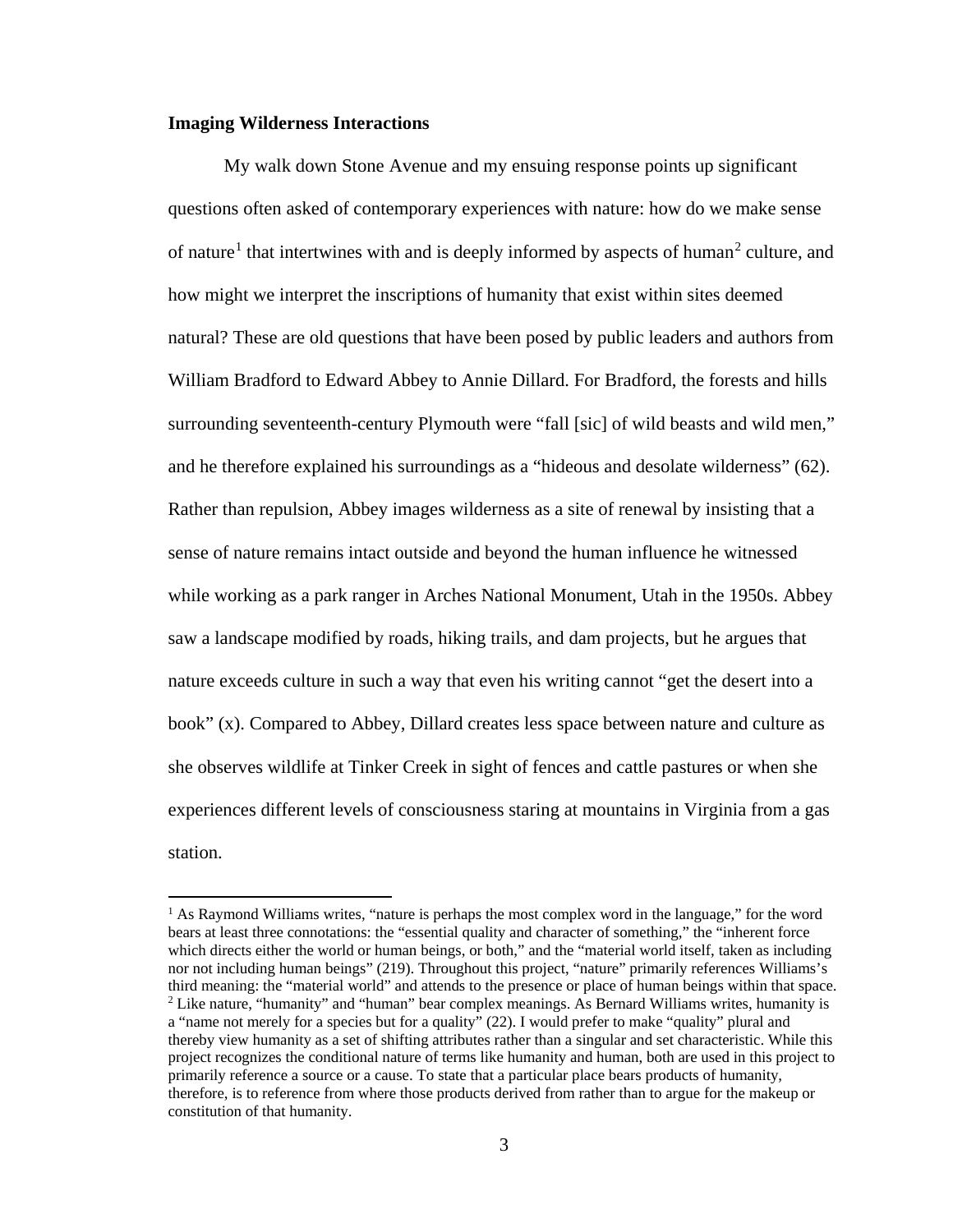A current response to these questions by environmental historians and one that particularly addresses wilderness areas, goes by the name of "rewilding" and is best exemplified by William Cronon in his 2003 article "The Riddle of the Apostle Islands" and by James Feldman in his 2011 book *A Storied Wilderness* (which originated in his 2004 dissertation, *Rewilding the Islands*, under Cronon's direction). According to Feldman, rewilding is a return of wild nature in places of previous human habitation and work, but such landscapes "should be interpreted as evidence neither of past human abuse nor of triumphant wild nature, but as examples of the ongoing impact of human choices on natural processes and of natural conditions on human history" (9). As with Bradford, Abbey, and Dillard, rewilding is a narrative that defines wilderness places by challenging previously held conceptions with the aim of reimaging such sites,<sup>[3](#page-11-0)</sup> or as Cronon writes in a different context, in his 1995 essay "The Trouble with Wilderness, or, Getting Back to the Wrong Nature," "The time has come to rethink wilderness" (69).<sup>[4](#page-11-1)</sup>

This time to rethink wilderness has arrived, contends Cronon, due to current ecological challenges, because the earth's environment is now undeniably defined and modified by humanity. According to many ecological commentators, we have now entered the "Anthropocene," a new era of history defined by the widespread presence and influence of humanity on earth's environments. In this context, from Cronon's

l

<span id="page-11-0"></span><sup>3</sup> My wording here is inspired by geographer David Harvey's work. I originally discovered Harvey in Lawrence Buell's chapter, "Space, Place, and Imagination from Local to Global," in his book *The Future of* 

<span id="page-11-1"></span><sup>&</sup>lt;sup>4</sup> Cronon's work has long been defined by his interest in reconsidering or rethinking landscapes by analyzing interconnections between nature and culture. His first book, *Changes in the Land*, traces the "fundamental reorganizations" of New England "plant and animal communities" in the "shift from Indian to European dominance" (vii). His second book, *Nature's Metropolis*, similarly argues that "no city played a more important role in shaping the landscape and economy of the midcontinent during the second half of the nineteenth-century than Chicago" (xv). His essay "The Trouble with Wilderness" and his article on rewilding can be read as extensions of this earlier work. Given its focus on wilderness, this dissertation evokes Cronon by way of these later essays but recognizes that Cronon's work with wilderness definition and history reflects his broader interest in interconnections between nature and culture.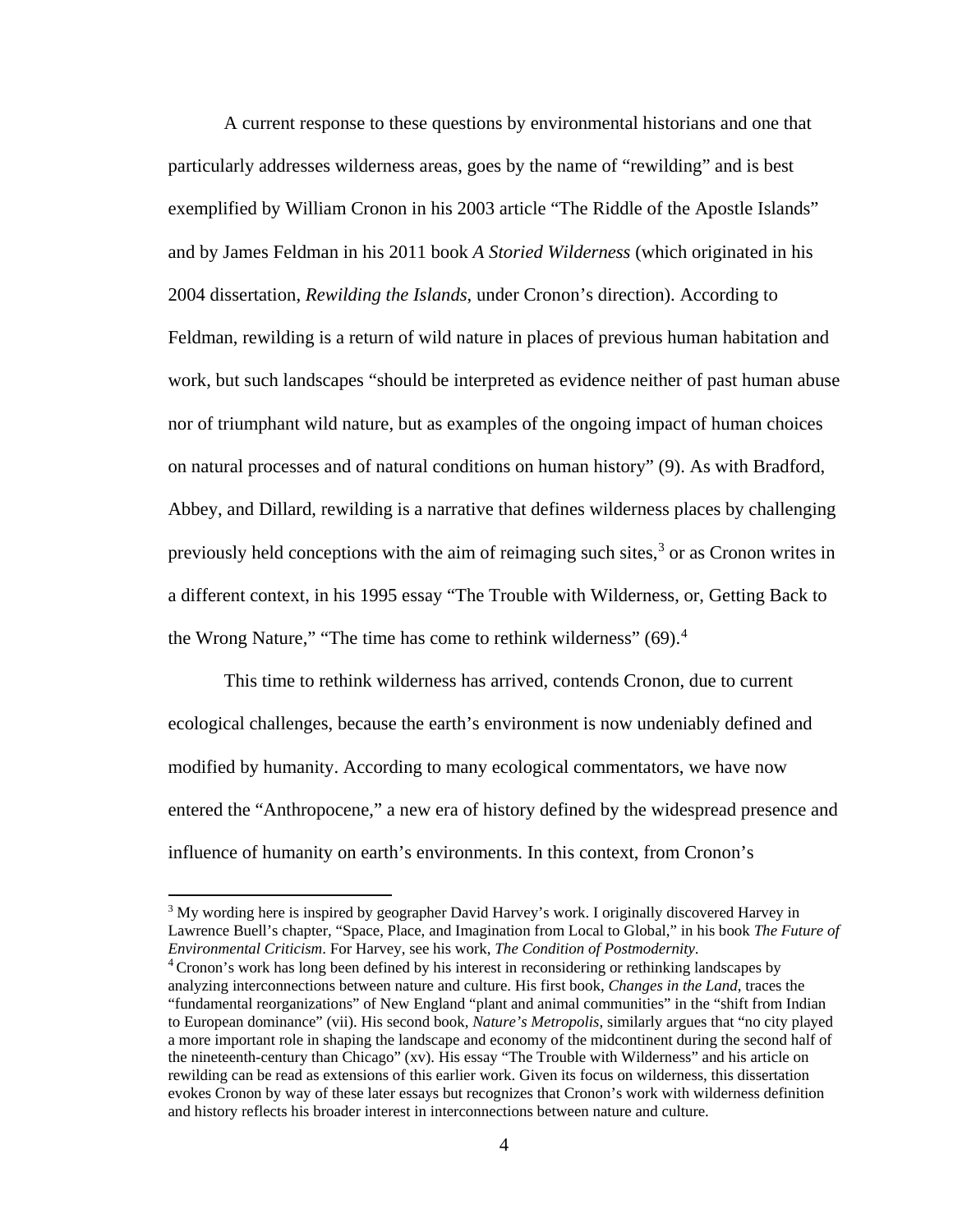perspective, we can no longer pretend that wilderness is a "pristine sanctuary where the last remnant of an untouched, endangered, but still transcendent nature can for at least a little while longer be encountered without the contaminating taint of civilization" ("Trouble"  $69$ ).<sup>[5](#page-12-0)</sup> To perpetuate these images of wilderness is to undercut environmental action, according to Cronon, for the "trouble" with such portrayals is that privilege apparently pristine sites while neglecting places that evince more overt marks of human influence (86).

Cronon traces these portrayals of wilderness to the stories we have told – and continue to tell – about wilderness. He points to narratives from Henry David Thoreau to John Muir to Owen Wister that depict wilderness as sublimely divine, a type of Eden, a prelapsarian locale removed from a despoiling presence of humanity. Cronon implies that the time has come to tell different and new stories about wilderness, narratives that account for human histories and influences in wilderness, which will in turn allow us to understand wilderness as a site of interaction and sustainable relationships between nature and humanity.

Cronon's and Feldman's arguments of rewilding rethink – and retell – wilderness in two fashions. One, they contest the dichotomization of wilderness and culture and contend that to ignore human influences in a given wilderness site is to hinder understanding of that landscape's past as well as its current conditions. As Feldman argues, rewilding wildernesses "represent both history and nature, working

l

<span id="page-12-0"></span><sup>5</sup> Wilderness, of course, has never been an "untouched" or "pristine" site. The environment encountered by Puritan colonists had long been influenced by Native American farming and hunting practices. Cronon's point that "the time has come" could appear anachronistic, but I understand his comments in light of current environmental challenges, which have become more pronounced and recognized in a contemporary setting. My adaptation of his contention about this "time" likewise recognizes the amassing of present environmental issues and their influence on wilderness.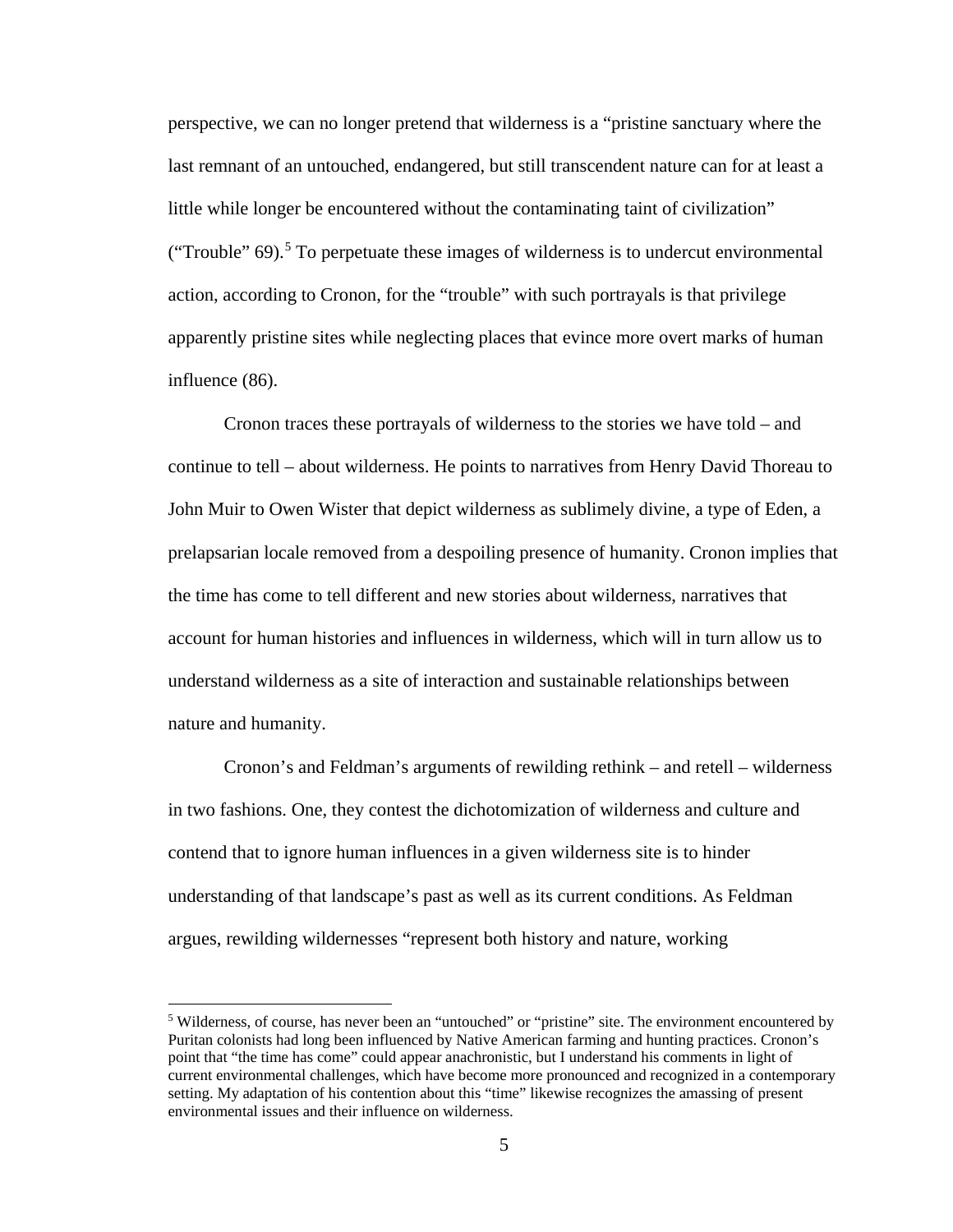simultaneously and together" (9). Two, they assert that human influence in an environment does not necessarily diminish the quality of wilderness or human experiences in those sites. "Recognizing the history" of wilderness areas "does not detract from their value. Rather, it deepens and enriches this value," writes Feldman (223).

For Cronon and Feldman, "value" bears multiple connotations. As they highlight the return of aspects deemed natural and wild, they accentuate central values of wildness: that such aspects and locations endure and are self-perpetuating. In interpreting current landscapes through a lens of previous interactions between humanity and land, Cronon and Feldman indicate historical value as previous eras become more significant for current understanding, which, in turn, implies an educational value of rewilding wilderness: sites such as the Apostle Islands offer case studies to guide discussions of wilderness definition and management. By "value," therefore, Cronon and Feldman gesture toward ecological health while also implying benefits for human gain and welfare.

In addition to upholding values of human knowledge and understanding, Cronon and Feldman also emphasize a link between a rewilding wilderness and human emotional and psychological well-being. By arguing that human history and habitation do not interrupt or diminish a wilderness experience, Cronon and Feldman uphold and perpetuate a pattern of emotional values and responses frequently linked with wilderness: awareness, revelation, elation, wonder, and intrigue. Cronon particularly underscores hope. By considering a return of wild nature in wilderness sites that exhibit "extensive human modification," Cronon argues that narratives of rewilding "should be taken as a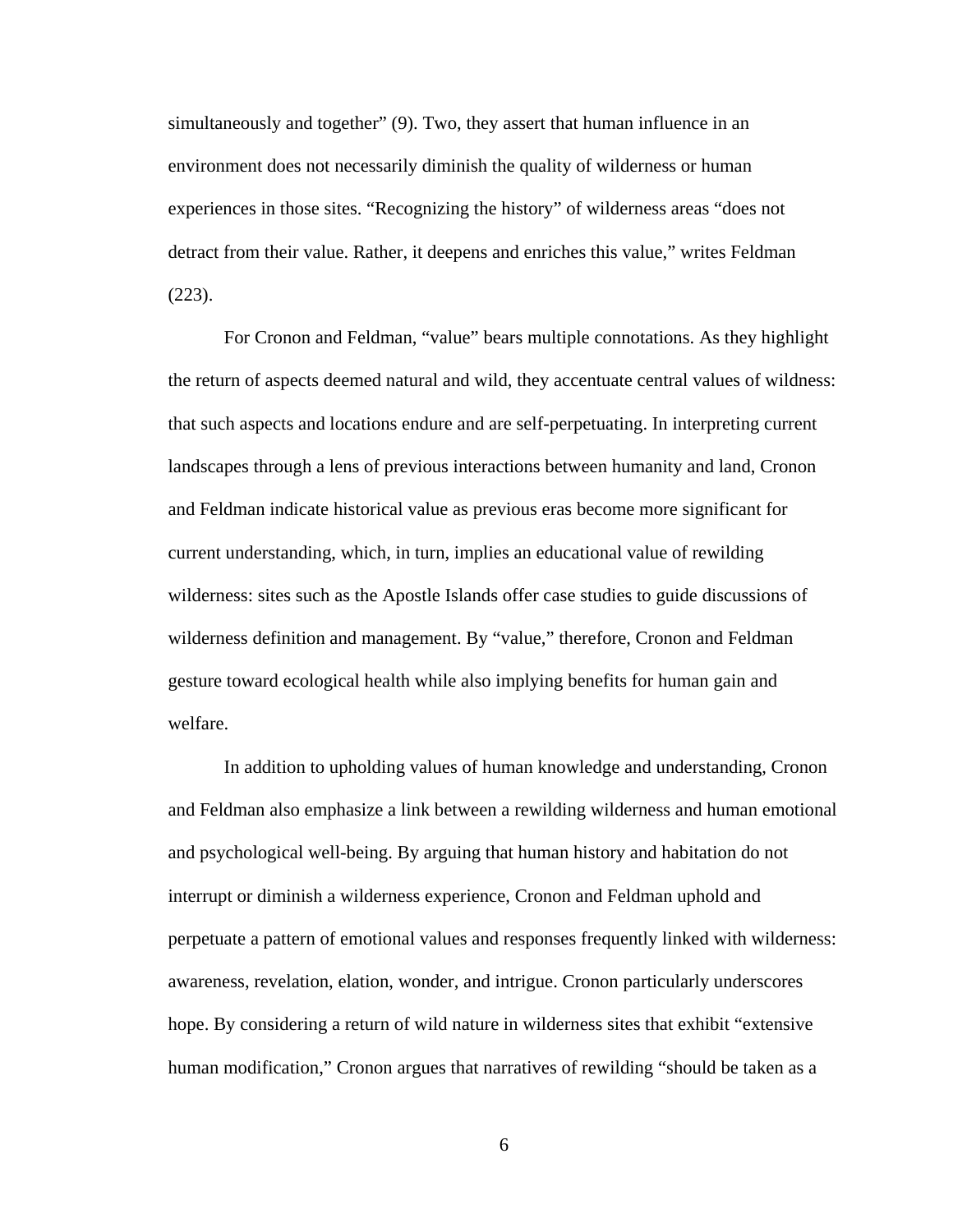tale of hope" ("Foreword" xii).<sup>[6](#page-14-0)</sup> While this connection between written texts and emotional responses to physical environments by readers might be contested, if paired with Kenneth Burke's idea of attitudes as "incipient action" – the work of narratives to arouse attitudes and stage future responses – Cronon and Feldman's "restorying" of wilderness might be understood as a conditioning of emotional and physical response, a setting in motion of tendencies that support subsequent actions (236). By casting a rewilding wilderness as a resource for human betterment, rewilding narratives such as Cronon's and Feldman's script and order corresponding expectations and stage related future actions.

This attention toward human needs and benefits links Cronon's and Feldman's narratives to what Michael Nelson and John Vucetich identify as an anthropocentric argument for wilderness, a position which implies that wilderness exists primarily for human advantage (15[7](#page-14-1)7). <sup>7</sup> An anthropocentric stance foregrounds the presence and needs of humanity while backgrounding the value and distinctness of other forms of life. Such a position can be solipsistic, as Val Plumwood observes (672), especially when nature is reduced to a form of culture, as when Cronon argues that "there is nothing natural about the concept of wilderness," for it is "invented" and "constructed" by human culture ("Trouble" 79-80). Anthropocentricism also implies a hierarchy where the desires and wants of humanity are elevated above, and served by, other expressions of life. Viewed from another angle, the arguments of Cronon's and Feldman's rewilding risk an

<span id="page-14-0"></span><sup>6</sup> In this phrase, Cronon sounds much like Wallace Stegner in his 1960 Wilderness Letter. Stegner ends the letter by contending that wilderness is a "geography of hope" (333). Although both Cronon and Stegner use "hope" to mean a reassurance for humanity's future, the two men wrote in different contexts. While Stegner wrote of a hope deriving from a preservation of current wilderness sites, Cronon writes of hope within a context of a potential return of wilderness-like conditions.<br><sup>7</sup> Nelson and Vucetich identify 31 arguments for wilderness or reasons why wilderness is valued. This work

<span id="page-14-1"></span>has most recently appeared as an article in *The International Encyclopedia of Ethics*, but the categories were originally set out by Nelson in a 1998, in *The Great New Wilderness Debate*.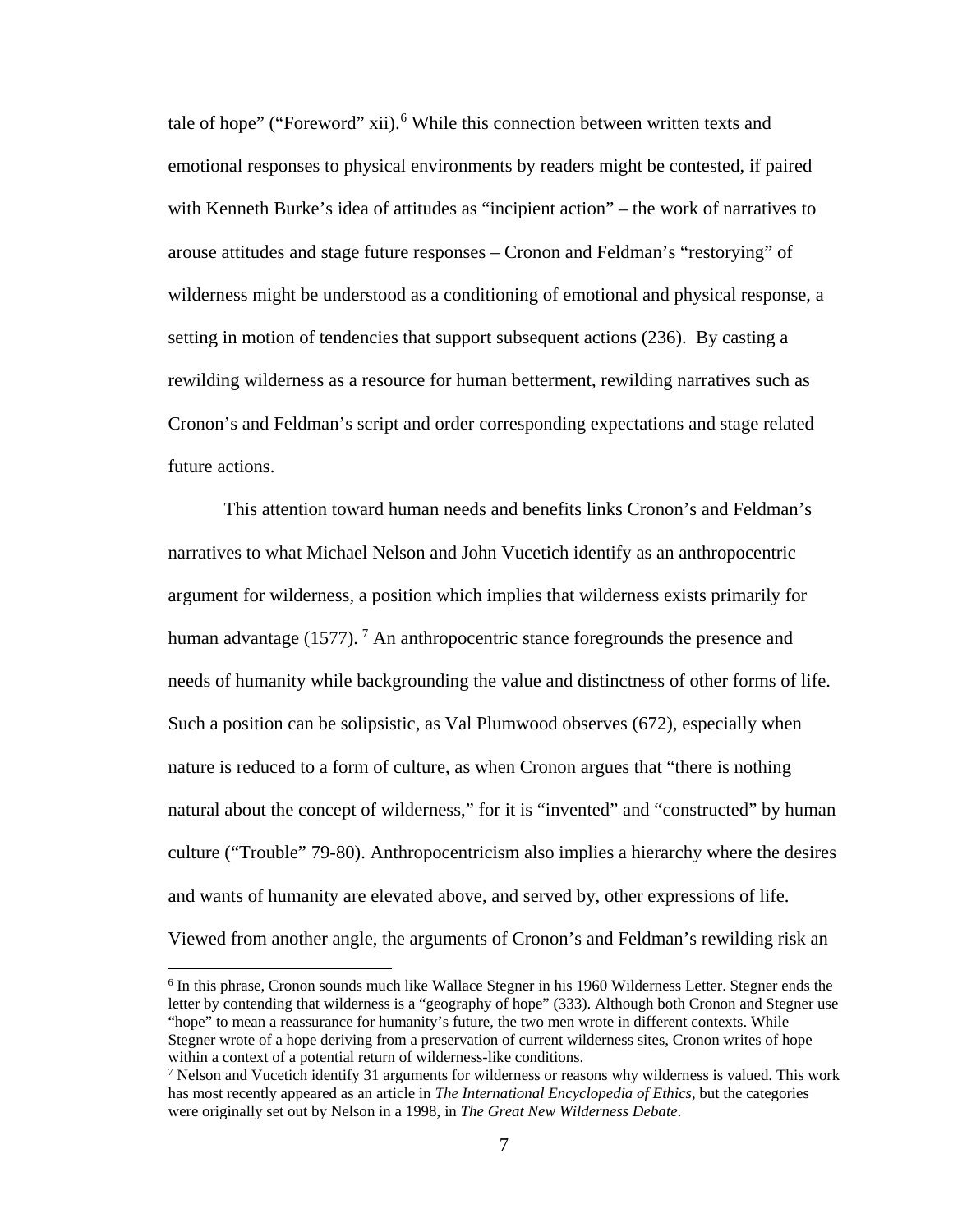association with a version of environmental utilitarianism, which views wilderness as a resource to be accessed and appropriated for the benefit of humanity.

I concur with Cronon and Feldman that the time has come to rethink wilderness, and I agree that such reconsiderations are the province of narratives.<sup>[8](#page-15-0)</sup> But I question the retained emphasis on human gain, and I also seek to expand a conversation about rewilding to also include imaginative, creative works. This dissertation argues that discussions in environmental history and the related narratives are not the only available responses to rewilding wilderness sites. Imaginative works throughout late twentiethcentury American literature conceive of a wilderness where a sense of wild nature is returning, where wilderness sites bear histories of humanity, and where aspects of nature and culture intertwine to define current conditions. Taken together, such works suggest and structure a range of incipient actions, potential responses to contemporary wilderness places. To identify and analyze particular expressions across this range is the work of this dissertation. The literary responses are many, but I recognize three points or segments along this range and discuss three texts as representations of those points: Cormac McCarthy's novel *All the Pretty Horses*, Marilynne Robinson's novel *Housekeeping*, and Terry Tempest Williams's memoir *Refuge*.

Situated across a range of potential responses to rewilding wildernesses, I read these texts as interacting with ideas of rewilding in two distinct but related fashions. First, these narratives echo but challenge Cronon and Feldman's definition of wilderness as a site of human history and work. In some instances, trails and fences mark humanity's

<span id="page-15-0"></span><sup>&</sup>lt;sup>8</sup> My point here echoes Glen Love's argument: "The most important function of literature today is to redirect human consciousness to a full consideration of its place in a threatened natural world," but I prefer "response" to his term, "place," and I perceive a range of such responses while Love's contention implies a singular stance (213).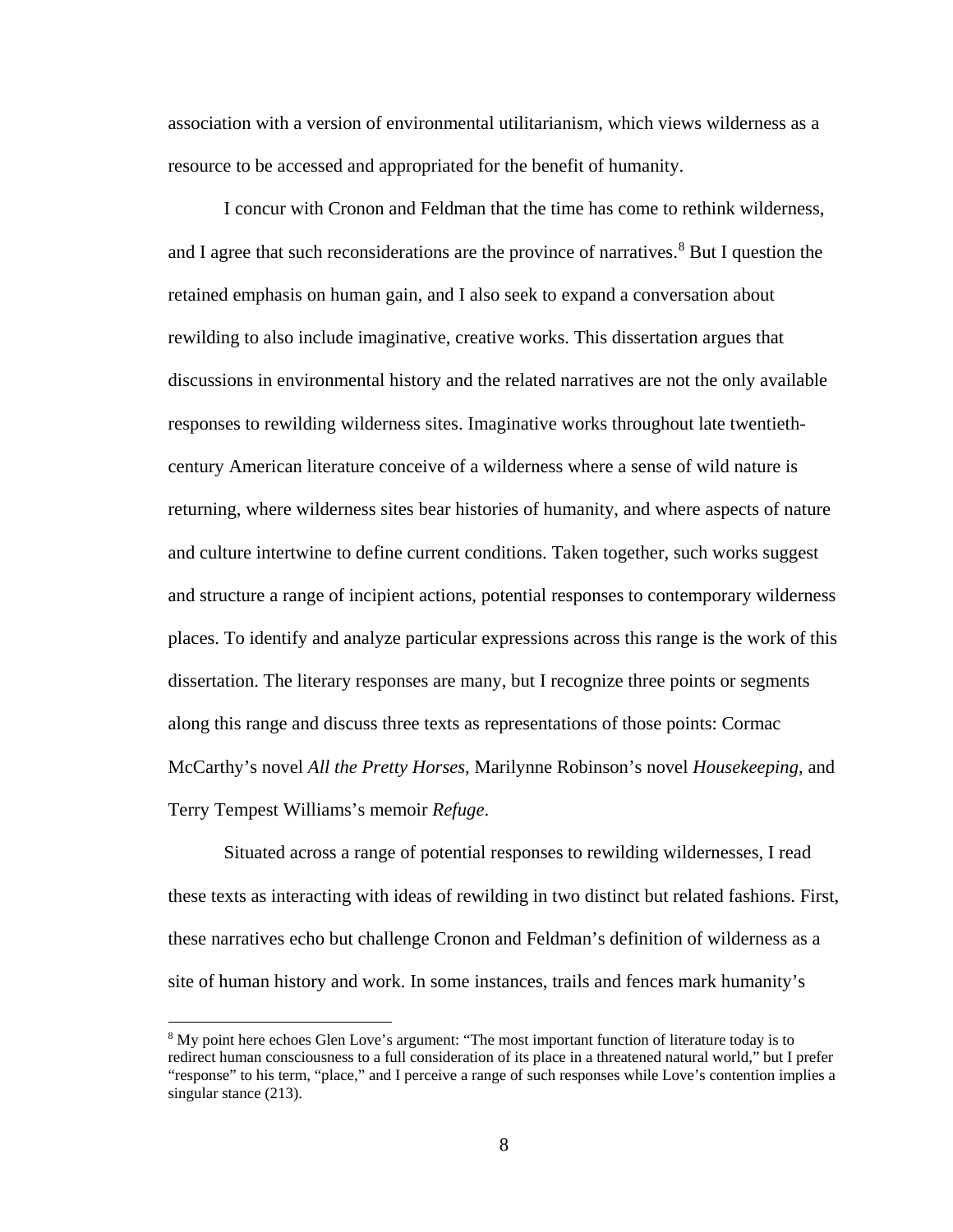presence, while in other cases, cultural efforts to recreate wilderness highlight human interactions. Throughout all the narratives considered here, interpretations of land by characters undergird and signify wilderness as a site of interaction with human culture as well. Yet each text complicates ideas of rewilding and works toward qualifying potential ends of such narratives. If rewilding constitutes a reconstruction of wilderness, the narratives analyzed here question the relationship of wilderness to aspects of human benefit and welfare. An epistemological critique is also present, as these narratives consider how a juxtaposition of nature and humanity affects acts of interpretation and access to previous knowledge.

Two, these texts indicate a range of human reactions to rewilding wildernesses. Characters yearn for renewal and hope but settle for trivial imitations of these experiences when redefined and reconstructed wildernesses prove unable to match their expectations. Transience and displacement, melancholy and mourning are experienced as sites of rewilding occlude desires to access some deeper form of life; characters emerge from wilderness diminished and diseased, questioning their existence. At times, processes of rewilding remove individuals from wilderness rather than support additional contact. Such reactions and experiences suggest that a rewilding wilderness is something more complex than a resource for human gain, and these texts imply the need to supplement the often-anthropocentric stance inherent in arguments of rewilding. As Michael Nelson observes, many contemporary arguments for wilderness attempt to move beyond the "narrowly instrumental, egocentric, and anthropocentric values" of wilderness ("Amalgamation" 155). The imaginative works analyzed in this dissertation provide one basis to support such a move.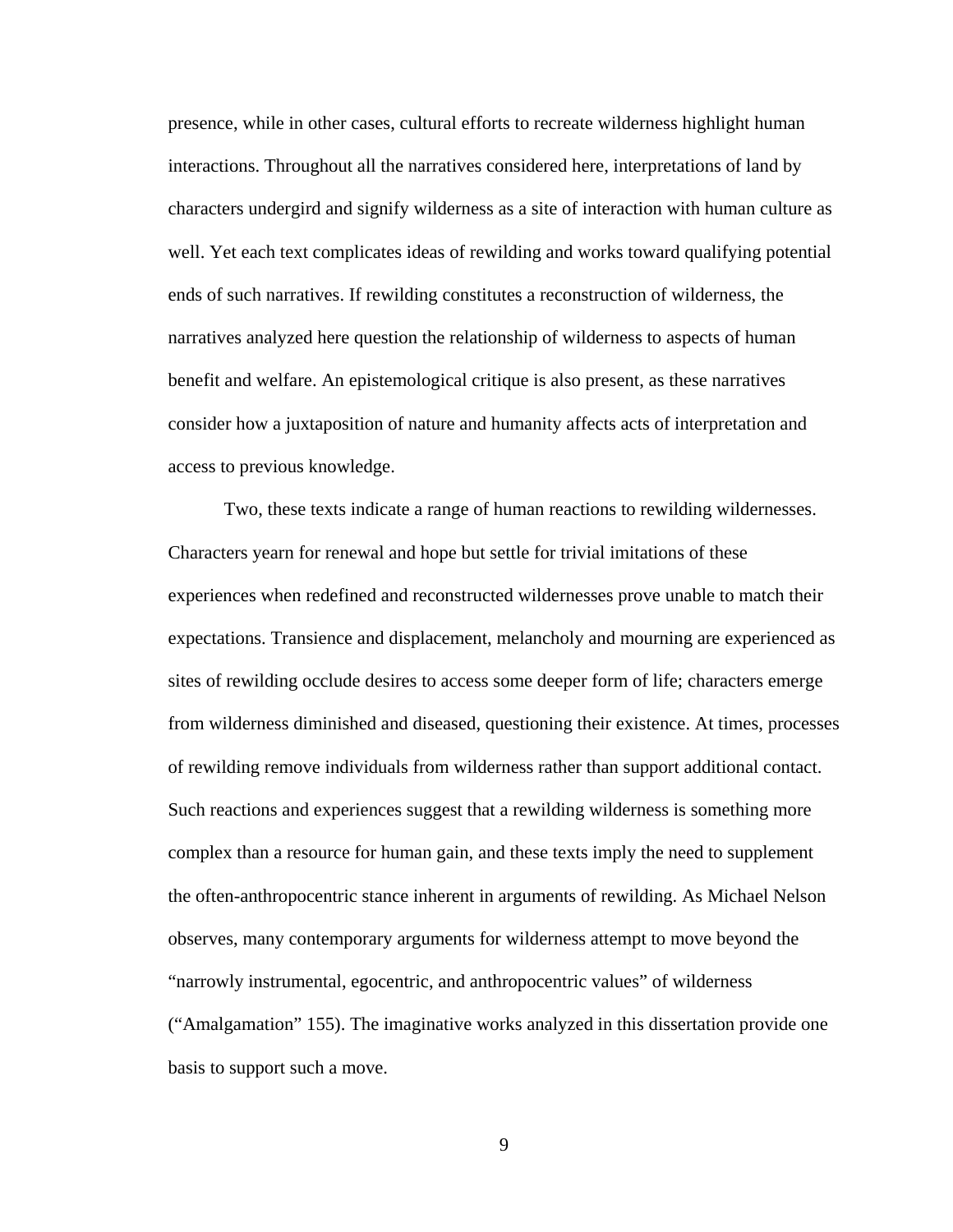#### <span id="page-17-0"></span>**Uses of "Rewilding"**

 $\overline{\phantom{a}}$ 

William Cronon and James Feldman are not alone in their use of the term "rewilding." Jennifer Foote first used "rewild" in a 1990 *Newsweek* article to describe the actions and aims of Earth First!, an environmental advocacy group. Michael Soulè and Reed Noss reinforced these original associations between activism and rewilding in their influential 1998 article "Rewilding and Biodiversity," and the widespread environmental work of Dave Foreman, along with his creation of The Rewilding Institute in 2003, has similarly linked rewilding to ecological advocacy. When referenced in these contexts, rewilding designates the restoration of sizeable, interconnected tracts of land in the effort to support a reintroduction of large predators.<sup>[9](#page-17-1)</sup>

From these original contexts and specific instances of definition, authors and scholars in various fields of study have modified the term rewilding to match their own purposes. A 2001 anthology, *Wilderness Comes Home: Rewilding the Northeast,* focuses more on the rewilding of land than on the reintroduction of large animal species.<sup>[10](#page-17-2)</sup> Foreman's North American focus, in his 2004 book *Rewilding North America*, is narrowed by Richard Manning in his 2009 work *Rewilding the West*, in which he considers the potential restoration of prairie in northern Montana, while Caroline Fraser widens Foreman's scope to discuss rewilding within a global context in her 2009 book *Rewilding the World*. This brief sketch evinces two understandings of rewilding, which

<span id="page-17-1"></span><sup>9</sup> This approach is often referenced as the "three C's: cores, corridors, and carnivores," with cores meaning large land reserves, corridors signifying the connection of those reserves, and carnivores referencing "keystone species" (Soulè and Noss 5).

<span id="page-17-2"></span><sup>&</sup>lt;sup>10</sup> As indicated in their "three C's" agenda, Soulè, Noss, and Foreman do attend to the rewilding of land, but my distinction here is one of order and emphasis, means and ends. Soulè, Noss, and Foreman contend that "large predators are often instrumental in maintaining the integrity of ecosystems" ("Rewilding" 5) while many essays in the *Wilderness Comes Home* anthology accentuate the construction of rewilding landscapes in order to support keystone species.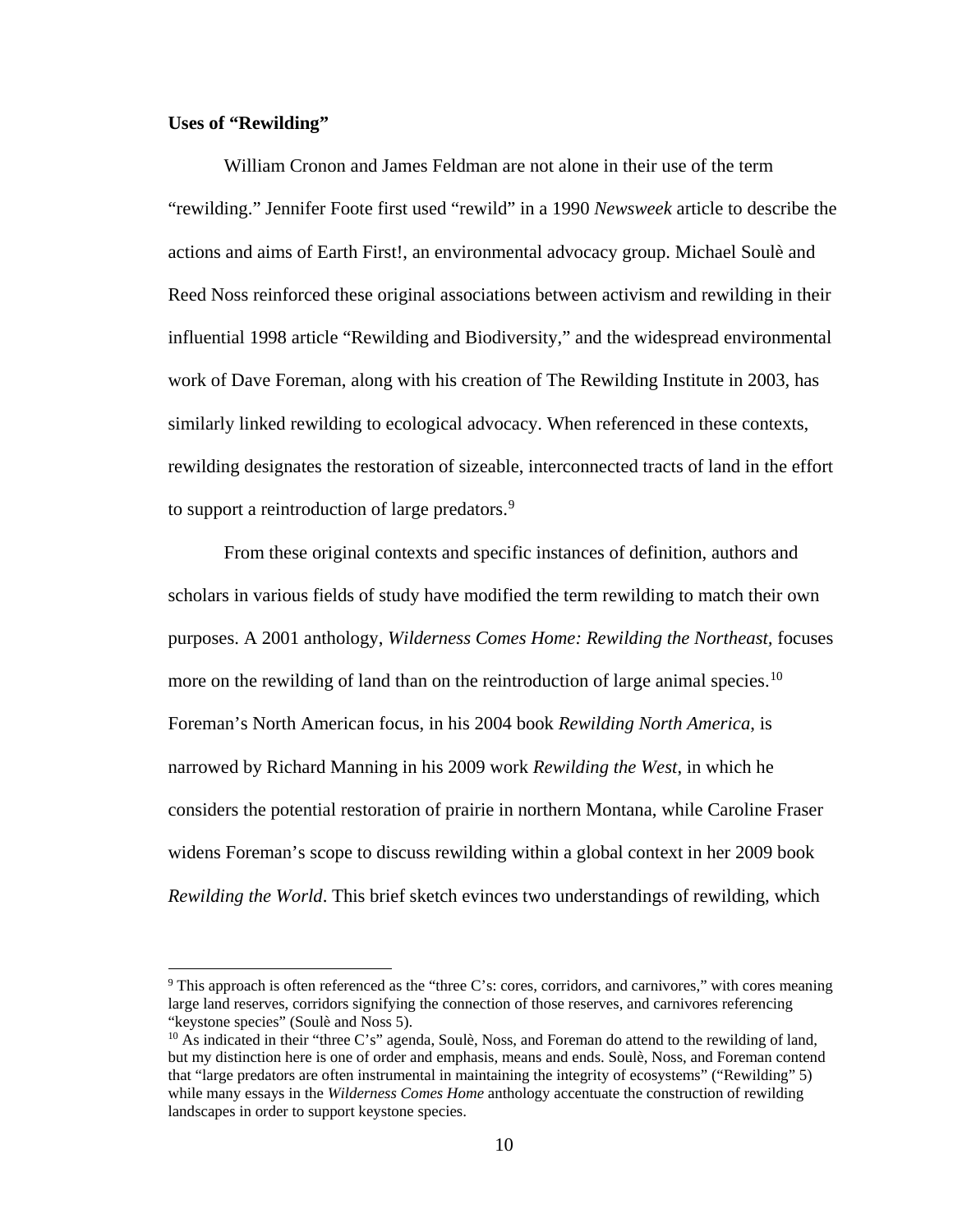represent and are derived from differing definitions of wilderness. The distinctions are not absolute, but the understandings diverge in regards to ideas of humanity and time.

In terms of humanity, Soulè, Noss, and Foreman equate wilderness with the Pleistocene, an era of minimal human presence and influence on the earth's environment, and thereby perceive wilderness in opposition to human civilization. The actions and histories of humanity within wilderness are equated with "wounds" and "ecological insults" that must be reversed and repaired (Soulè and Noss 7). If a human presence is required for the reintroduction of carnivores, it is to be "temporary" (7). While Cronon and Feldman note that human actions have irreparably damaged particular environments, they emphasize that current wilderness conditions are partially the product of human history. To experience wilderness, according to Cronon and Feldman, is to witness an intertwining between nature and humanity.

Regarding time, Manning and Fraser work within the approach of Soulè, Noss, and Foreman, emphasizing what must be done and looking primarily toward future expressions of restoration, while the *Wilderness Comes Home* anthology represents more of an explanation of what has already occurred. Nora Mitchell and Rolf Diamant's essay, for instance, describes the nineteenth-century reforestation of Mount Tom in Vermont. Cronon's and Feldman's account of the Apostle Islands is a more recent example of the mode of rewilding at work in the *Wilderness Comes Home* anthology. To interpret the wilderness areas throughout the Apostle Islands, Cronon and Feldman trace the transition of the islands from a site of logging, quarrying, and fishing to a designated wilderness area and explain the various processes at work in the regeneration of forests, plant species, and animals throughout the twenty-two islands.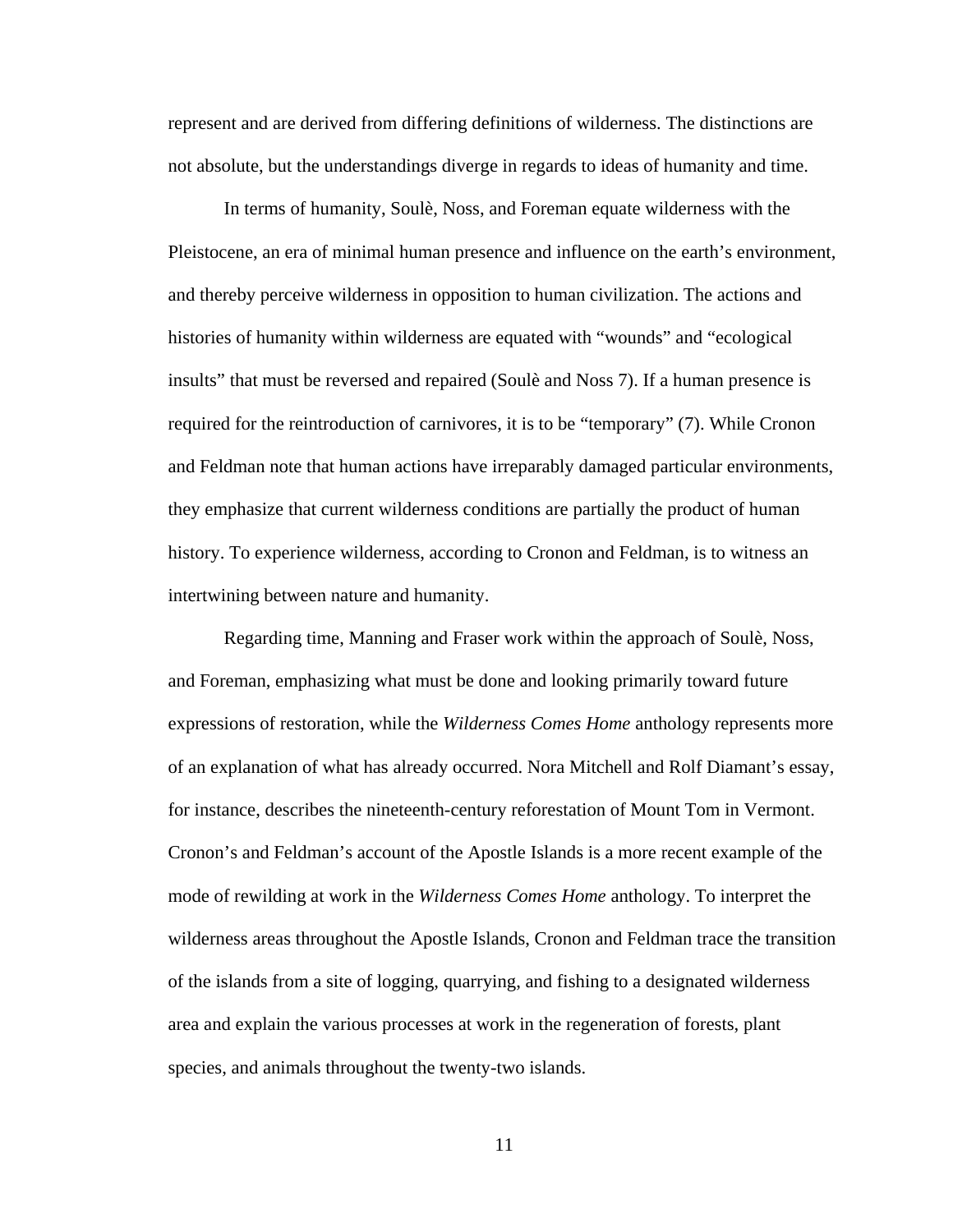This is not to say that history does not inform the views of Soulè, Noss, and Foreman, and these distinctions do not imply that Cronon and Feldman are unconcerned with future conditions of wilderness. Soulè, Noss, and Foreman look back to the Pleistocene to inform their future actions, and Cronon and Feldman work toward understanding how previous conditions inform future management of wilderness. The distinctions represent emphasis: Soulè, Noss, and Foreman focus their energies on creating a future wilderness while Cronon and Feldman direct their work toward examining the histories of particular places.

These differing emphases often raise contentious divides between activists like Foreman and environmental historians like Cronon in contexts of reconstructive efforts. As Dolly Jørgensen argues in a recent podcast interview, environmental history is "not interested in reconstructing the environment as it was" but is more focused on reconstructing the "relationship between humans and the nonhuman" and understanding how those interactions inform current and future environmental conditions. Foreman sharply criticizes this emphasis on what he calls the "received wilderness idea" and the reading of wilderness and rewilding as socially-constructed processes in his essay "The Real Wilderness Idea," in which he draws a distinction between "deconstructionist scholars," such as Cronon, who are interested only in "abstract ideas," and the wilderness ideas that are "on the ground" and that lead to actual conservationist action (378-381).

This dissertation enters into these contexts of rewilding by expanding the purview of rewilding, by considering how it functions in selected imaginative works throughout late twentieth-century American literature. Yet recognizing that significant distinctions occur between different expressions of rewilding conversations, this present study of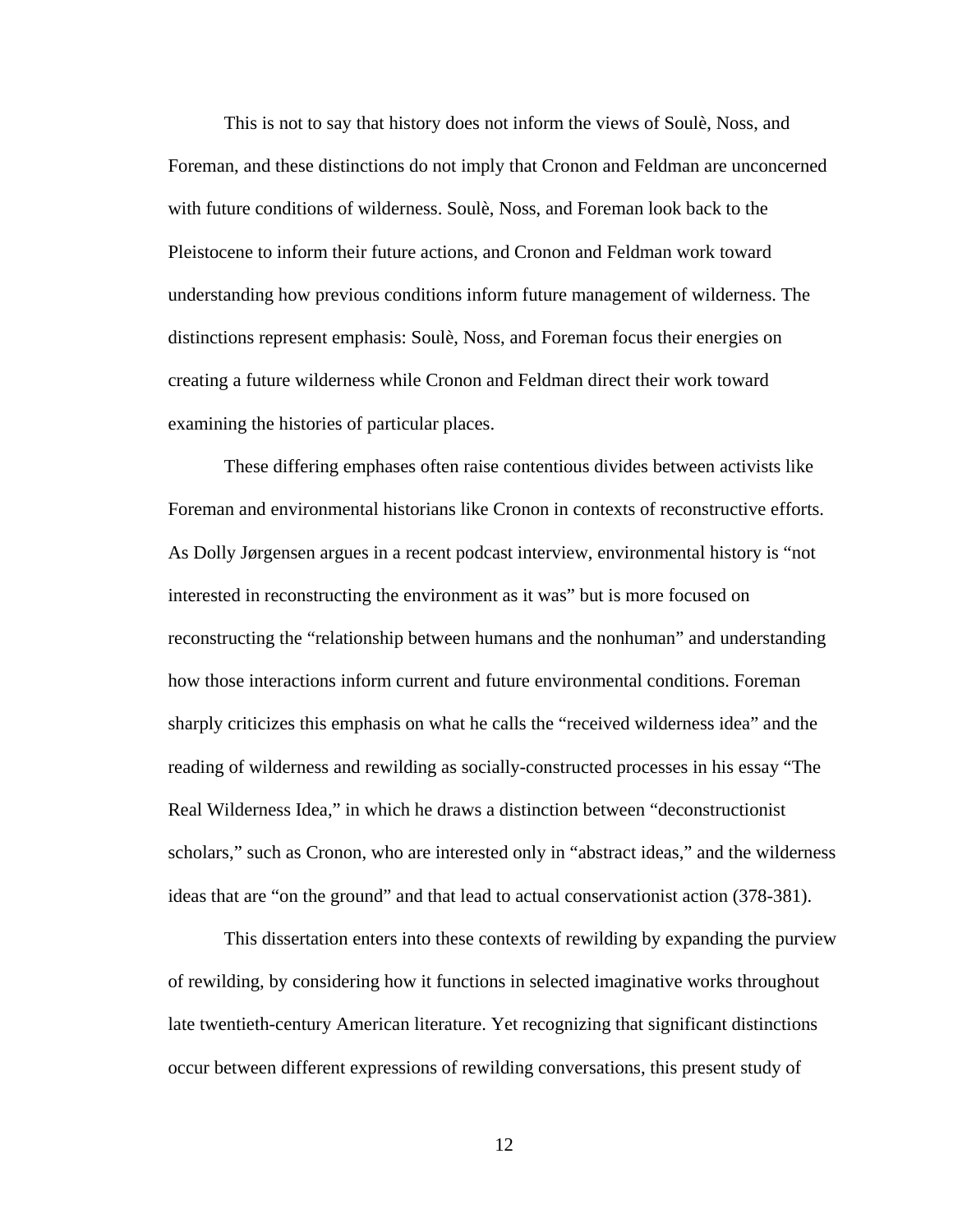rewilding narratives primarily responds to Cronon and Feldman because of a shared content and emphasis. The literary works in this dissertation, in other words, do not postulate how a rewilded wilderness of the future would best be constructed; rather, these works correspond more with Cronon and Feldman, as their respective authors strive to interpret and understand expressions of culture and nature interacting within present rewilding wildernesses.

#### <span id="page-20-0"></span>**Semantics and Modes of Rewilding**

For Cronon and Feldman, rewilding is a process and a concept. It is a way to describe "places where wild nature has returned after long periods of intensive human use" (Feldman 9), and it is an "interpretive framework" that integrates "natural and cultural resources (Cronon "Riddle" 41). As an adjective, it describes a type of place: "rewilding landscapes" (Feldman 9). As a verb, it depicts development or change, as when Feldman, in describing different sites of rewilding, writes, "These places, each rewilding in its own way . . ." (21). This dissertation reflects these connotations and uses of rewilding, but it also takes rewilding as a subject or object of study. Rewilding is understood in this project as a structure of thought, as an approach to describing and understanding interrelations between culture and nature, and as an attitude, interpretation, and argument about sites of wilderness.

To discuss rewilding as a structure of thought or approach is to enter into conversation with particular narrative types, modes, or scenarios, although a sublevel of some broader category of writing would likely be most accurate, placing what I call "narratives of rewilding" within the province of wilderness writing. Ann Ronald traces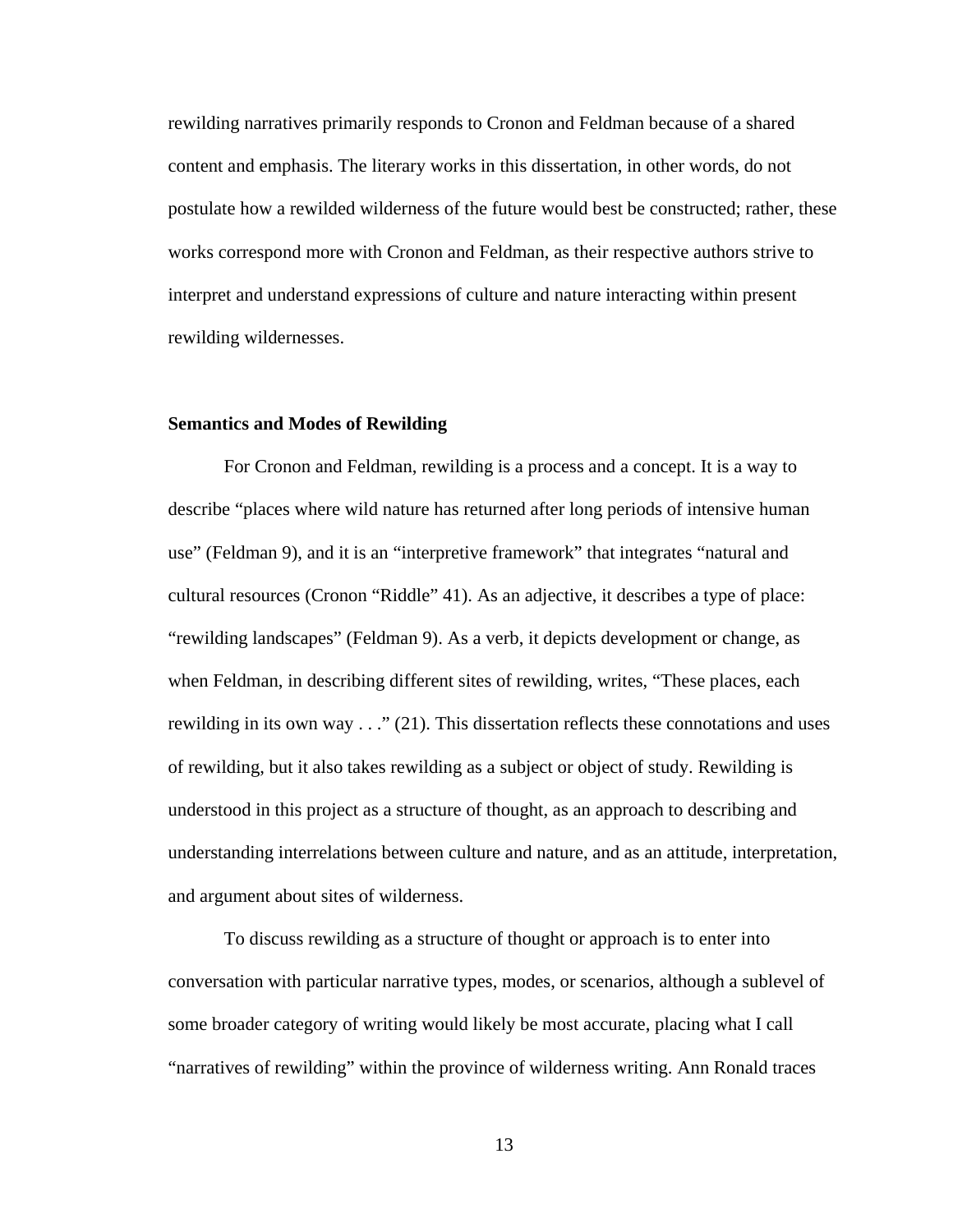the development of wilderness writing to Henry David Thoreau and John Muir and argues that this type of writing addresses "man's relationship to any environment largely untouched by men" (7). Although Ronald complicates this claim, working through its paradoxes, her primary point remains: wilderness writing involves a setting that is cast as pristine, even if that portrayal is in perception alone. Narratives of rewilding function within wilderness writing but shift this premise; the setting remains identifiable as wilderness, yet the perception of the pristine is replaced with an overt acknowledgement that wilderness is a place handled and marked by humanity.

A shift in this premise bears multiple ramifications, and the first work of this dissertation consists of attending to images of rewilding wildernesses in select imaginative works from late twentieth-century American literature to analyze how such sites are presented and defined. Each chapter, in other words, emphasizes *how* particular narratological features structure understanding and interpretation of rewilding wilderness places. The project asks how texts attend to, identify, and make visible a wilderness that is understood, not as pristine, but as an interactive process, as a site of human history and habitation, as a constructed and reimagined place.

This approach implies a reshuffling of the narrative features of character, plot, and setting to attend to place. Rather than approach a novel like *All the Pretty Horses* as a work of human relations or as a consideration of events arranged through causality,  $11$  this dissertation reads for place, and thus implies that imaginative writing represents one juncture where attention might be directed toward rewilding wildernesses, where such

<span id="page-21-0"></span><sup>&</sup>lt;sup>11</sup> My wording here echoes E.M. Forster's definition of plot in *Aspects of the Novel*.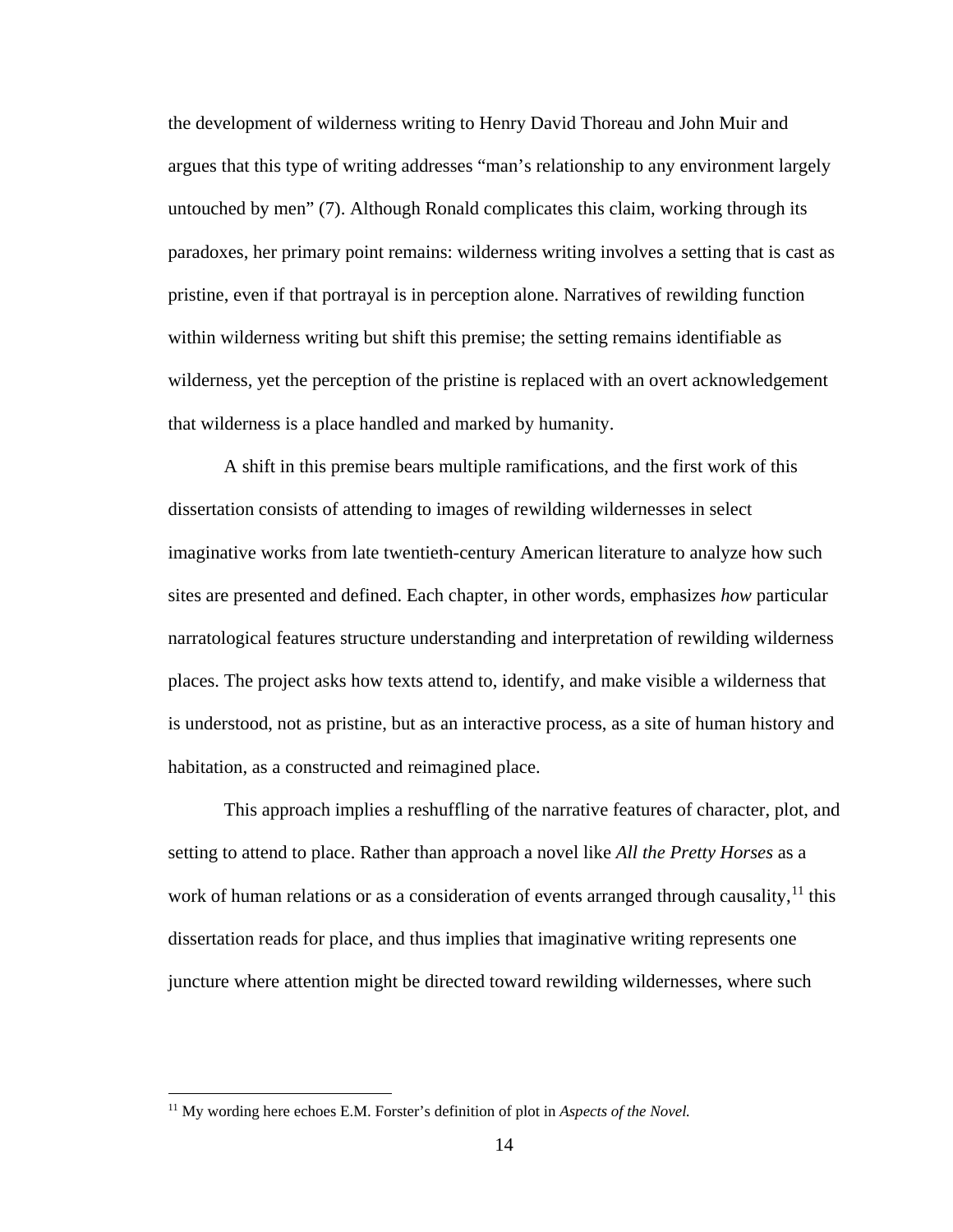sites might be approached and contemplated.<sup>[12](#page-22-1)</sup> Yet character is not fully excluded here, for this attention toward wilderness is also a study of incipient actions, an examination of how textual presentations of rewilding wildernesses structure human responses.

#### <span id="page-22-0"></span>**Chapter Outlines**

This project begins by analyzing Cormac McCarthy's novel *All the Pretty Horses* as a text deeply engaged with redefining wilderness. I argue that wilderness redefinition represents a foundational emphasis of rewilding narratives, and the chapter identifies three processes whereby McCarthy's novel contests existing definitions and works toward constructing new frames for understanding wilderness. One, what is ordinarily considered extrinsic to wilderness – human culture – is brought into contact with that which is taken as intrinsic to wilderness – nature. McCarthy's wilderness is a site simultaneously informed by intrinsic values and contextual aspects; his wilderness landscapes and experiences coincide with traces and marks of humanity. Two, within these integrative spaces, McCarthy's narrative assigns significance to a broad range of definitional characteristics, thereby expanding the set of values associated with concepts of wilderness. Abandoned mining equipment, ruins of a former cabin, and remains of previous ranches augment wilderness rather than diminish it. Third, McCarthy's novel shifts away from a hierarchical formulation and moves toward constructing horizontal or rhizomatic relationships. This redefined space flattens hierarchies between natural environments and a human presence but also suggests that a return of nature, a rewilding,

<span id="page-22-1"></span> $12$  In his work on contemporary fiction, Robert Eaglestone argues that novels are a "special form of attention" (63), that they "mark a space in which something is held and maintained" (78). While Eaglestone's discussion is primarily concerned with aspects of terror and death, I am extending his idea to also include environmental aspects.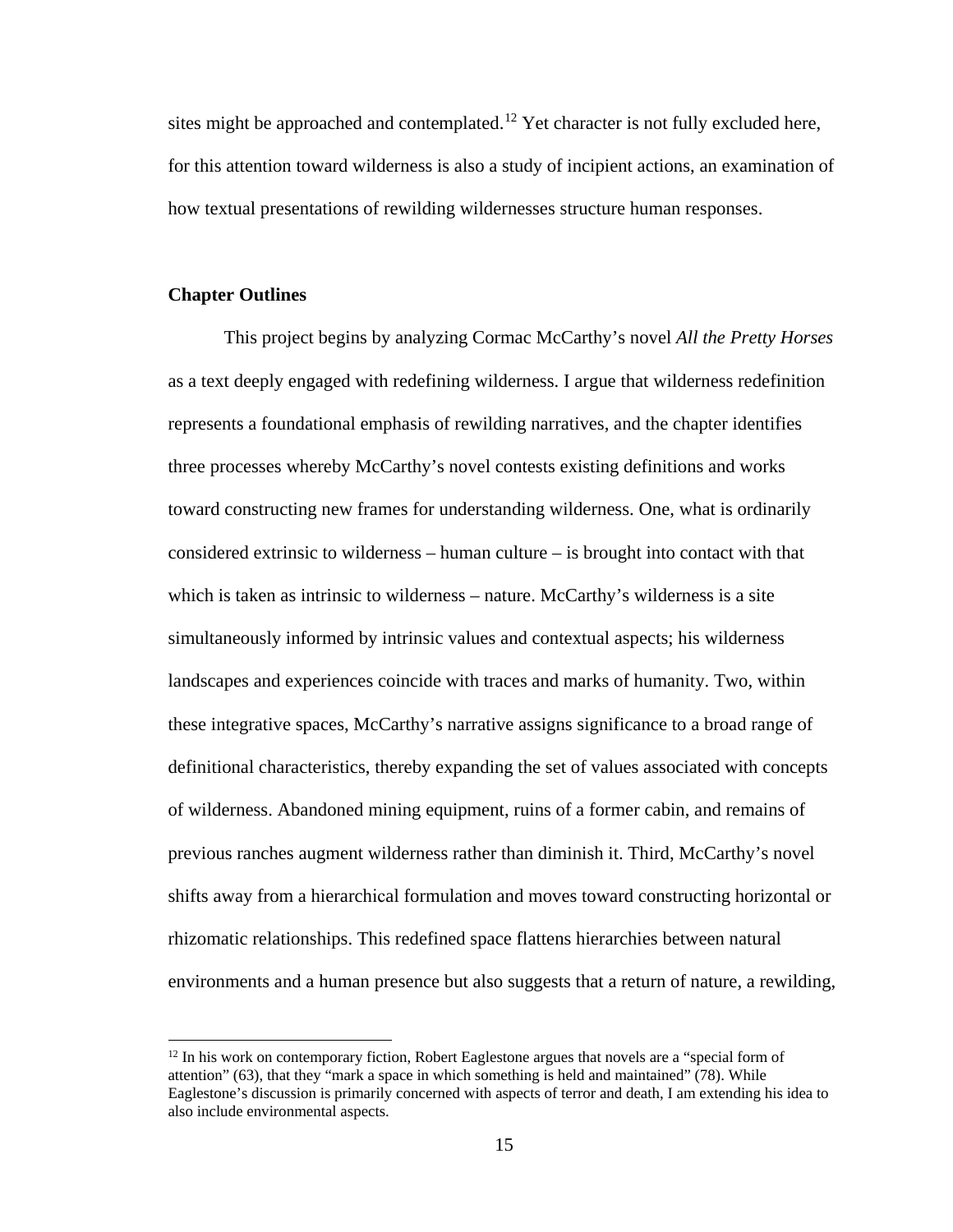occurs only as human artifacts decompose. As this movement toward decay is reflected in the physical diminishment of the novel's characters, the narrative presents a model for relating to rewilding wilderness that shifts the focal point from humanity to considering how self might be enfolded into the rhythms of an environment.

The redefinitional work of rewilding narratives correlates with a renegotiation and reevaluation of associations between wilderness and history. The ensuing chapter explicates these interactions by juxtaposing Marilynne Robinson's novel *Housekeeping* with the rewilding narratives of William Cronon and James Feldman, allowing the different narratives to critique each other and complicate a conversation about wilderness and history. While a Wilderness Act rhetoric often images wilderness as a site without human history, Robinson's, Cronon's, and Feldman's narratives historicize the ahistorical by presenting a rewilding wilderness as a place deeply layered with cultural history and affected by the flow of human events. Wilderness, according to these narratives, is best understood as a place shaped by previous human habitation and actions. For Ruth and Sylvie in Robinson's novel, the remote mountains and "black wilderness" are defined as much by their grandfather's work on the railroad and his orchard as by a sense of isolation created by the land. Similarly, for Cronon and Feldman, the forests and pristine shorelines of the Apostle Islands coincide with lighthouses and rusting farm equipment, with each aspect informing the other. This chapter contends that the staging of these renegotiations reflects a desire to reach beyond what is interpreted as wilderness surfaces into some seemingly deeper meaning to recover that which is deemed lost or obstructed from view by a presence of such surfaces. While all three narratives reproduce these interpretative moves, the chapter ends by positing *Housekeeping* as a text that questions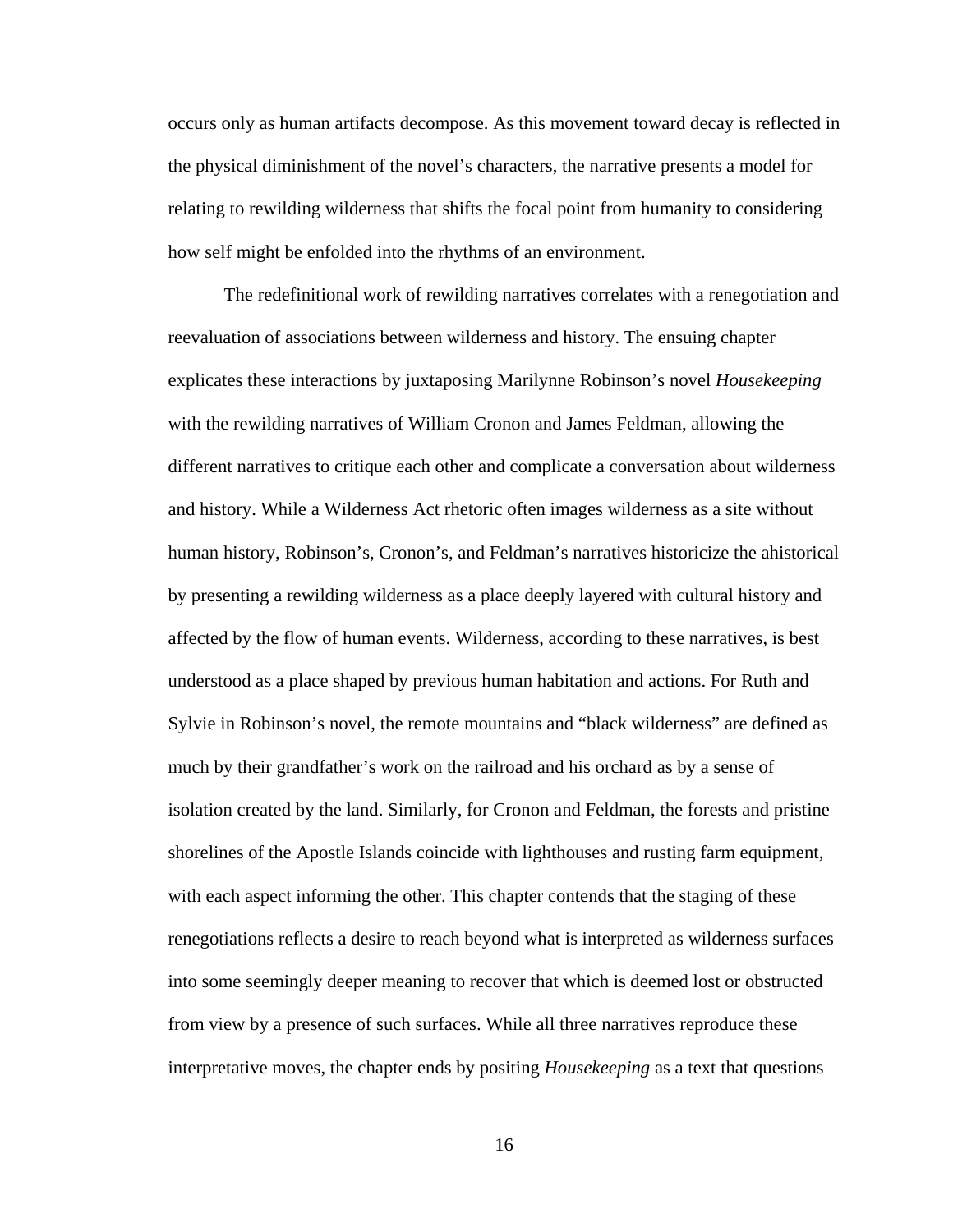access and ability to retrieve what may exist beyond or beneath professed wilderness surfaces. Rather than prefer either surface or depth, the novel attends to the interplay between them.

Both of the aforementioned chapters attend to wilderness rewilding as a structure of thought that ramifies in multiple directions. While Cronon and Feldman contemplate beneficial movements of a returning wild nature, the correlated texts examined in this project consider wilderness rewilding as a movement of erasure and as an inaccessible site. A final chapter in this project augments and extends this attention to variant rewilding narratives by analyzing Terry Tempest Williams's *Refuge* as a work which dramatizes rewilding damage. For Williams, rewilding occurs as heavy spring runoffs transform city streets into rivers and the usually tame Great Salt Lake rises and expands to reoccupy sites beyond its usual boundaries. These rising waters flood Williams's access point to wilderness locations, of which the Bear River Migratory Bird Refuge is the most significant. Countless birds are displaced, extensive damage undermines farming lands and local businesses, and Williams is removed from locations where she previously experienced wilderness. Coinciding with these movements of rewilding, Williams's mother and grandmother are diagnosed with cancer, and their experiences interrelate with Williams's shifting views of her changing surroundings, which she translates as a body buffeted and ravaged by an invasive element. Forced to modify her interaction with wilderness, Williams searches for a new posture that turns her inward, toward emotions and psychological states. The chapter ends by suggesting that Williams's shifting wilderness scripts allow her to witness rewilding anew, to experience a wilderness that is continually expressing a returning wild.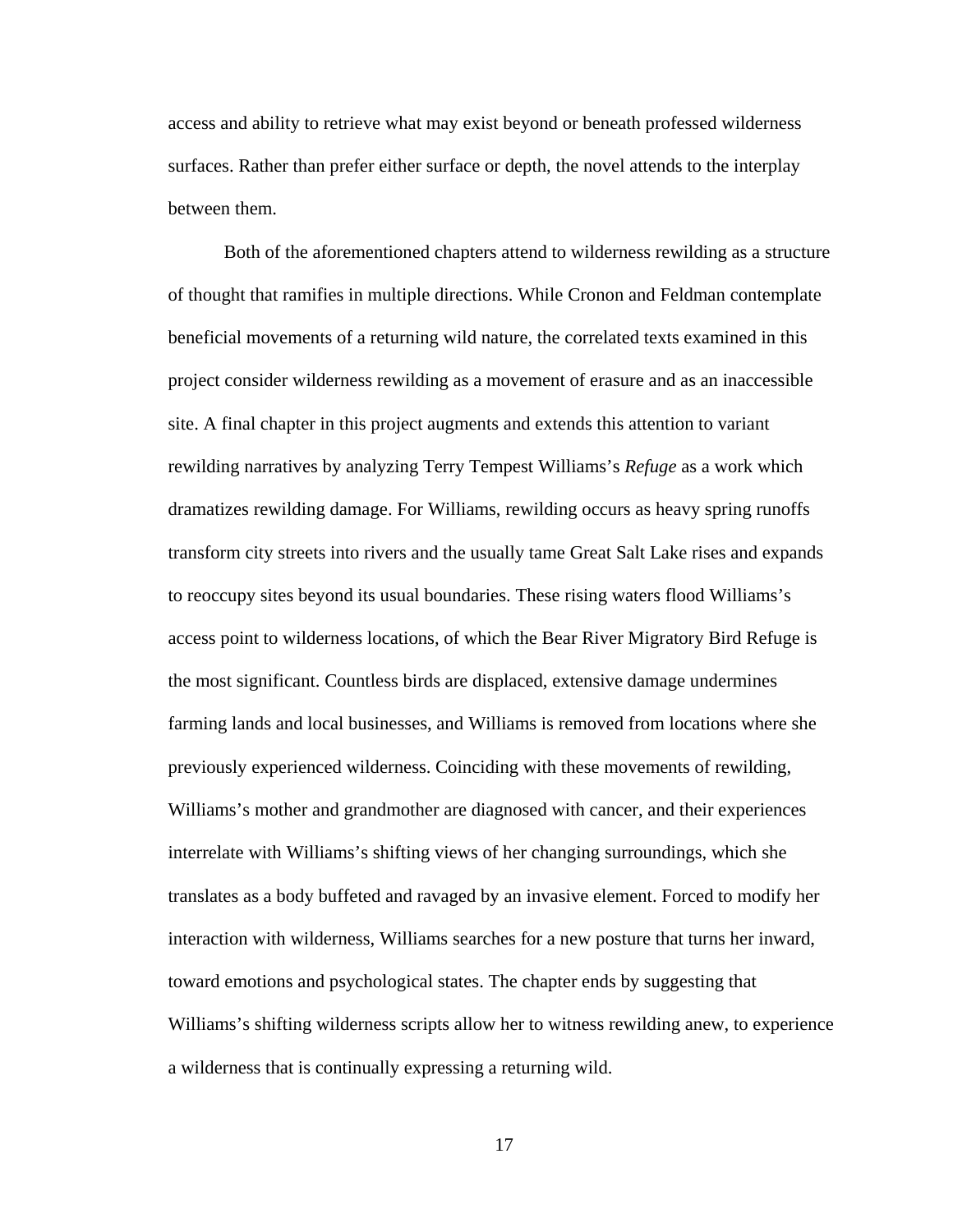#### <span id="page-25-0"></span>**Conclusion**

As with the trees on Stone Avenue, sites of wilderness rewilding bear multiple meanings and arouse complex attitudes or postures. The parking signs indicate a presence of humanity, their stamp on and trace in nature. Yet their fading paint and rusting metal indicate a diminishing presence, a gesture toward an absence of humanity that is reinforced through the words "no parking." Humanity and its vehicles are not welcome in this site and are enjoined to leave. And yet I stand before the trees, present in this place of expectant absence. The signs do not as much erase human presence as offer modified terms for its existence. While there are many possible narratives that could offer interpretation and suggest responses to the oak trees – to sites of rewilding – the narratives examined here enter into a well-developed debate about wilderness, contesting its definitions by suggesting that rewilding wildernesses are sites of humanity, but not necessarily for humanity, and by offering expressions of these altered provisions of human presences. To invoke an image from I.A. Richards, the imaginative works considered in this dissertation act as looms on which to "re-weave" ideas of wilderness rewilding (3).

Copyright © Aaron Andrew Cloyd 2015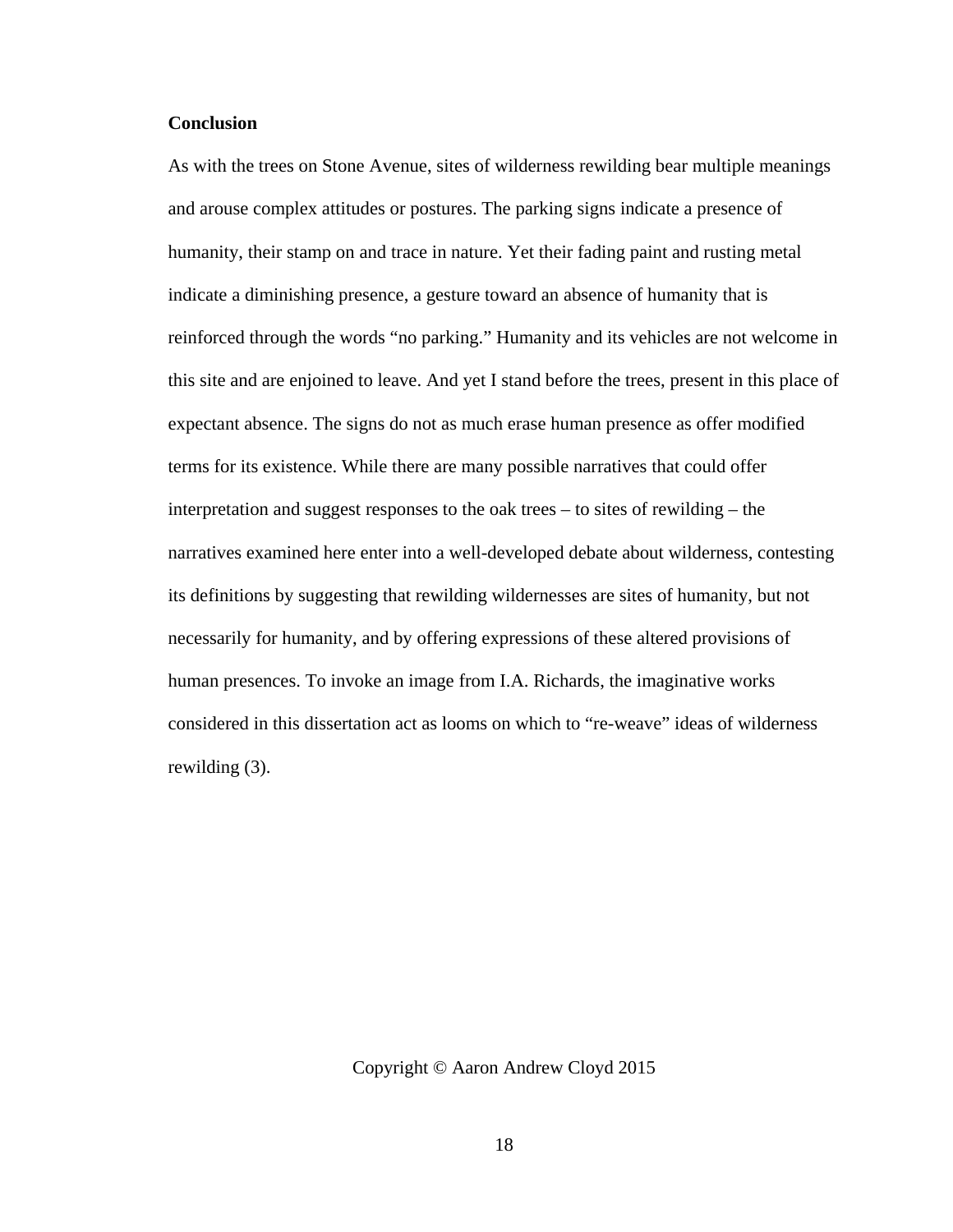#### <span id="page-26-0"></span>**Chapter Two (Re)Defining Wilderness in Cormac McCarthy's** *All the Pretty Horses*

The word "wilderness" does not appear in Cormac McCarthy's 1992 novel *All the Pretty Horses*, even though it is set within the deserted regions of southern Texas and northern Mexico. Within these settings, the principal characters, John Grady Cole and Lacy Rawlins, ride south from San Angelo, Texas on horseback in 1949 and are joined by a younger boy, Jimmy Blevins, before the three of them cross the Rio Grande into Coahuila, Mexico. John Grady and Rawlins part ways with Blevins after he loses his horse in a lighting storm, steals it back from its new owner, and must flee from the men attempting to recapture the horse. Riding farther south into Coahuila, John Grady and Rawlins secure employment at a large ranch, but are soon linked with Blevins's crimes (he has since killed three men) and are eventually imprisoned. A police captain kills Blevins, and after John Grady and Rawlins are released from prison, Rawlins returns to Texas while John Grady remains in Coahuila, attempting but failing to marry his lover, Alejandra. After recovering Blevins's horse, John Grady returns to Texas, and the novel ends with John Grady riding south again, through the red deserts beyond Iraan, Texas and the Pecos River in an effort to locate an owner for the horse.

As the boys ride across these multiple geographies and encounter disparate forms of landscapes throughout their travels, neither the narrator nor the characters explicitly label any particular site or region as wilderness, nor do the boys ride through any legally defined wilderness areas.<sup>[13](#page-26-1)</sup> Rather, wilderness is present implicitly throughout the novel,

<span id="page-26-1"></span><sup>&</sup>lt;sup>13</sup> There are six legally designated wilderness areas in Texas, all of which are in the southeast region of the state. Riding south from San Angelo, Texas, the boys are west of these areas, and their closest proximity to a legally recognized wilderness area occurs as they cross into Coahuila, Mexico and ride east of Madres del Carmen, which was designated in 2005 as Latin America's first wilderness area. Even if the boys were to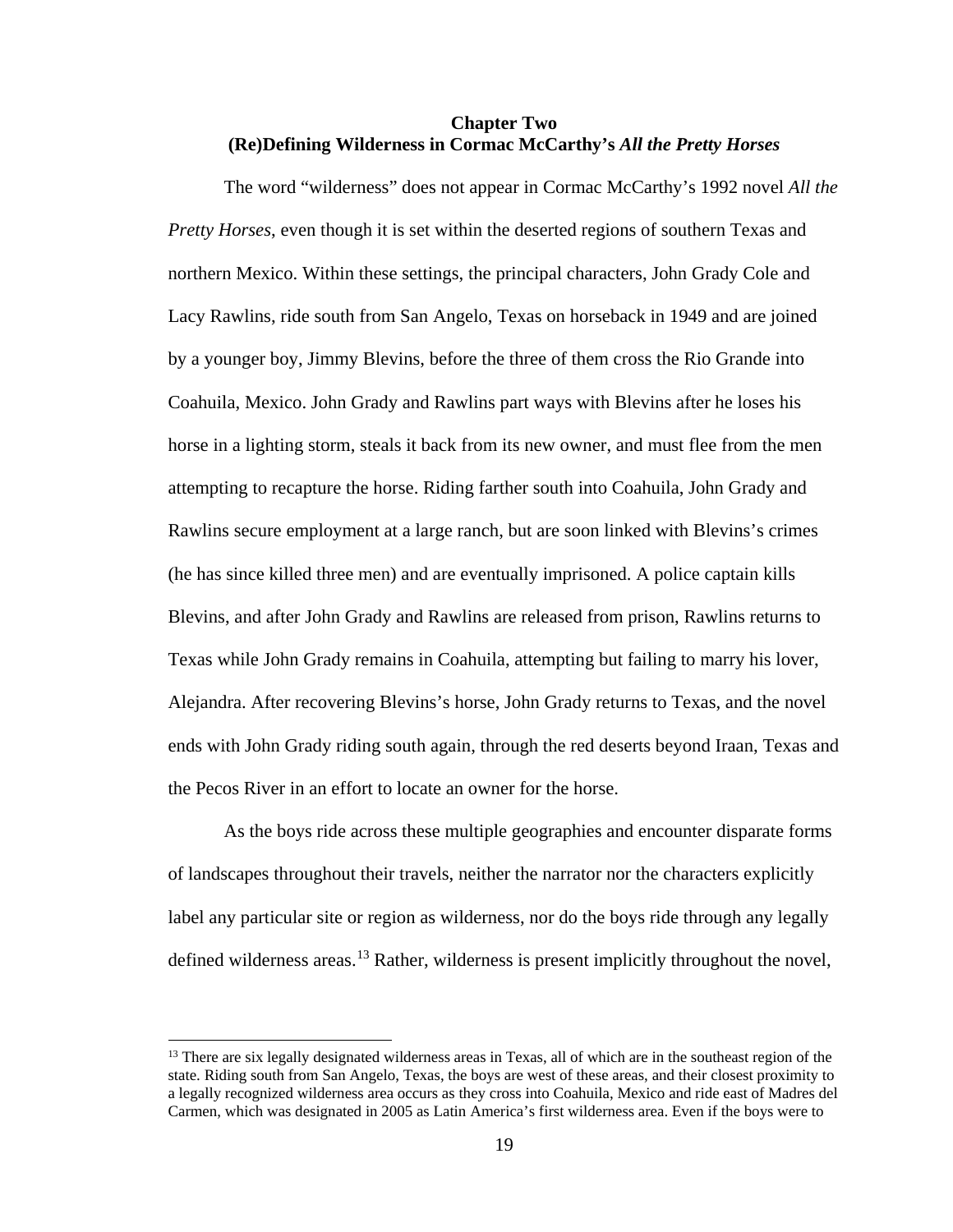occurring by way of qualities traditionally associated with wilderness such as "wild," "barren," and "vacant." Yet the presence of abandoned ranches, rusting mining equipment, and collapsing cabins in these areas contests these qualities. Such are the grounds for the first argument in this chapter: McCarthy's novel is at work questioning perceptions of wilderness and offering alternative definitions for these spaces.<sup>[14](#page-27-0)</sup>

A redefinition of wilderness in *All the Pretty Horses* initiates from the presence of human objects: roads, fence posts, windmills, apple trees, and cabins. These objects challenge conceptions of wilderness as a site removed from and purged of human culture: persisting ideas about wilderness legally set down in the 1964 Wilderness Act. Yet these objects are crumbling or rusting, fading into the land around them. Their movement toward decay and the implied reciprocal reinstatement of natural elements indicates that this proposed wilderness is not a static site but a process, a place of attrition and return. This presentation and imaging of wilderness situates the novel in conjunction with a particular expression of wilderness redefinition: narratives of rewilding, and the chapter places McCarthy's novel in dialog with similar acts of redefinition from Cronon's and Feldman's narratives of rewilding.

Yet although *All the Pretty Horses* echoes a principal argument of rewilding narratives – that wilderness requires redefining – it works toward a different import. Hence the second argument of the chapter: McCarthy's novel resituates a human presence within wilderness. While discourses of rewilding, such as those by William

ride through and experience these sites, however, "wilderness" would be anachronistic, in a legal sense of the word, as none of these areas were recognized by 1949, the timeframe of the novel.

<span id="page-27-0"></span><sup>&</sup>lt;sup>14</sup> Andrew Keller Estes argues for a similar reading of the novel, contending that *All the Pretty Horses* constitutes a "debate on the nature of wilderness spaces" (133). His approach differs from mine, in that he contends that McCarthy provides a way to move beyond "utopian and dystopian traditions in the writing of American spaces" while the context in my chapter is focused on definitions ramifying from the Wilderness Act (133).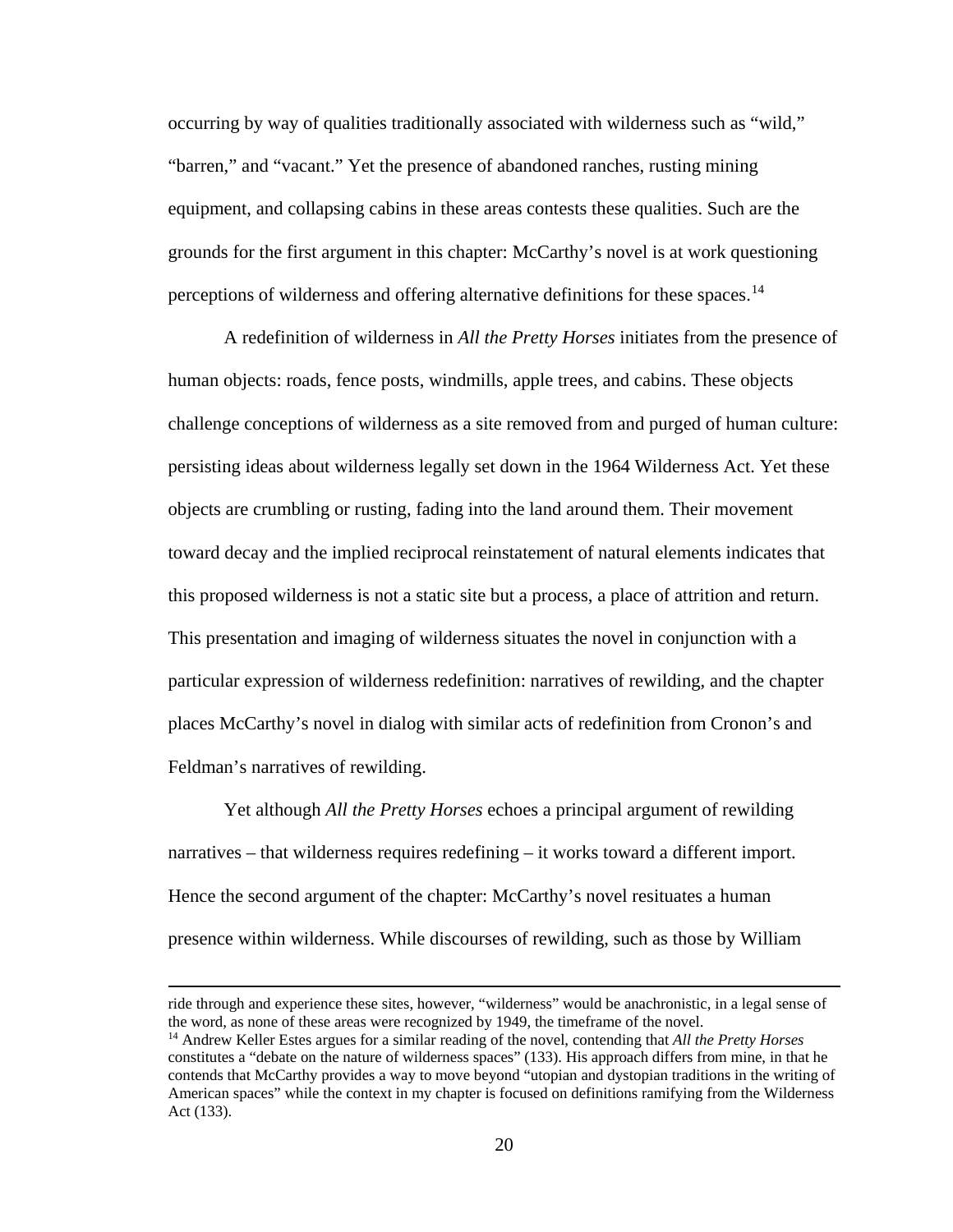Cronon and James Feldman, often develop within anthropocentric frames, suggesting that a redefined wilderness remains a resource for human augmentation and gain, McCarthy's novel suggests that a rewilding wilderness is a site of human diminishment and abatement, a place where humanity becomes enfolded into the land.

#### <span id="page-28-0"></span>**Extrinsic and Intrinsic**

Kenneth Burke's discussion of "substance," "sub-stance," and contextual definition illustrates the primary process at work in definitional acts of rewilding narratives. As Burke observes, there is often a "pun lurking behind Latin roots," as is the case with "substance" (*Grammar* 21). Burke explains that the word "substance" can "designate what some thing or agent intrinsically *is*," or it can refer to a "sub-stance," "something that stands beneath or supports the person or thing" [emphasis in the original] (21-22). For Burke, determining the substance of a thing simultaneously designates what it is and what it is not, what is "*within* the thing, *intrinsic* to it" and what is "*outside* the thing, *extrinsic* to it" [emphasis in the original] (23). Rather than interpret this structure as a process of bifurcation, Burke contends that the extrinsic and the intrinsic are interrelated in what he labels a definition by context, or the telling "what a thing is [by placing] it in terms of something else," and he further argues that this association creates an "*inevitable* paradox," an "antinomy" and an "unresolvable ambiguity" [emphasis in the original] (24). To Burke, defining is not necessarily a method of culling and dividing,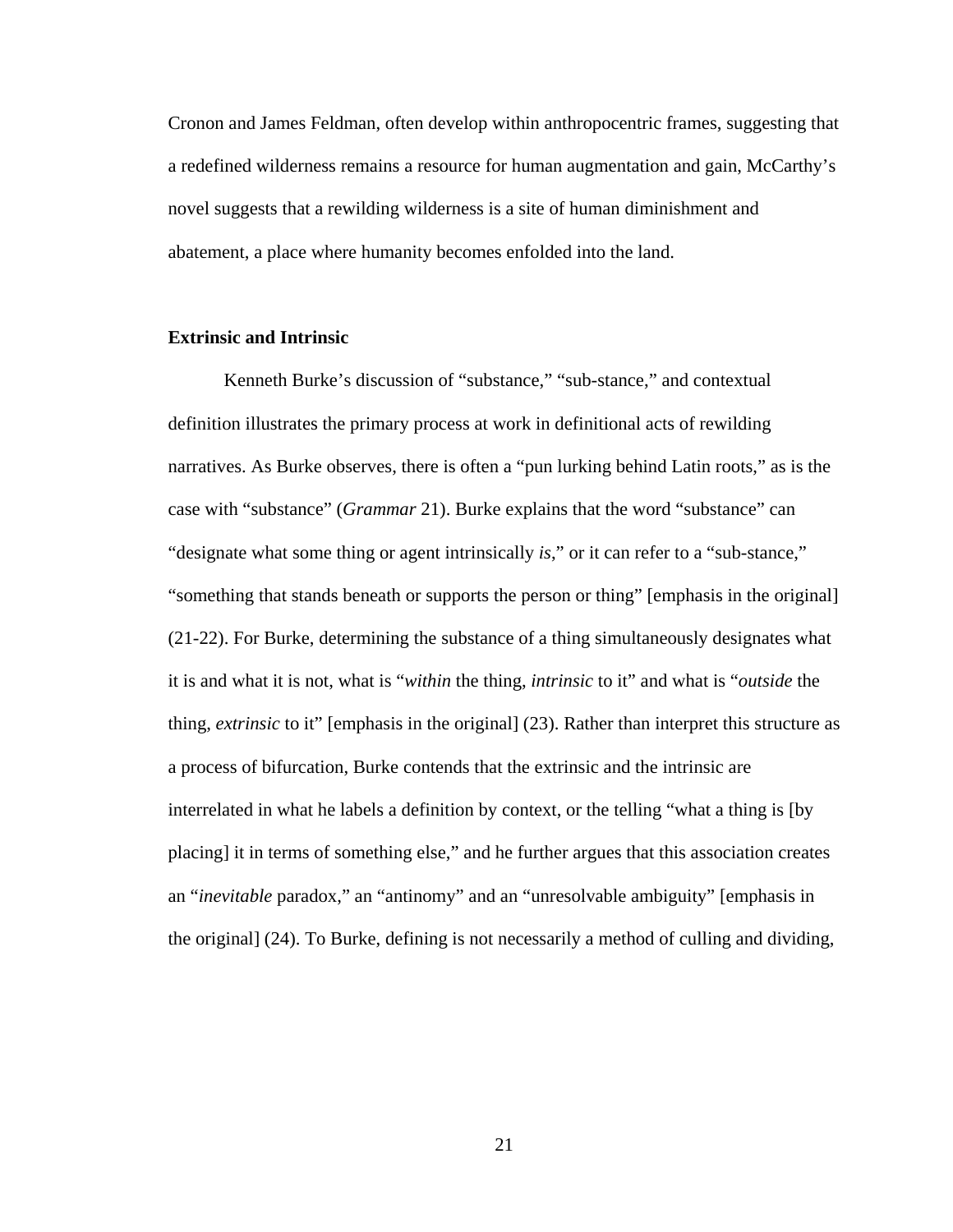but a movement of juxtaposition that gathers in and out, this and that into a shared space of interdependence.[15](#page-29-0)

Narratives of rewilding echo this Burkean relation and tension between intrinsic and extrinsic definitional elements by bringing what is ordinarily considered extrinsic to wilderness – human culture – into contact with that which is taken as intrinsic to wilderness – nature. This divide between culture and nature appears throughout American arts and letters, but the Wilderness Act of 1964 represents the most significant and established contemporary definition of wilderness that reflects such categorization and dichotomization. Section 2c of the Act, which lays out a succinct definition of wilderness, defines humanity and its corresponding expressions of work and culture in opposition to wilderness areas. "A wilderness, in contrast with those areas where man and his own works dominate the landscape": so reads the opening sentence of this section. This contrast between culture and nature frames the rest of the section that describes wilderness as a place "untrammeled by man"; it is "undeveloped" and "without permanent improvement or human habitation," a site where the "imprint of man's work [is] substantially unnoticeable," and a place that has been "affected primarily by the forces of nature," "retaining its primeval character and influence." While the Act allows for the "public purposes of recreational, scenic, scientific, educational, conservation, and historical use" under section 4b, the language of the Act implies that such conditions are only temporary, for this is a place where "man himself is a visitor who does not remain," and when these activities do transpire, they are secondary to the preservation of "wilderness character." While the Act gestures toward human-nature intersections within

l

<span id="page-29-0"></span><sup>&</sup>lt;sup>15</sup> As Randall Roorda explains, "Context and essence are moments, not rivals" (83). Such antinomies of definition are "inevitable," he writes, and "what counts is how they're enacted," rather than some "settlement" between them (83, 80).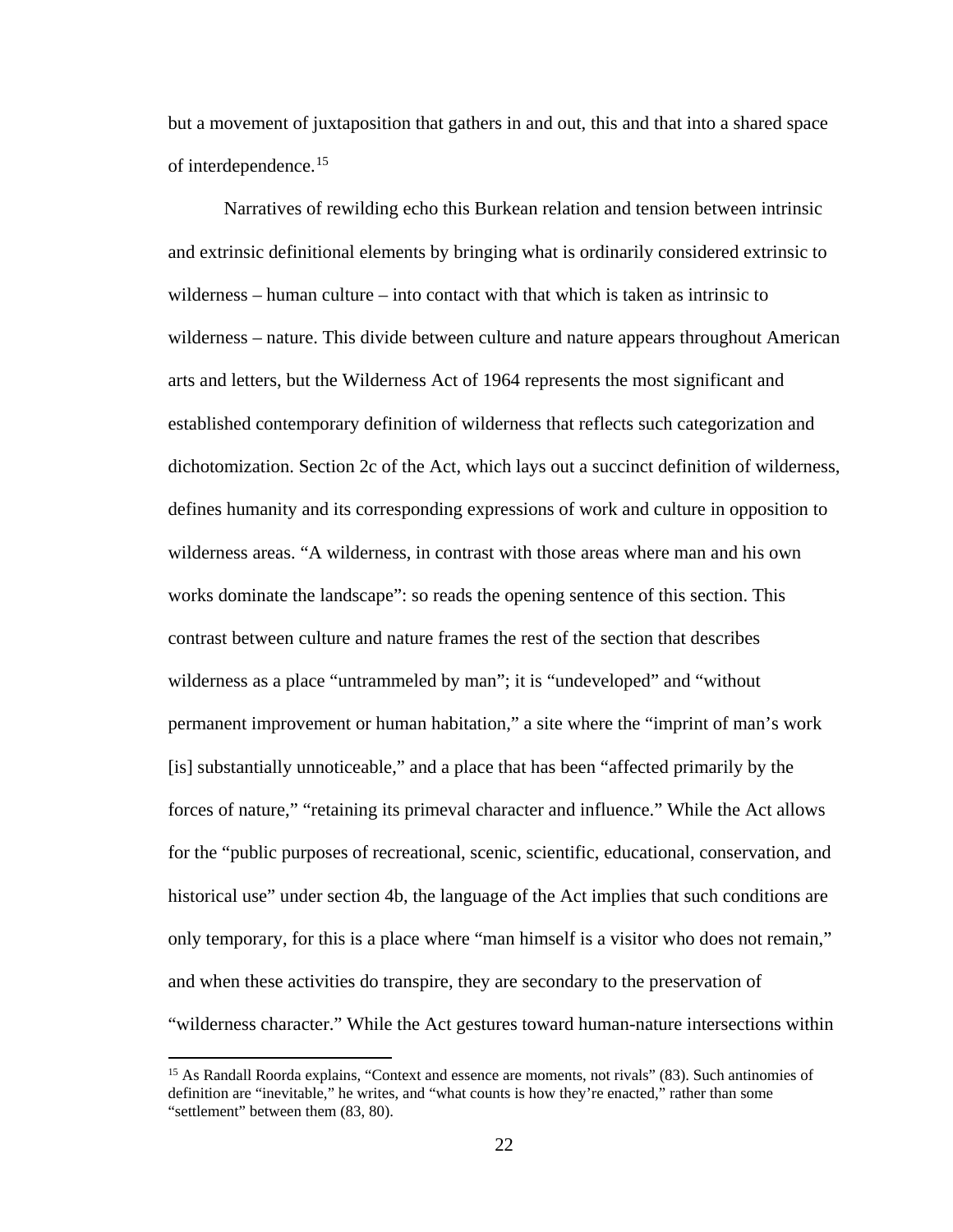wilderness, its emphasis on contrast between these elements structures human culture and nature as separate and distinct elements that may occasionally intermingle before diverging again into discrete realms: humanity returns to sites of culture, purportedly erasing all traces of itself, while wilderness remains primarily affected by the "forces of nature."

What the Wilderness Act partitions, narratives of rewilding merge into an interdependent position. To state this relation in a more nuanced manner in order not to replicate a binary structure, narratives of rewilding challenge the dichotomized structure of the Wilderness Act but work within its established definition to reconfigure the location or placement of significant sites of value. Rather than introducing new loci of value, narratives of rewilding draw on the implied sites of value already present within the Wilderness Act – culture and nature – and then work to reposition these elements into a relationship of simultaneity and correlation.

The narratives of rewilding by environmental historians William Cronon and James Feldman implicitly demonstrate these resituating moves by telling of mosscovered quarry sites and apple orchards in the midst of forests. This definitional restructuring is explicitly represented in their arguments that wilderness areas can and should bear the traces of previous human habitation and work. Wilderness places should not be sites of erasure, contends Cronon, where the land is scrubbed of any human or cultural presence, for a rewilding wilderness is a place where "natural and human histories are intimately intermingled" ("Riddle" 38). Feldman similarly writes that rewilding wilderness areas are "continually informed by both natural and cultural processes. To understand – and to protect – this wilderness, we need to recognize the role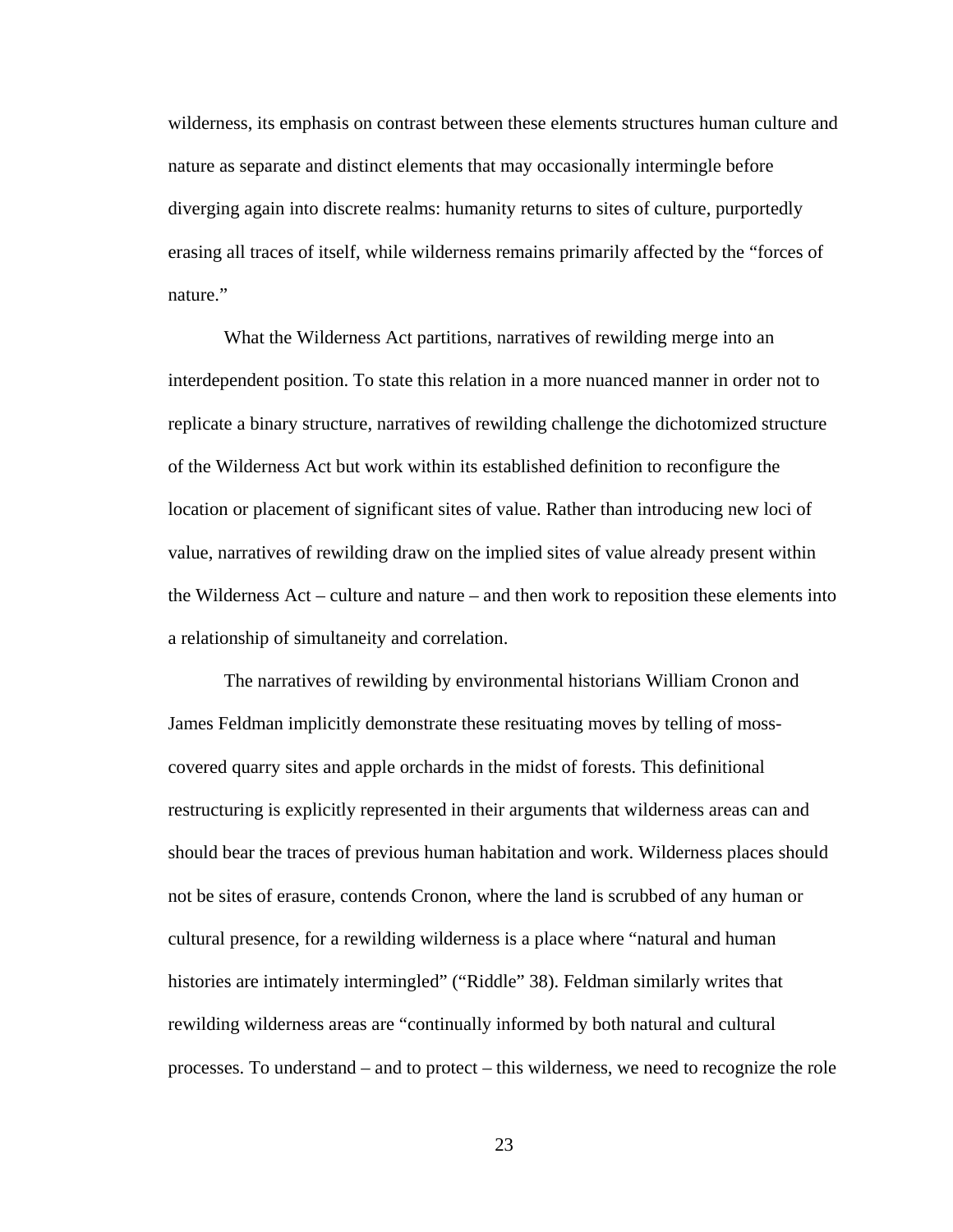of both elements" (9). The stories of vegetated quarries and forested orchards are narratives of retention and interrelation, of geographical sites and physical objects that work toward the ends of bringing into relief what has been erased and of demonstrating an intermingling of culture and nature. By highlighting and insisting on the inclusion of cultural objects and history within wilderness areas, Cronon and Feldman keep the frames of reference and value as set forth in the Wilderness Act but establish lines of connection between elements dichotomized by the Act. Rather than define wilderness within a nature-culture binary, Cronon's and Feldman's narratives of rewilding structure definitions so that nature and culture come into contact with one other. As Feldman writes, rewilding landscapes "tell stories about the ongoing interactions of nature and culture"  $(21)$ .

The redefinition of wilderness that Cronon and Feldman work toward through a mode of environmental history is dramatized through a mode of imaginative writing in Cormac McCarthy's *All the Pretty Horses*. Yet while Cronon and Feldman signify their attention toward wilderness by writing of a legally recognized wilderness – the Gaylord Nelson Wilderness Area – and by overtly situating their work within the categories of natural and ecological history, the narrative of *All the Pretty Horses* participates in a type of writing – the novel – that generally stresses character and plot more than setting.<sup>[16](#page-31-0)</sup> While Cronon's and Feldman's focus on wilderness is self-evident by way of subject matter and writing style, McCarthy's emphasis on wilderness cannot be assumed but, rather, must be established before moving into a discussion on the novel's interest in and redefinition of wilderness. In comparison to Cronon and Feldman, the narrative of *All the* 

<span id="page-31-0"></span><sup>&</sup>lt;sup>16</sup> As Eudora Welty argues, "place is one of the lesser angels that watch over the racing hand of fiction," for other narratological elements, such as character and plot, "rightly relegate place into the shade" (537).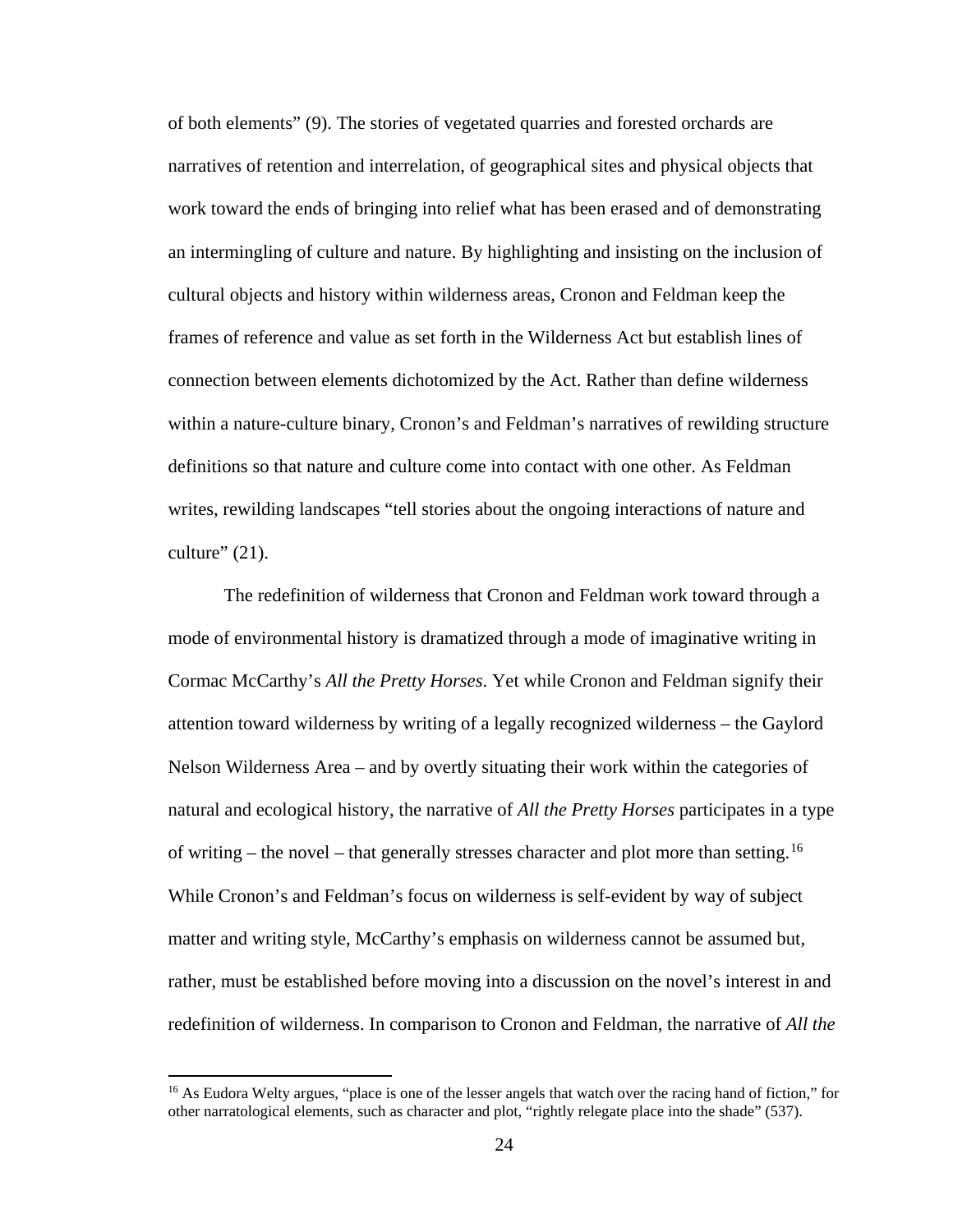*Pretty Horses* accentuates wilderness through less straightforward means of implication and association as seen in the narrator's attention to natural elements, in the interactions between characters and nature, and in the repetition of a select range of descriptors used for landscape.

#### <span id="page-32-0"></span>*A Wilderness of Attention and Diction*

 $\overline{\phantom{a}}$ 

Nature and wilderness gain significance throughout the novel partially by way of the narrator's sustained and careful consideration of particular vegetation and precise geological features that are present in southern Texas and northern Mexico. To cite once example, early in the narrative, John Grady and his father go riding, and the warm weather has brought the "yellow mexicanhat" into bloom (22). They begin riding "along Grape Creek," that is "clear and green with trailing moss braided over the gravel bars," before riding toward higher elevations and into the "open country among scrub mesquite and nopal," after which they enter a land "dotted with cedar" and covered with "traprock"  $(22-23)$ .

These specific details of land and plants work toward at least two ends. One, the extended attention of the narrator and the precise language of these passages highlight and grant prominence to a presence of nature. The land, rocks, and vegetation in this locale are not a generalized backdrop or some indiscriminate aspect; the language foregrounds these natural aspects, positioning them on a level of importance similar to that of other characters in the novel.<sup>[17](#page-32-1)</sup> Two, the exactness of language indicates a

<span id="page-32-1"></span> $17$  Equivalence between nature and other characters is well-trodden critical territory. "The landscape [is] almost a "character" in itself," writes Alan Cheuse (140), and Gail Moore Morrison similarly argues that "landscape remains, in *All the Pretty Horses*, a central character and a characterizing agent" (176). Robert Jarrett (134) and John Cant (11) make comparable observations but apply their analyses to all of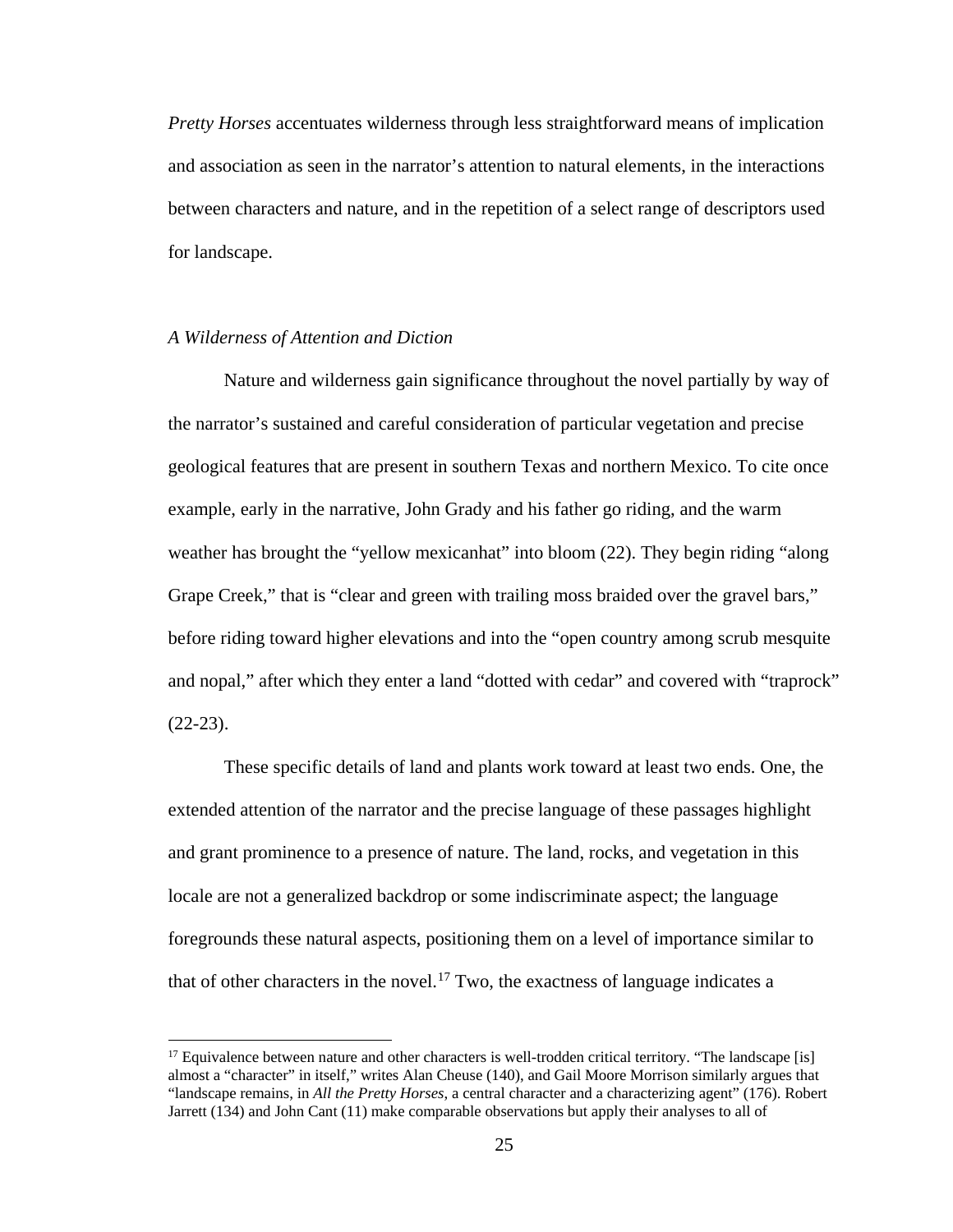particular type of landscape. Even though the Mexican Hat flower occurs throughout the United States, the use of its unique name suggests a geographical region, and the specific other vegetation in the passage – "scrub mesquite," "nopal," and "cedar" – clearly implies a desert locale. Each of these flora suggests arid conditions and a scarcity of plant life ("dotted with cedar"), and when coupled with the rock formations of the passage, these details also indicate wilderness, a barren and rugged landscape.

Similar to the narrator, characters repeatedly attend to nature and wilderness through sight, speech, thought, and bodily movement. Taken together, the amassing repetition of characters' attention to and interaction with nature represents a second way that the novel emphasizes a presence of wilderness. Throughout the novel the land is continually "looked out over" (59, 62, 70), and "looked out to" (45); it is "admired" (93), "studied" (43, 57, 279), "took in" (49), discussed in multiple contexts (25, 34, 55, 93, 226), "watched" (88, 283), "gestured at" (88), thought and dreamed about (118, 161), and "passed into" (302). If this catalog of actions were merely ocular in nature, we might conclude that the characters are only *aware* of nature, that it is an object of observation and little more. Yet with the inclusion of admiration, study, internal reflection, discussions, thoughts, and dreams, the novel presents nature as an element with which the characters substantially interact.<sup>[18](#page-33-0)</sup> That the characters' emotions, intellects, and hopes register, bear witness, and respond to a presence of nature indicates that it is not a prop on

McCarthy's work. As noted below, I reference this comparison not to relegate environment to a means whereby to understand character but to indicate its respective prominence throughout the novel.

<span id="page-33-0"></span><sup>&</sup>lt;sup>18</sup> The above analysis is not intended as a study of narrator or characters per se, but more as a discussion of how each acts or fulfills a particular purpose in granting significance to the presence of nature in the novel. This argument, therefore, rearranges a relation of ends to means found in McCarthy scholars such as Alan Cheuse and Stacey Peebles, who echo T.S. Eliot's idea of an objective correlative and argue that landscape mirrors characters and functions to illustrate interior, emotional conditions.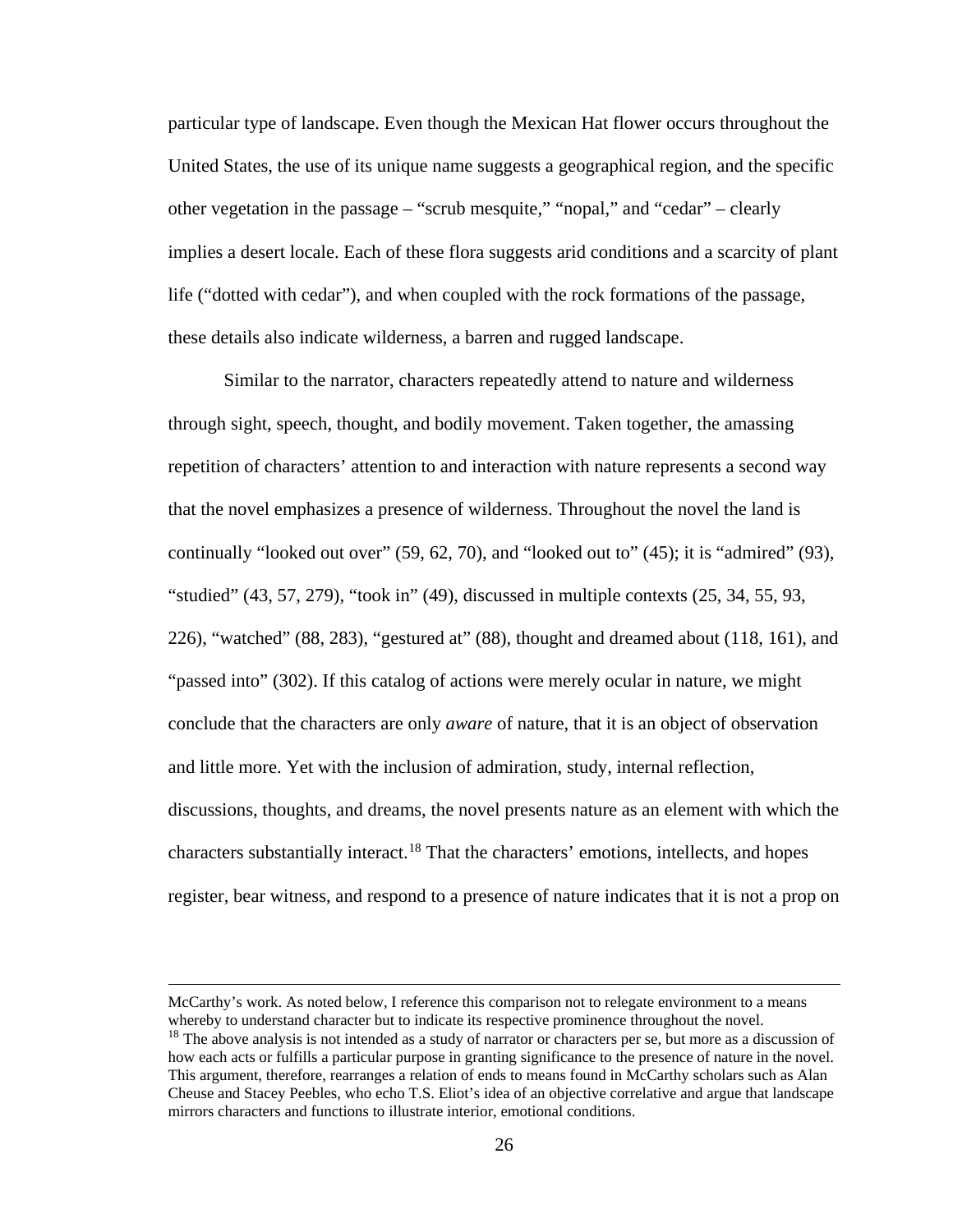the periphery or a decorative edging for the plot set up in the initial stages of the narrative but thereafter ignored.<sup>19</sup>

This work of the narrator and characters to direct attention toward wilderness also derives from the novel's use of particular descriptors for land. The novel performs the work of what Kenneth Burke calls "terministic screens," or the function of directing "attention into some channels rather than others" (*Language* 45). As implied above, despite the absence of the word "wilderness" in the text, one channel toward which the novel's language directs attention is wilderness.

The claim that particular terminology equates with wilderness is fraught with inherent complications and dead ends, as the term remains subjective and open to debate. Yet to conclude that "wilderness" lacks any associative terms or productive connotations is inaccurate and neglectful of patterns of language use and of development of ideas, and throughout *All the Pretty Horses*, images and connotations of bareness are the primary channels which emphasize wilderness. Early in their trip, after leaving Reforma, the boys approach more mountainous terrain and cross at a "barren windgap" (59). In a similar scene toward the end of the narrative, as John Grady rides north to return home, he rides along a "barren gravel ridge" above "open country" (269), and novel ends with John Grady riding through a desert where there are "few cattle in that country because it was barren country" (302).

Each of these uses of "barrenness" occurs in a distinct textual passage and works to describe particular geographies encountered by the novel's characters, but the

<span id="page-34-0"></span><sup>&</sup>lt;sup>19</sup> In his essay, "Speaking a Word for Nature," Scott Russell Sanders extends this point to contemporary literature in general, arguing that a "deep awareness of nature has been largely excluded from 'mainstream' fiction," that much literature today is unable to consider much beyond "human enclosures" (192, 195). The argument in this chapter presents McCarthy as one exception to Sanders's observation, and the extended discussion in this section demonstrates *how* McCarthy's novel gestures beyond human contexts.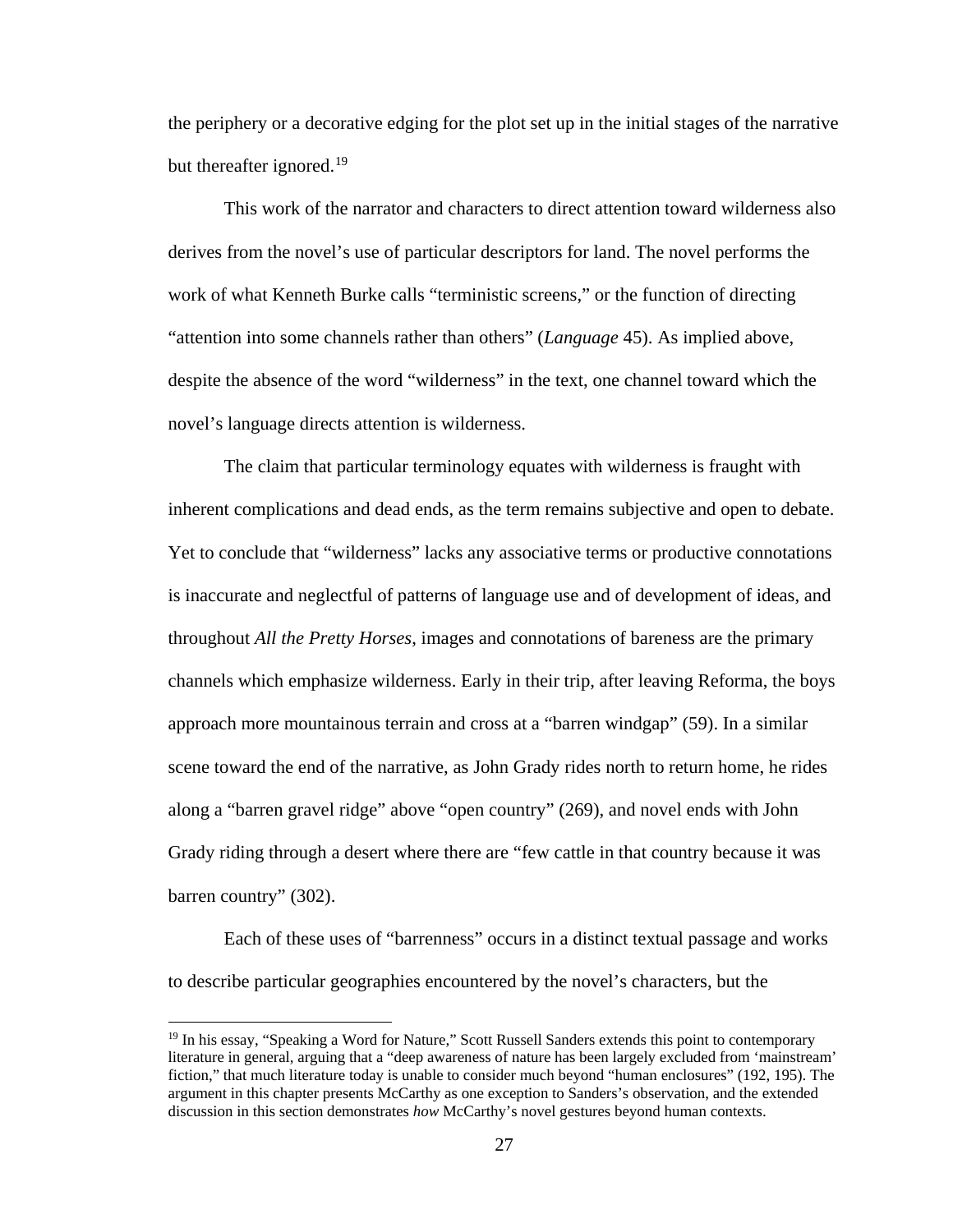contextual connotations of openness and scarcity help strengthen associative links with wilderness. As John Grady rides across the "barren gravel ridge" during his return trip to Texas, an image of open land signifies wilderness by presenting an unbounded place vast in size, a connotation clarified when John Grady travels through civic boundaries to sleep in a "field far from any town," in the "open country," where he watches the "stars trace the arc of the hemisphere" (256). The confined lodging conditions within the small town provide a context for John Grady's open site where the field appears vast like the night sky and distant stars. While "open" indicates wilderness, by way of size, when John Grady rides through the country where there are only a few cattle, wilderness is indicated by the rugged and harsh territory that is unable to support and sustain much life. The small number of cattle, while an image of limited life in itself, also suggests a paucity of vegetative and human life. This site cannot bear large cattle herds because it lacks the ability to support abundant feed for them and house the multiple human workers necessary for their management. Yet while these connotations of bareness signify absence, their consistent refrain simultaneously marks a presence, or to borrow from Wallace Stevens, the continual absence amasses into "the nothing that is" (15).

#### <span id="page-35-0"></span>*A Wilderness of Interrelation*

In part, what "is" is wilderness, but an indication of presence also gestures toward what remains in these spaces. As with the rewilding narratives of Cronon and Feldman, a presence is indicated by the traces and marks of humanity, and similar to Cronon and Feldman, *All the Pretty Horses* works toward redefining wilderness by attending to interconnections between these traces and wilderness sites. As Cronon's and Feldman's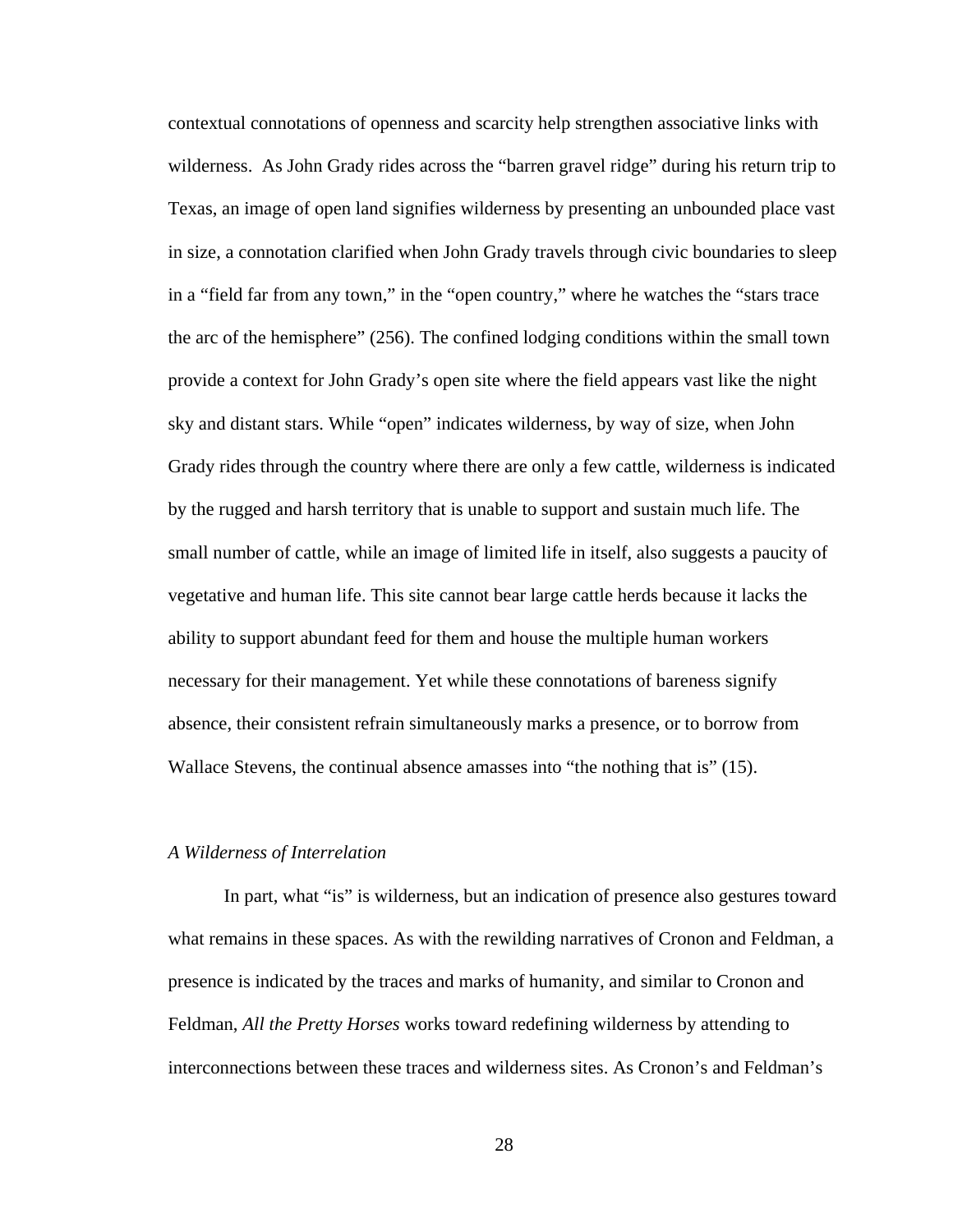rewilding narratives strive to include abandoned logging equipment, the remnants of buildings, and evidence of former quarrying work in their presentation and definition of wilderness, so does McCarthy's novel similarly present wilderness locations as bearing the vestiges of human work and habitation in the form of bones of farm animals and in the ruins of former ranches.

Throughout the novel, animal bones image wilderness as a site of confluence. Early in the narrative, John Grady rides south with "the sun coppering his face the red wind blowing out the west" (5). Dismounting atop a small hill, he picks up an old horse skull that has become "frail and brittle. Bleached paper white," and as he turns the skull in his hands, he looks at the "comicbook teeth loose in their sockets" and hears the "muted run of sand in the brainbox" (6). Like a contemporary version of Hamlet holding the skull of Yorick, John Grady turns the horse's skull over in his hands and contemplates the image before him. As Hamlet muses on the connections between the skull, himself, and the jester, and how they are all interconnected in death, so too does the horse skull signify a sense of interrelation. Nature is emphasized here in depictions of sun, sand, and wind, while the horse skull represents human culture, for the horse is likely linked with the ranches in the area. As the sand resides within the skull and the skull rests in the sand, so too do nature and culture intertwine.

Similar scenes occur later in the novel as well when John Grady discovers decaying cattle remains in a gully and a dead colt, but while animal bones indicate a presence of human culture by loose association, a more direct relation is visible in ruins of old ranches and abandoned equipment. Early in the novel, John Grady and his father ride across a "stony mesa" and pass through the "ruins of an old ranch" where "crippled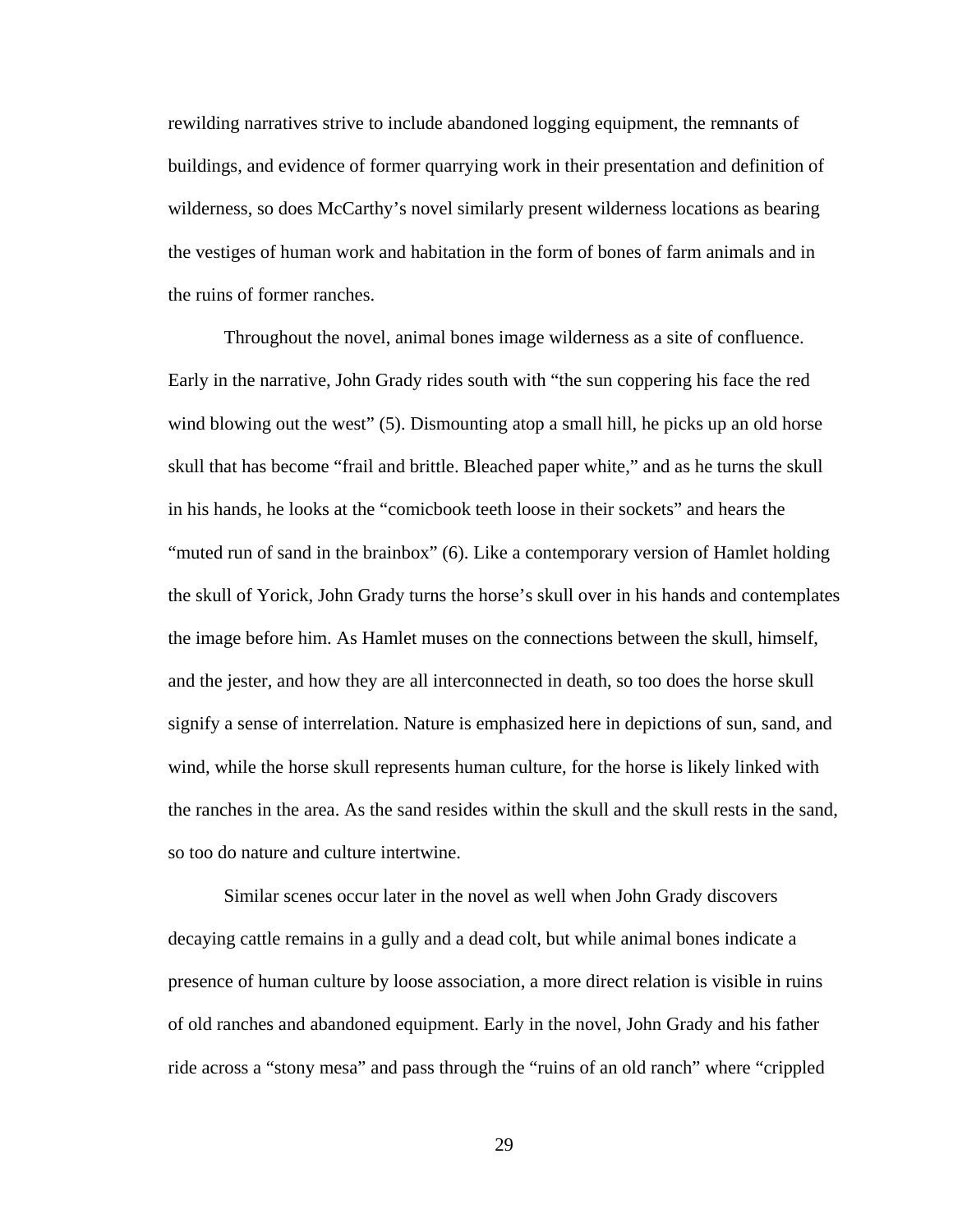fenceposts" that carry "remnants of wire not seen in that country for years" are propped among the rocks in the midst of an "ancient pickethouse" and the "wreckage of an old wooden windmill" (23). They ride past these objects and rouse "ducks up out of potholes," and by evening they descend "through low rolling hills and across the red clay floodplain" (23). The ranch ruins, the ducks, and the geographical landforms mark and define this land through which John Grady and his father ride as a location of nature and culture at the same time, and the absence of dialog throughout the scene further supports an idea of simultaneous association. The riders encounter each object in turn with no comment and without assigning value to one over the others or attempting to excuse the presence of any one object. They ride past ducks and hills just as they do fence posts and windmill.

Each of these scenes and objects – the horse skull, ranch ruins, and ducks – not only registers an interrelation between nature and culture but also indicates that this interplay is not static but a process of decay and rewilding. The sun bleaching the horse skull slowly turns it white, and the UV rays weaken the skull, a process abetted by the sand and its etchings inside the "brainbox." Such interactions remove the skull from its associations with ranching practices and toward dust and the natural elements of which it is composed. The "crippled" fence posts and wrecked windmill indicate movement toward a rewilded state as they break down into the rocks.

This work of the narrative to define wilderness as a site where nature and culture interact is also implied in formal elements of the novel, in the presence of characters and in the narratological position of the characters in relation to the narrator. Similar to the animal bones in dirt and the farm ruins propped up in rocks, the presence of the novel's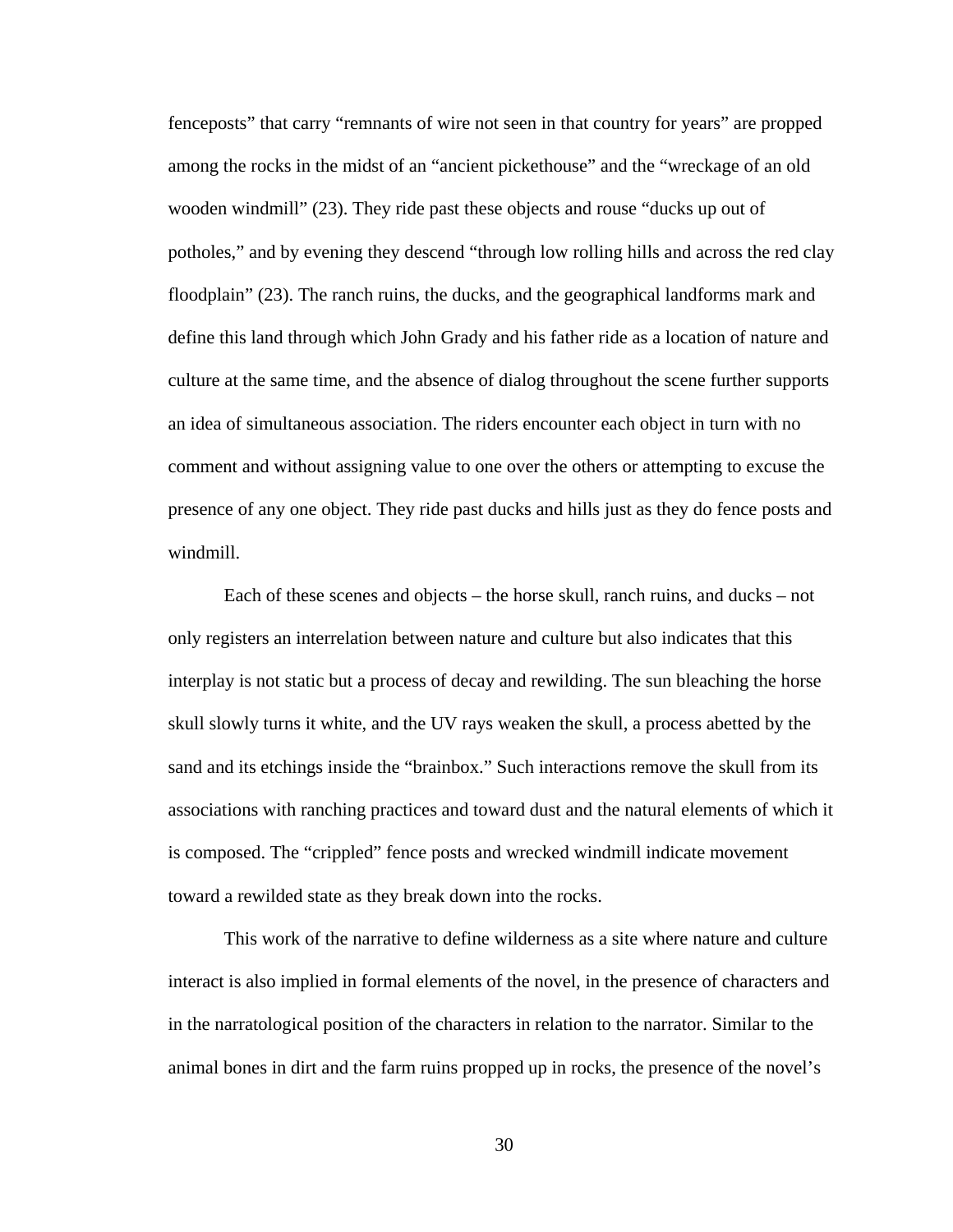characters also contributes to the narrative's imaging of wilderness as a site of interrelation, for they too represent an element of culture within the novel's wildernesses. The "barren windgap" that the boys initially cross before entering the mountains simultaneously echoes with their conversation and the sound of their horses' hooves. The "open country" is also the site through which John Grady and Rawlins are currently riding, and at one point the boys encounter the residue of at least one campsite where ranch workers regularly stay when corralling wild horses (148). As with the other aspects of human culture in the novel, the characters reflect correlation and process. The characters' own attrition warrants a full discussion, which will be considered in a later section, but for now, in this context, the riders and their horses in the novel's barren landscape represent the narrative's work to correlate nature and culture in sites of wilderness.

Regarding the narratological positioning of the narrator and characters, their relation to the events of the novel differs, as the narrator remains outside or above the world of the novel while the characters are part of or inside that world. Yet the narrator and characters work in coordination; they function similarly in their consideration of wilderness. This difference of position but correlation of work between narrator and characters suggests that the novel's formal characteristics function similarly to the narrative's content in efforts to connect extrinsic and intrinsic. As narratives of rewilding bring culture (an extrinsic element to standard wilderness definitions) together with nature (an intrinsic element), so the novel intertwines the narrator, who can be viewed as an extrinsic or extradiegetic narratological element, with the characters, who can be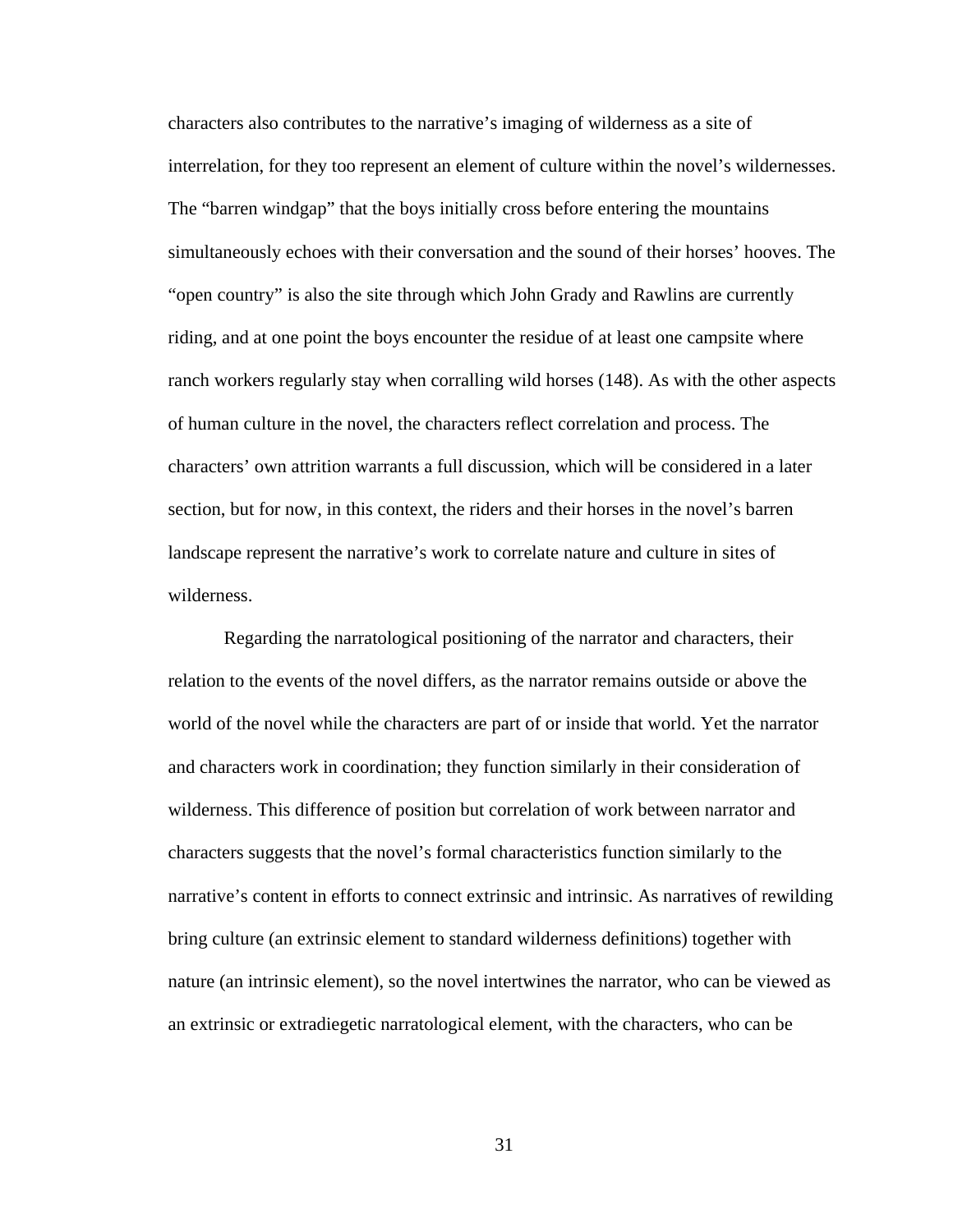interpreted as intrinsic or intradiegetic figures, $20$  as both work toward imaging wilderness as a site of nature and as a place of culture.

## **Additional Sites of Value**

l

In assembling the extrinsic together with the intrinsic, in reconfiguring relations between sites of value (culture and nature) within definitions of wilderness, narratives of rewilding assign significance across a broader range of characteristics by designating additional elements of value. Narratives of rewilding not only correlate extrinsic with intrinsic but also declare the now formerly extrinsic element as a feature of importance and meaning. This act of defining wilderness, however, should not be understood as an attempt to establish essence or as an appeal to the "real" or "true" characteristics of wilderness. While essences or real categories exist, they are largely unprofitable in acts of defining, for definitions remain fluid, plastic and malleable, a reflection of cultural usage more than an appearance of some ideal form.<sup>[21](#page-39-1)</sup> Rather than participate in what Edward Schiappa labels a "valorization of essence," the action of definition carried out by narratives of rewilding should be interpreted as a movement to establish additional objects or sites of value (168-169). As Schiappa argues, the question of "What is X," should be replaced with "What are the appropriate values that we want to make "essential" to particular definitions?" (168-169).

<span id="page-39-0"></span> $20$  There is one possible exception in this relationship between the narrator and characters as extradiegetic and intradiegetic elements. Late in the novel, Alejandra's great aunt and godmother, Alfonsa, narrates an extensive story of her upbringing and her family's role in Mexico's various revolutions. As she tells this story to Grady, she is outside the timeframe and world which she describes, which situates her as an extradiegetic narrator to her story. That said, however, she simultaneously remains as an intradiegetic figure, for she is narrated by the narrator throughout this scene.

<span id="page-39-1"></span> $21$  This is not to say that aspects beyond cultural usage and construction are not present in definitional acts. Determining what those elements may be, however, remains difficult if not impossible, making them problematic in efforts of definition.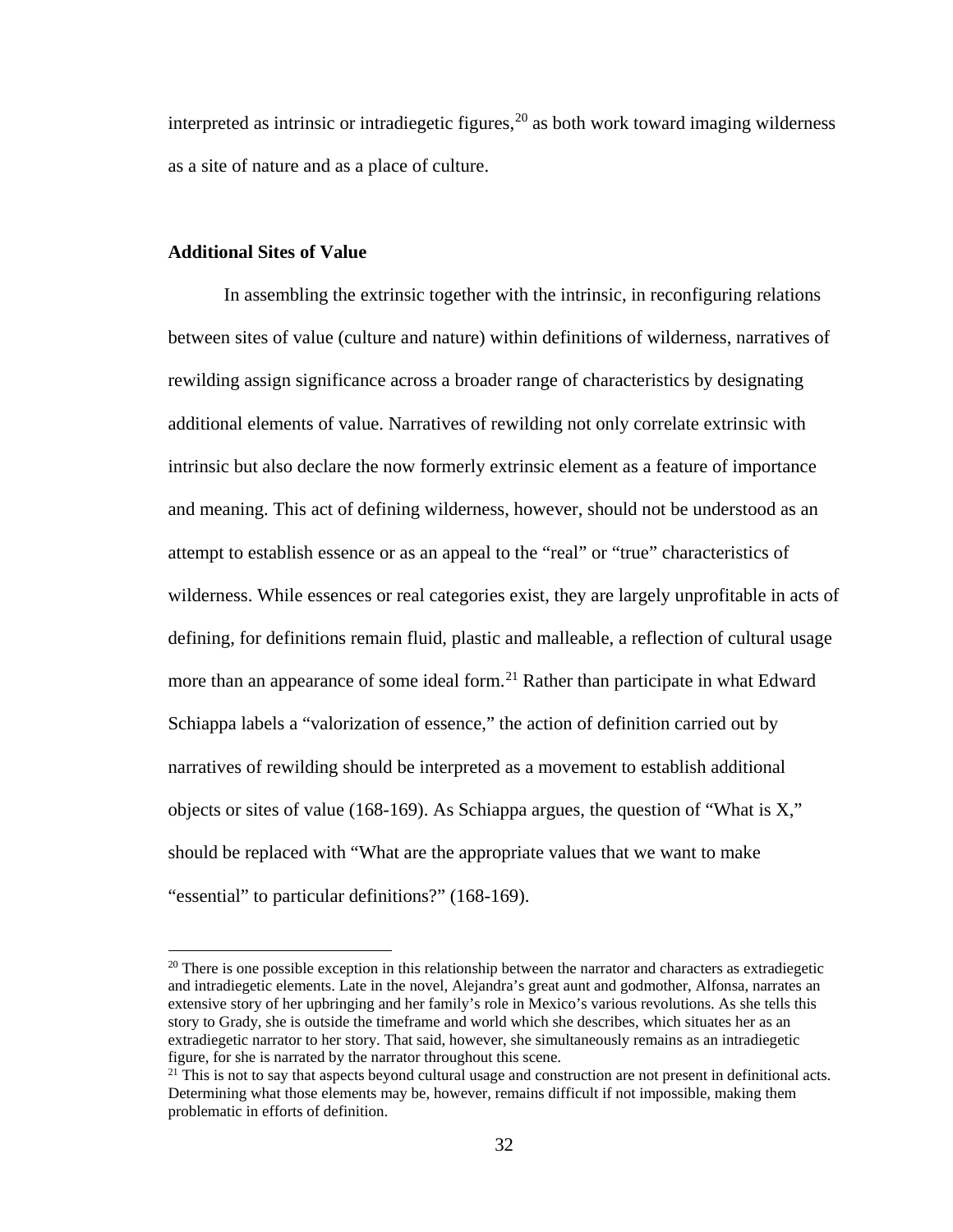An appeal to value here does not necessitate a link with economic connotations.<sup>[22](#page-40-0)</sup> Value in this context does not reference a process whereby objects or places gain or lose worth based on market demands and consumer desire. Rather, "value" in this discussion references instrumentality, how something enhances or adds meaning. To say that narratives of rewilding designate additional elements as sites of value is to argue that they attend to multiple features and objects – natural and cultural – in wilderness, viewing each as an element that augments a sense of wilderness.

As implied above, Cronon's and Feldman's narratives of rewilding contend that buildings, exotic plant species, and other evidences of human work and habitation supplement wilderness by aiding interpretation and understanding. Feldman argues that such elements clarify vision, helping visitors see and experience a "legible" land before them rather than an "illusion"  $(231)$  $(231)$  $(231)$ .<sup>23</sup> To Feldman, such legibility partially derives from knowledge of the past, and he contends that retaining traces of previous human presences allows visitors to better "understand the landscapes they encounter" (231). Feldman's point here, despite its particularized context of the Apostle Islands, implies a larger scope as a comment on rewilding wilderness places in general. Like a cabin or old mining road in the Apostle Islands, human artifacts in a rewilding wilderness can enrich such places.

The argument that objects and remnants of human culture complement and even augment wilderness has obvious limits and implies a slippery slope toward nonsensical

l

<span id="page-40-0"></span><sup>22</sup> For a full analysis of economic underpinnings in environmental discourse, see Jack Turner's *The Abstract Wild*, particularly chapter four of this work.<br><sup>23</sup> Cronon makes a similar link between human influence and objects in natural sites and seen aspects of the

<span id="page-40-1"></span>wild in a recent interview in *Orion Magazine*. In discussing Point Reyes, California, Cronon argues that the "juxtaposition of the pastoral with the wild" is what makes this site so "ravishingly beautiful," for "it's the pastoral that makes the wild visible" ("Out" 67).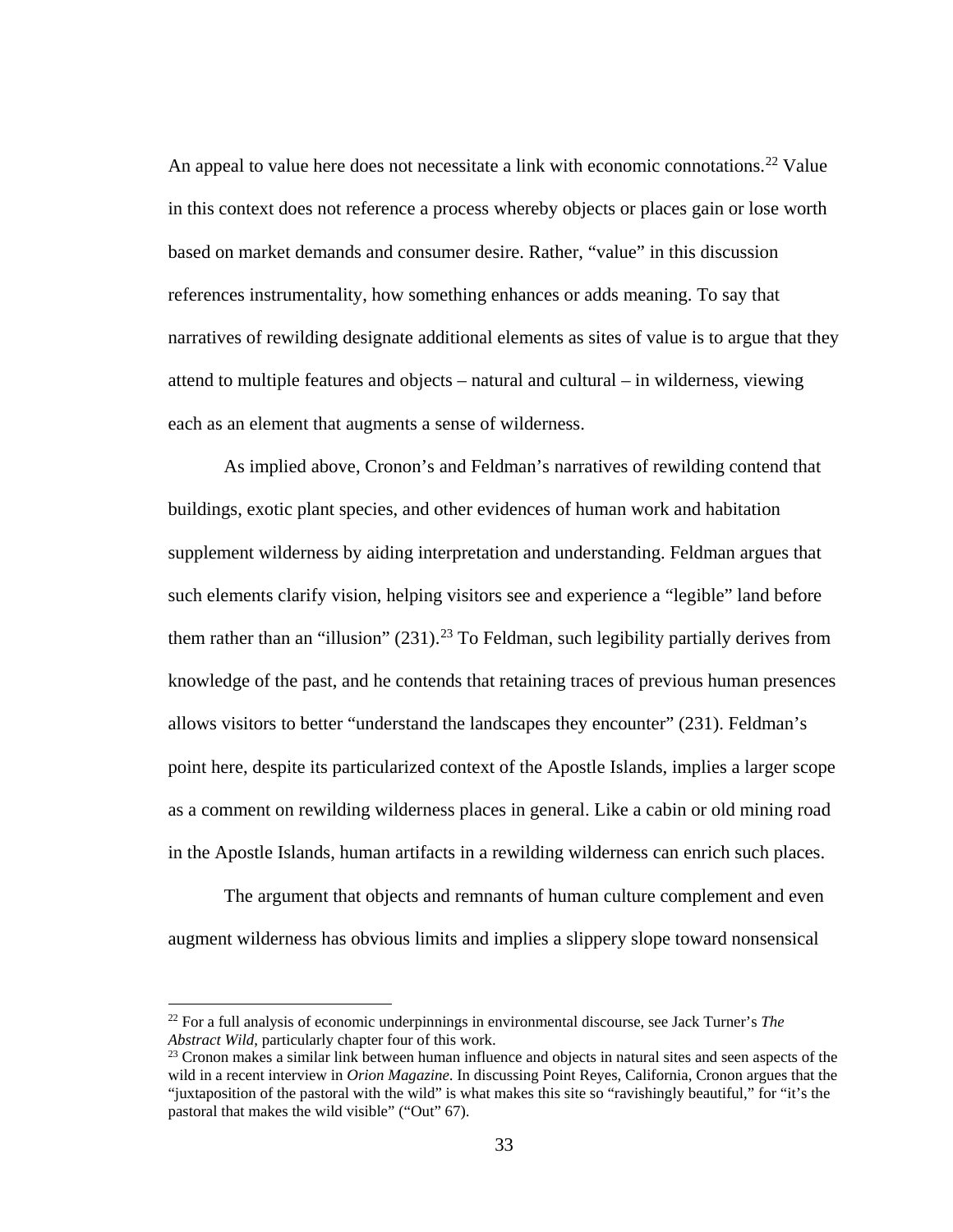positions that any type of human presence (or abuse) leads back to wilderness in some manner. Yet within their context, Cronon's and Feldman's comments imply two conditions: that human artifacts are fading and that some sense of the wild is returning. Decaying cabins and disappearing roads point up wilderness by taking on wilderness qualities of wildness and of uninhabited space. Their decay points toward wilderness by indicating a movement back toward a state of wild nature and by emphasizing the resilience of wilderness to remain and return in spots modified by humanity. In sites of rewilding wildernesses, aspects of humanity are present, but they act as grounds from which to clearly see and experience wilderness.

As with the Apostle Islands, former ranchers, miners, and other occupants have scattered various reminders of their former presence throughout the wilderness of *All the Pretty Horses*. If translated through Wilderness Act logic, the novel's wilderness would be deemed trammeled, with the imprints of humanity exceeding the threshold of "unnoticeable." Yet when approached from a standpoint of rewilding, these traces of humanity and culture shift from an undesired and invasive extra to a site of value that aids understanding and clarifies perception of wilderness areas.<sup>[24](#page-41-0)</sup>

During John Grady's final ride north to return home, for instance, he encounters the abovementioned tailings and abandoned mining equipment. He rides past these elements after crossing the "barren gravel hills" and before moving into a plain described as a "tenantless waste" (285). In a context of rewilding the tailings and other remnants of mining activities interrelates with the land around them. Like the gravel hills, the mine too is barren, and similar to the "tenantless waste," the remaining equipment implies

l

<span id="page-41-0"></span> $24$  This is not to say that human traces somehow add value to the land itself. The emphasis here is on *narratives*, *understandings*, and *perceptions* of wilderness, all which benefit from recognizing rather than ignoring human traces and influences in wilderness areas.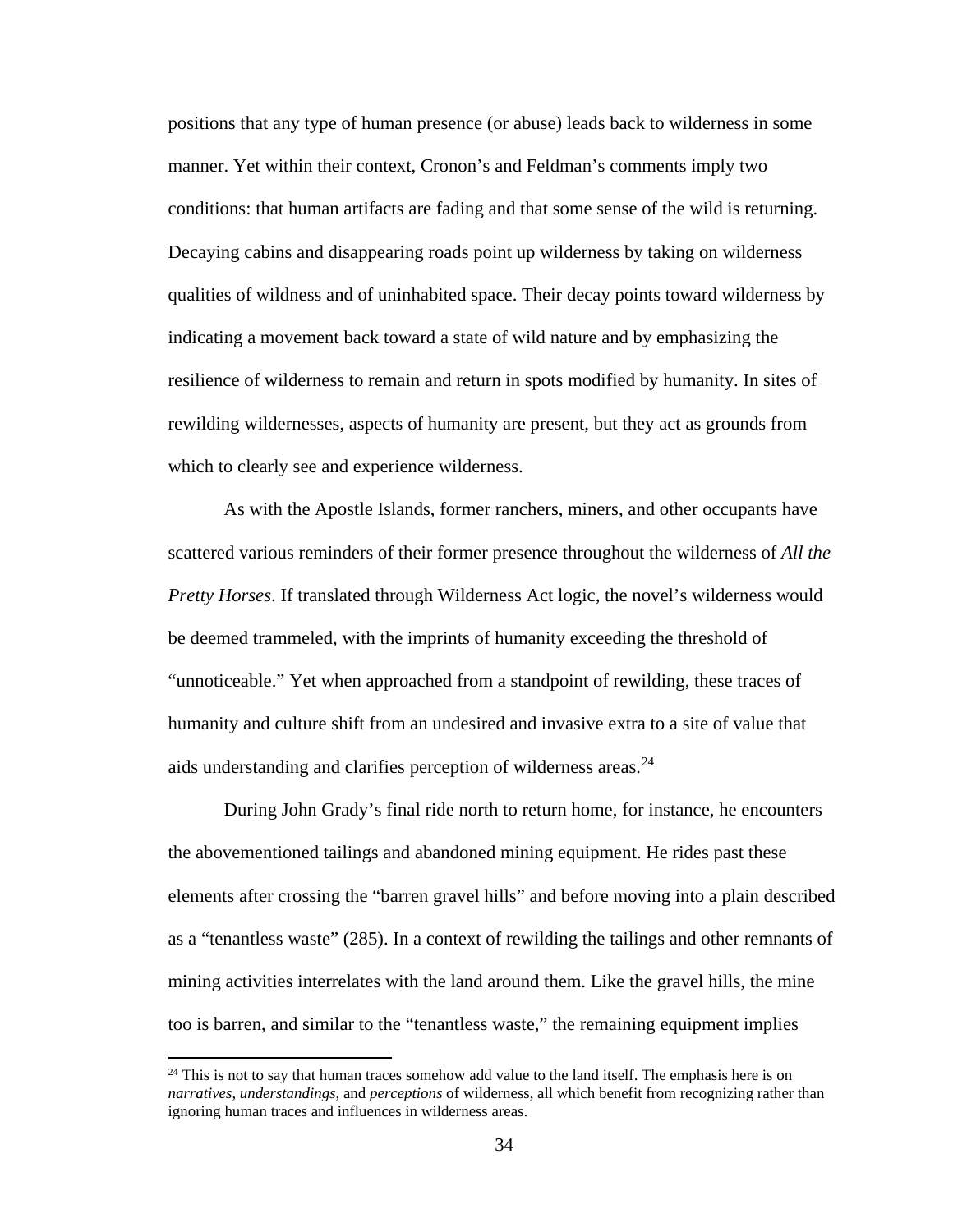ideas of an unoccupied site. Positioned as such by a narrative of rewilding, these human objects and traces in the land become additional sites that exude meaning and help communicate ideas of wilderness to John Grady; they become part of experience in this place, underscoring and accenting the sense of a desolate wilderness.

In a similar scene earlier in the novel, when John Grady and his father ride through the ruined ranch with "crippled fenceposts" and a wrecked windmill, they have recently passed through "broken hills" and "cobbled" ground (23). Although "cobbled" can designate the action of bringing together and repairing, as in "cobbling together" or in reference to a repairer of shoes, it also speaks of a fracturing. A cobbled road is one paved with parts of brick or stone. The context of the sentence leans toward this second connotation of "fracturing" by placing "cobbled" in relation with "broken," with both adjectives similarly signifying a ruined or derelict aspect of the land. As the abandoned mine and discarded equipment supplemented John Grady's understanding of a desolate wilderness, so too do the "crippled fenceposts" and wrecked windmill aid in understanding a broken and fractured land, each reinforcing meaning found in the other.

Positioned as such, elements of culture and aspects of wilderness become consubstantial, which as Kenneth Burke explains, represents an act, an "*acting-together*" [emphasis in the original] (*Rhetoric* 21). While person A and person B are not identical, Burke writes, "insofar as their interests are joined, A is *identified* with B," and "in being identified with B, A is "substantially one" with a person other than himself" [emphasis in the original] (20-21). Narratives of rewilding consubstantiate culture and nature, positioning culture within nature and disclosing nature within culture. While the above scenes indicate the consubstantiality subtly at work in *All the Pretty Horses*, the most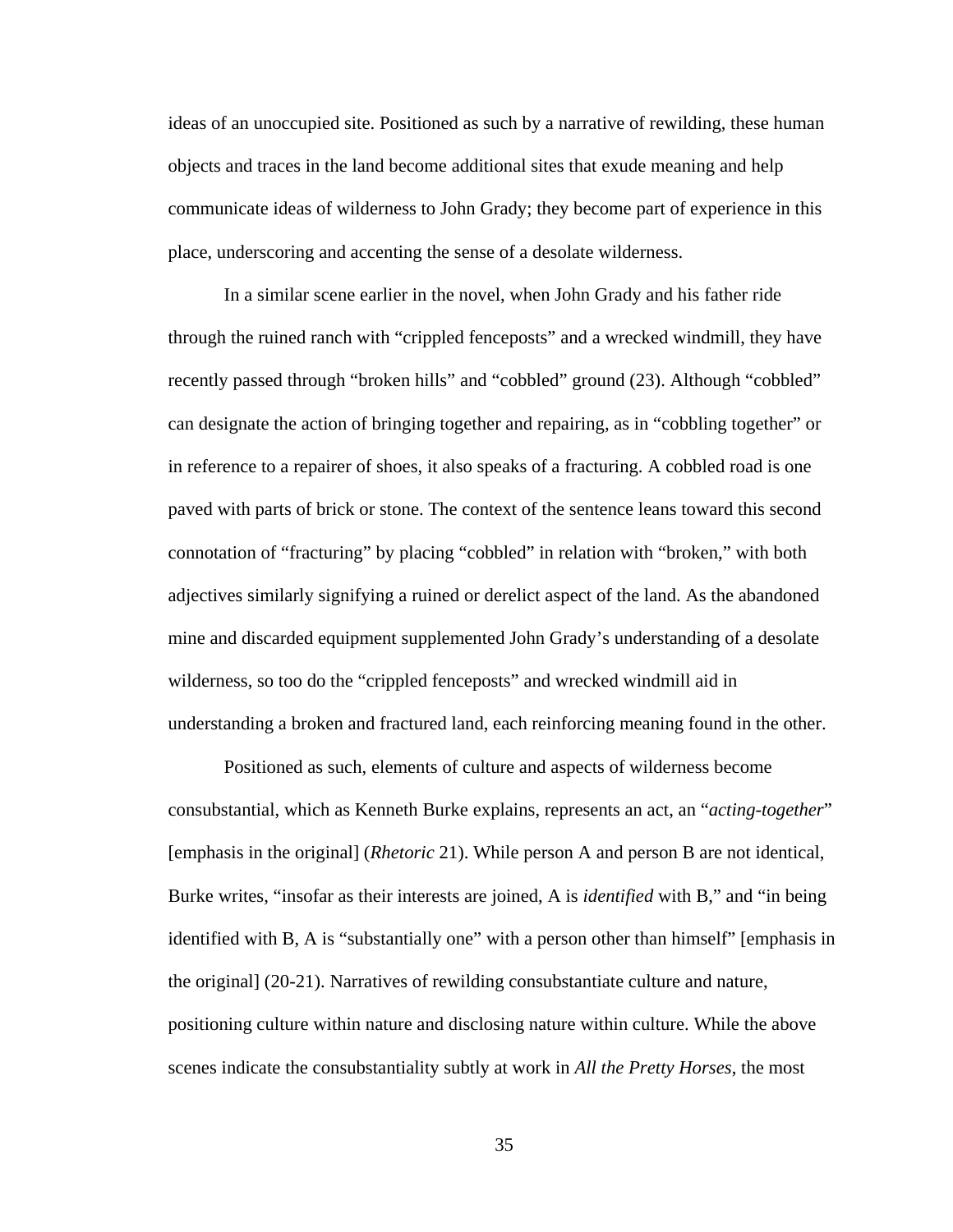poignant reference to such interrelatedness occurs when John Grady rides through an abandoned apple orchard and into cabin.

Upon his release from prison, John Grady returns to the hacienda in Coahuila, and after borrowing a horse he rides up through the high country. As he descends in the evening, he rides through a group of trees and into an abandoned orchard. The "grove of apple trees" has "gone wild and brambly," and when he sees the "ruins of an old cabin," he walks his horse inside (225-226). Roof beams lie partially dismantled in the room, former fires have claimed window frames and sashes, and tacks hold an old calf hide to a wall. There is a "strange air to the place," and John Grady's horse "liked nothing about it" (226). The scene ends as John Grady turns carefully in the room, leaves, and rides out past a marshland where "doves called in the winey light" (226).

The transition into and away from the abandoned orchard and cabin might suggest that John Grady experiences two distinct locations in this passage: a site of wild nature and a site of culture. In part, such an interpretation is accurate. The text differentiates between the trees outside the orchard and those inside, and the cabin represents a unique feature in this land of marshes and doves. Yet it is just as accurate to argue that the orchard and cabin do not separate John Grady from a sense of the wild but that these features of culture and indications of previous human habitation extend and emphasize a sense of a wild nature that he has experienced throughout his ride. The apple trees that have gone "wild and brambly" doubly signify; they represent culture in the human who planted and cultivated them while also referencing a wild condition beyond the care and maintenance of humans as they have become gnarled and entangled.  $25$  Similarly, the

 $\overline{\phantom{a}}$ 

<span id="page-43-0"></span><sup>&</sup>lt;sup>25</sup> A link between apples and the wild is particularly acute, an association developed by Henry David Thoreau in his essay "Wild Apples," in which he contends that most fruits require human care, but the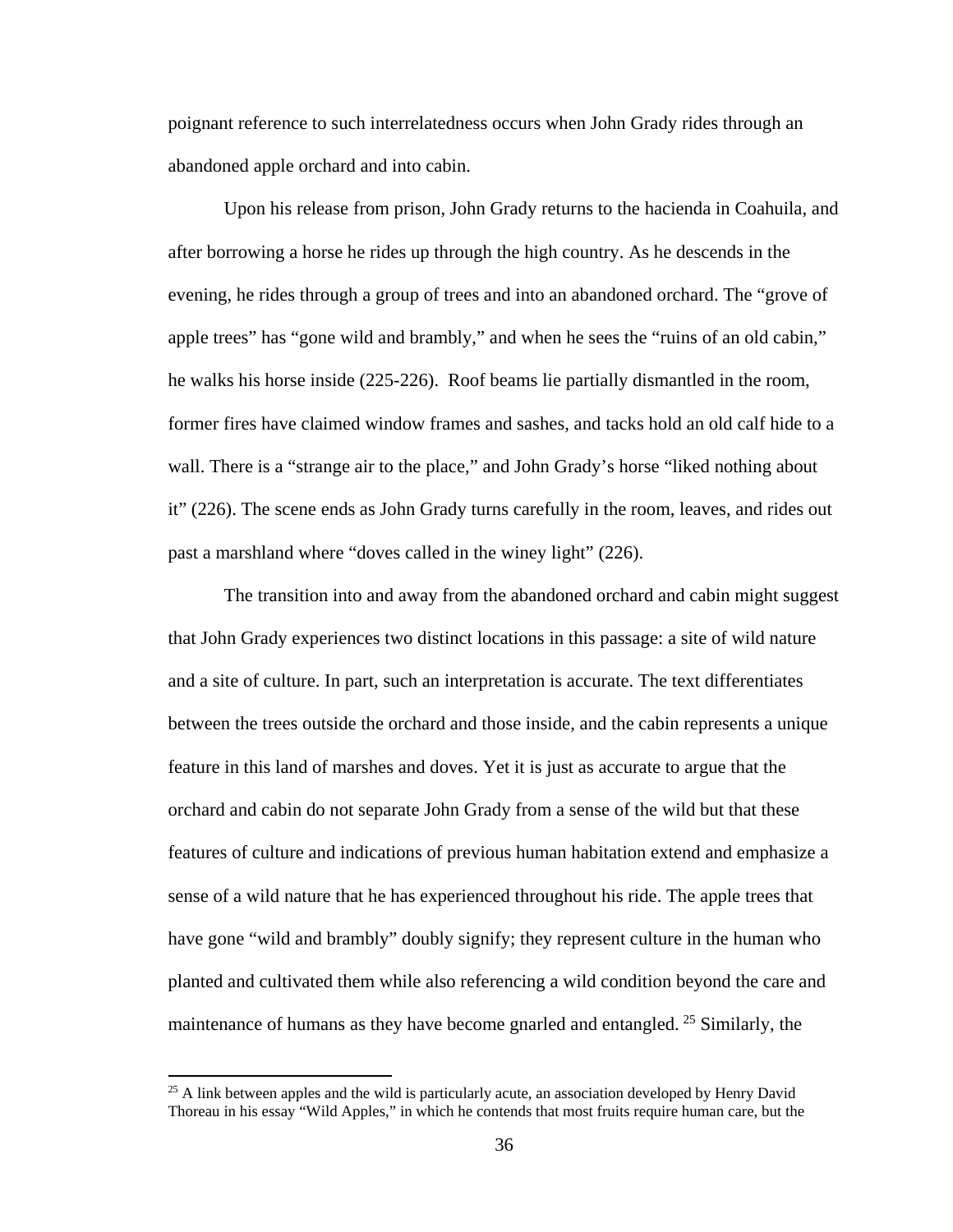cabin indicates the presence of human culture in the walls that remain as well as a sense of the wild by what is now missing. What had previously separated the cabin from the air and land around it is now gone. The holes where roof joists, windows, and doors once were now admit and intertwine with sun, rain, and other natural elements. While the horse and John Grady might physically be aware of cultural aspects of the apple trees and the cabin, they are psychologically attuned to the elements of the wild in the "strange air" throughout the place. The trees beyond the orchard and the marshland imply a sense of wild nature, but just as Cronon's romantic ruins enhance a wilderness experience in the Apostle Islands, so too do the strange cabin and brambly apple trees sharpen and accentuate John Grady's experience of a wild place.

## **From Hierarchical to Rhizomatic**

In collapsing the distance between intrinsic and extrinsic, and in assigning additional sites of value, narratives of rewilding shift away from a hierarchical formulation and move toward the construction of horizontal relations. Invoking the language of Gilles Deleuze and Félix Guattari, rewilding represents a move from arborescent (tree-like) systems to rhizomatic interactions. "Arborescent systems are hierarchical systems," they write, in which the different parts play the role of an "*opposed segment*" to the other elements with "binary relations between the points" [emphasis in the original] (16, 21). A rhizomatic relationship is "acentered, nonhierarchical . . . without a General"; it

"connects any point to any other point" within an "alliance," which can be indicated through a set of repeated conjunctions "and  $\ldots$  and  $\ldots$  and" (21, 25). By granting apple "emulates man's independence and enterprise" (270). Thoreau observes that the apple tree makes "its own way amid the aboriginal trees," and that it runs "wild" and maintains itself (270).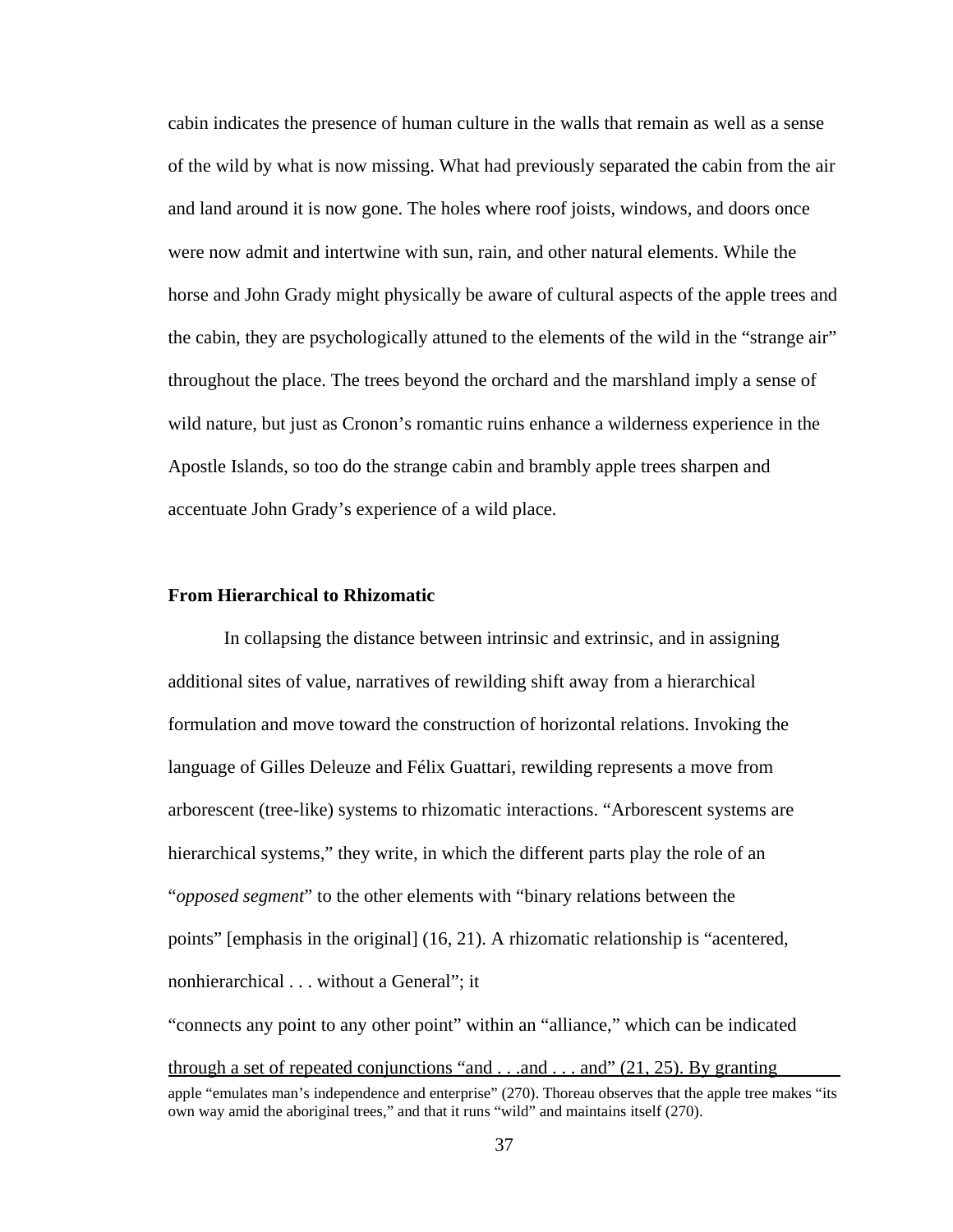preference to rhizomatic systems, Deleuze and Guattari, of course, replicate the hierarchical systems they critique and seek to replace, but their evocation of a rhizome provides a beneficial image in describing the form of redefinition that is at work in narratives of rewilding. Like a ginger root, narratives of rewilding situate definitional sites of value as parallel nodes or hubs that send out and share shoots of meaning.

In Cronon's and Feldman's narratives of rewilding, a select range of verbs and adverbs indicates the presence of rhizomatic relations. To Cronon, the Apostle Islands are a "superb example of a wilderness in which natural and human histories are *intimately intermingled*," where "natural and cultural resources are *equally* important [emphasis mine] ("Riddle" 38). Searching for ways to preserve such an environment, Cronon proposes to "*combine* designated wilderness with an equal and ongoing commitment to interpreting the shared past of humanity and nature," for such a model can "*integrate* the natural and cultural resources" of the islands [emphasis mine] ("Riddle" 41). Writing with similar language, Feldman contends that history and nature work "*simultaneously*" on the islands, and after citing various forest clearings, he claims that they "provide examples of how nature and history, working *together*, created a treasured wild place" [emphasis mine] (224). Sites of rewilding are places of process, locations where signs of human work and history coexist with expressions of nature, and while one may temporally be accentuated, definitions and understandings of such places require recognizing and attending to both. The language throughout these arguments indicates the simultaneity of both nature and culture in places of rewilding, for this is not the syntax of arborescent opposition but of rhizomatic alliance. As they look to intermingle and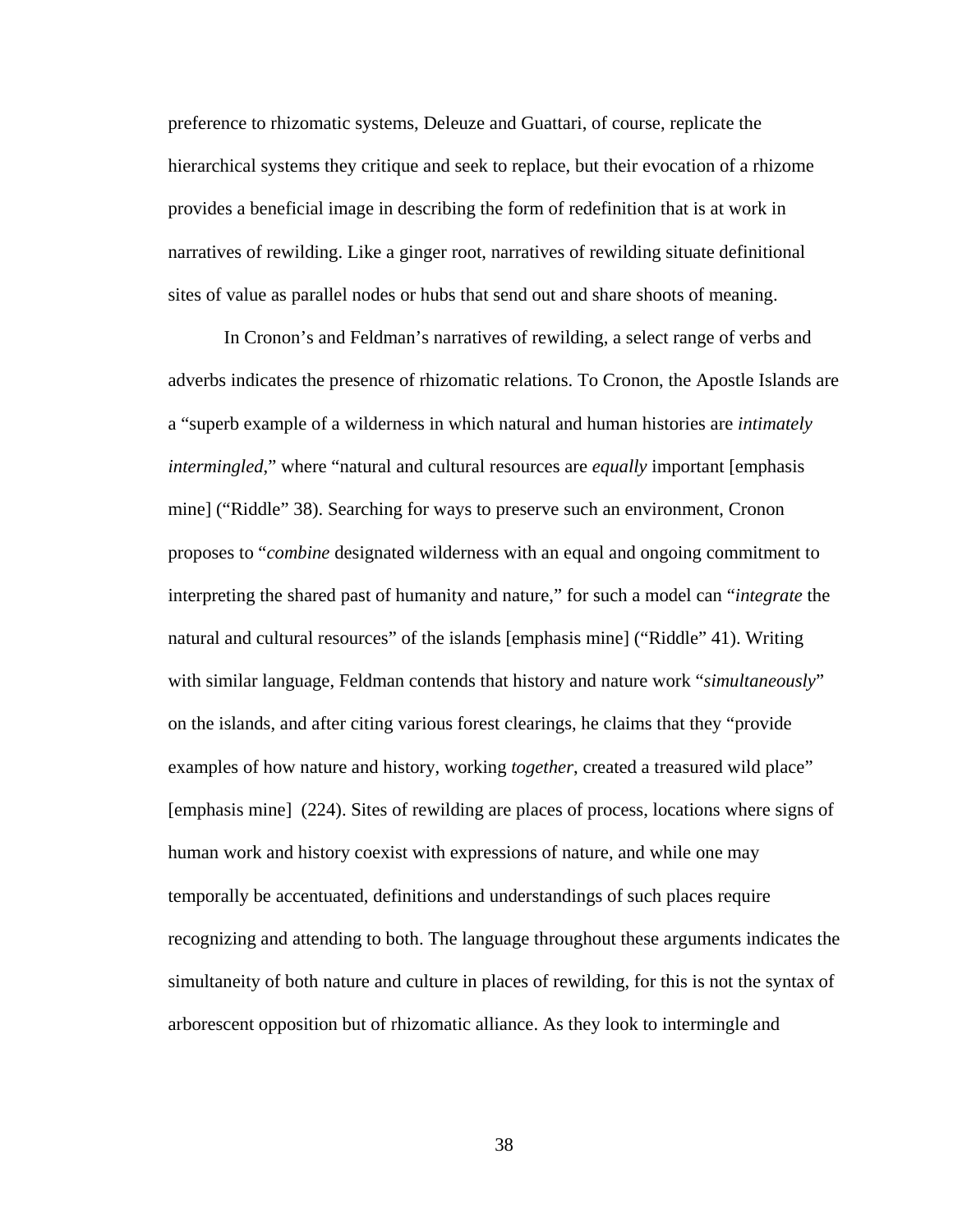integrate nature and culture, Cronon and Feldman aim to hold both elements in equal status and trace the meaning that emanates from their shared space.

What Cronon and Feldman argue through verbs and adverbs, *All the Pretty Horses* represents through symbolic scenes. A dramatization of a rhizomatic alliance between nature and culture runs throughout the narrative, but it is first glimpsed in the novel's opening paragraph. John Grady has arrived to view his grandfather's body in the family farmhouse:

> The candleflame and the image of the candleflame caught in the pierglass twisted and righted when he entered the hall and again when he shut the door. He took off his hat and came slowly forward. The floorboards creaked under his boots. In his black suit he stood in the dark glass where the lilies leaned so palely from their waisted cutglass vase. Along the cold hallway behind him hung the portraits of forebears only dimly known to him all framed in glass and dimly lit above the narrow wainscotting. He looked down at the guttered candlestub. He pressed his thumbprint in the warm wax pooled on the oak veneer. Lastly he looked at the face so caved and drawn among the folds of funeral cloth, the yellowed moustache, the eyelids paper thin. That was not sleeping. That was not sleeping. (3)

Although the paragraph does not directly address a correlation between nature and culture, the relation between images and things acts as an analogue and as an analogy, introducing the theme of interrelatedness and setting up the novel's tenor on the topic.<sup>[26](#page-46-0)</sup>

 $\overline{\phantom{a}}$ 

<span id="page-46-0"></span> $26$  To be fair, the novel at times also splits image and thing, presenting images as false constructs and deceptive. In one significant scene, Grady asks his grandfather about a painting of horses that matched no other horse for "no such horse ever was" (16). His grandfather looks at the image, "as if he'd never seen it before and he said those are picturebook horses and went on eating" (16). Similar to Baudrillard's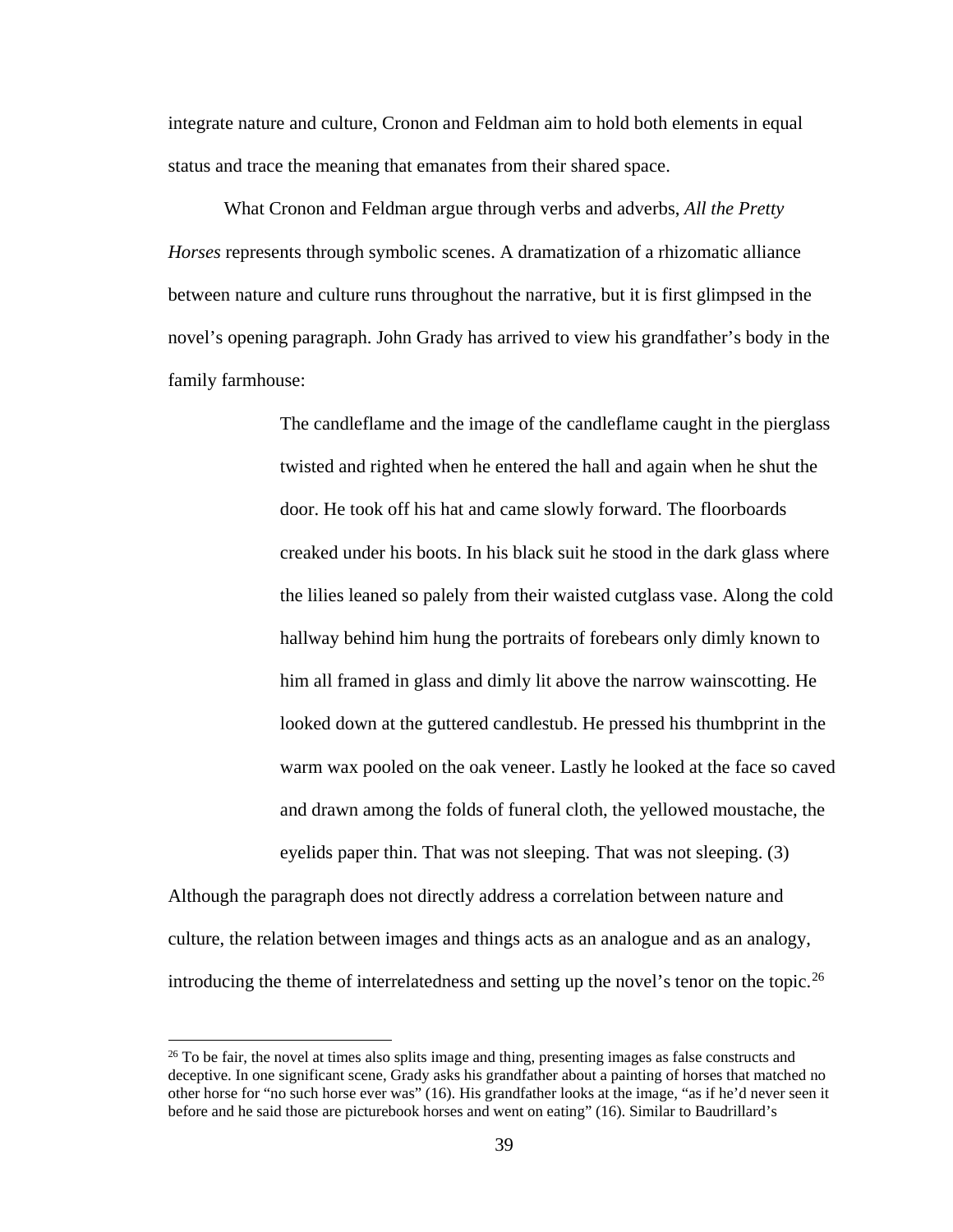In a context of western intellectual history, the discussion of a relation between images and things or substances perpetually rises up in multiple contexts and documents, but in general, the two elements are frequently set in opposition and a preference is granted to one over the other. In his Theory of Forms, Plato privileges ideas or concepts over things or tangible objects. Jean Baudrillard similarly argues that substance and reality no longer exist, for the "era of simulation is inaugurated by a liquidation of all referentials," and "it is no longer a question of imitation, nor duplication, nor even parody. It is a question of substituting the signs of the real for the real" (2). While Plato and Baudrillard distinguish image from thing, situating them in a relation of difference and preference, they are joined together and placed within a nonhierarchical frame in McCarthy's opening paragraph.

As John Grady opens and closes the door, the candle's flame and its image replicate one another. When the incoming wind diverts the flame, the image of the flame also shifts. As the door shuts and the flame returns to an upright position, so does the flame's image. Although an argument could be made that the flame is separated from its image because it is mirrored and reversed, the text does not privilege one over the other and presents them as twinned rather than inverted. A similar effect occurs two lines later when the text describes John Grady and his black suit as standing "*in* the dark glass" [emphasis mine]. Rather than creating a structure of opposition by standing in front of,

l

conception of simulacra, the novel presents image devoid of substance in this scene, but it is just as accurate to argue that the novel is raising a position in order to refute or challenge it. In addition to challenging a hierarchical structuring of image and thing, by situating them within a relation of simultaneity (as I present here), the novel also contests Baudrillard's ideas by implying that the real is accessible. Grady's father looks at the country as if he saw it "right at last" (23), and later in the novel Grady encounters a "real horse, real rider, real land and sky" (132).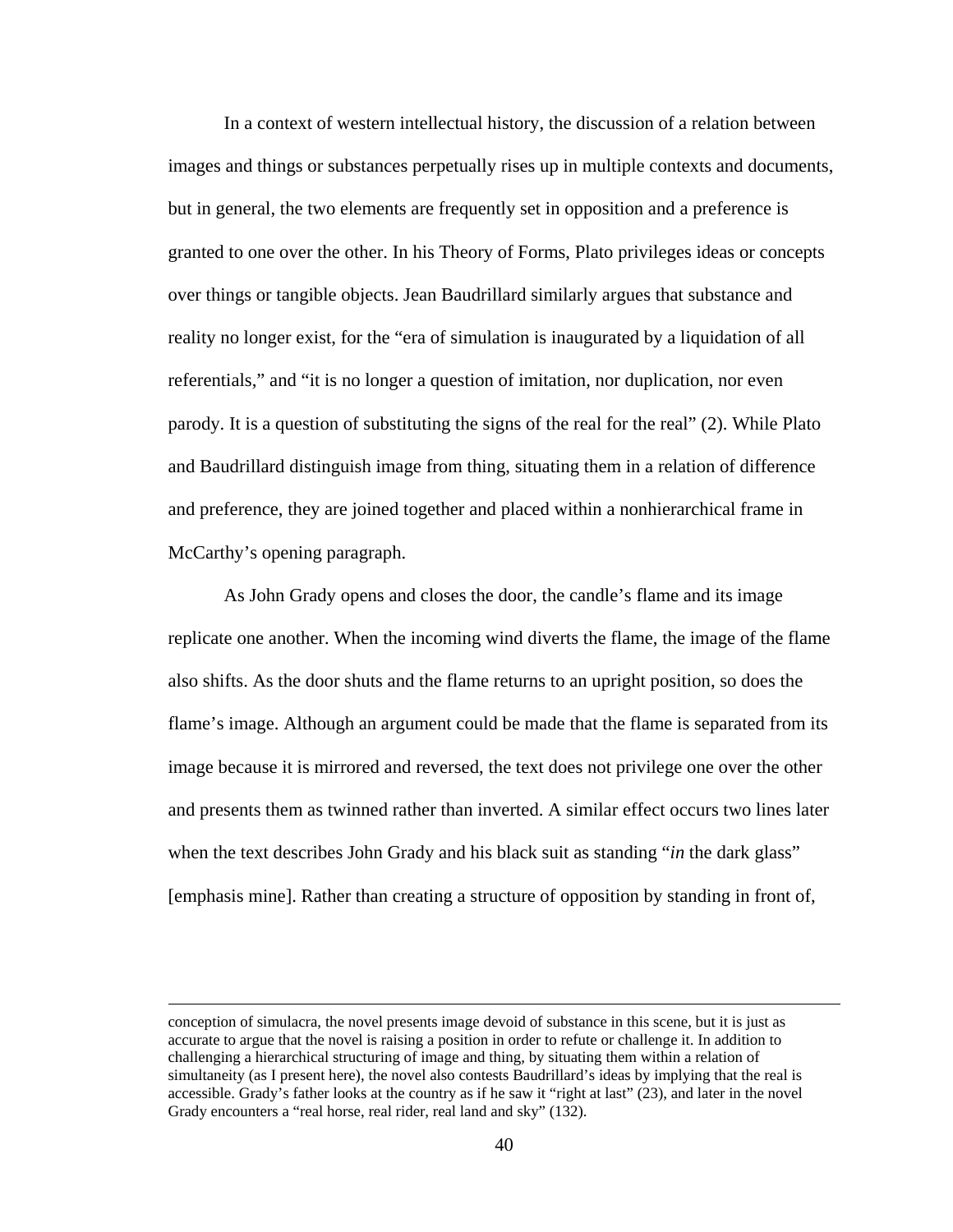away from, and distinct from the mirror, John Grady is his image and the image is John Grady, each is present in the other and is the other.

An equating of image and thing occurs in a similar manner later in the novel as well, when John Grady and Rawlins make camp and build a "great bonfire against the cold" (93). They settle into their blankets, and "out on the plain in the shoreless night they could see like a reflection of their own fire in a dark lake the fire of the vaqueros five miles away" (93). As if they have built their fire on a lakeshore and the light casts forth onto the waters to create a mirrored image, the boys are able to see a second fire across the prairie, but the apparent image of the second fire and the actual presence of that fire assimilate into a single entity. Like John Grady's presence in his mirrored image, this correspondence between reflection and actuality further supports a horizontal relationship rather than a hierarchical one.

The framed images of John Grady's forebears in the second half of the opening paragraph, however, appear to dispute this argument for the novel's fusion of image and thing into sole property. The portraits of John Grady's relatives are not the actual people, and their images seem to be privileged, for they alone constitute their presence in this scene and are the primary manner in which John Grady relates to them. The portraits are not people,<sup>[27](#page-48-0)</sup> but the repetition of "dimly" brings the images and the people into a rhizomatic relation of alliance. The tangible and physical forebears are only "dimly known" to John Grady, and their images are "dimly lit" in the hallway. They are similarly known and seen, and in respect to John Grady, the images and the people are positioned not in opposition but in correlation.

 $\overline{\phantom{a}}$ 

<span id="page-48-0"></span><sup>27</sup> My phrasing here partially derives from Michel Foucault's *This is Not a Pipe*, in which he analyzes relationships between images and things.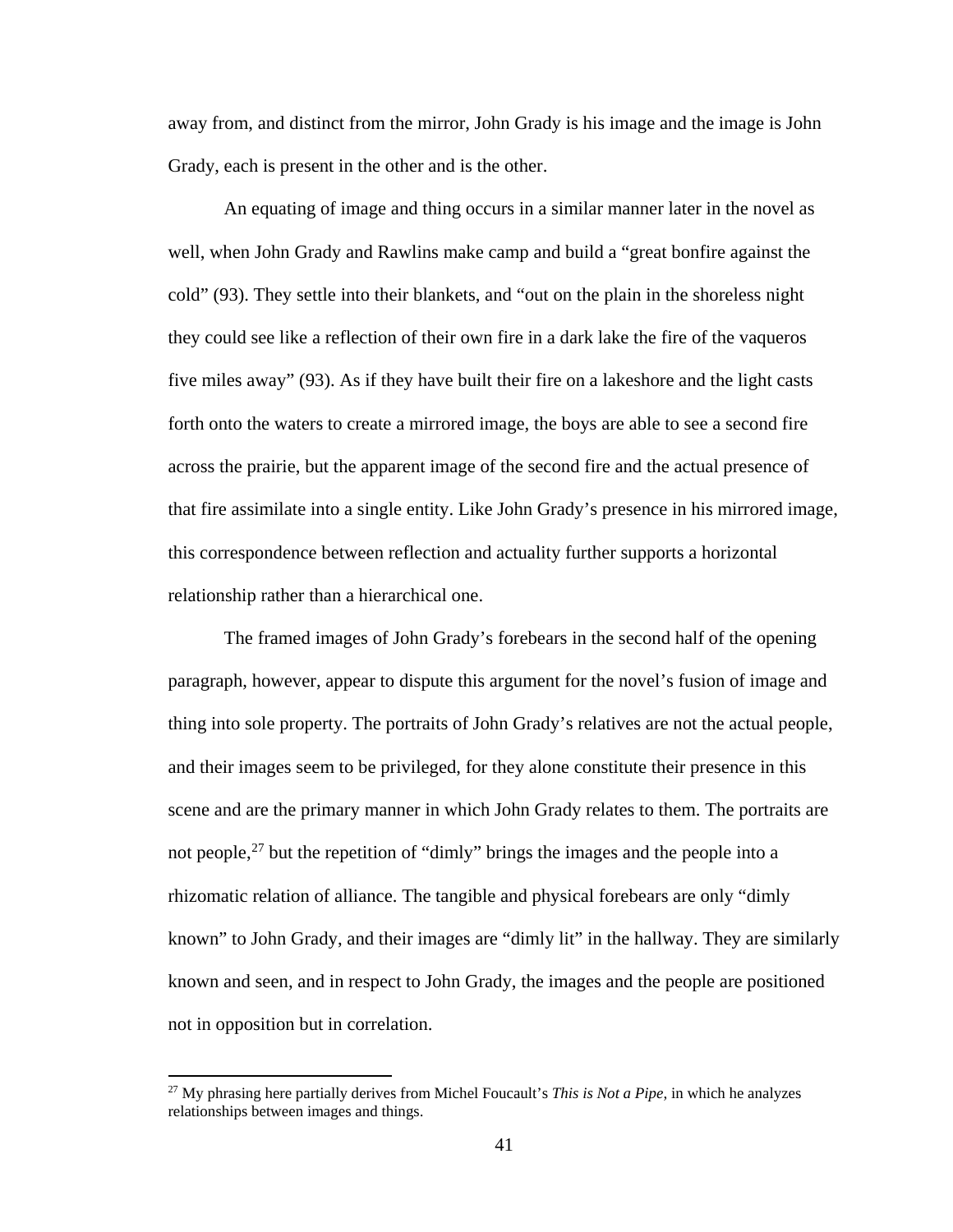## *Optical Democracy*

This discursive but supporting discussion of the novel's horizontal structure between image and thing supplements an analysis of its rhizomatic relation between nature and culture, an alliance that creates a flat ontology, a concept coined by Manuel Delanda to describe a system of "interacting parts and emergent wholes" made up of "singular individuals" that are not arranged within hierarchical categories (51). Throughout McCarthy's narrative, as images are equated with substances, so are humans with water, ground, and horses, and each expression of life represents an "individual" that is equalized with others as it is placed within a single grouping of "thing," a categorical marker from which even humans are not exempt. During a thunderstorm, for example, Blevins strips his clothes off and huddles on the ground in fear, and the text identifies him as a "thing . . . in that landscape" (70). Like any other rock or tree, Blevins remains in place, sitting still in the storm.

This equating of all things occurs even more overtly later in the novel when John Grady shoots a doe. He approaches the animal and "sat watching her for a long time" (282). Sitting next to the dying deer, John Grady thinks about Blevins and a police captain he encountered while in Mexico, and when he thinks about his lover Alejandra, he also recalls the "birds and the cattle standing in the grass and the horses on the mesa" (282). He turns his attention back to the doe as the sky darkens and a wind courses across the land, and "in the dying light a cold blue cast had turned the doe's eyes to but one thing more of things she lay among in that darkening landscape. Grass and blood. Blood and stone" (282). The scene ends with John Grady thinking about Alejandra, sadness, and beauty.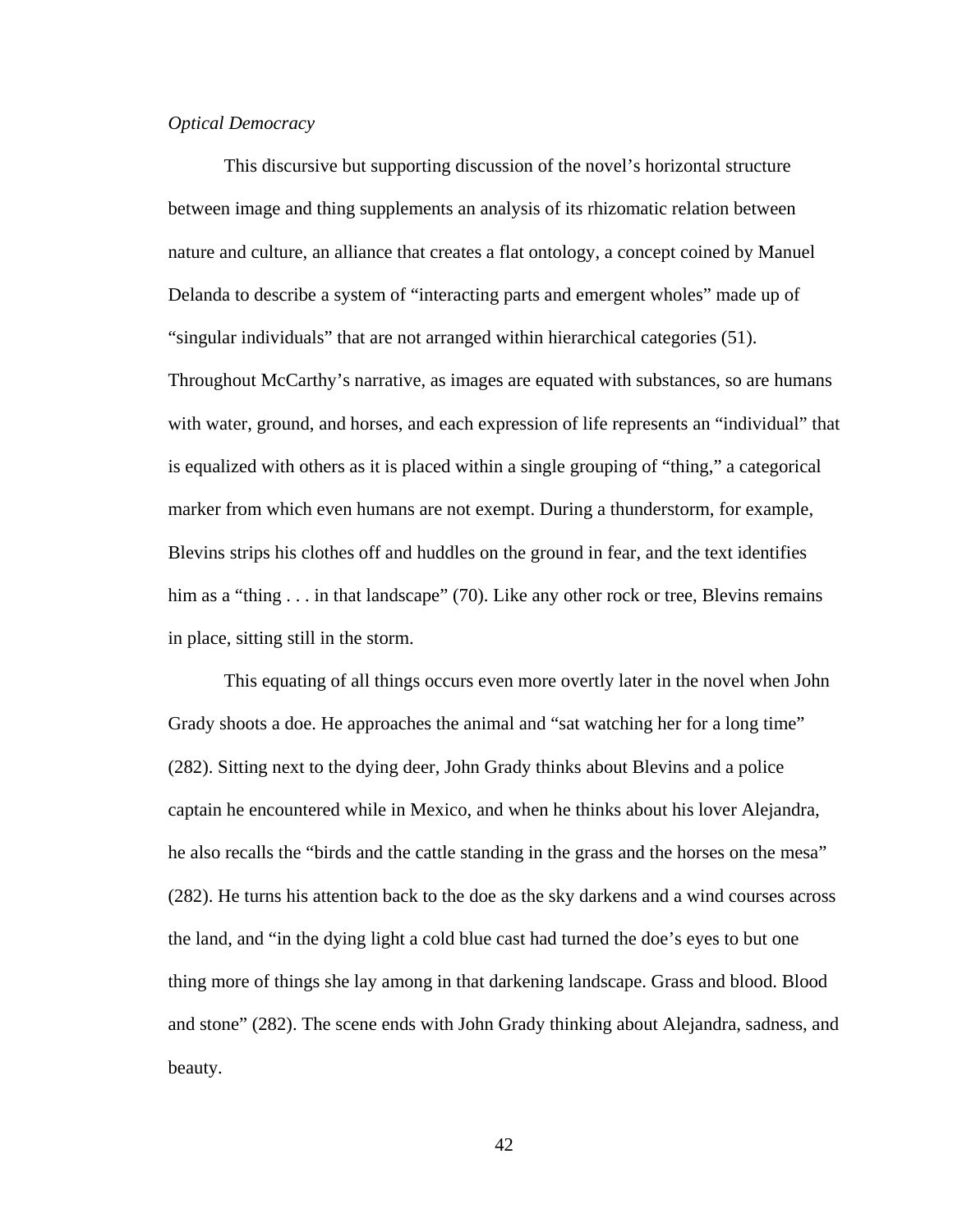John Grady's actions and thoughts vacillate among and meander through a series of disparate flora and fauna and humans, and their juxtaposition in this scene suggests more than a circumstantial relationship. The initial context of the hunt and the double action of John Grady's sight of the doe while thinking about Blevins and the captain implies that death unifies these different things. Like the doe, Blevins is shot late in the novel and John Grady wonders here if the captain remains alive. A link of all things to death helps explain the latter part of this scene as well, for the 'dying light" casts a "cold blue" over the doe, grass, and stone alike, shading each object similarly and assembling them into a nonhierarchical category.<sup>[28](#page-50-0)</sup> In the central portion of the passage John Grady remembers Alejandra (who is not dead) and the live animals on the mesa. While this theme of death does not directly aid in explicating this material, it suggests related themes of physical absence and loss. Like the birds and cattle in the grass, and similar to the horses on the mesa, Alejandra is now lost to John Grady as well, and just as the fading light flattens hierarchies between the doe's eyes, grass, and rocks, so the memories of John Grady situate Alejandra within a coordinating relationship with the land, animals, and vegetation.<sup>29</sup>

What content and theme portray, the novel's form also implies. As intimated in the foregoing passages and analysis, to discuss the novel's flat ontology is to attend to McCarthy's writing style, a narrative technique often labeled as "optical democracy."

l

<span id="page-50-1"></span><span id="page-50-0"></span> $28$  John Grady's witness of the fading light in the dying deer's eye bears echoes of Aldo Leopold's much recounted experience with a dying wolf in his work *A Sand County Almanac.* After shooting the wolf, Leopold reaches the dying animal in time to "watch a fierce green fire dying in her eyes" (138). This intertexual reference further supports my reading of interconnection, for as Leopold watches the wolf die, he realizes he was not "thinking like a mountain," and not recognizing an affinity between wolves, deer, and vegetation, that fewer wolves mean more deer, and that more deer equate with over-grazed vegetation.  $^{29}$  The scene which introduces Alejandra into the narrative is similarly constructed within a flat ontology in which a series of "ands" connect cattle, a river, antelope, deer, a road, and tracks of animals with "a young girl" riding down the road (93-94).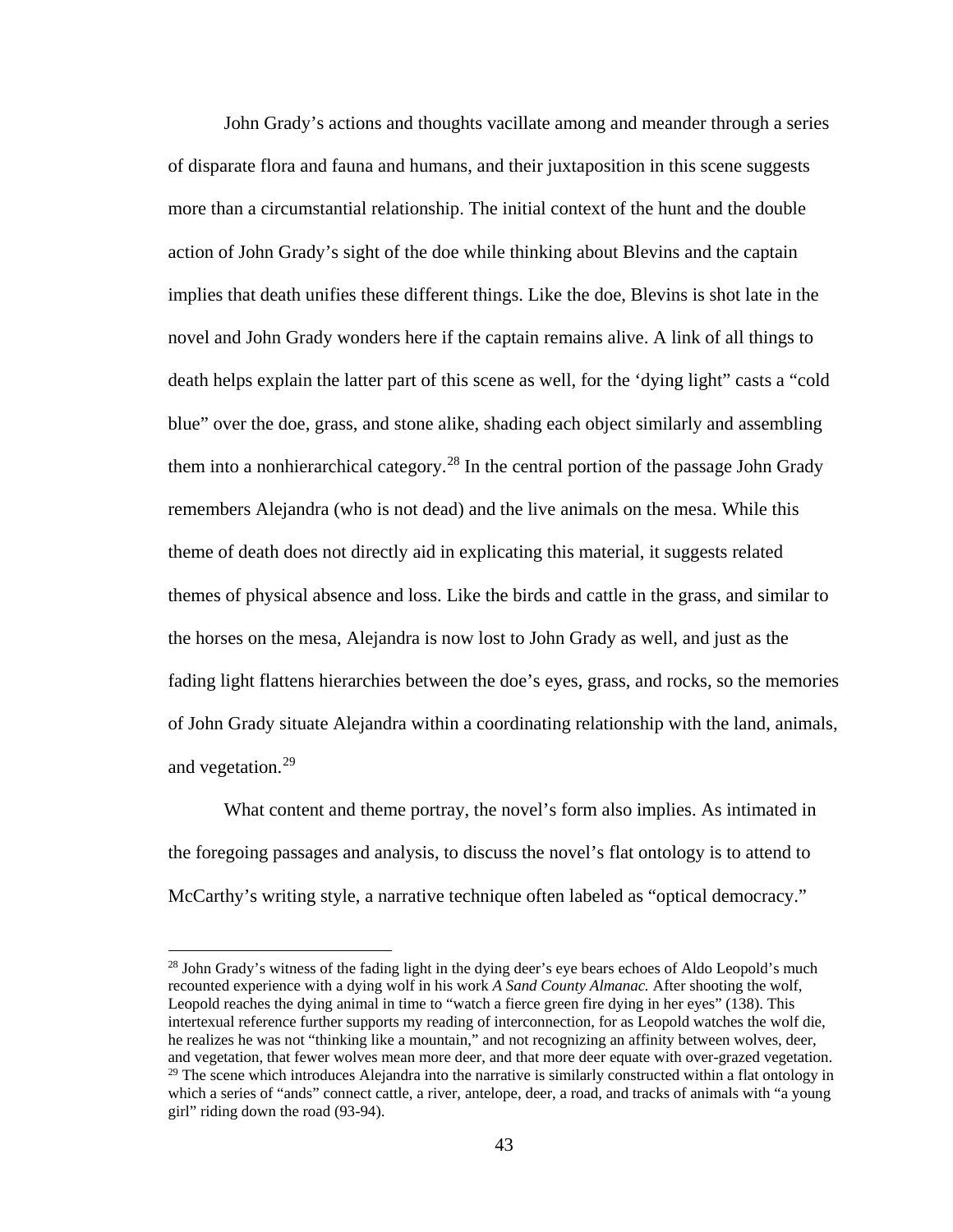The phrase derives from the author's 1985 novel, *Blood Meridian*, after riders encounter an Apache corpse hanging from a tree, a "thing of leather and bone scoured by the pumice winds" (247). The horses trudge on through the "neuter austerity of that terrain" in which "all phenomena were bequeathed a strange equality and no one thing nor spider nor stone nor blade of grass could put forth claim to precedence" (247). Such equality proceeds from "clarity of these articles [that] belied their familiarity" and from an act of vision that "predicates the whole on some feature or part" in a land where no one thing is more "luminous" or "enshadowed" than another, which results in an "optical democracy" where "preference is made whimsical and a man and a rock become endowed with unguessed kinships" (247).

This passage on optical democracy, according to Phillip and Delys Snyder, has "functioned as a kind of critical gloss for [McCarthy's] descriptive writing in general" (33), as a type of meta-commentary from the author on his own style that has been adapted and extended by various critics for their own readings of McCarthy's form of writing. "For McCarthy," writes David Holloway, "optical democracy first of all means looking at landscape, and then writing about landscape, in such a way that any anthropocentric assumption of human primacy over the natural world is rejected" (192). In a similar manner, Megan McGilchrist writes, "McCarthy's optical democracy posits an equality of mere objects in the natural world, no thing (or being) being of greater value than another"  $(111)$ .

The grammatical structure of McCarthy's passage reinforces these conclusions, for as Phillip and Delys Snyder observe, McCarthy's writing "tends to privilege coordination rather than subordination" through his ubiquitous use of coordinating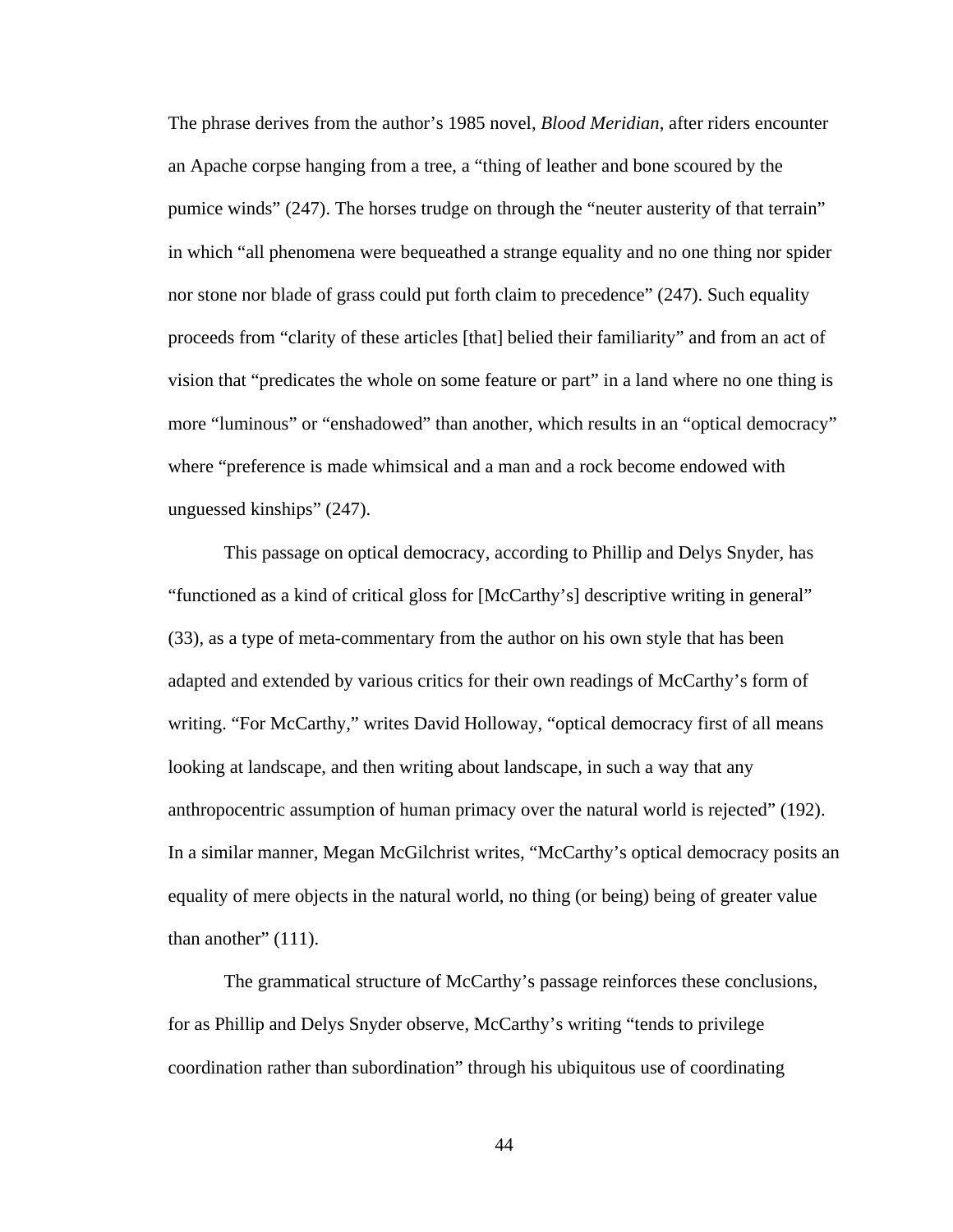conjunctions in the creation of lists that equate all items in the list in a "linguistic democracy" (33). The repeated use of "nor" by McCarthy, as the Snyders highlight, creates a sense of "holistic apprehension," and the use of "and" produces a "democratic compound subject" between man and rock (33). These observations return the analysis of this chapter to a discussion of the rhizomatic and the flattened ontological structure and its use of conjunctions to create alliances rather than oppositions, a form that establishes a sense of commonality among elements or things.

The novel's subject-verb structure complements this use of conjunctions in supporting a move away from anthropocentrism.<sup>[30](#page-52-0)</sup> As Nancy Kreml observes, sentences often lack direct objects, "actions happen . . . without an actor, who acts upon something else" (39-40). When actors do appear, they do not act as "agents" and are often relegated to nonspecific pronouns such as "they"  $(40)$ .<sup>[31](#page-52-1)</sup> I would go further and add that McCarthy often strips his sentences of action altogether, allowing objects to remain by themselves. To cite one example, the following scene takes place as the boys reach the more mountainous country before arriving at the hacienda. "They rode down through the cooling blue shadowland of the north slope. Evergreen ash growing in the rocky draws. Persimmon, mountain gum" (59). This passage progressively becomes void of action and actants, or what Kreml identifies as agents. The actants of the first sentence are

 $\overline{\phantom{a}}$ 

<span id="page-52-0"></span><sup>30</sup> John Cant takes up an opposing view claiming that in comparison with earlier writings, *All the Pretty Horses* "adopts a literary style that reflects a change in the mood and atmosphere of his work. His extensive use of dialogue creates . . . a closer concern with the humanity of his characters" (193). While Cant is partially arguing that characters appear more human, more "fleshed out," he also claims that "character and emotion become of primary importance" in the narrative (193). While Cant's claim may be one that highlights a "balance" between land and human in the novel (as he footnotes), the form of the novel's dialogue undermines his point. As the Snyders imply, even if McCarthy includes more dialogue, it is rarely accompanied by quotation marks, which supports a non-hierarchical structure by shifting focus away from human actions and presence (34).

<span id="page-52-1"></span><sup>&</sup>lt;sup>31</sup> Kenneth Lincoln offers a similar observation, arguing that the "narrative runs objectively neutral with few personal names," but the point is not developed, nor is it a focus of his work.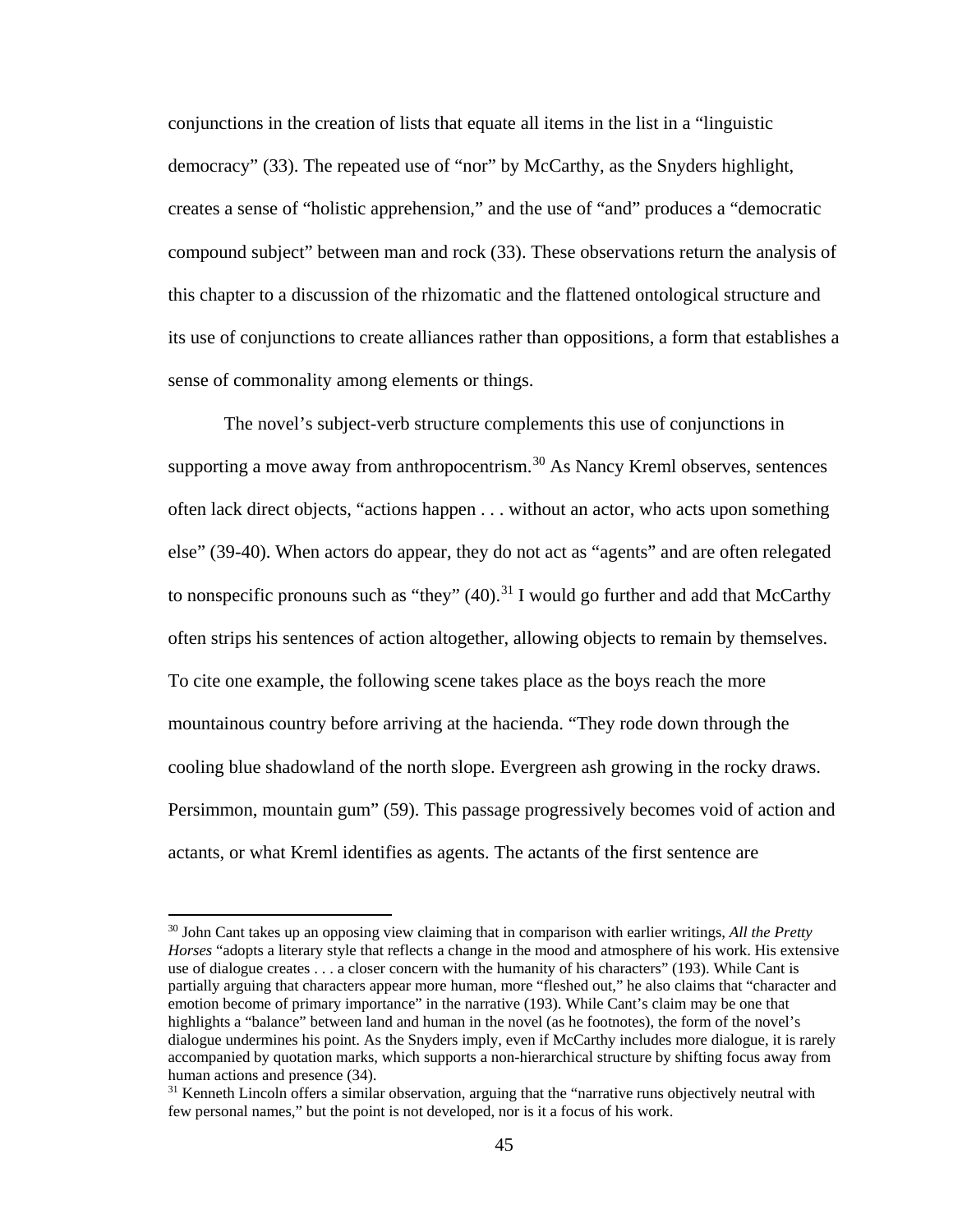completely missing by the final phrase, as is a predicate clause; the form thereby replicates the focus on objects: the plants. By eliminating the positions in the sentence where humanity would normally appear, objects self-predicate.

#### **Explicating Import**

The above analysis of the redefining work present in rewilding narratives implies a loose order, that one act leads to another or that one definitional process causes or prompts further and distinct acts of definition. Establishing an exact order is less important, however, than demonstrating the range or reach of redefinition carried out by texts of rewilding that not only interrelates extrinsic and intrinsic elements of wilderness but that also assigns value to newly-imported aspects and that insists that hierarchies between formerly separate elements be dissolved.

The effects of such redefining work are traceable in multiple directions. Some narratives of rewilding similar to Cronon's and Feldman's argue toward an anthropocentric end, contending that remnants and artifacts of human work and history accent and augment human existence by supporting a human psychological response to wilderness and aiding a human understanding of such places. Such an effect is present in *All the Pretty Horses*, as demonstrated above, but the novel simultaneously moves beyond anthropocentric values by muting the human presence within wilderness and by imaging a rewilding wilderness as a place where the human is dissolved into sites of nature.

Even as decaying cabins and rewilding apple orchards augment John Grady's perception and sense of wilderness, which suggests that sites of rewilding are a resource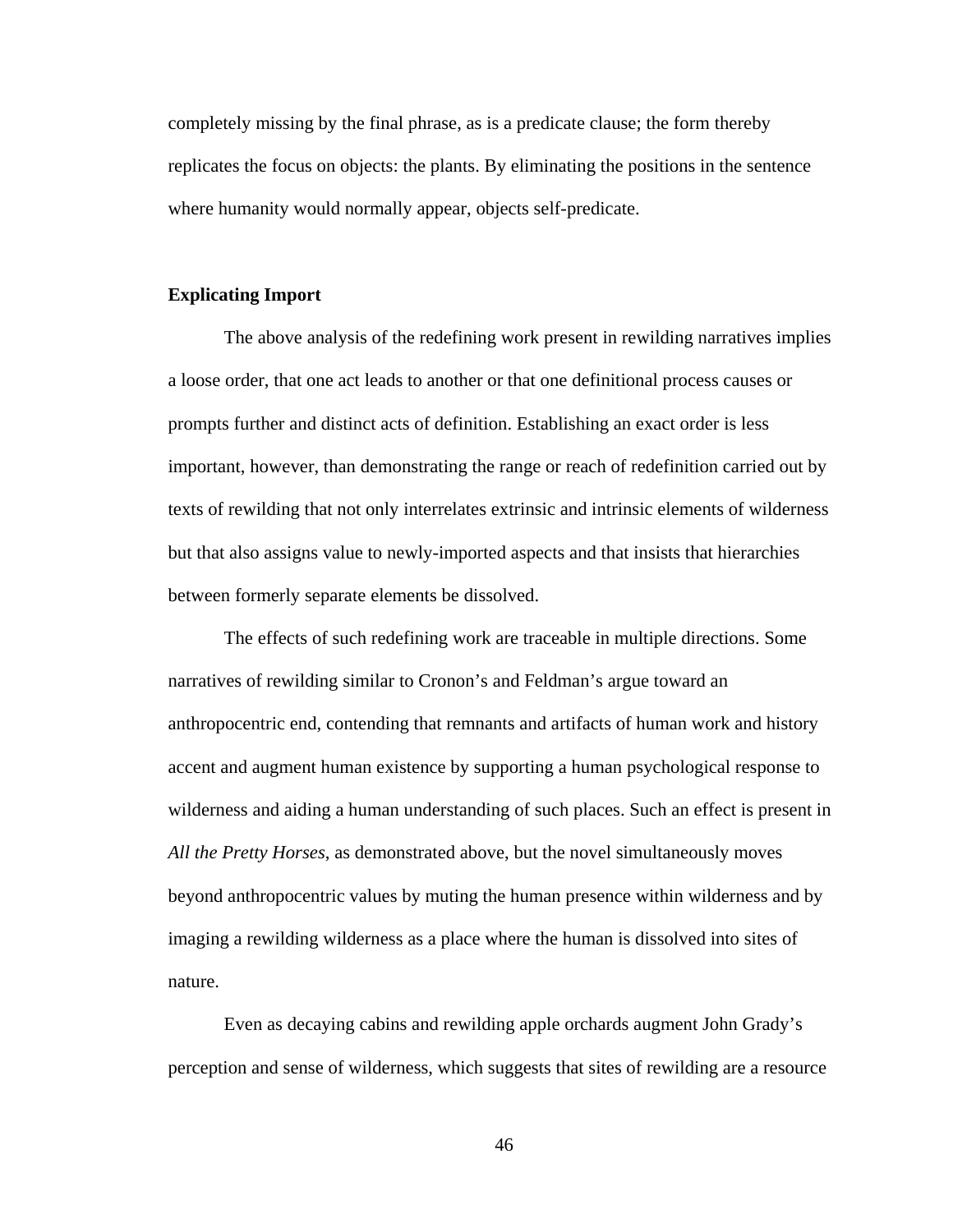for the expansion and support of human life, the narrative also challenges this position by minimizing the agency of humanity within sites of wilderness. Rather than characters making places of wilderness their own through voice and action, and rather than the boys achieving postures of authority from which they retrieve gain from the land around them, the novel presents human figures within and absorbed by nature.

As John Grady, Rawlins, and Blevins ride throughout various geographies they rarely fulfill roles as agents affecting the land before them or of human figures producing change within their environments. This posture of limited agency reflects an absence of physical work upon the land, such as farming or mining, as well as mental and psychological activities that would "lay claim" to the land around them. When John Grady asks Rawlins, "How does this country suit you?" Rawlins "leaned and spat but he didnt answer" (52), and when John Grady attempts to describe the land to which they are riding, he claims that he "cant picture country like that" (55). Their silence about and curtailed mental imaging of the land remove the boys from a position to evaluate the land or to pass judgment on it.

The position of John Grady and Rawlins in relation to the land throughout southern Texas and northern Mexico is effectively conveyed when they first ride into the town of La Vega after securing employment at the hacienda in Coahuila. They don new duds and have their hair cut for the occasion. Their hats sit "cocked forward on their heads" and they look "from side to side as they jogged along as if to challenge the countryside or anything it might hold" (119). This attempted challenge is in appearance only, however, for even though they race the horses and draw the attention of local inhabitants, they pass in a "muted fury . . . leaving all unchanged where they had been: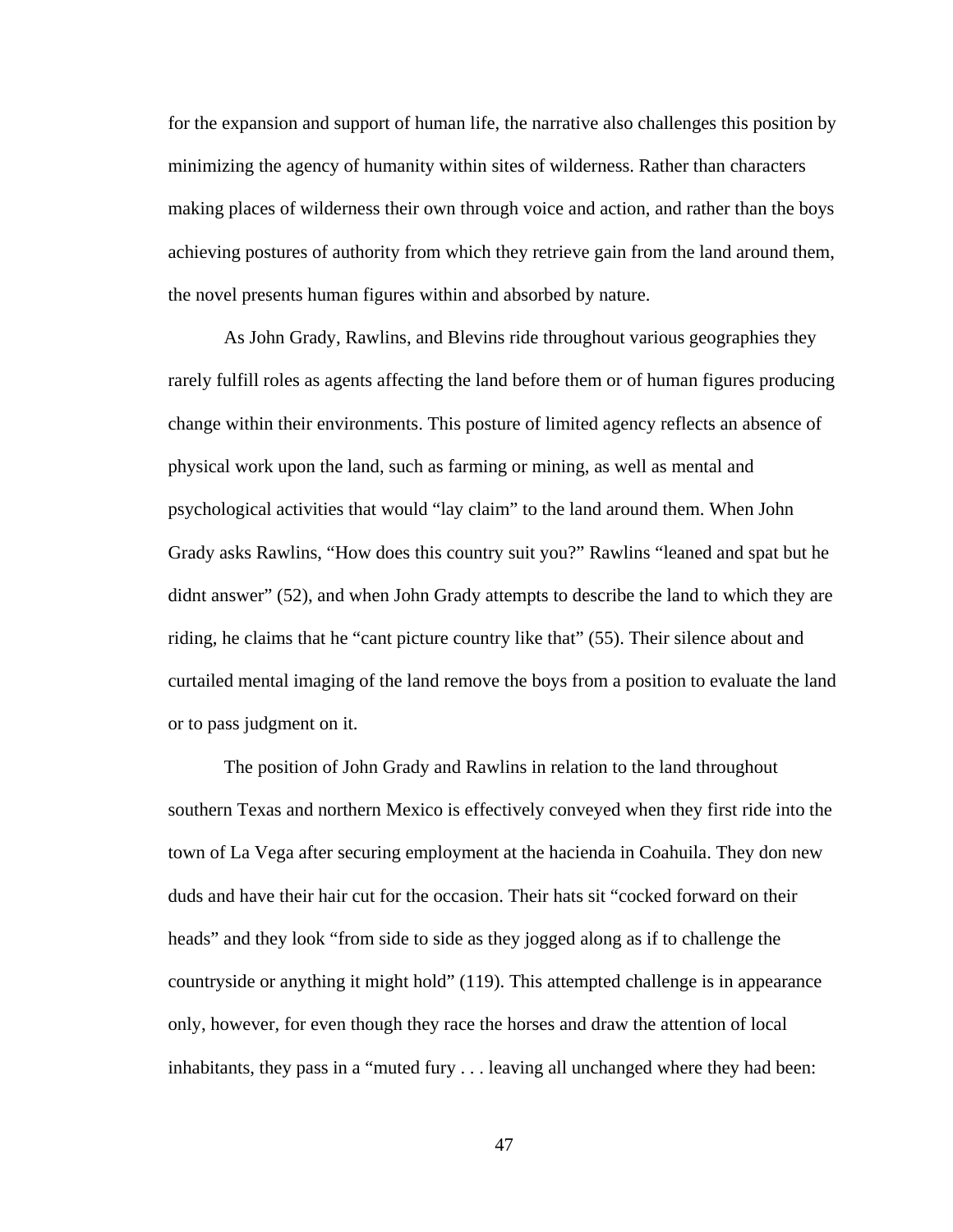dust, sunlight, a singing bird" (120). Much like their verbal silence before the land, their "muted fury" in this scene indicates a limited human presence and effect within nature. Even if their clothes and racing horses imply a measure of influence, it is temporary, fading as quickly as the sounds of their horses' hooves.

A significant challenge to this claim of minimal human influence on nature comes by way of the boys' work at the hacienda in Coahuila to break and train horses. Early in their employment on the hacienda, local vaqueros bring in sixteen "wild" colts, and John Grady proposes that they attempt to "break all of em in four days" (98-100). By noon of the first day, all sixteen horses stand "sidehobbled" with the "voice of the breaker still running in their brains like the voice of some god come to inhabit them" (105). By dark, John Grady has ridden eleven of the sixteen horses, and

> the wild and frantic band of mustangs that had circled the potrero that morning like marbles swirled in a jar could hardly be said to exist and the animals whinnied to one another in the dark and answered back as if some one among their number were missing, or some thing. (107).

If Robert Jarrett's claim that in *All the Pretty Horses* the "horse is a particularly complex symbolic representation of the relation between the human and the natural" is admissible, then John Grady's and Rawlins' horse-breaking represents a dominance of nature rather than a position of interrelation and limited influence (107). Rather than remaining silent, John Grady's voice in this passage represents significant influence over the horses, a type of possession, and his work drastically changes the animals, removing something from them.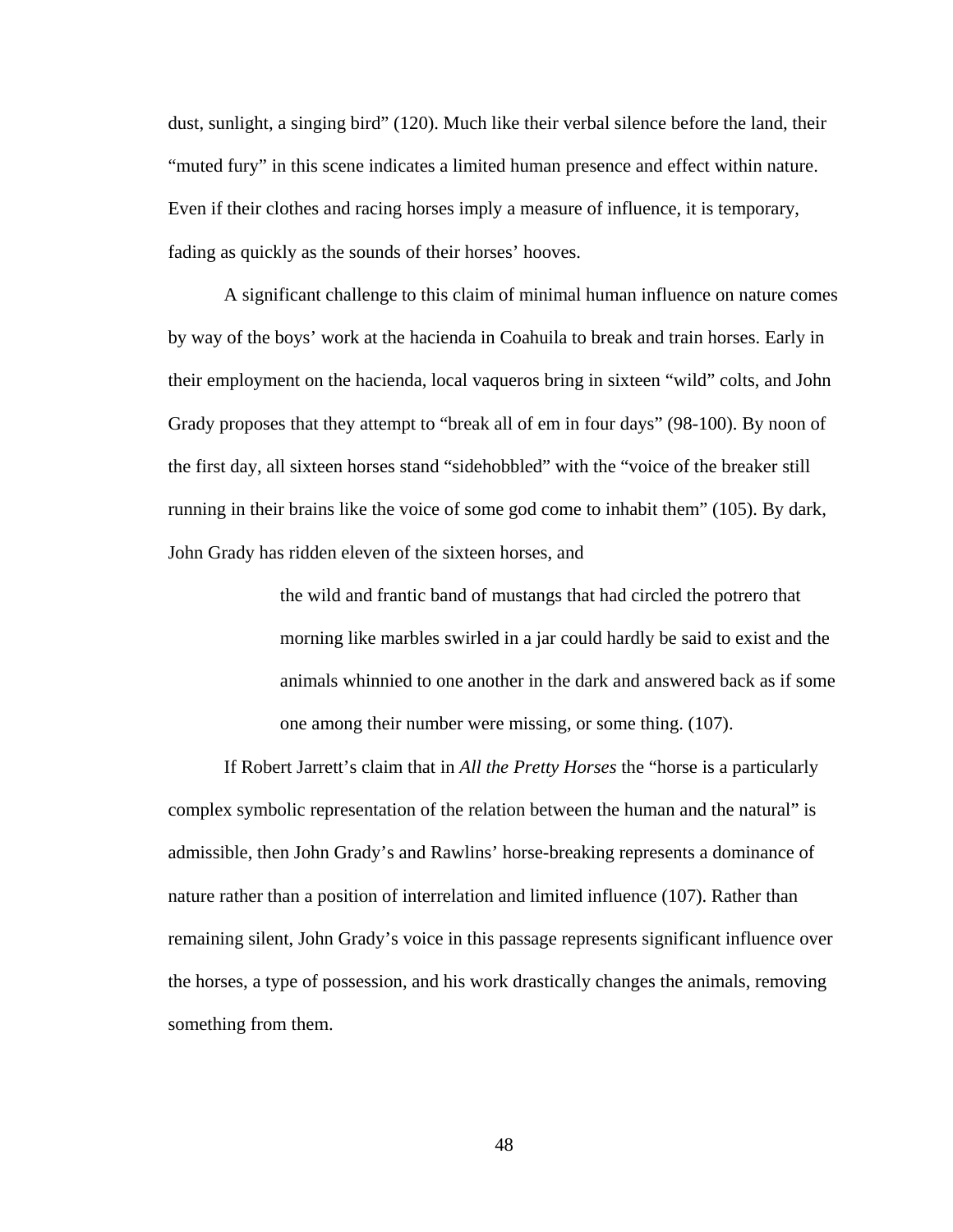Yet John Grady's work with the horses also presents his desire to intermingle with and become part of horses/ nature. John Grady initiates his work by pressing a horse's head against his chest where its "hot sweet breath" can rise up over his "face and neck" and where he can feel the horse's blood and speak to it (103). His voice that runs through the minds of the horses can be read as his desire to "inhabit," not just to control and dominate, the animals. Either way, similar to their temporary influence on their ride into La Vega, this work with the horses is brief and impermanent. By the end of their first summer of work, men arrest John Grady and Rawlins for their connection to Blevins and his crimes and transport them to a provisional jail in Encantada before moving them to a prison in Saltillo. The text implies that the other ranch hands do not continue or complete John Grady's work to break the horses while he is in prison, and when he returns to the hacienda in Coahuila, the horses appear wild again (241).

In the space created by a minimized agency of humanity, the text foregrounds nature acting within and upon itself. Early in their ride south, after the boys cross an initial set of mountains, they look south where the "last shadows were running over the land before the wind and the sun to the west lay blood red among the shelving clouds and the distant cordilleras ranged down the terminals of the sky" (59). The subject / predicate relationship throughout this passage implies that shadows, sun, clouds, and mountains are the sources of action in this environment. In every case except the sun, these subjects are linked with specific activities or influences within this wilderness. The shadows *run* over the land, the clouds *shelve*, and the mountains *range* across the sky.

Although these shifting clouds and encompassing mountains relate to Burke's distinction of "things move, persons act" (*Language* 64), the novel's subsequent scene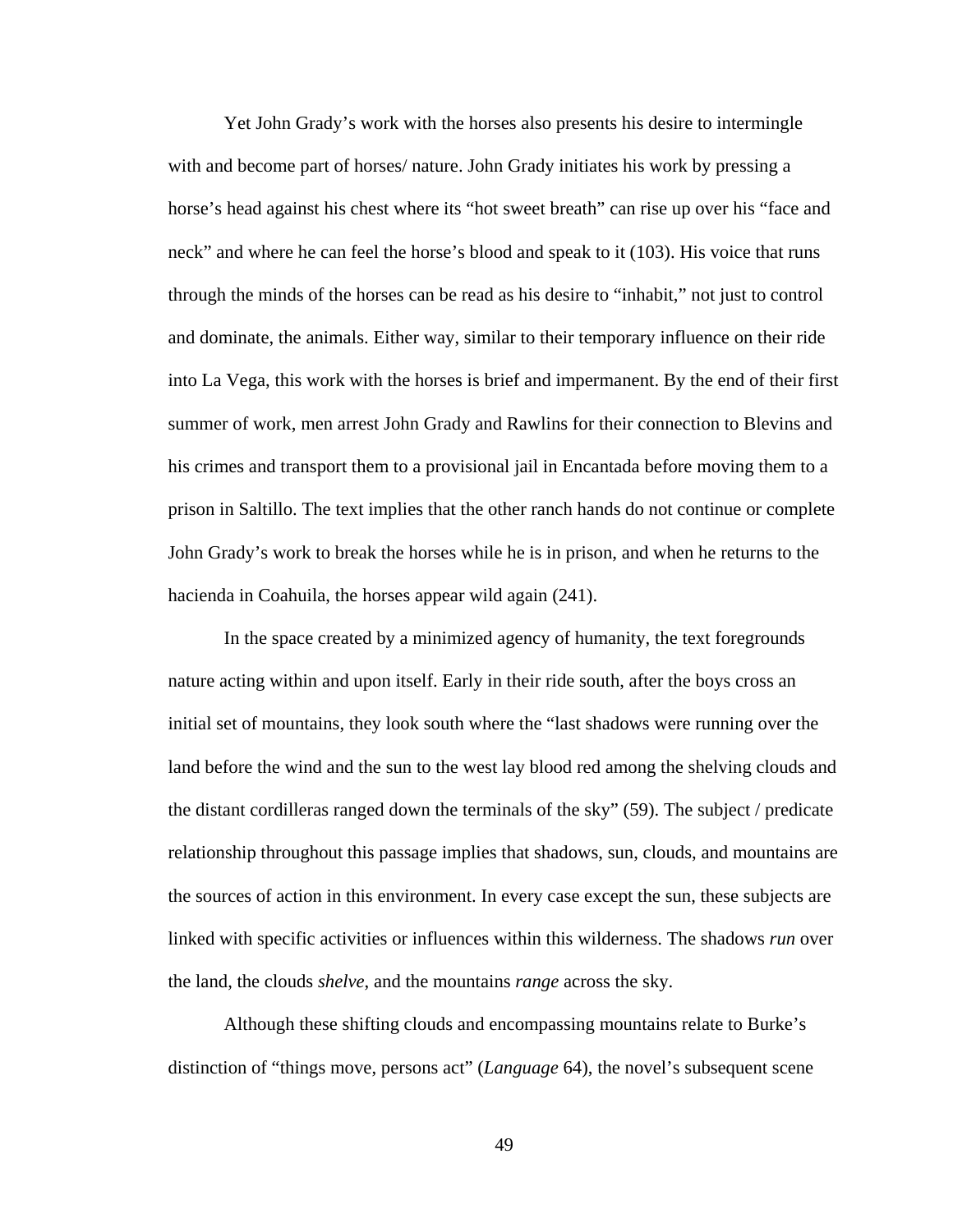challenges the confinement of aspects of nature to mere movement. As the boys make camp that night, the text situates nature as the primary agent or actant within wilderness. With the others sleeping, John Grady looks toward the mountains where the "Pleiades seemed to be rising up into the darkness above the world and dragging all the stars away, the great diamond of Orion and Cepella and the signature of Cassiopeia all rising up through the phosphorous dark like a sea-net" (60). While clouds and mountains are moving *within* nature in the previous passage, here the Pleiades acts directly *upon* nature, *dragging* stars toward the horizon as Orion, Cepella, and Cassiopeia arrange what appears to be a net in the sky. While these proceedings – as astronomical actions – might appear as removed from wilderness, events of nature the following morning "ground" the actions of the stars. After John Grady awakes, he walks out from camp to "study the new country as it shaped itself out of the darkness below them" (60), and herein is the phrase that could perform as a tagline for the role of nature throughout the novel: it shapes itself.[32](#page-57-0) 

This shift in agency lends weight to two analogous movements: a lessening of the human and a melding of humanity with or enfolding into expressions of the environment. As implied above, narratives of rewilding simultaneously point up a human presence and absence within sites of wilderness. Even while roads or farming equipment indicate human influence, such evidence marks an absence of humanity; these are artifacts abandoned by a vacating humanity and are fading, giving way to decay and merging into the rewilding land around them. As an extension of the novel's flat ontology, this

 $\overline{\phantom{a}}$ 

<span id="page-57-0"></span> $32$  Gary Snyder's definition of "wild" is noted in the next chapter in a different context, but his ideas of wild places as "self-propagating" and "self-maintaining" add meaning in this context as well (10-11).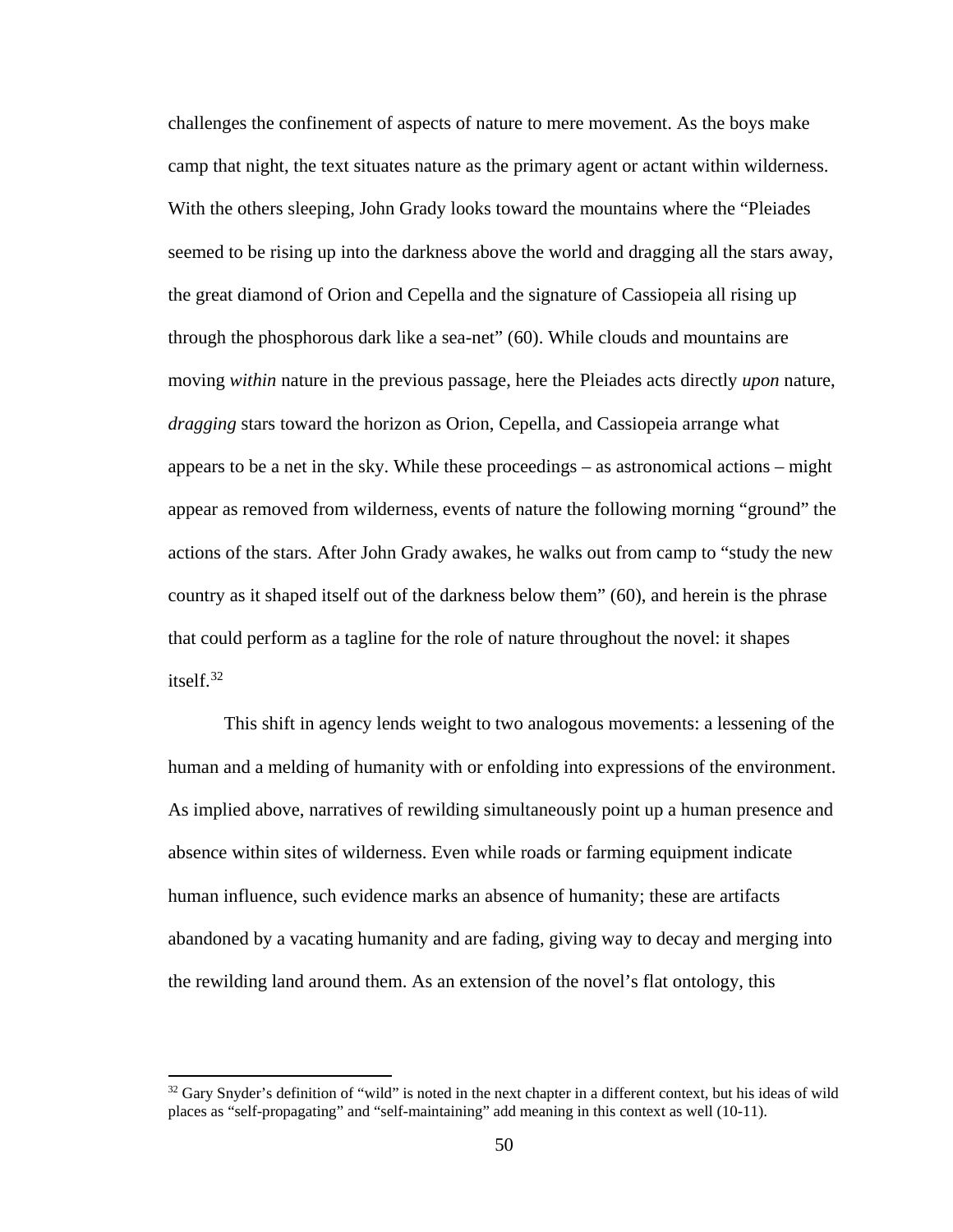movement toward interrelation by way of human diminishment defines not only the objects of humanity but also the human itself.

Similar to the wrecked windmills, twisted fence posts, and brittle animal bones, John Grady appears "pale and thin" under a wilderness moon when he first wades across the river into Mexico (45). His time in Mexico and his interaction within the landscape do little to improve his physical stature and apparent fragility. By the time he rides north again and crosses back into Texas, he appears further diminished, twice described as "pale": a "pale rider" and "pale and shivering," a figure who is almost ghost-like in appearance (285-287). Pale might act as a racial marker in these passages, situating John Grady in contrast to the indigenous Mexican population, but its link with "shivering" lends more credibility to a reading of physical diminishment.

John Grady's diminished self situates him within a rhizomatic relation with the land around him, as I have already argued, but it also leads to a state akin to disappearance, where John Grady merges into the land, a condition persistently emphasized in the final pages of the novel. After visiting with a judge about Blevins's horse, he rides out of town until he "vanished in the dark" (294), departing from Rawlins for the final time, Rawlins watches until John Grady is "gone" (300), and when John Grady rides past a group of Native Americans, they watch him "vanish upon that landscape solely because he was passing. Solely because he would vanish" (301). Like a continuously beating drum throughout the final pages of the novel, John Grady's dissolution repeatedly resurfaces in the text until a fusing of sorts occurs as he "passed and paled *into* the darkening land" [emphasis mine] (302).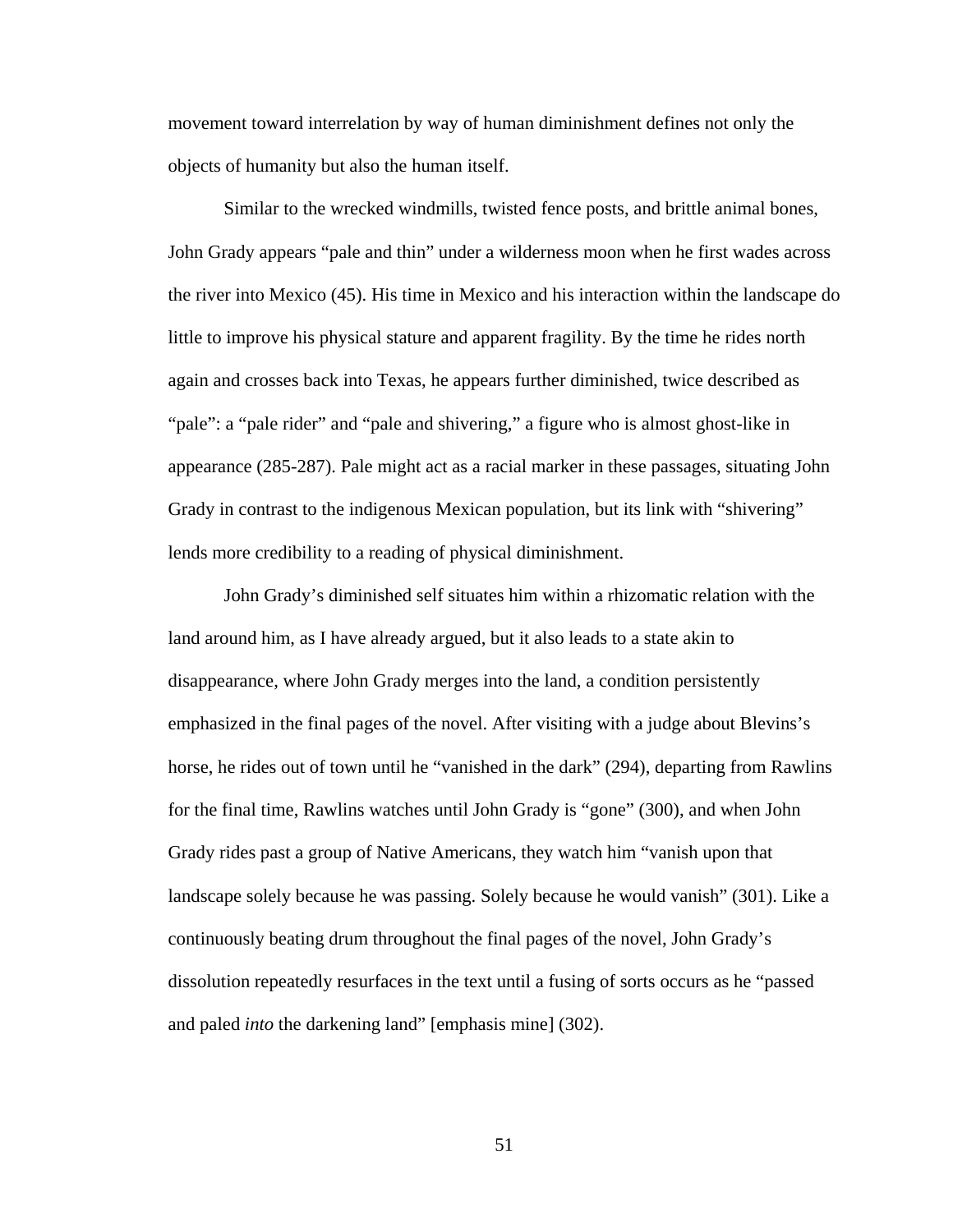In this ebbing movement, John Grady and Rawlins do not so much act upon the land as absorb it and become part of it. After crossing the Rio Grande, they ride across a gravel plain, where they "took in the look of the new country" (49). The actions of the boys here imply an internalization of and melding with land rather than a possession of it, an arrangement that is formalized shortly thereafter when the boys stop for lunch next to a spring. After eating, John Grady strips off his clothes, wades into the water, and lies "backward into the water" until he disappears (58). Almost as if he performs some version of a self-baptism here, John Grady's submersion indicates that he aims not necessarily to make wilderness his own but rather to become part of it.

In a similar scene, during their first trip into the mountains above the hacienda, John Grady lies on the ground, watching the stars overhead. He places his "hands on the ground at either side of him and pressed them against the earth," and in this position he "slowly turned dead center to the world, all of it taut and trembling and moving enormous and alive under his hands" (119). Even though John Grady remains outside the terrestrial elements here and is not corporally absorbed into them, as with the water, the pattern of taking in and becoming part of continues, in that John Grady's movements come to resemble those of the earth as he "centers" himself within its rhythms and conditions, a relationship that holds through the end of the novel when he passes into the land.

Yet as Richard Poirier implies in his essay "How Would You Like to Disappear," depictions of diminishment reinstate the very objects they attempt to lessen. In the case of John Grady, his repeated vanishings throughout the latter part of the novel keep him continually present in the text, and from a reader's position, the physical presence of the book and the printed words on the page retain John Grady even after the novel is closed.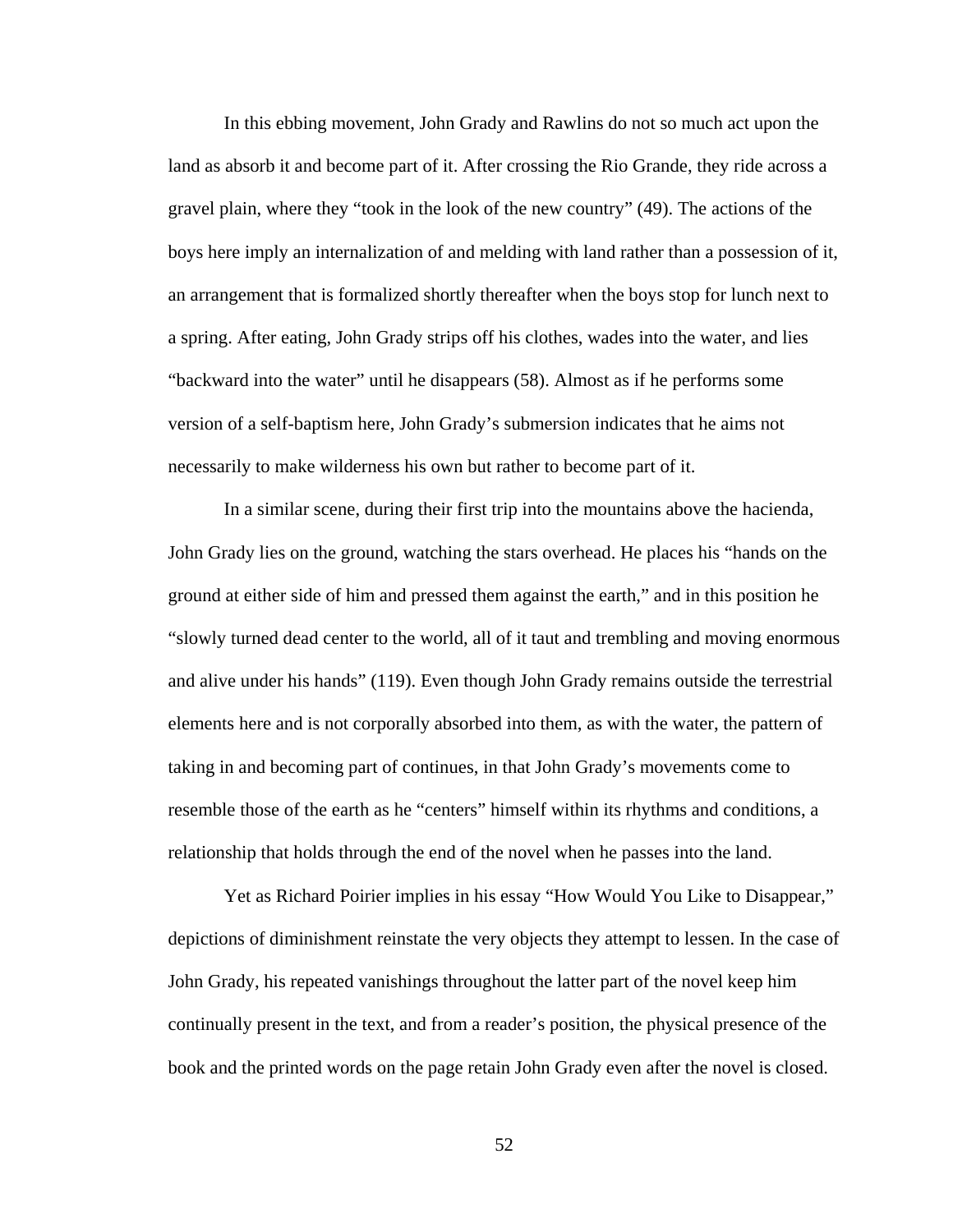While he moves toward a fusing within the land throughout the narrative, he remains visible and available to a reader as one possible response to sites of rewilding wilderness. As John Grady encounters and becomes part of the land around him, *All the Pretty Horses* narrates a posture in wilderness that does not place the human in a position of opposition to nature or as the focal point, but rather moves that figure toward finding the rhythms of an environment and enfolding the self into them.

Copyright © Aaron Andrew Cloyd 2015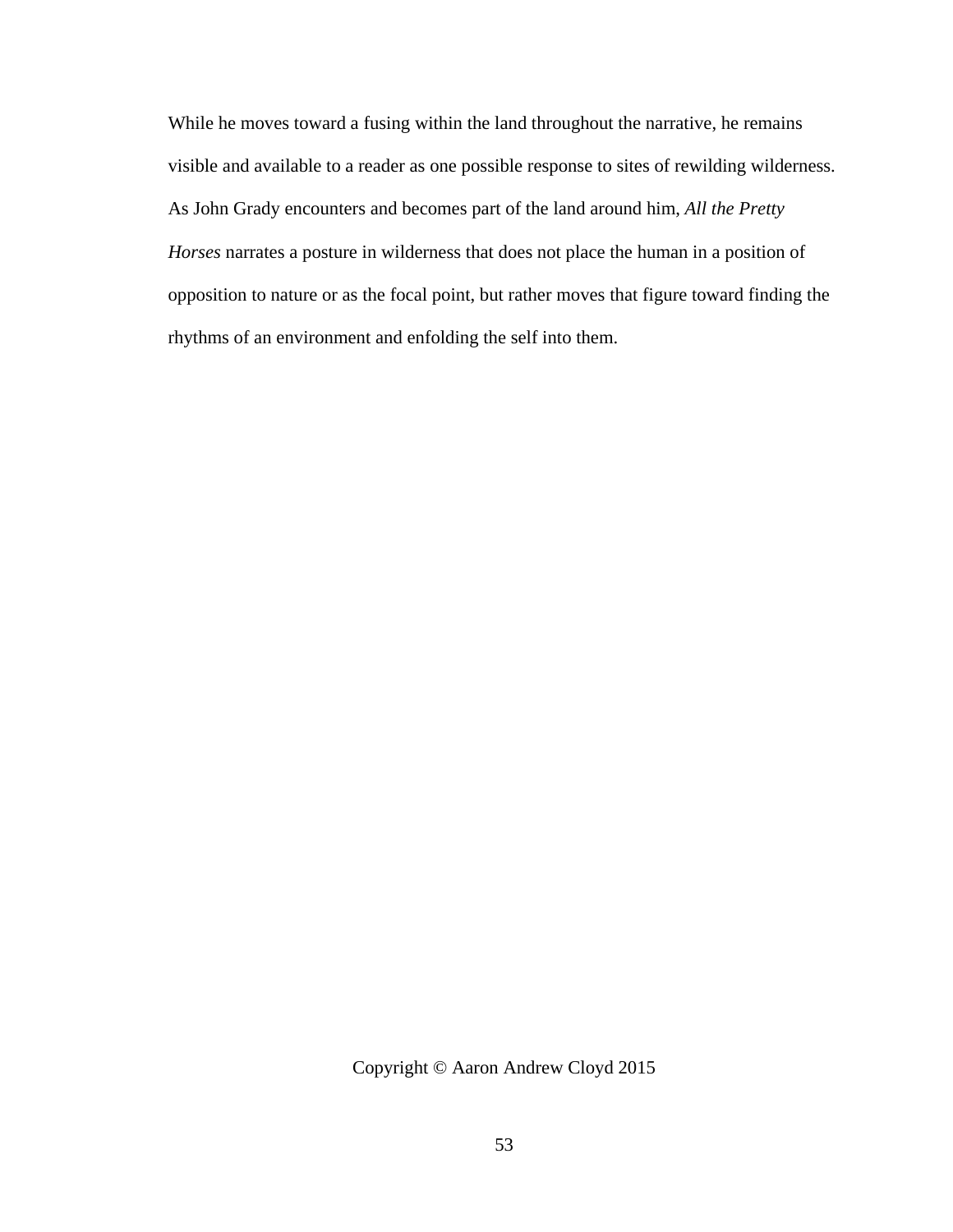# **Chapter Three (Re)Visioning Wilderness and History in Marilynne Robinson's** *Housekeeping*

On August 8, 2005, United States Senator Russell Feingold helped dedicate the Gaylord Nelson Wilderness in Wisconsin's Apostle Islands National Lakeshore. The event officially and publically recognized legislation passed by Congress in November 2004, and signed by President George W. Bush on December 8, 2004. Beginning his speech, Feingold declared the ceremony marked the "creation of the Gaylord Nelson Wilderness within the Apostle Islands National Lakeshore." After evoking the memory of Nelson's environmental advocacy for the Apostle Islands and citing the work of others who supported the creation of the wilderness area, Feingold noted the international attraction of the islands, claiming, "we have it all in this Park: ecological and cultural resources intertwined with one another. The history of the islands is a history of people living off, and very much in balance with, the land and water surrounding them (21456)."

The Apostle Islands existed long before Feingold's speech; the islands' hemlock forests, secluded lakeshores, and animal species – elements of wildness and wilderness<sup>[33](#page-61-0)</sup> – subsist without the Senator's words. Yet as implied in his phrase "marking the creation," Feingold's narrative of these islands helps shape and create this wilderness place. As such, the Apostle Islands represent a "dialectical relationship between environment and human narrative" (Sheldrake 1). Feingold's presentation is but one narrative about the islands; it joins countless other Ojibwe narratives, early European accounts, and other more recent discursive acts, but his speech signifies particular ways in which a construction of place ensues from human language.

<span id="page-61-0"></span><sup>&</sup>lt;sup>33</sup> According to the National Park Service, 80% of the Apostle Islands National Lakeshore was designated wilderness area by congress and President George W. Bush.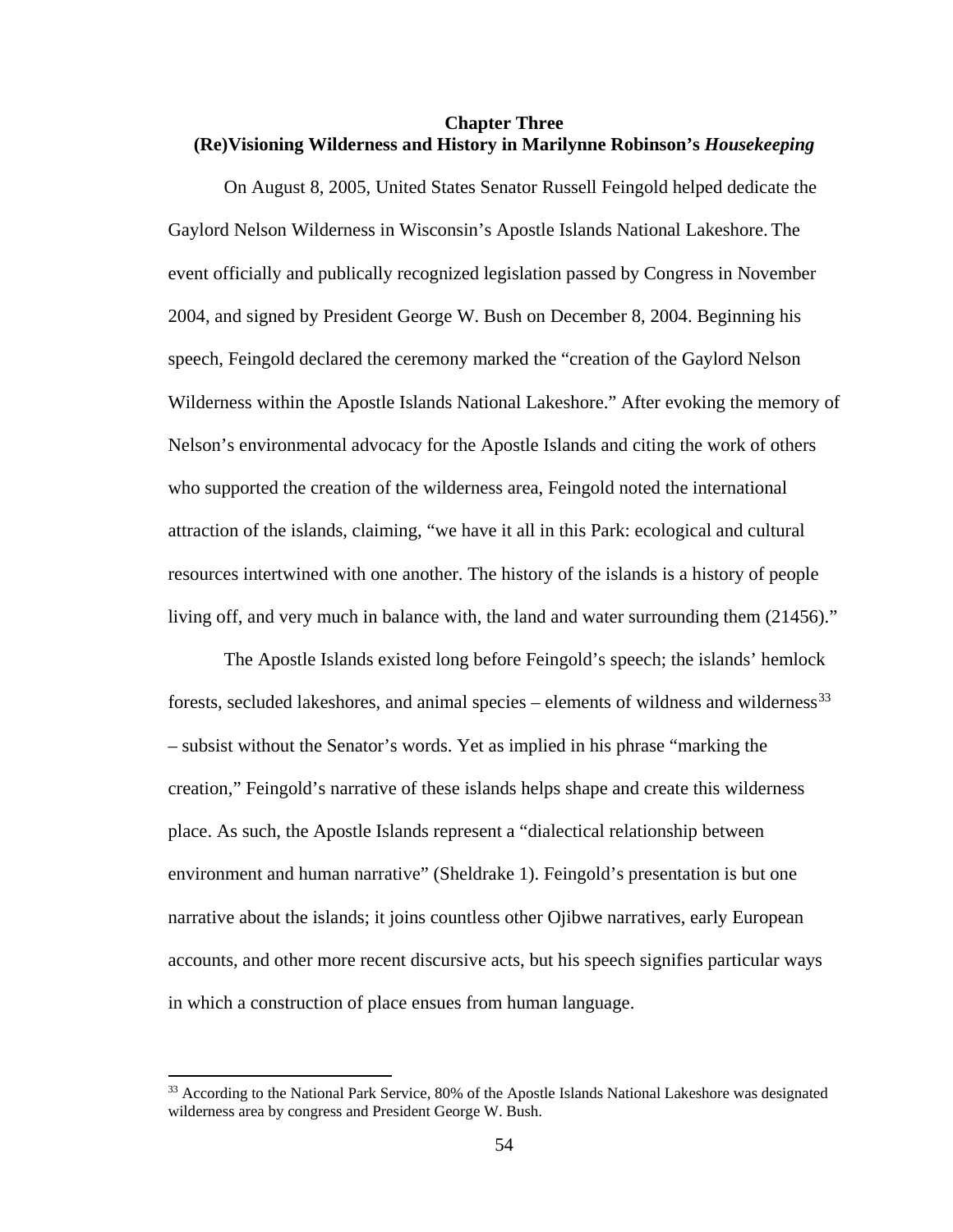The phrase "construction of place" might appear as little more than a catch phrase or as an example of academic jargon that seems impressive but lacks substance. This impression, in part, derives from the apparent familiarity of "place" as it is part of everyday parlance and general knowledge. But it simultaneously eludes definition. "Place is difficult to theorize because of its confused and intractable qualities," argues Jonathan Smith, Andrew Light, and David Roberts in their introduction to *Philosophy and Geography III: Philosophies of Place* (6). "It is a word wrapped in common sense," writes human geographer Tim Cresswell (1). Despite its elusive quality, however, specific conceptual frames afford clarification.

One structure of understanding occurs as place is set in context of and in contrast with space. "The ideas 'space' and 'place' require each other for definition," writes Yi-Fu Tuan (6). Like hot and cold requiring each other for understanding and definition, place and space add meaning and specificity to each other by indicating each other.<sup>[34](#page-62-0)</sup> While space connotes a sense of extendedness and expansiveness, place represents the designated and demarcated. Space is indefinite; place is particular and specific. "Place entails spatial location, entails a spatial container of some sort," writes Buell (*Future* 63). '"Space' is more abstract than 'place;' it is "undifferentiated," contends Tuan (6).

Construction of place, therefore, partially derives out of a shift from the abstract to the distinct, and this shift relies on the double moves of understanding and ascribing. Tuan indicates these moves when he writes, "Space becomes place as we get to know it better and endow it with value" (6). Although Tuan implies an order to these events, they

l

<span id="page-62-0"></span><sup>34</sup> As Buell notes, therefore, space and place are not "simple antonyms" (*Future* 63). My ideas here echo with Burke's contextual definition in that to define a thing is to "place it in terms of something else" (*Grammar* 24).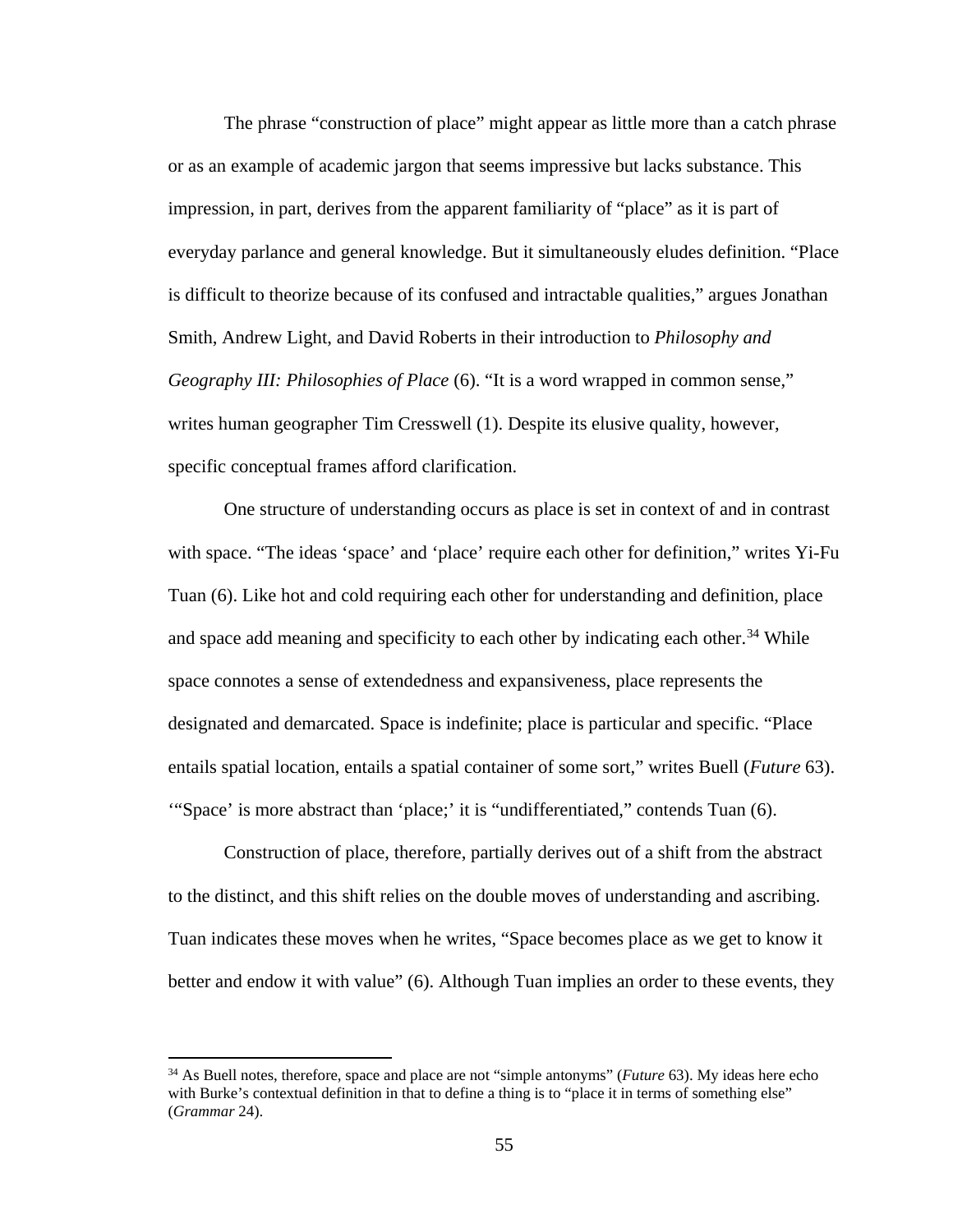occur recursively. To know a place is partially to know values ascribed to it and an endowment of value develops from understanding and knowledge.

Similar to Feingold's speech, narratives of wilderness rewilding function within this shift from space to place, supporting knowledge and ascribing value in an effort to construct specific places. As implied in the previous chapter, one way in which such narratives add meaning and structure place is attention to history. Place registers the past. It derives, in part, from acknowledging the past and from the organization or shaping of former events and experiences. Wallace Stegner presents this interaction between place and history by arguing, "No place is a place until things that have happened in it are remembered in history, ballads, yarns, legends, or monuments" (*Bluebird* 202). Feingold's presentation is a remembering, a creation of place by calling forth Nelson's environmental efforts and by retelling of former island inhabitants and their actions throughout previous eras.

"Attending" to history implies a wide spectrum of potential interactions. At a foundational level, Walter Brueggemann contends that a "yearning for a place is a decision to enter history" (4). As Stegner implies, to "enter history" requires both remembering and re-membering. To recall the past is to reassemble it, to reorganize or reshape it. The entered history is the transformed history. A telling of history is not simply a retelling as much as a gathering together and ordering of aspects of the past into some form that can be conveyed to others.

As they function in a shift from space to place, narratives of wilderness rewilding perform this work of remembering and re-membering. In short, they enter history by negotiating and re-evaluating associations between wilderness and the past. This chapter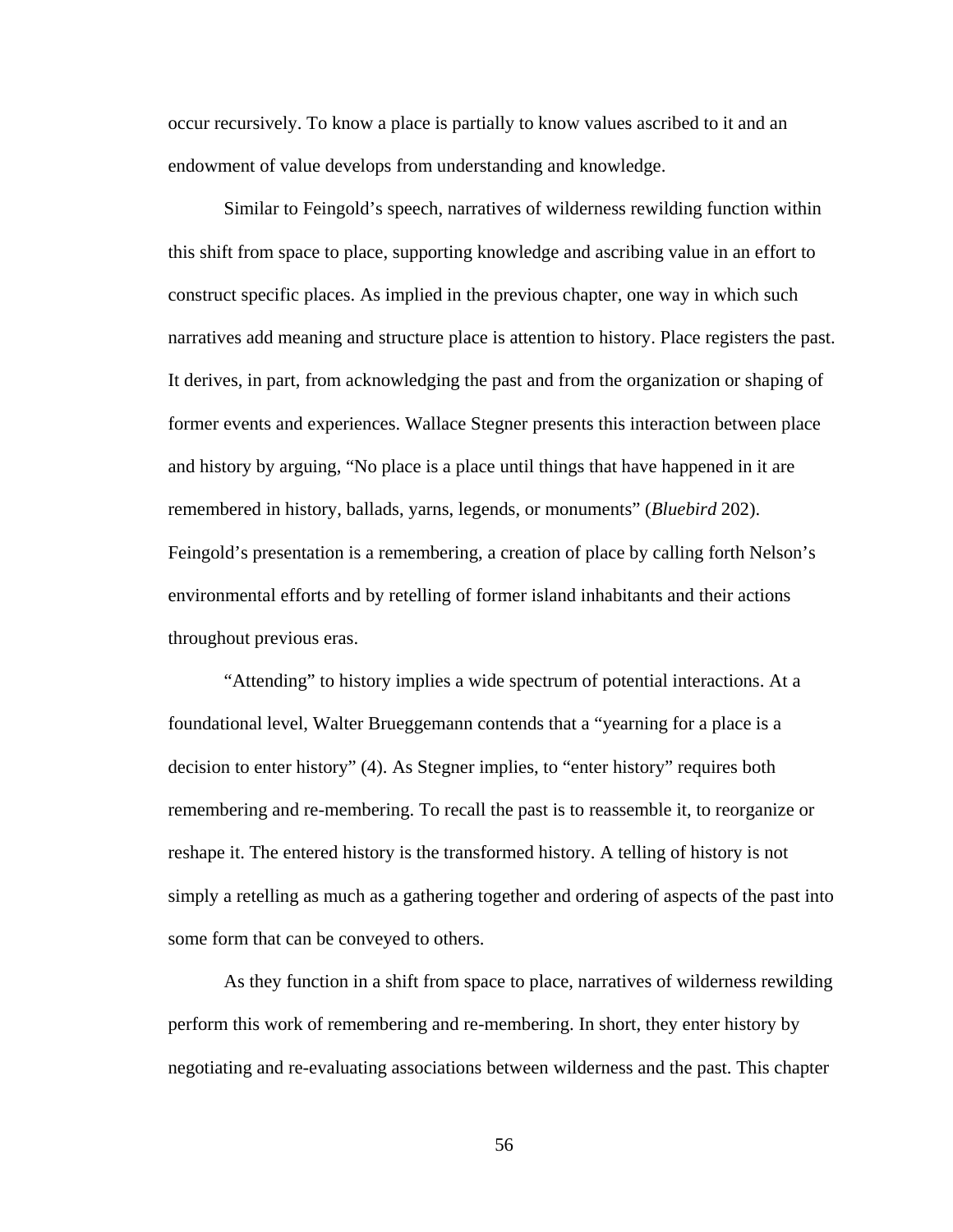explicates this work by juxtaposing Marilynne Robinson's novel *Housekeeping* with the rewilding narratives of William Cronon and James Feldman, allowing the different narratives to critique each other and complicate a conversation about wilderness and history. While Robinson's, Cronon's, and Feldman's narratives include aspects of an ahistorical wilderness, their writings simultaneously critique such a presentation by contending that wilderness is layered with multiple human histories. For Cronon and Feldman, this multilayered image of wilderness derives from a surface-depth hermeneutic, in which they prioritize depths over surfaces, and yet, as this chapter argues, *Housekeeping* questions this preference of depths to surfaces, presenting wilderness as a site of interactions between these elements.

#### **Wilderness and Atemporality**

Wilderness and time exhibit a complex relationship. As described in section 2a of the Wilderness Act, efforts of wilderness preservation are partially future-oriented. The Act aims to "secure for the American people of present and future generations the benefits of an enduring resource of wilderness." Designation of lands as "wilderness" and use and administration of such places is to occur "in such manner as will leave them unimpaired for future use." This acknowledgment of a future timeframe in the Act's reference to a prospective place for yet-to-be-born generations simultaneously implies a distance from certain contemporary events and trends. According to the Act, a future wilderness relies on separation from current and soon-to-be conditions of sites of human civilization and work. In this sense, a wilderness attempts to break from and not participate in the "increasing population" and the "expanding settlement and growing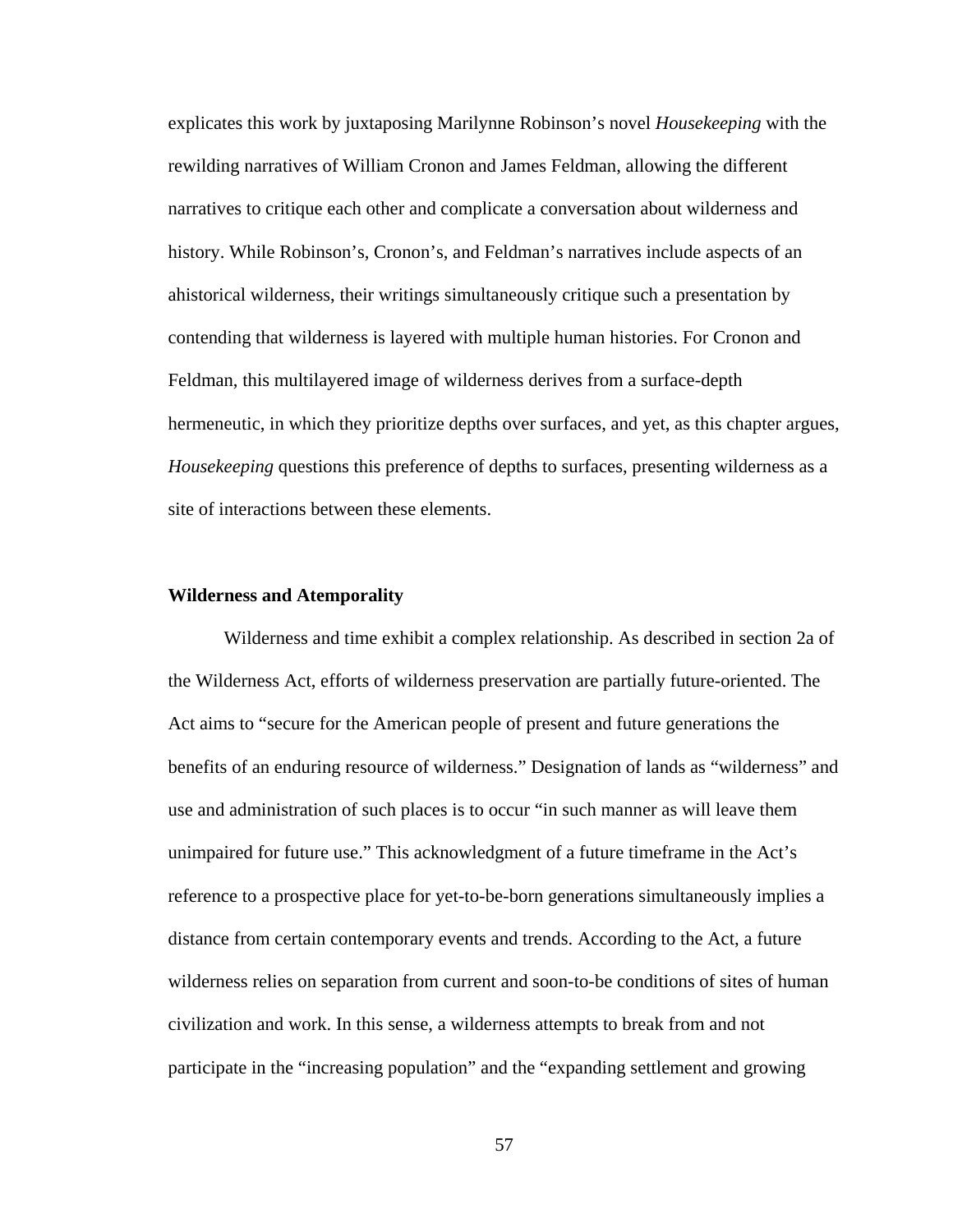mechanization" of civilization. By way of the Act, a wilderness designation pauses time within its bounds before developing human-based conditions can further modify the respective site. As noted in the "Prohibition of Certain Uses" and "Special Provisions" sections of the Act, already-established activities, such as mechanized travel, may continue, but may not expand.

This suspension of particular chronological changes – specifically a distance from current expressions of human civilization and its future prospects – simultaneously prompts a look backward toward a time when the land was supposedly less modified or influenced by humanity. The Wilderness Act focuses on land "retaining its primeval character and influence," which "appears to have been affected primarily by the forces of nature" and thereby offers opportunities for "primitive" activities. This preference for the primitive, while not a complete dismissal of history, sidesteps many historical events and circumstances, or as Cronon argues, interpreting wilderness as a primeval place represents a "bias of historical interpretation," a slanted view toward "earlier, 'pioneer' periods" ("Riddle" 42). Human habitation and work (including native histories) that seemingly do not align with images of an uninhabited and untouched land often go unmentioned, as do contemporary activities such as tourism.

Given this language in the Act, many critics conclude that the law defines wilderness as an atemporal site – or as a "flight from history," as Cronon has it. While such arguments skirt a more nuanced discussion (such as the one above) of time and the Wilderness Act, they also recognize a propensity in the act to image lands outside the reach of particular historical developments. This chapter's attention toward wilderness' atemporality aims to avoid simplifying the Act's relation to time while also arguing that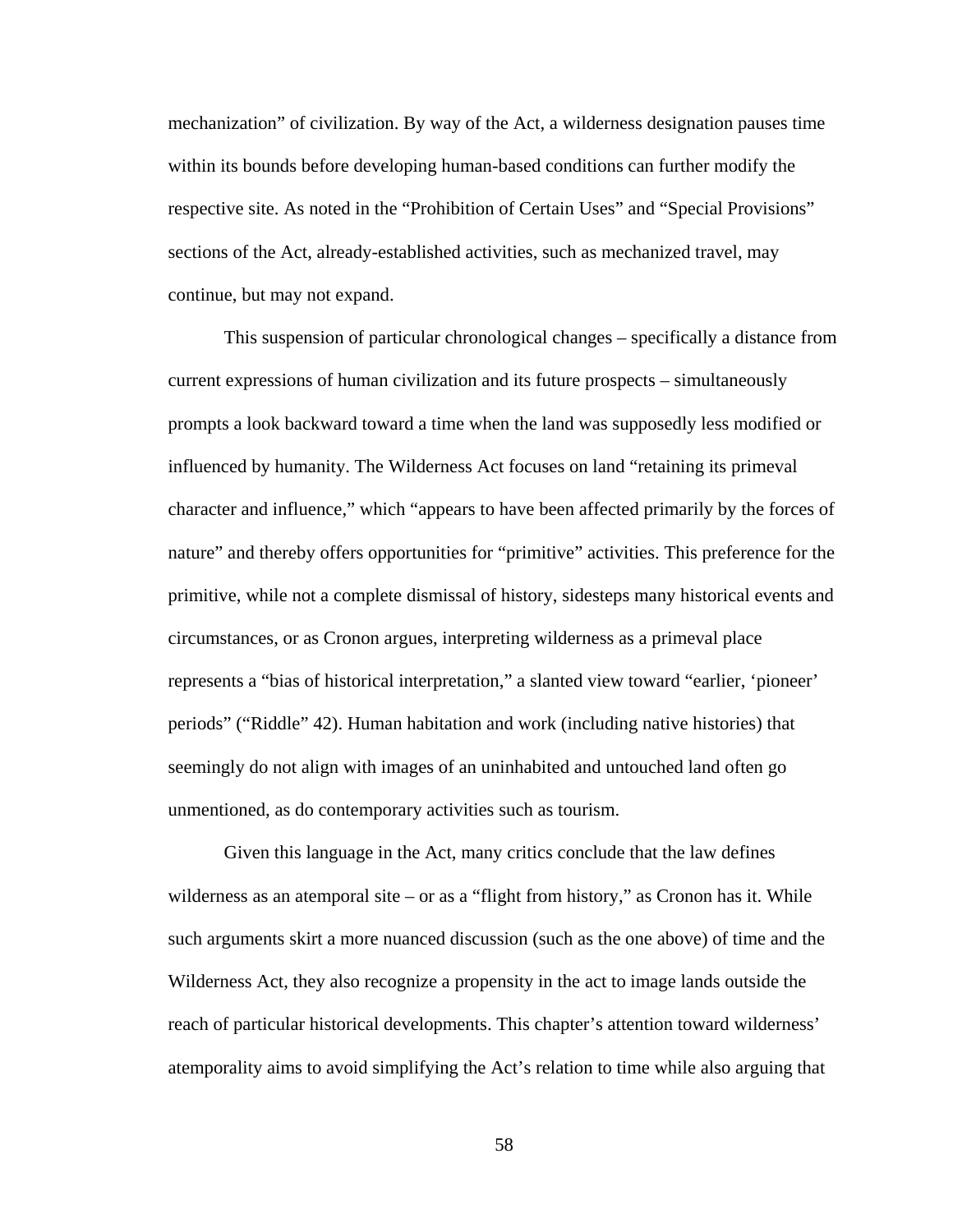Wilderness Act rhetoric signifies a sense of timelessness or ahistoricism as it registers (or is interpreted to represent) selective eras while suppressing others. Within this understanding, wilderness' atemporality in the context of this chapter represents a possibility to step out of current concerns into an apparently timeless land or selected state of existence that has not been affected by particular chronological changes.

Robinson's novel *Housekeeping* reflects these intersections between wilderness and time by both reproduction and contestation. In part, the novel's setting echoes the Wilderness Act's presentation of a "primeval" and "primitive" location that registers the "forces of nature" more than a history of human influence. Much of the narrative takes place in north Idaho, where "uncountable mountains" surround a small town named Fingerbone (4).<sup>[35](#page-66-0)</sup> The primary characters of the novel – Ruth Stone and her sister Lucille – reside just beyond the town, close to the lake, also named Fingerbone. In this location, "where there are not mountains there are hills" (4), which help constitute the "black wilderness that stretched away from Fingerbone on every side" (18). In this geographically remote wilderness setting, the town is "chastened by an outsized landscape" (62). If the size of the lake and the abundant mountains alone do not minimize humanity's past and present a location of the wild, at times their presence signifies their primacy by appearing to take over or even replace the town. When the lake freezes over, Ruth and Lucille skate to the far shore. They stop to look back at the town, but surrounded by mountains and the lake, the "town itself seemed a negligible thing from such a distance" (34). Only the presence of other skaters reminds the girls that the town

 $\overline{\phantom{a}}$ 

<span id="page-66-0"></span><sup>&</sup>lt;sup>35</sup> As noted later in the novel, the narrative is set in Idaho (165), and Fingerbone is likely modeled on Sandpoint, Idaho, a small community in the northern panhandle of the state, where Robinson was raised.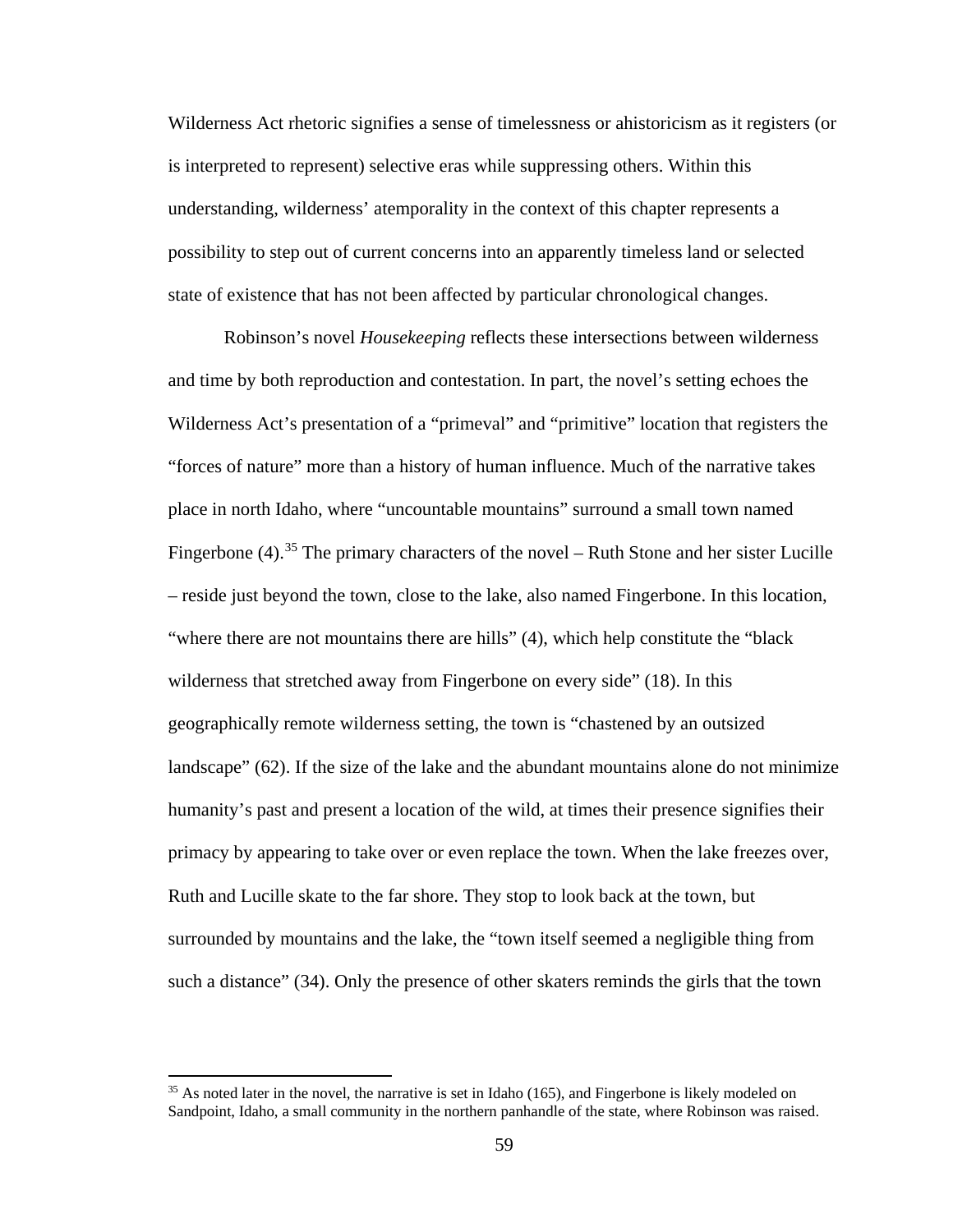exists, and even though the mountains are "hidden in the white sky" and the lake too is "sealed and hidden," their "eclipse" does not make the "town more prominent" (34).

This perceived diminishment or replacement of the town by aspects of nature becomes actualized when the "old lake" occasionally "returns" in the spring (5). Cellars fill with water, and the "grass will stand in chill water to its tips" (5). This inundation becomes even more dramatic when the town floods. After "three days of brilliant sunshine and four of balmy rain" the "houses and hutches and barns and sheds of Fingerbone were like so many spilled and foundered arks" (60-61). Upon reaching Ruth and Lucille's house, the waters "poured over the thresholds and covered the floor to the depth of four inches" (61). While the prominence of the mountains and Lake Fingerbone establish a sense of the wild and of wilderness throughout the novel, the shifting perceptions, which seemingly diminish the town's presence, and the returning lake connote a rewilding, a return of aspects deemed wild that redefine sites perceived as tamed or domesticated. To follow Gary Snyder's explication of "wild," the return of the old lake reestablishes an order of its own kind, it self-perpetuates according to its innate system and characteristics rather than by the presence of the town or other external influences (10-11).

While these geographic features help construct a specified and even substantial wilderness location in the novel, time is less defined and more peripheral in the narrative. That is not to say that time does not pass in the novel. Ruth and Lucille's grandmother grows old and dies, the girls mature throughout the narrative, and other experiences reflect a procession of time. It does not imply a lack of certain time-specific aspects, for enough time references exist to construe a rough chronology of the girls' early years.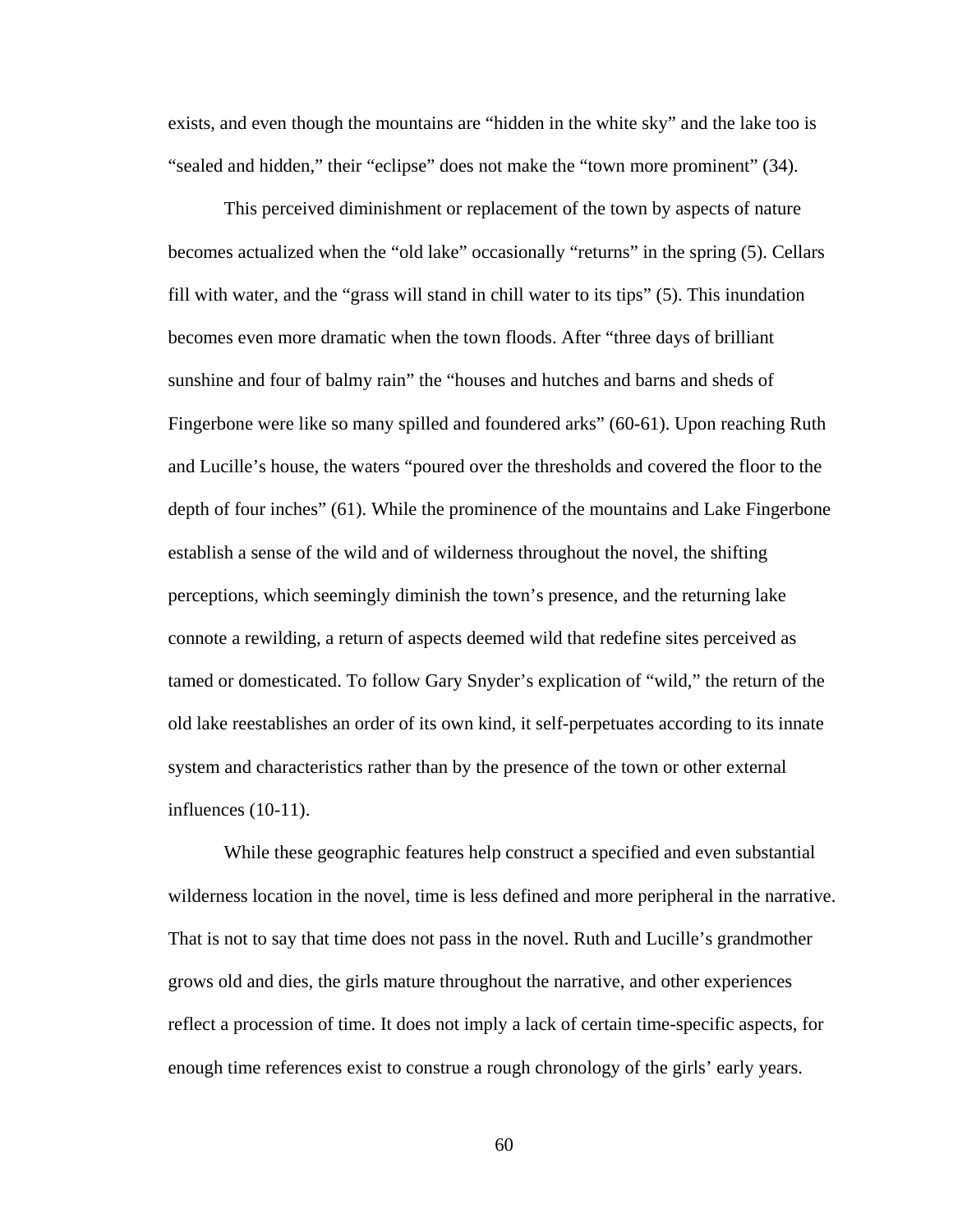They live with their mother, Helen, in Seattle for seven and a half years before she takes them to Fingerbone, where she leaves them at their grandmother's house before driving off a cliff into the lake and killing herself (19-22). Ruth and Lucille then live with their grandmother for five years before she dies and their great aunts, Lily and Nona, arrive to care for them (24, 29). This arrangement apparently lasts for about another four years, for when the girls' aunt Sylvie arrives, she mentions she has been away from Fingerbone for sixteen years (58). (Sylvie marries shortly after Helen and leaves Fingerbone around the same time.)

Rather than its complete absence, time is nebulous throughout the novel in the sense that the narrative occurs during some previous but undefined timeframe. Names of songs sung by the girls' mother such as "Love letters straight from your heart" and of books present in the house like *Not as a Stranger* indicate a mid-twentieth-century timeframe, but the generalized time markers throughout the novel imply a loose structure of time rather than specific years or months (196, 200). Ruth and Lucille's grandfather, Edmund Foster, leaves the Midwest "one spring" to travel west to Fingerbone (4). The only time designation for the year that Helen and her sisters leave Fingerbone is "one year" (15). The girls' grandmother dies "one winter," and Sylvie arrives "one day" during supper (29, 44). The novel's situatedness within a location defined primarily by aspects deemed natural (mountains and Lake Fingerbone) and its reach toward a previous but ambiguous time that appears as a step out of the forward flow of time, echo the implicit desire in the Wilderness Act for an atemporal setting. Similar to interpretations that present wilderness as an ahistorical site, as a place outside a significant influence of time and culture, *Housekeeping's* narrative quickly extinguishes aspects of technological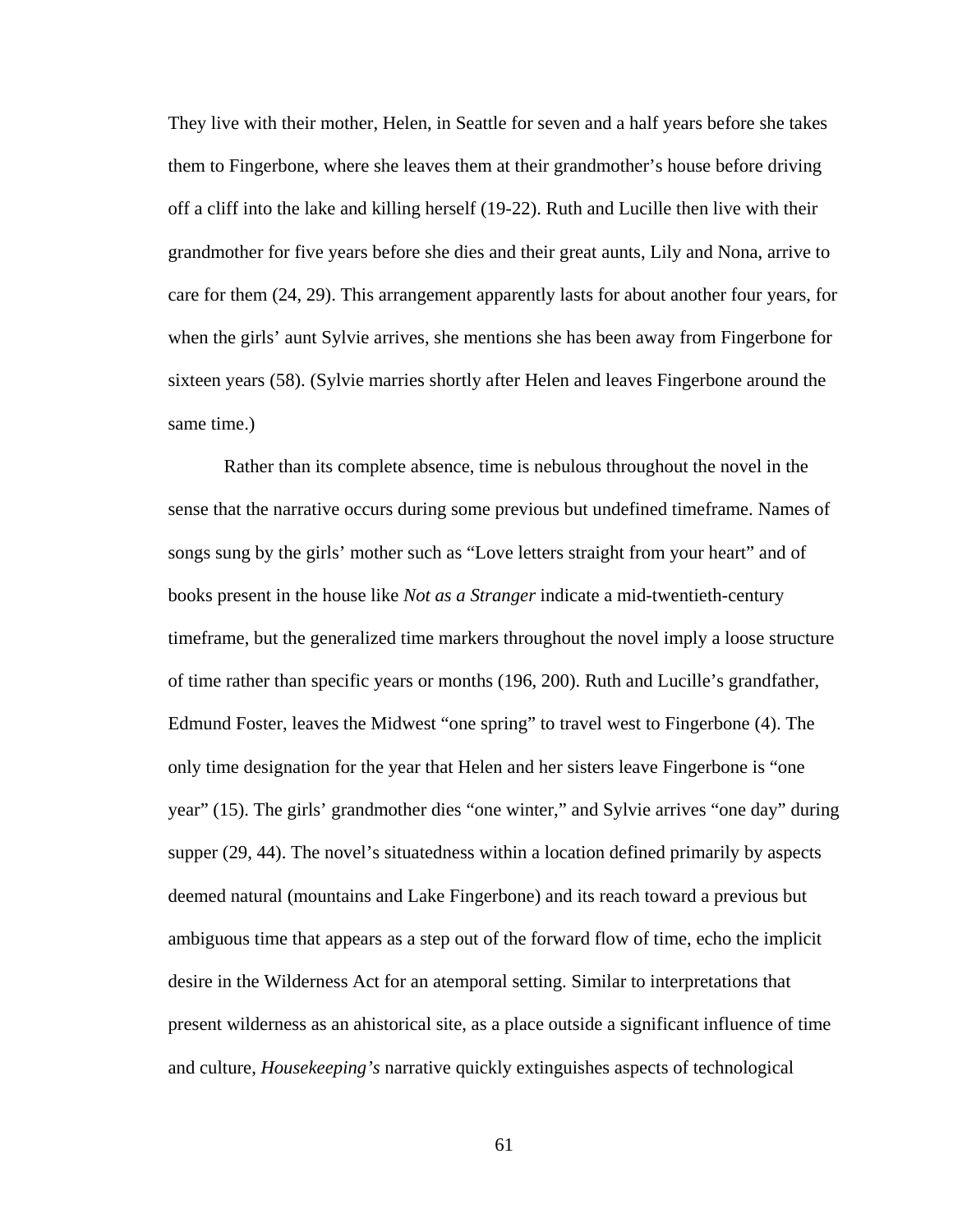advances and symbols of cultural developments. The only car mentioned in the novel is driven into the lake early in the novel, and even though a train bridge connects Fingerbone to the world beyond, the town is better known for the derailment that took the girls' grandfather and the train he was on into the unreachable depths of Lake Fingerbone. Similar to the Act's presentation of an ahistorical wilderness, Fingerbone is a place where "the whole of human history had occurred elsewhere" (62).

William Cronon's and James Feldman's narratives of wilderness rewilding recognize the appeal of a place apparently removed from effects of time, of a chance to step into a previous era and location as portrayed in *Housekeeping* and the Wilderness Act. Their writing partially reflects the allure of places of solitude, nature, and bucolic landscapes. Commenting about the Apostle Islands, Feldman notes the region's "rustic charm," and points out that the island's old growth forest is "among the only remnant stands in the Great Lake basin" (6). Quoting a national park superintendent, Feldman presents the islands as a "snapshot" of the "original forests that once covered vast parts of [Wisconsin] and the larger Great Lakes region" (4). Cronon similarly writes that the "opportunities for solitude are easy to find. Wild nature is everywhere" (36).

#### **Historicizing the Ahistorical**

Even as they reproduce tropes and images of an ahistorical wilderness that exists outside particular effects of time and culture, these narratives of rewilding by Robinson, Cronon, and Feldman contest these portrayals by presenting wilderness as a site deeply layered with human history and as a place affected by previous events and circumstances. While these narratives recognize associations between wilderness and a desire to step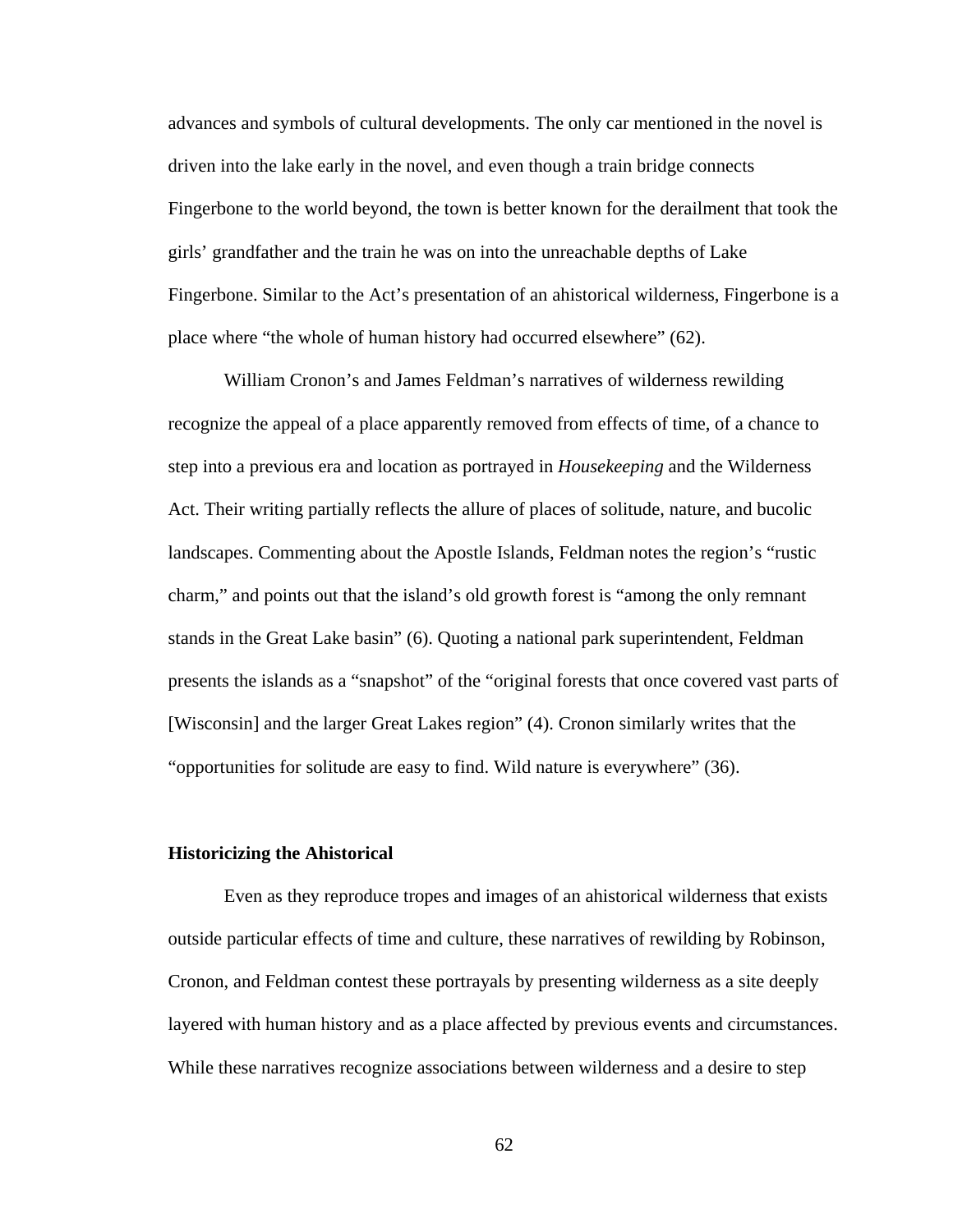beyond culture and the advancing of time into a location preserved from such influences, these accounts of wilderness also argue for a reconsideration and restructuring of relationships between histories and wilderness.

Even as the mountains and lake in *Housekeeping* structure the perception of a primitive wilderness, previous events and former inhabitants simultaneously shape this place. Although the narrative gestures toward an ambiguous past and a space seemingly removed from outside influences, they are a past and place inscribed with people and experiences in this locale. To read of Fingerbone is not only to step into a previous time and place that appears exempt from human history (it "occurred elsewhere") but also to witness an integration of place with previous human events and experiences.

For Ruth and Lucille, this wilderness partially reflects the history of their grandfather, Edmond, and his desires and work. "It was he who put us down in this unlikely place," Ruth explains (3). Raised in a Midwestern subterraneous house, young Edmond's passion for travel exceeds the geography of his immediate surrounds. Inspired by his reading of travel literature and painting of exotic landscapes, Edmond buys a train ticket, telling the ticket agent that "he wanted to go to the mountains" (4). Securing employment with the railroad by the time he reaches Fingerbone, Edmond builds a house, plants an orchard, and starts a family. Therefore, while the "uncountable mountains" designate an "outsized landscape" that minimizes the presence of the town, they also signify family history by representing the fulfillment of Ruth and Lucille's grandfather's desire for a place beyond the Midwest and by retaining the effects of Edmond's previous work. The house remains, surrounded by orchards on three sides, and the dropped apples, apricots, and plums define this land for the girls, as much as the fluctuating lake and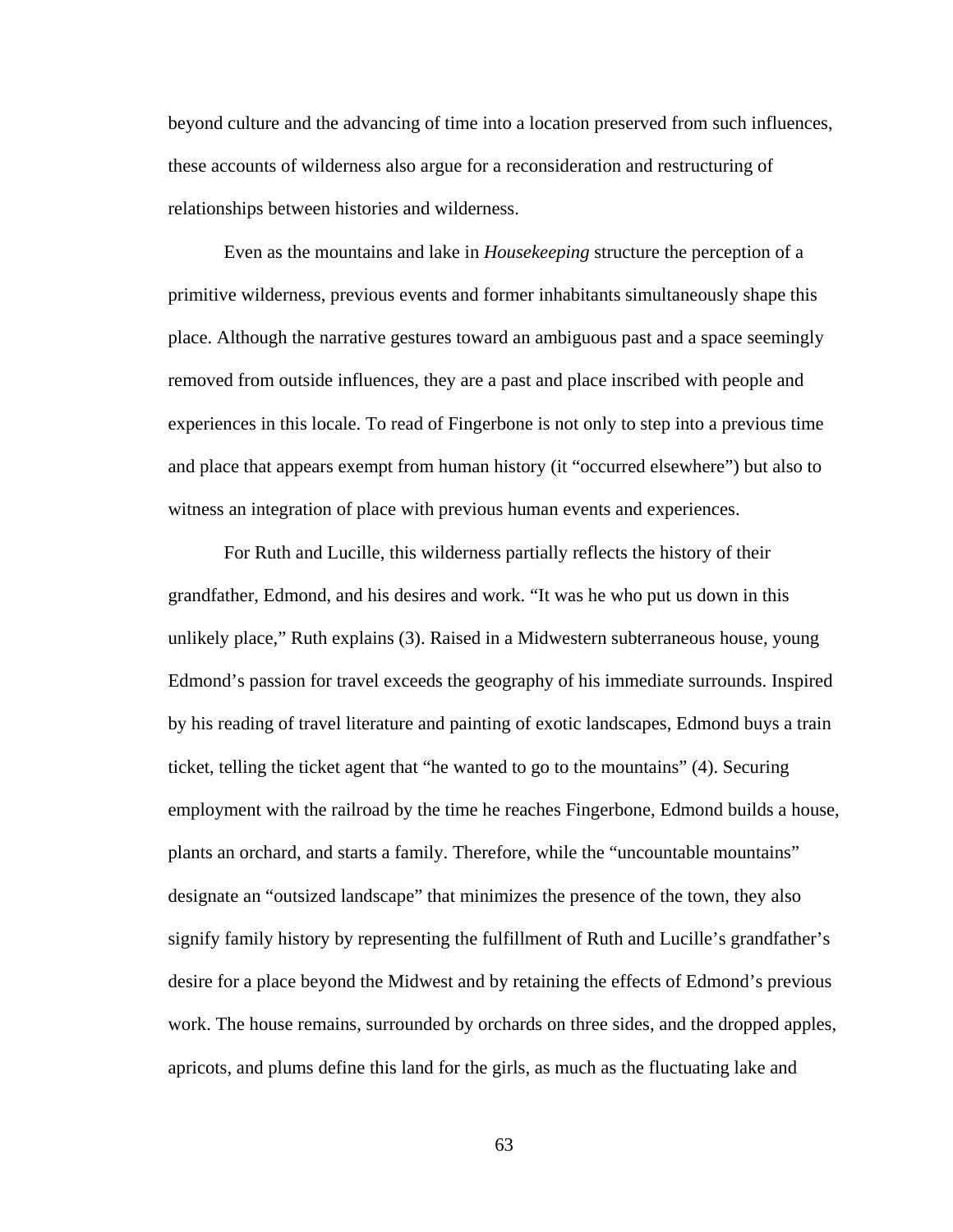surrounding mountains do (27). When Ruth and Lucille return from an overnight stay in the forest, their view takes in the orchards that contextualize their experience of this place (117).

Similar to Edmond's house and orchard, Sylvie tells Ruth about a place she has found. "It's really very pretty," Sylvie says, "there's a little valley between two hills where someone built a house and planted an orchard and even started to dig a well" (137). Convincing Ruth to go see this place, Sylvie borrows a boat, rows across the lake, and lands on a section of beach hemmed in by cliffs (150). Ruth and Sylvie walk inland through a valley gouged out by the "rampages of glaciers in their eons of slow violence" (150). Crossing a "lap of spongy earth" and a "pebbly bed left by the run-off and the rain," they find the orchard and house that Sylvie had described to Ruth (150). Comparable to Edmond's house and orchard, this valley simultaneously registers a sense of suspended human history as well as its effects. Natural processes such as glaciers and rain define this location and emphasize natural processes, yet the history of homesteading also defines this wilderness site.

In addition to helping define this wilderness, the conditions of the trees and houses at both sites particularly signify a rewilding process. The orchard surrounding Ruth and Lucille's home is largely neglected as it fills with weeds and produces "smaller and wormier" fruit each year following Edmond's death (27). By late in the novel, the trees seem "twisted and crotched and stooped, barren and age-stricken" (117). The orchard across the lake is similarly "stunted," and snow has collapsed the house (150). As elements connected with human culture slowly give way to aspects deemed wild, this process of rewilding occurs within locations of previous human inhabitants and its effects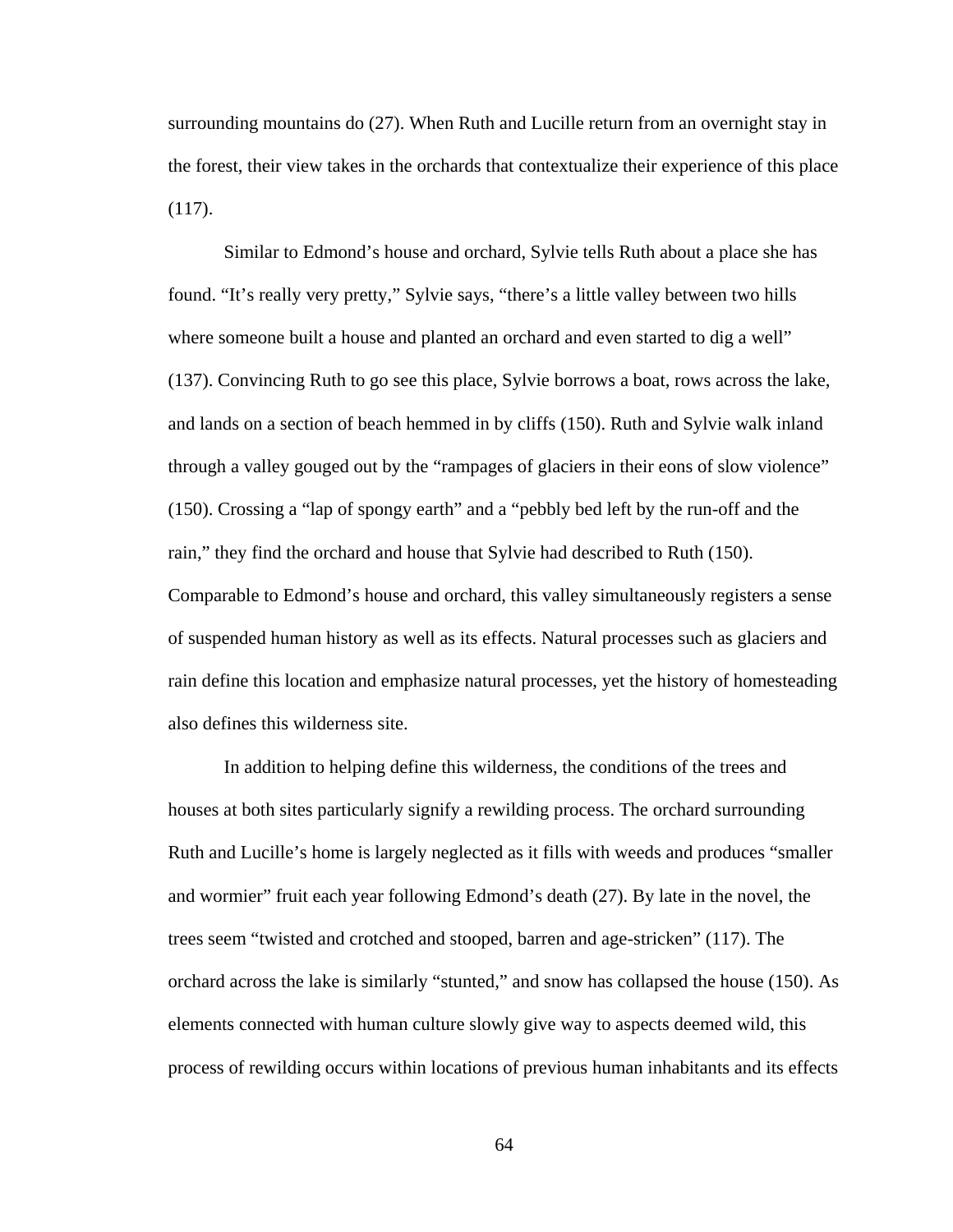intermingle with remaining traces of human histories. A rewilding assumes an unwilding, or at least places interpreted as tamed and cultivated. The rewilding of these orchards does not necessitate their removal but rather a mixing with wild aspects. Rather than act as places of demarcation, sites of rewilding similar to these signify integration of wilderness and history.

The most prominent, if not the grandest, aspect of cultural history which helps define the wilderness of Fingerbone is the derailment of a "black and sleek and elegant" train called "Fireball" (6). Returning from Spokane "midway through a moonless night," the train "had pulled more than halfway across the bridge when the engine nosed over toward the lake and then the rest of the train slid after it into the water like a weasel sliding off a rock" (6). Even though the derailment is marked as bizarre, it remains as the "most striking event in the town's history, and as such was prized" (40). Following this tragedy, an understanding of the town of Fingerbone and its residents partially derives from the sunken train, but its derailment and submersion also become part of the lake's definition.

Even as the lake's consistent presence implies a sense of distance from cultural changes, and although the lake's expansive and unpredictable waters indicate a sense of a pristine wild, untouched and outside previous events, Fireball's derailment (along with Helen's suicide) associates the lake with human histories. Lake Fingerbone not only reclaims gardens and lawns in acts of rewilding but also holds layers of previous cultural events within its depths.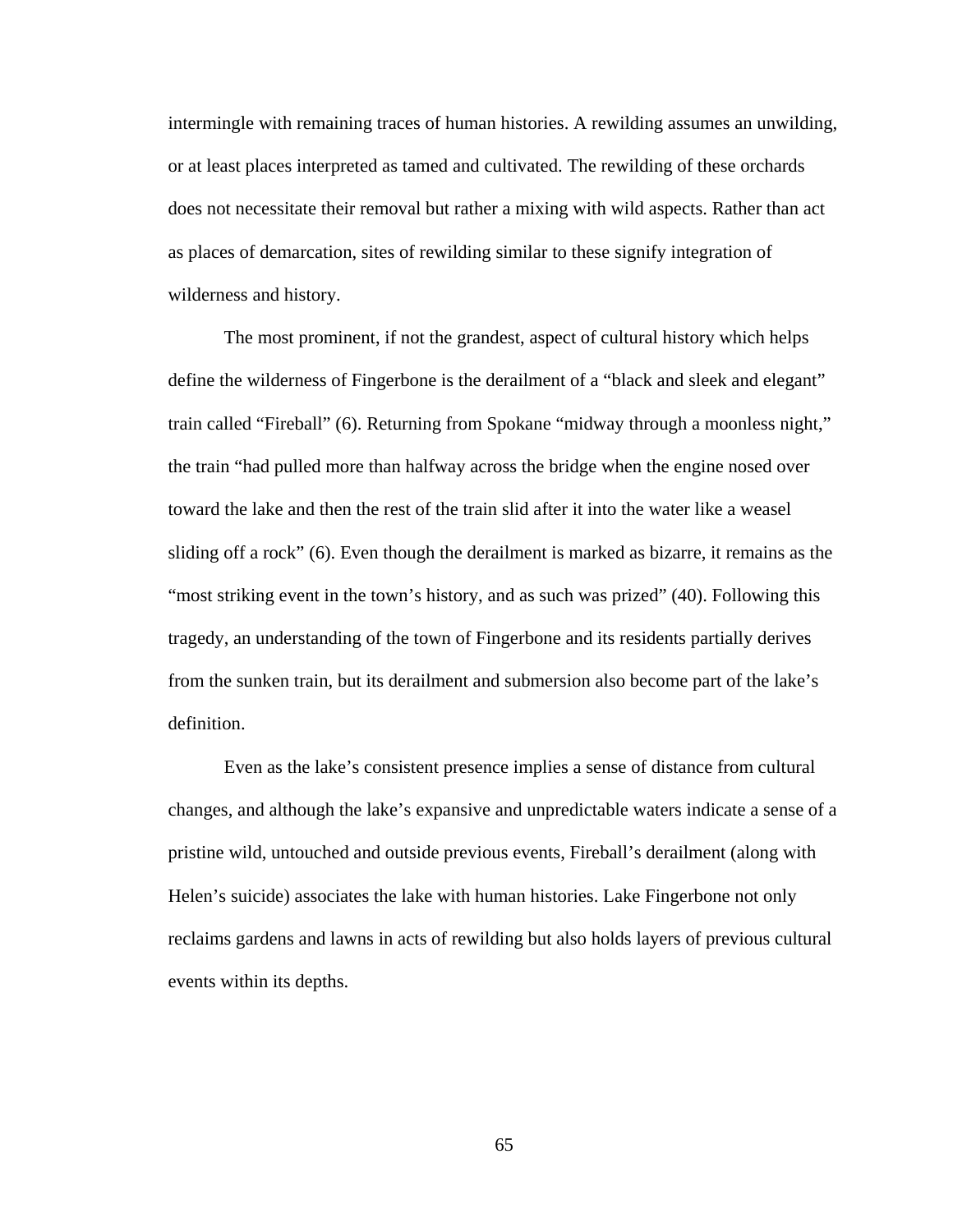*Housekeeping's* dramatization of a historicized wilderness is made explicit in Cronon's and Feldman's narratives of rewilding. As with *Housekeeping*, Cronon and Feldman contend that wilderness bears much history. Their writing exhumes the past, as they insist that a present wilderness is best understood as a place shaped by previous contexts. Writing about the Apostle Islands, James Feldman argues that the wilderness of this place "is deeply layered with stories" and then proceeds to narrate histories of logging, farming, gardening, and fishing (9). Despite efforts of the National Park Service to remove traces of human history, Feldman observes that "the old farm fields remain . . . logging camps and rusting machinery still lurk in the regenerated forest" (14). For Feldman, the wilderness areas of the Apostle Islands are not abstracted "pristine" spaces but places particularized by human history and prior events, a point echoed by Cronon when he references the "mute evidence" of apple trees, lilacs, and rose bushes that indicate that this wilderness is not undifferentiated space but a place inscribed within specific characteristics ("Riddle" 39). "Nature alone cannot explain this landscape," Cronon argues, "You need history too" ("Riddle" 39).<sup>[36](#page-73-0)</sup>

Throughout their rewilding narratives, Cronon and Feldman emphasize ends, leaving means implied. They argue for a clarified understanding of wilderness and hold up models of culture/ nature integration: results and products of rewilding narratives. Yet their attention to history indicates the role of memory as means for interpreting and

 $\overline{\phantom{a}}$ 

<span id="page-73-0"></span><sup>&</sup>lt;sup>36</sup> A current version of Cronon's argument and sustained commitment to historicizing wilderness occurred on October 15, 2014 when Cronon took to Facebook to defend his views against an article recent published in *Outside* that cited Cronon as a wilderness deconstructionist (Brower). "Whatever else I may be, I have never been a deconstructionist, as anyone who really understands deconstruction will surely recognize," he wrote. Rather, Cronon contended that he is "committed to a historicized view of nature and humanity," for he believes there is "value in recognizing the deep cultural traditions that are at work when we invoke the power of wilderness and nature as profound sources of meaning in our lives." For Cronon, the "cultural history of our ideas of nature and wilderness adds more than it detracts from their power. More importantly, I believe it also deepens our understanding of the many meanings they hold for us, and why different people can disagree so emphatically about them" (*Facebook*).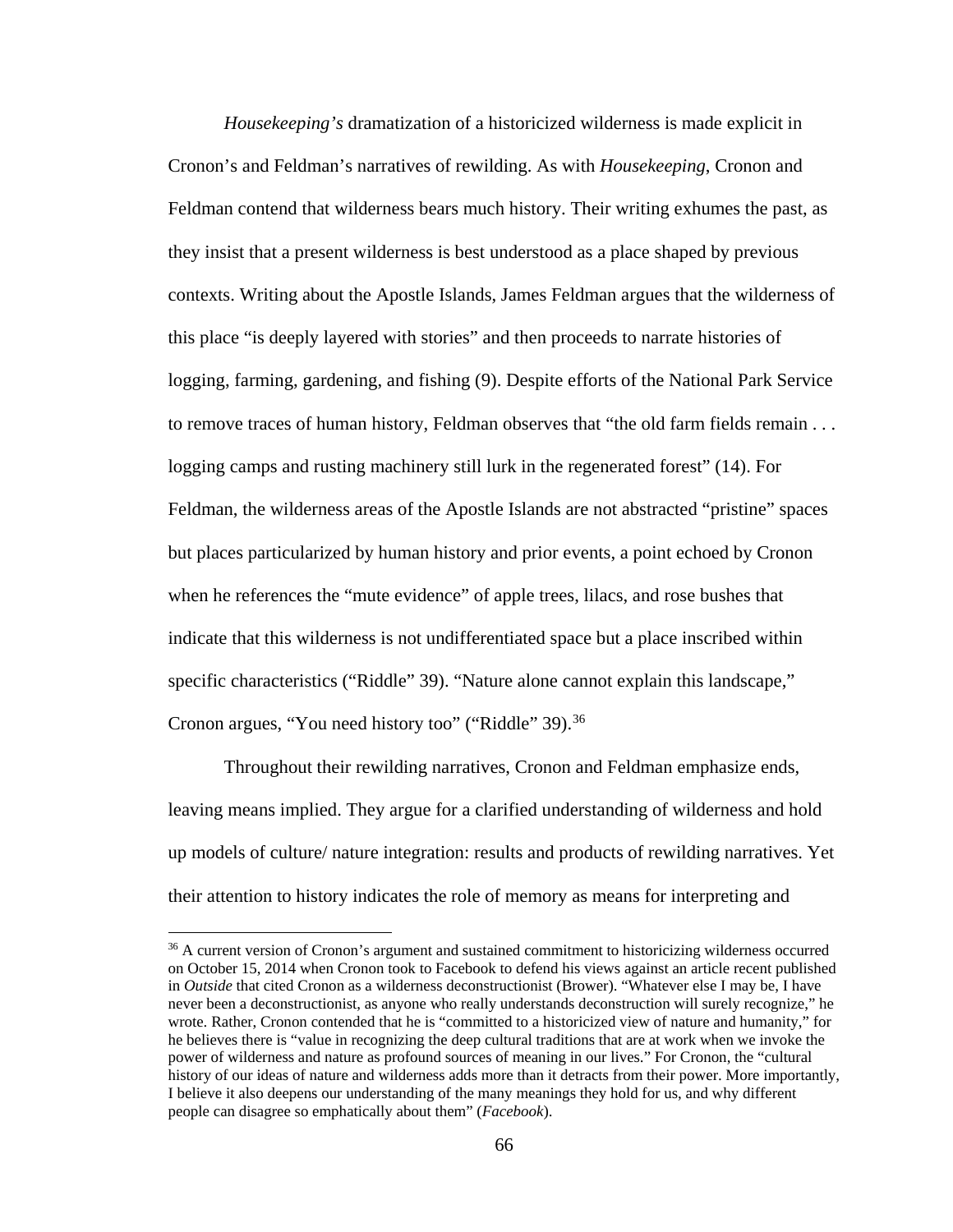relating to rewilding wildernesses. Although Feldman gestures toward memory when he discusses collecting interviews in his acknowledgements, neither his narrative nor Cronon's is poised to reflect on an association between memory and wilderness. Functioning as writers of environmental history more than historiography, both scholars leave such associations as assumed modes of their work rather than approach them as aspects to be analyzed and critiqued. Such analysis is better had in Robinson's novel, for sustained images of memory in *Housekeeping* provide a context within which to consider the role of remembering in interactions with rewilding wilderness.

### **Shaping Wilderness Relations**

Contextualized as much by perished characters as by those who remain alive, by characters' attempts to understand previous family members as much as those present, *Housekeeping's* narrative contemplates actions of remembering, probing characteristics of memory and its role as an intermediary between the past and present, self and others, and humanity and wilderness. Because of his death early in the novel, Edmund exists primarily by way of memory, as his bereaved wife and daughters sustain their associations with him by retelling events and aspects of his life to others. As narrator of the novel, Ruth maintains Edmund's presence, extending the telling and memory of her grandfather. Following her mother's suicide, Ruth's mother similarly remains present as Ruth retells what others have told her and what little she can remember.

Throughout *Housekeeping*, memory sustains associations between people and conveys information between the past and the present, but the novel simultaneously attends to the characteristics of such actions, considering them to be multiple rather than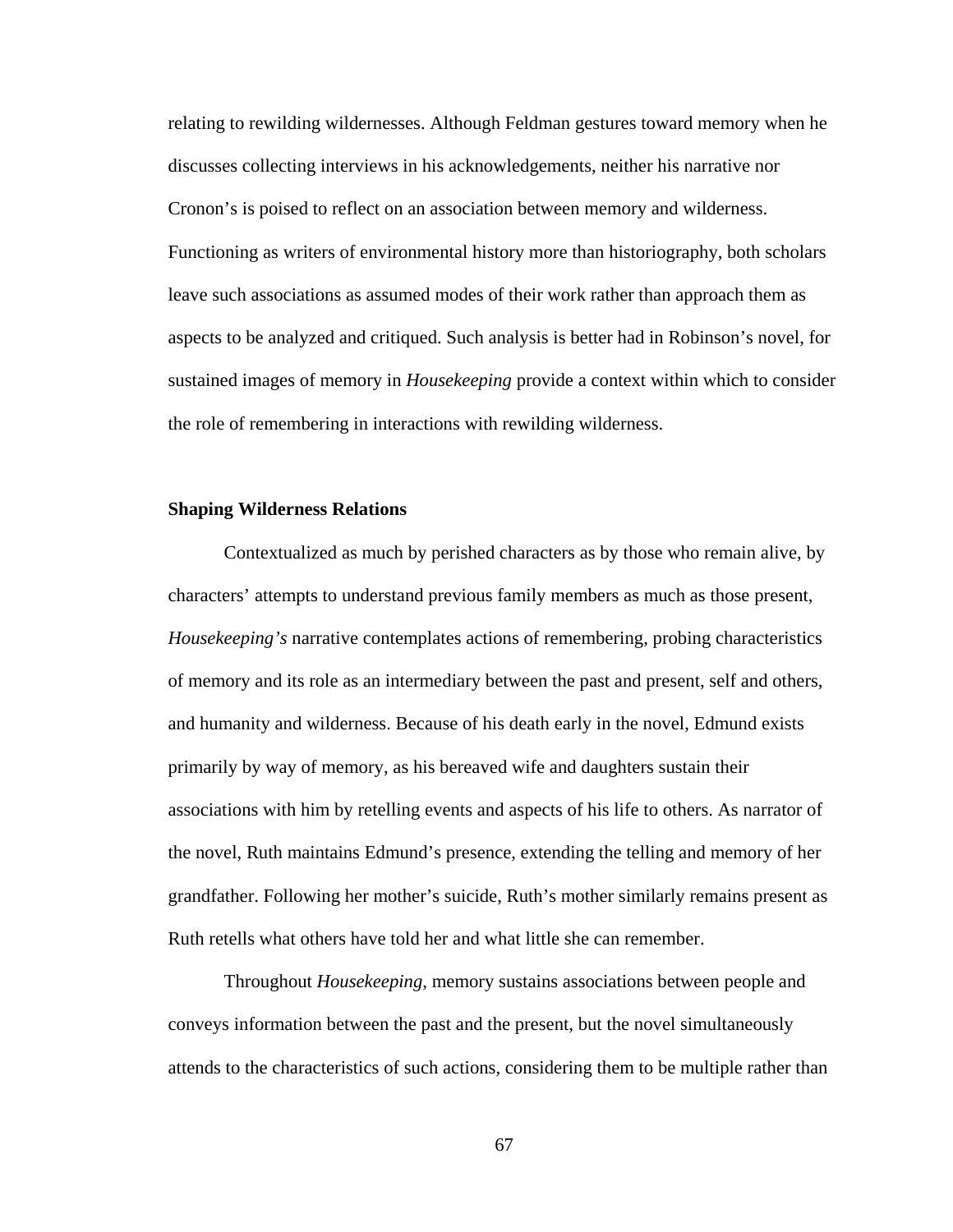singular, and a process that transforms the past that it transfers into the present. While memories convey Ruth and Lucille's mother and transfer the girls' past with her, the girls experience that history as multivalent. Lucille recalls her mother's brown hair, and Ruth remembers it as red (43). Their mother had "swept and dusted, kept [their] anklets white, and fed [them] vitamins," but for Lucille, their mother was "orderly, vigorous, and sensible, a widow . . . who was killed in an accident" (109-110). To Ruth, their mother "tended [them] with a gentle indifference" and "she was the abandoner, and not the one abandoned" (109).

Memory transfigures the past, according to Ruth, in part because "memories are by their nature fragmented, isolated, and arbitrary" (196-198, 53). Rather than pulling on a complete whole, a past absent of conflicts and contradictions, memory draws out histories by selecting fragments and assembling partialities. As the girls collect different pieces and shape them into a form they can comprehend, histories become multiple. Memory also transforms the past as images of self intertwine with the collected fragments, a process Ruth equates with passengers she watches on a train on a wintery dark afternoon. She notes that similar to the passengers, who do not necessarily see the "black trees and the black houses, or the slender black bridge and the dim blue expanse of the lake," but rather "their own depthless images on the black glass," memories are like "glimpses one has at night through lighted windows" (54). To see the past is to see self; when Ruth and Lucille recall their mother, those memories sift through perceptions each girl possesses of their own discipline, order, and faithfulness.

Memory functions in similar fashions regarding wilderness relations in *Housekeeping*. As it structures multiple links to previous people and experiences,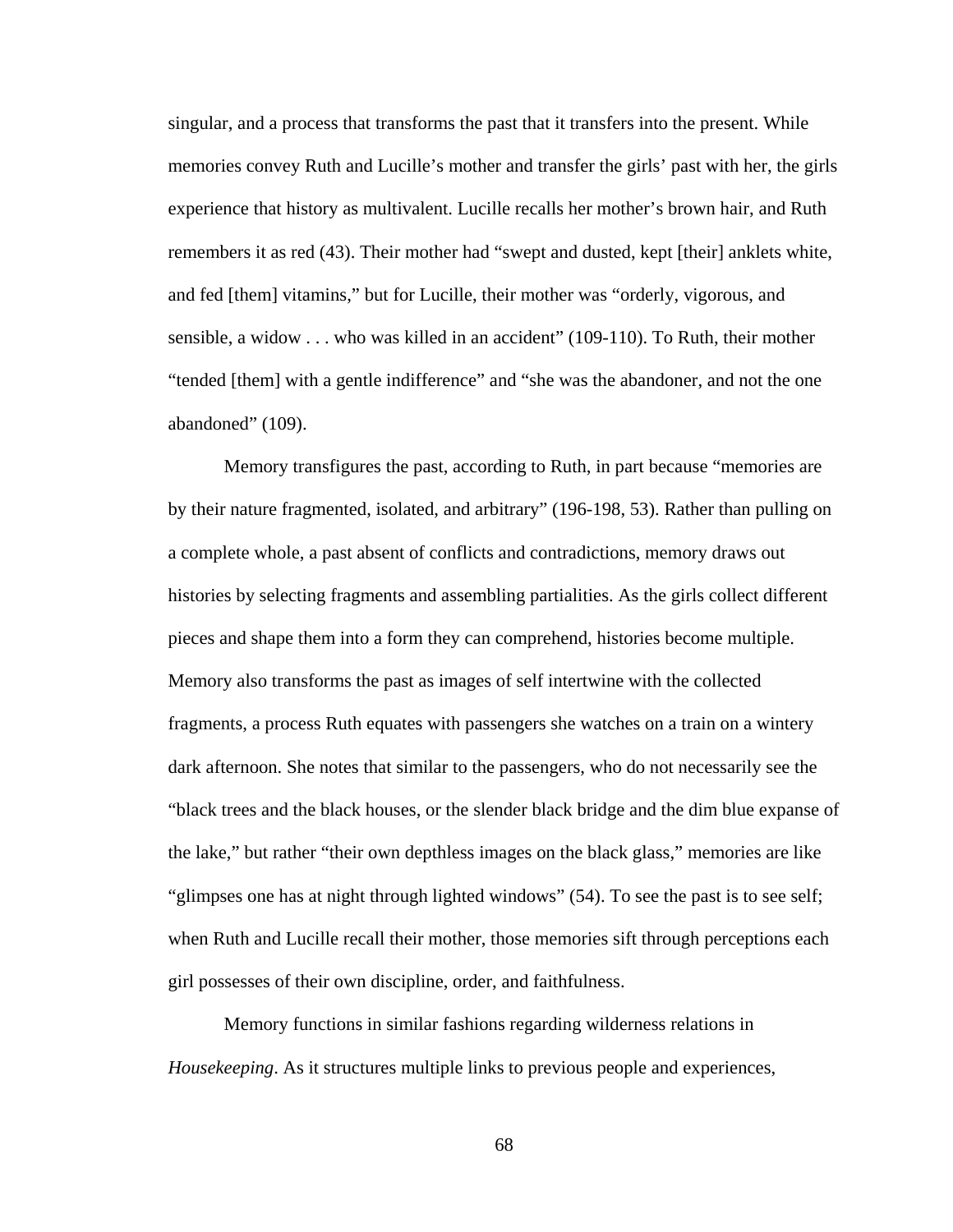transforming them by way of a reassemblage of fragments, it also functions as a means of wilderness interaction. In his work on landscape and memory, Simon Schama writes, "landscape is the work of the mind. Its scenery is built up as much from strata of memory as from layers of rock"  $(7)$ .<sup>[37](#page-76-0)</sup> Yet as memory transforms and constructs multiple histories, and as such histories come to inform wilderness, so wilderness too becomes multiple. As memory becomes a means of wilderness interaction, to experience wilderness is not to access an objective place, but to witness a site that derives from a shaping of the past, or as Schama writes, "it is our shaping perception that makes the difference between raw matter and landscape" (10). What is remembered is not as significant as how it is shaped – the form in which it arrives and is presented. Wilderness hinges on the "nature of representation," not just on "content," to adapt a point from Edward Said, for "the art of memory is very much something to be used, misused, and exploited, rather than something that sits inertly there for each person to possess and contain" (176- 179).

In *Housekeeping*, this work of memory in shaping a multivalent wilderness is most evident in contexts regarding the train derailment. At least three sources represent and remember the derailment, each constructing different interactions with Lake Fingerbone and the wilderness surrounding it. One, newspaper accounts shape Fingerbone into a place of human success and achievement. Although the novel provides no details of the initial articles that were published "as far away as Denver and St. Paul"

l

<span id="page-76-0"></span> $37$  As Tim Cresswell observes, a distinction can be drawn between landscape and place. He writes, "Landscape is an intensely visual idea," and while "places are very much things to be inside of," with landscape, the "viewer is outside of it" (10). While acknowledging the important distinction between landscape and place, I also argue that Schama's comments about landscape and memory equally apply to a link between place and memory, or as Philip Sheldrake claims, "If place is . . . first of all landscape, it is also memory" (16).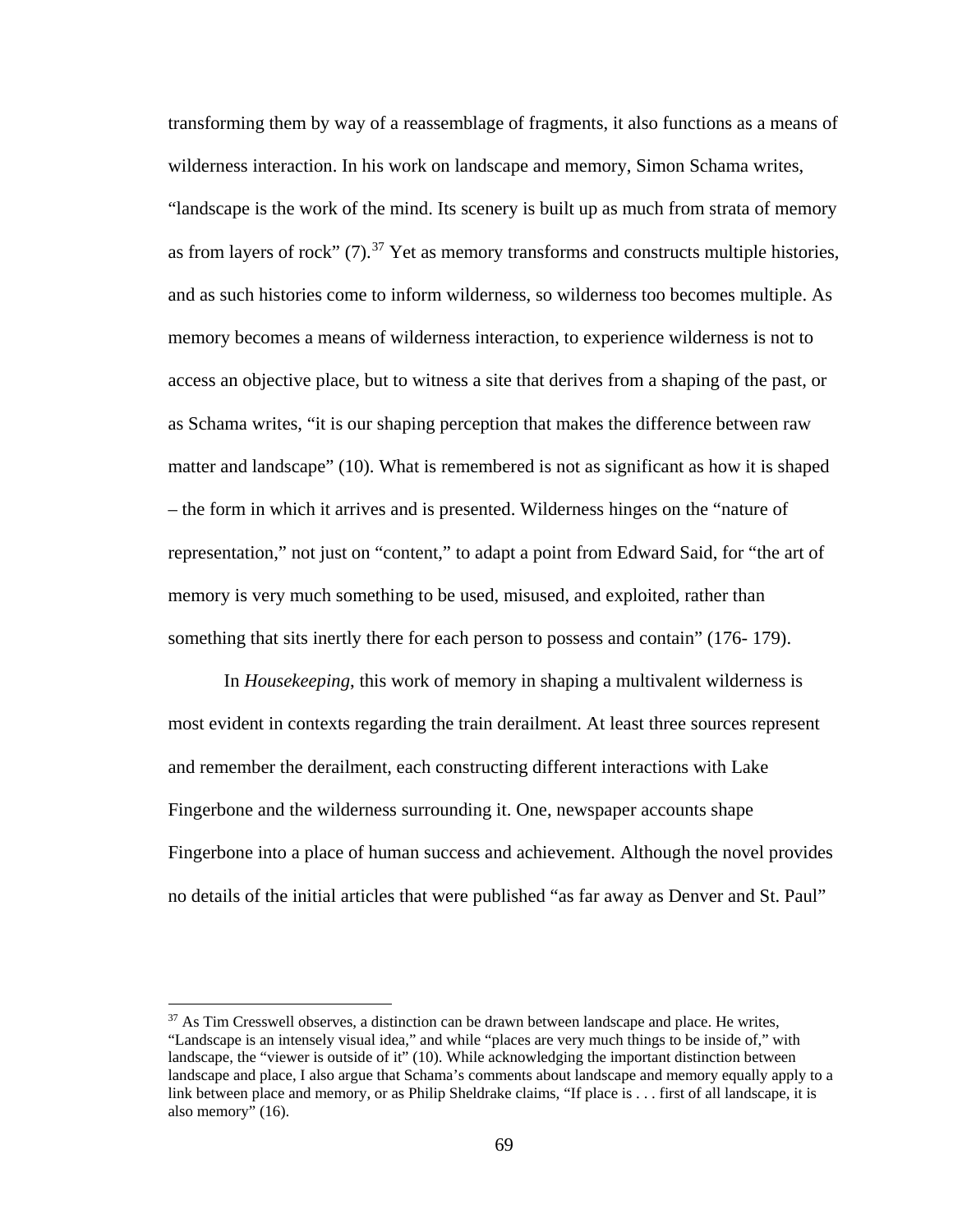(5), it carefully describes the article published upon Ruth and Lucille's grandmother's death as:

> a black-bordered page in the *Dispatch*, featuring photos of the train taken the day it was added to the line, and of workers hanging the bridge with crepe and wreaths, and of, in a row of gentlemen, a man identified as my grandfather. All the men in the photo wore high collars and hair combed flat across their brows. My grandfather had his lips a little parted and looked at the camera a little sidelong, and his expression seemed to be one of astonishment. (40)

The image of the train on its first day implies christening, and the picture of the workers hanging crepe and wreaths from the bridge further suggests celebration of success, of achieved milestones. The formal dress and hairstyles of the men strengthen these themes. Edmund's look of astonishment indicates his emotional response to these events, alluding to amazement of the new train and the established bridge. These photographs likely derive from different timeframes and events. The image of the train could have been taken in Seattle or Spokane, some larger city where it was added to the rail line; the crepe and wreaths could have been hung years before when the bridge was first completed, and the gentlemen might have been attending a wedding or some other event far removed from the train and bridge. Despite these likely differences, the news article gathers and reorganizes these fragments, [38](#page-77-0) presents them as if they relate. Similar to the girls collecting pieces of their mother's past in their memory of her, the newspaper

l

<span id="page-77-0"></span><sup>&</sup>lt;sup>38</sup> My structure here of organization and reorganization by way of memory partially reflects Said's contention that for Cicero, "order was maintained in the memory," but a "modern art of memory is much more subject to inventive reordering" (179-180).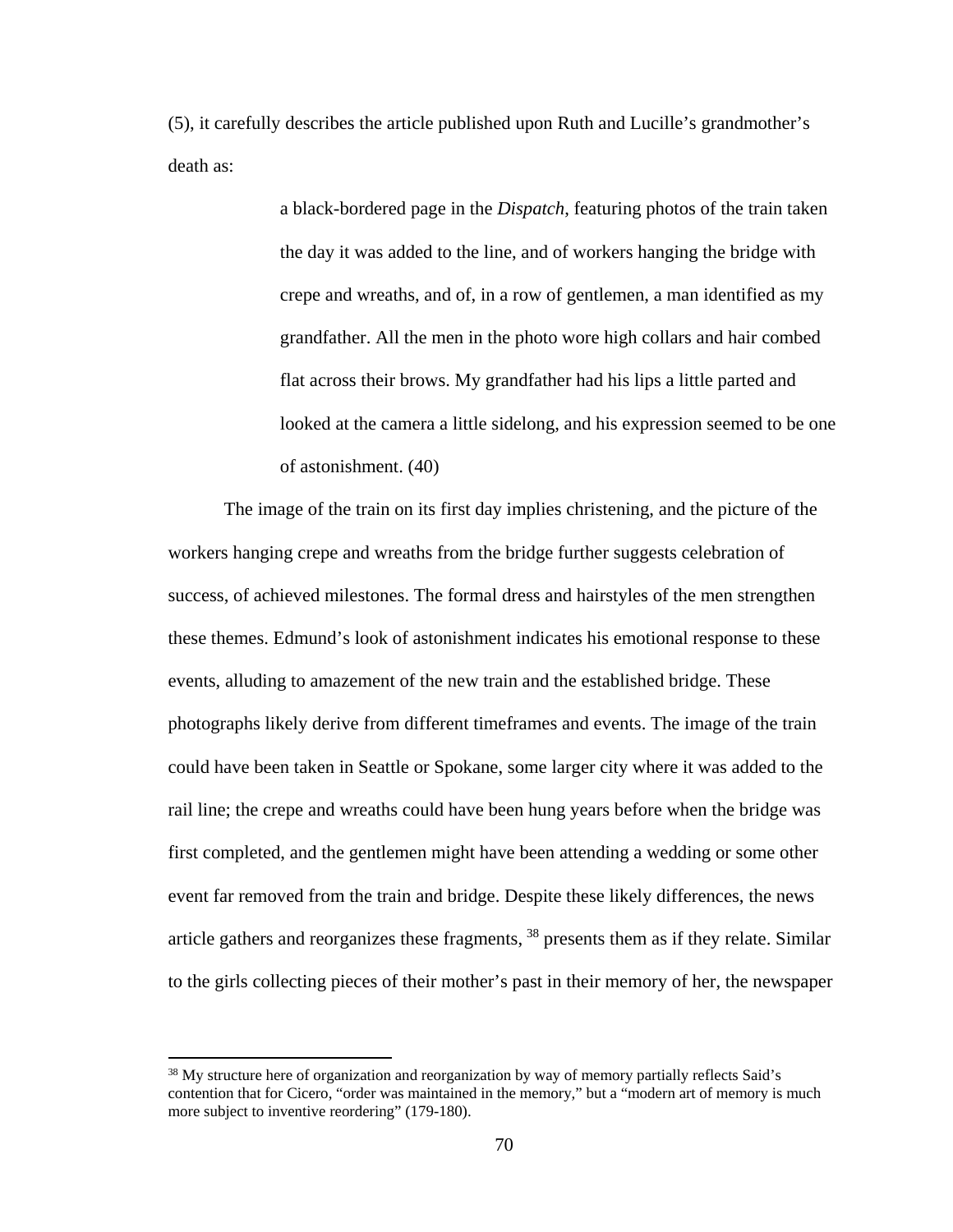gathers<sup>[39](#page-78-0)</sup> different objects, people, and events into a single narrative that helps structure and shape perceptions and images of this wilderness place.

The newspaper articles gesture toward public acts of memory conducted in common and shared places, and yet the association between the full-page feature in the *Dispatch* and Ruth and Lucille's grandmother's death indicates a second, but more private, way in which memories of the derailment structure wilderness interaction. While the newspapers feature moments of celebration and link Fingerbone's wilderness with human achievement, the families of the now-deceased remember the derailment and the related wilderness through expressions of mourning. [40](#page-78-1)

"This catastrophe left three widows in Fingerbone," explains the novel (8). Ruth and Lucille's grandmother and the "wives of two elderly brothers who owned a drygoods store" each lost their husbands in the derailment (8). Ruth and Lucille's grandmother remains in Fingerbone. The other women,

> had lived in Fingerbone thirty years or more, but they left, one to live with a married daughter in North Dakota and the other to find any friends or kin in Sewickley, Pennsylvania, which she had left as a bride. They said they could no longer live by the lake. They said the wind smelled of it, and they

 $\overline{\phantom{a}}$ 

<span id="page-78-0"></span><sup>&</sup>lt;sup>39</sup> My use and idea of "gathering" derives from two sources: Edward Casey and Eudora Welty. In describing places, Casey contends that their creation occurs as they "gather experiences and histories, even languages and thoughts" (24). In her article "Place in Fiction," Eudora Welty similarly describes place as a "gathering spot" (541). Welty's argument works at a more specific register, however, for she is primarily concerned with a link between place and emotion in novelistic writing, and she presents place as a reflection of "all that has been felt" (541).

<span id="page-78-1"></span><sup>&</sup>lt;sup>40</sup> SueEllen Campbell, in her article "Layers of Place," discusses the role of knowledge and imagination in the construction of place. Her categories provide an additional manner by which to distinguish between the actions of the newspaper and the bereaved families. The newspapers shape wilderness by providing knowledge or information about the derailment, while the mourners, especially the widows, construct wilderness through imagination.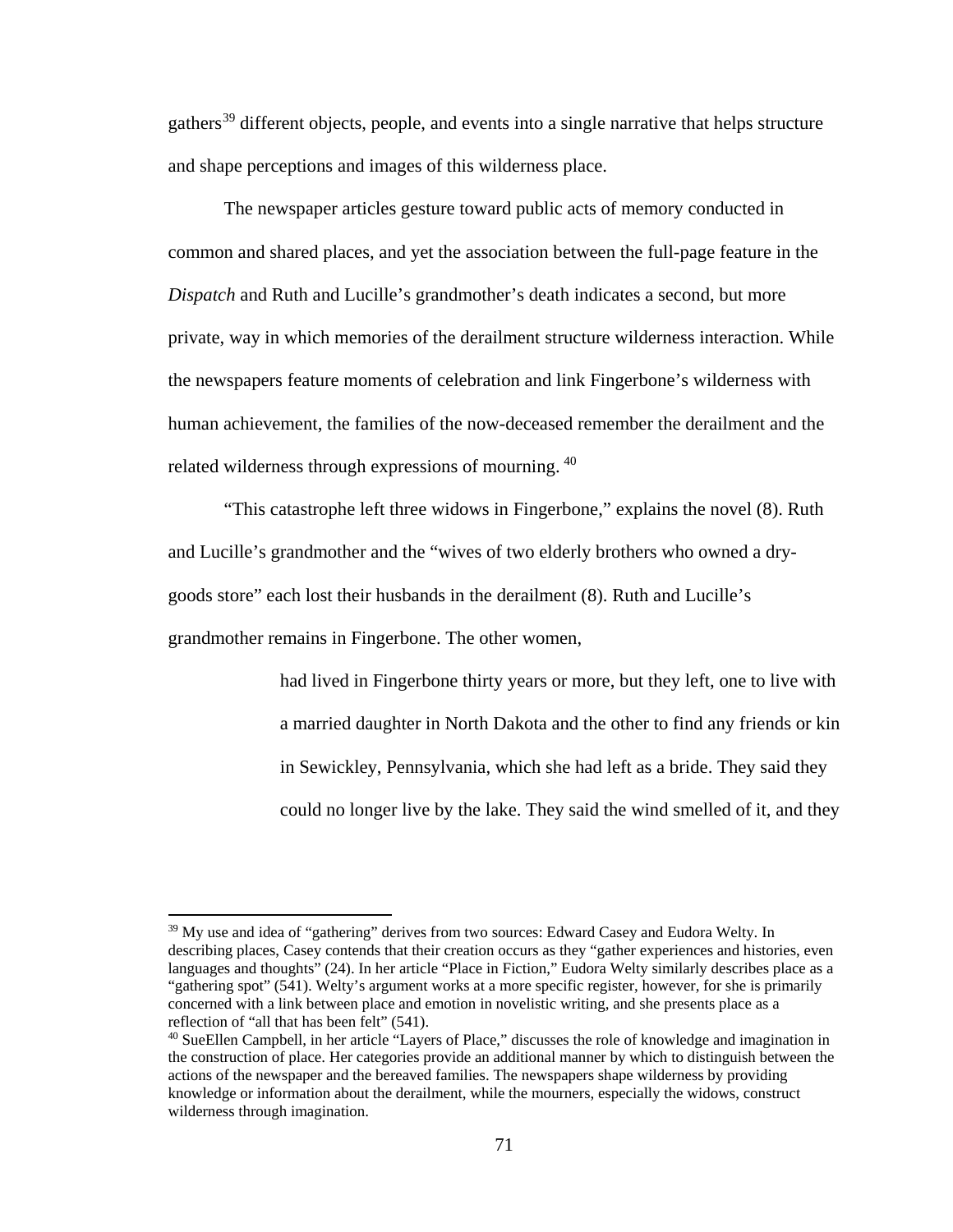could taste it in the drinking water, and they could not abide the smell, the taste, or the sight of it. (8-9)

In contrast to the newspaper articles that represent Fingerbone as a place of human and cultural success, the mourning of the widows shapes Fingerbone into a wilderness place of abhorrence and death. The flight of the widows to North Dakota and Pennsylvania implies that Fingerbone is a wilderness to avoid and from which to distance oneself, even if deeply-entrenched associations would argue otherwise. The widows translate Fingerbone into such a place as their grief becomes inescapable, transforming into an almost omniscient specter-like presence that affects and haunts them through sensory perceptions. Wind, water, and the lake are not inert properties to the widows but reminders of their husbands' deaths as their mourning shapes these elements and the place in which they occur into unavoidable links to the derailed train and their deceased husbands.

While the newspaper articles structure shaping of wilderness through processes of ordering and reordering, the widows' mourning constructs wilderness relations through the more amorphous element of emotion. "Places associated with death and dying . . . evoke the deepest memories and . . . stir an intensity of emotions," writes Lily Kong (xv), and I would add that the stirring of emotions in turn initiates, sustains, and informs interactions with respective places, in this case, wilderness. If a wilderness place is space that has become meaningful, memory supplies significance by arranging previous experiences and events associated with the respective locale, suggesting coherence among the gathered fragments and arousing powerful sentiments such as mourning.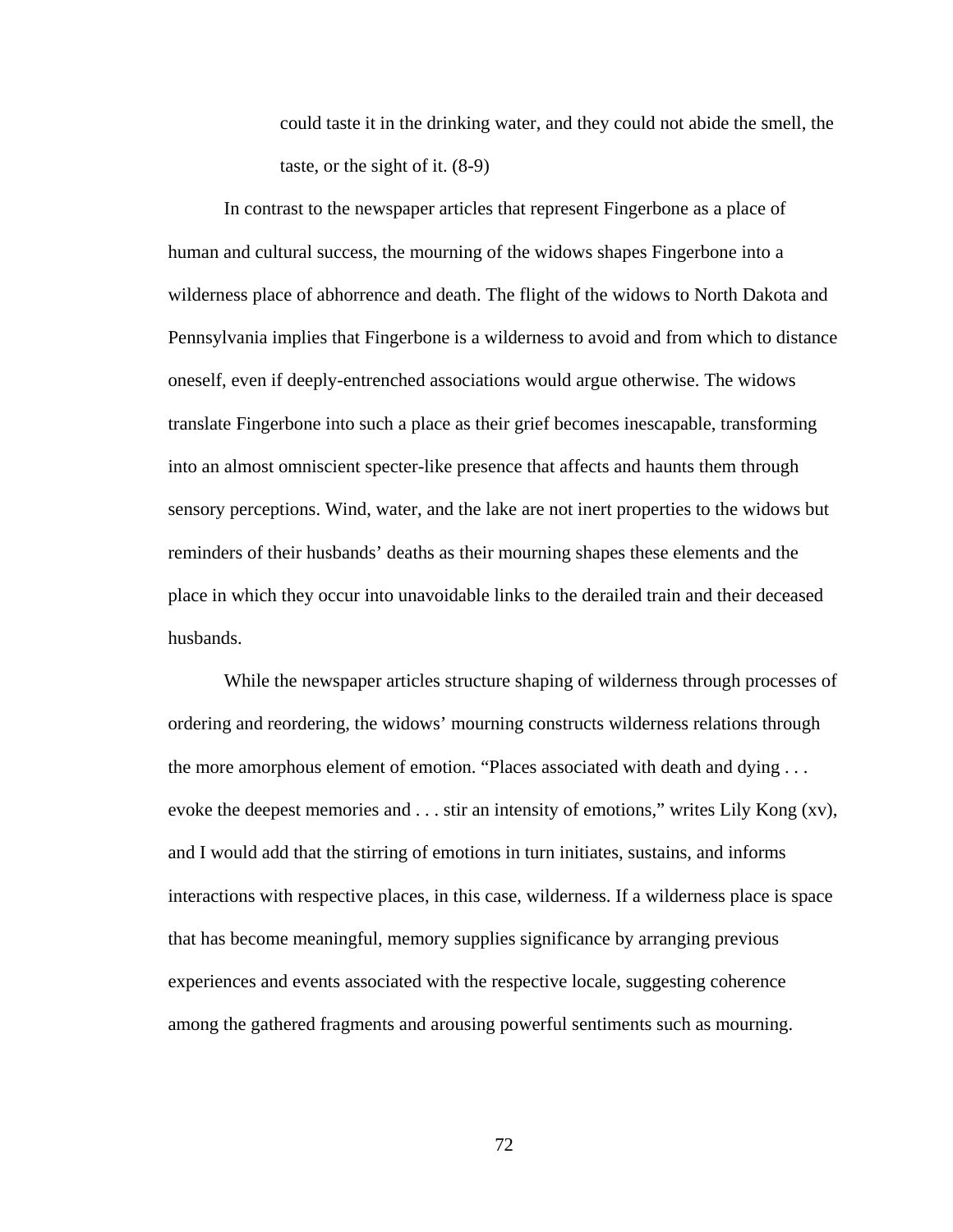In the case of the widows, while the text does not directly describe their emotional responses, the focus on their senses suggests a stirring and stimulation of emotional memories that function as means for wilderness interaction. In mourning the deaths of their husbands, the smell of the lake, the taste of it in the drinking water, and the sight of it activate something visceral within the widows.

Similar to emotions, sensory perception is connected to deep processes within the perceiver, which is implied in this passage by the drinking water, a substance that is associated, not only with the mouth and throat, but also with the stomach and digestive track. As a mourner might expresses "gut" emotions such as crying or moaning at the site of the death and loss, the widows deeply experience their deceased husbands through their memories of the lake, which in turn influence their current associations with the lake and its wilderness, transforming these places into sites of abhorrence and death.

The work of the newspaper articles to revive previous events and the role of the widows' mourning to revisit significant past experiences signify acts of memorialization, a third way in which memory functions in *Housekeeping* as a means of wilderness interaction. While the newspaper articles and the mourning of the widows are primarily mental and emotional processes, memorialization situates wilderness relations within contexts of physical objects and buildings, material elements that help govern what Cresswell labels the "placing of memory" (85). Drawing from a slightly different context later in the novel, the distinction here is one of substance, with thoughts presenting a "seeming slightness," appearing as insubstantial, not bearing "weight" nor constructed of physical, tangible materials (163). Memorialization, in contrast, suggests touchable, material objects, and in the form or a wall of stone, it bears substance and weight.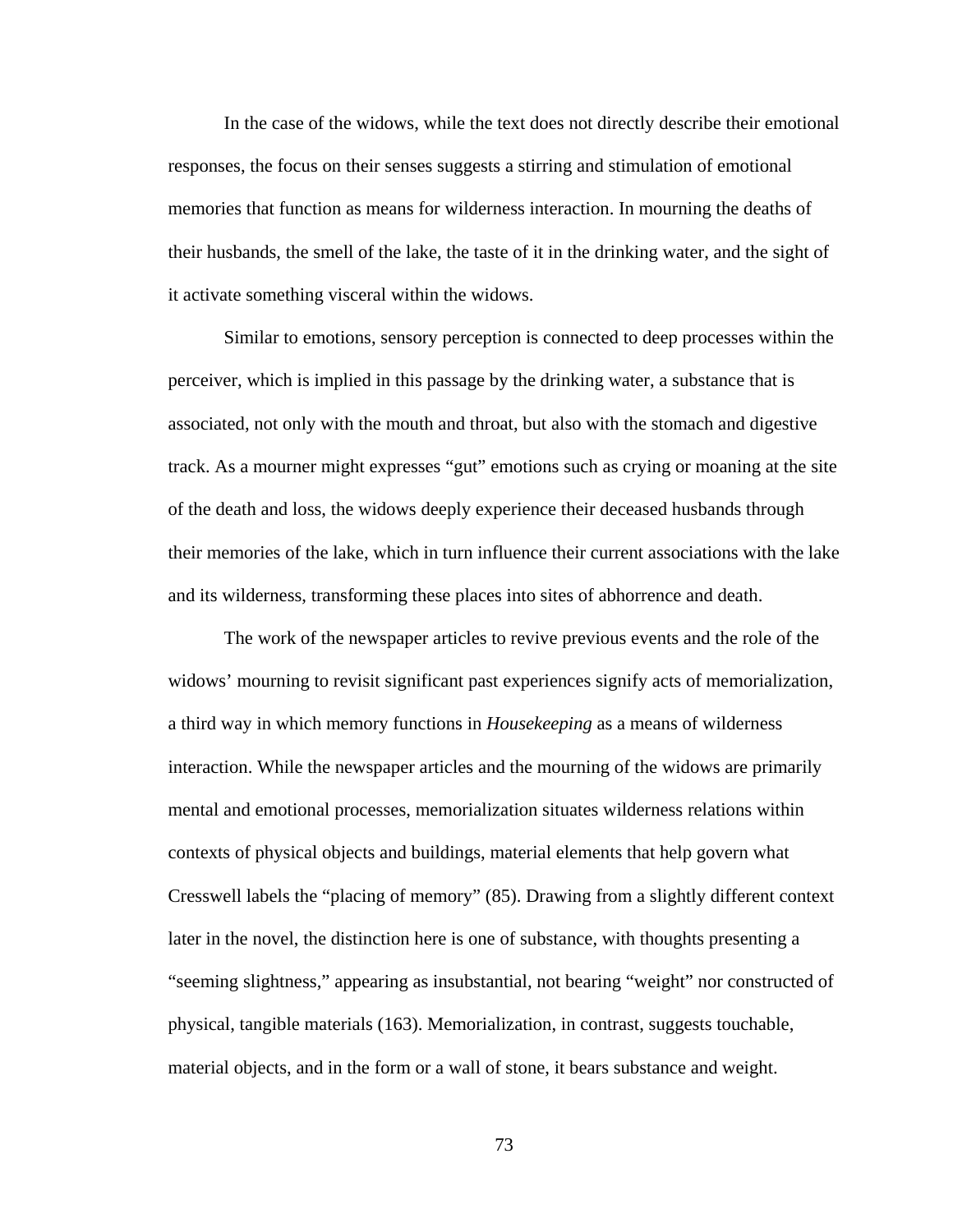Cresswell identifies "monuments, museums, the preservation of particular buildings (and not others), plaques, inscriptions, and the promotions of whole urban neighborhoods as 'heritage zones'" as examples of memorization (85), and the citizens of Fingerbone create similar objects and participate in comparable actions. At an unspecified time after the derailment, the citizens arrange for a

> memorial service and rearing of the commemorative stone, when scores of mourners and sightseers, led by three officers of the railroad, walked out on the bridge between handrails mounted for the occasion, and dropped wreaths on the ice. (9)

Later in the novel, Sylvie recalls the service, telling Ruth, "Lots of people came in from the hills. It was like the Fourth of July, except that the bunting was black" (168). As implied in the image of the bridge – a structure that concurrently connects different points but also removes users from whatever may exist below – these acts of memorialization support interactions with wilderness, suggesting that such actions are simultaneously structured by aspects of connection and separation.

By creating contexts wherein previous experiences and events related to a respective locale may be revisited, memorialization structures points of connection to wilderness places. Visitors to memorial sites can, to a certain degree, become more fully present within a location than they were during the deaths that the site commemorates. In the case of the train derailment, the "scores of mourners and sightseers," the railroad officers, and the people from "the hills" were not present the night of the accident, but in memorialization, they can be brought close to this place and its history as they walk out on the bridge, read the commemorative stone, and drop wreaths onto the ice. In a similar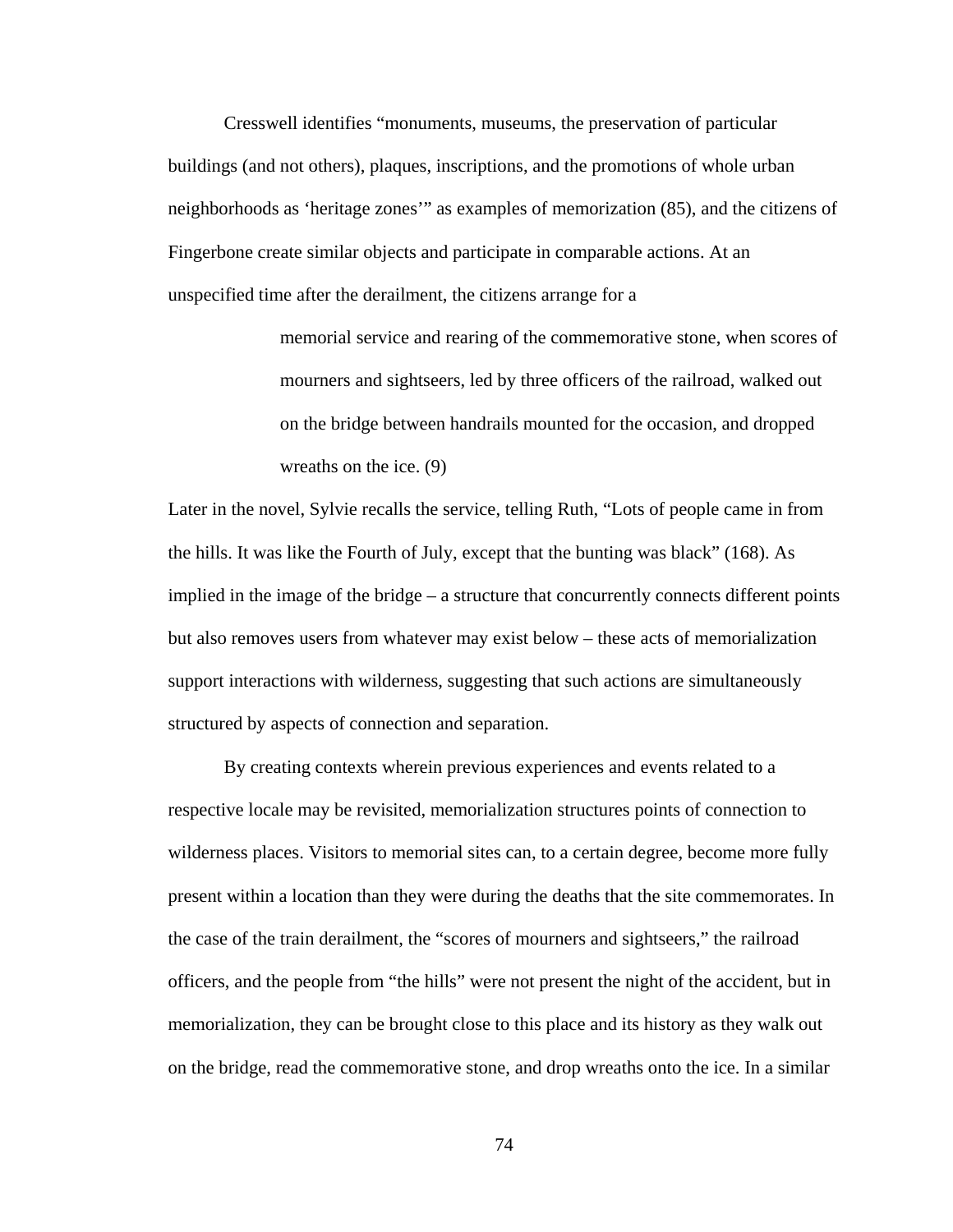fashion, the dead remain connected to wilderness sites through acts of memorialization. The drowned passengers are present by proxy in their engraved names on the commemorative stone, in the wreaths on the ice, and in the black bunting. To quote a line from a different context in the novel, the dead are "lost to all sense, but not perished, not perished" (160).

These aspects of connection also inform the present and undergird connections with other people. In this scene, memorialization supports the forming of associations between multiple different types of cultures and subcultures. Mourners meet with sightseers, railroad officials, and people from "the hills" atop the bridge of Fingerbone. Although their purposes for attendance differ, this event brings them to a particular locale where they might assemble around objects of memorialization and connect to a wilderness place.

As these expressions and experiences of memorialization construct a place of connection, they simultaneously create a wilderness associated with separation. The "scores" of attendees commemorate the derailment from the bridge, a site physically above the lake, and the installed handrails – acting as barriers – accentuate their distance from the lake. The presence of ice likewise represents a division between the site of the accident and the memorial crowd. Rather than dropping their wreaths into the open water where they might sink, as did the train, the wreaths remain on the ice, which has "sealed" over the lake (8), removing the train from those who wish to memorialize its absence, signifying a separation between the mourners and wilderness.<sup>[41](#page-82-0)</sup>

 $\overline{\phantom{a}}$ 

<span id="page-82-0"></span><sup>&</sup>lt;sup>41</sup> These formalized events similarly structure a context of separation as mourners connect more with the wreaths and expectations of the commemorative experience than with wilderness aspects. As developed below, this tension between connection and separation in these early scenes plays out later in the novel as a juxtaposition of surfaces and depths.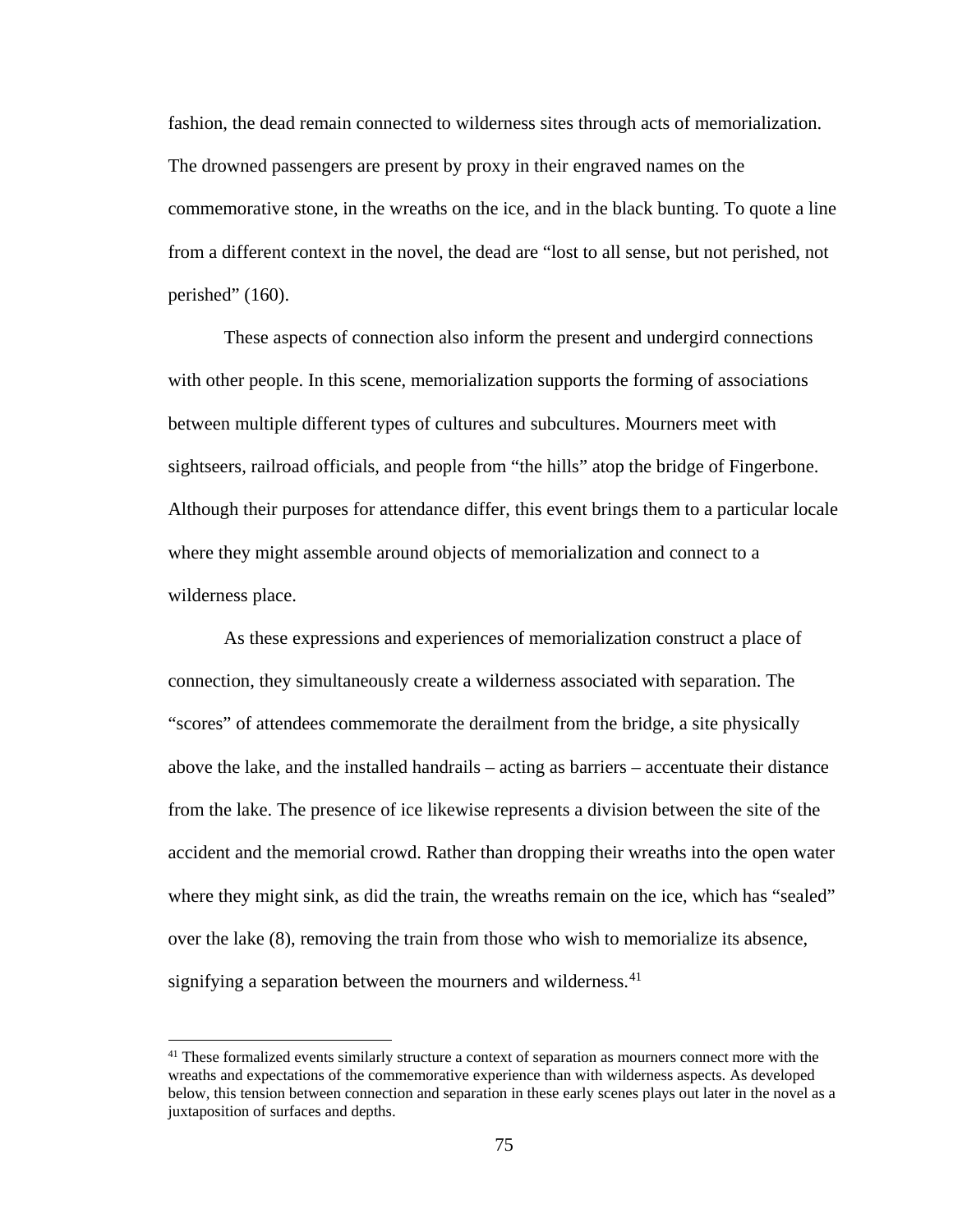These dramatizations point up foundational features of an interaction between wilderness rewilding and memory. As memory becomes a significant aspect of wilderness, the look backward into spaces of selected history becomes a view of a place consisting of multiple histories. As memory gathers and reassembles events and experiences of the past, wilderness becomes a process of interconnecting place with histories. Writing about place in general, Doreen Massey argues that place is fluid, that it is "absolutely not static," for "places are processes" (66-67), and memory supports a similar understanding of wilderness. In Fingerbone, even as the residents abide in a remote and somewhat removed location, significant events and processes retrieved by memory, mourning, and memorialization – such as the derailment and the recurring flooding – punctuate the wilderness surrounding them and its perpetual rewilding with narratives, both cultural and natural.

As the newspaper accounts, the widows, and those attending the commemorative service each emphasize different threads or fragments of these processes, a rewilding wilderness becomes multiple. To quote Massey again, "places do not have single, unique 'identities'; they are full of internal differences and conflicts" (67). For railroad officials, Fingerbone is a wilderness now bearing the achievements of human work, a perspective also reflected by the news articles, but for the widows, the deadly bridge and lake eclipse such achievements, for wilderness is a threatening site. At the memorial service, the sightseers likely experience a different version of wilderness than either the railroad officials or the mourners, and, as each group attends to different memories of this place, rearranging them toward diverse outcomes, wilderness becomes complex and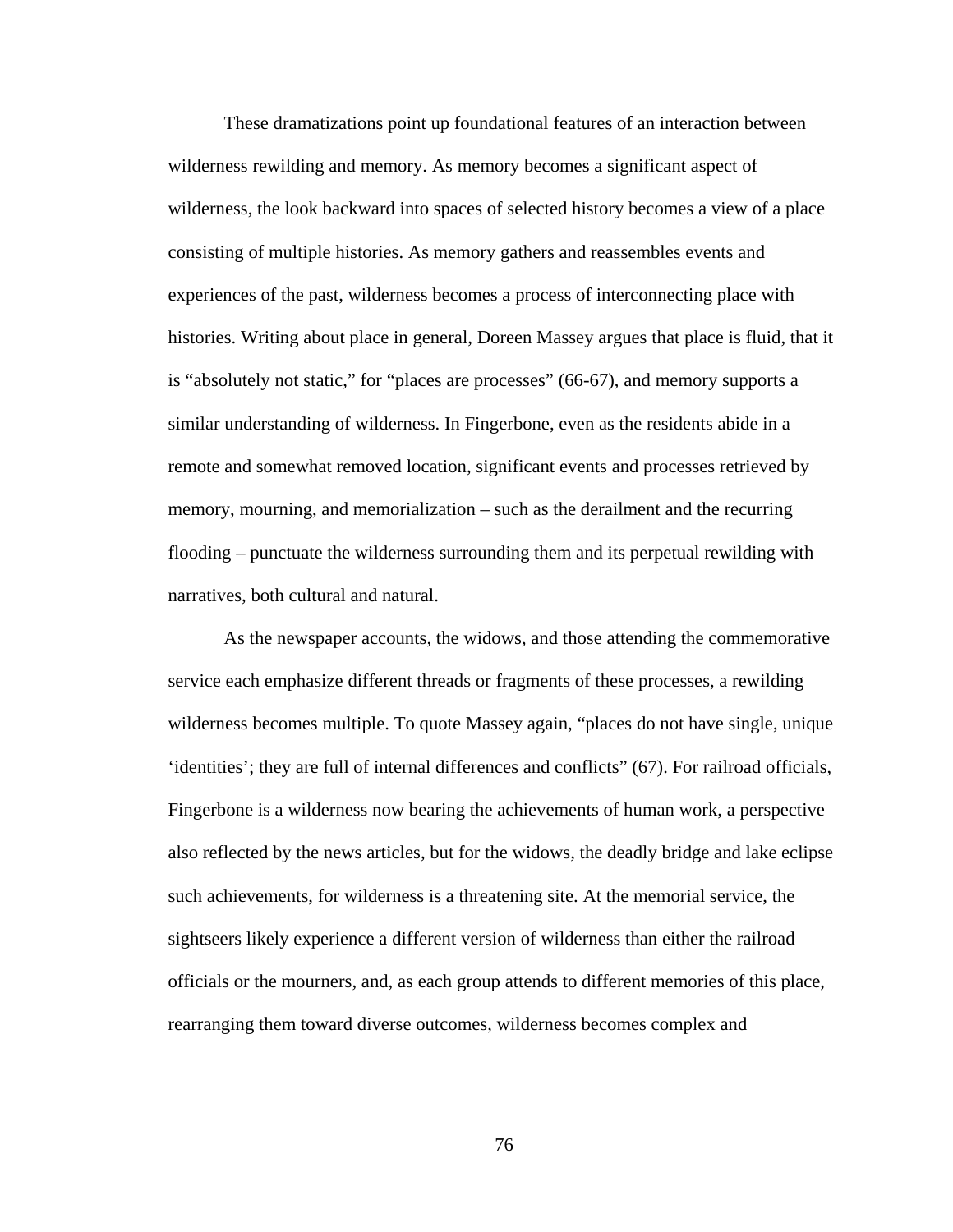multifaceted. As Sylvie's reference to the Fourth of July implies, this wilderness bears multiple expressions and experiences – both past and present.

### **Narrating that Which Lies Beneath**

In narratives of rewilding, this sustained attention toward memory and history equates with a desire to reach beyond supposed surfaces, to apparently deeper meanings, in order to recover that which is deemed lost or obstructed from view by the presence of such surfaces. Cronon and Feldman demonstrate these movements within their surfacedepth analytical structure. "On the surface," Cronon writes, "there seems little reason to doubt that many of the Apostles meet the legal criteria specified by the 1964 Wilderness Act" ("Riddle" 36). Visitors, he argues, are apt to interpret and therefore experience the islands as "wild nature" that is "untrammeled" (36). Contesting what he views as a surface-level interpretation, Cronon writes, "And yet: the Apostle Islands also have a deep human history that has profoundly altered the "untouched" nature that visitors find here" (36-37). Using a similar argument, Feldman argues that "narratives of pristine wild nature or even nature recovering from abuse are easier to tell than those of rewilding. But such stories miss the chance to draw deeper, richer meanings from the islands" (21). For Cronon and Feldman, such deeper meanings partially derive from stories of human interaction within these wilderness places, and their writings work toward preserving these histories, keeping them from becoming lost behind surface-level narratives. In the introduction to his book, Feldman argues that the management of rewilding landscapes "depends on recognizing the stories that explain them" (21), and Cronon likewise writes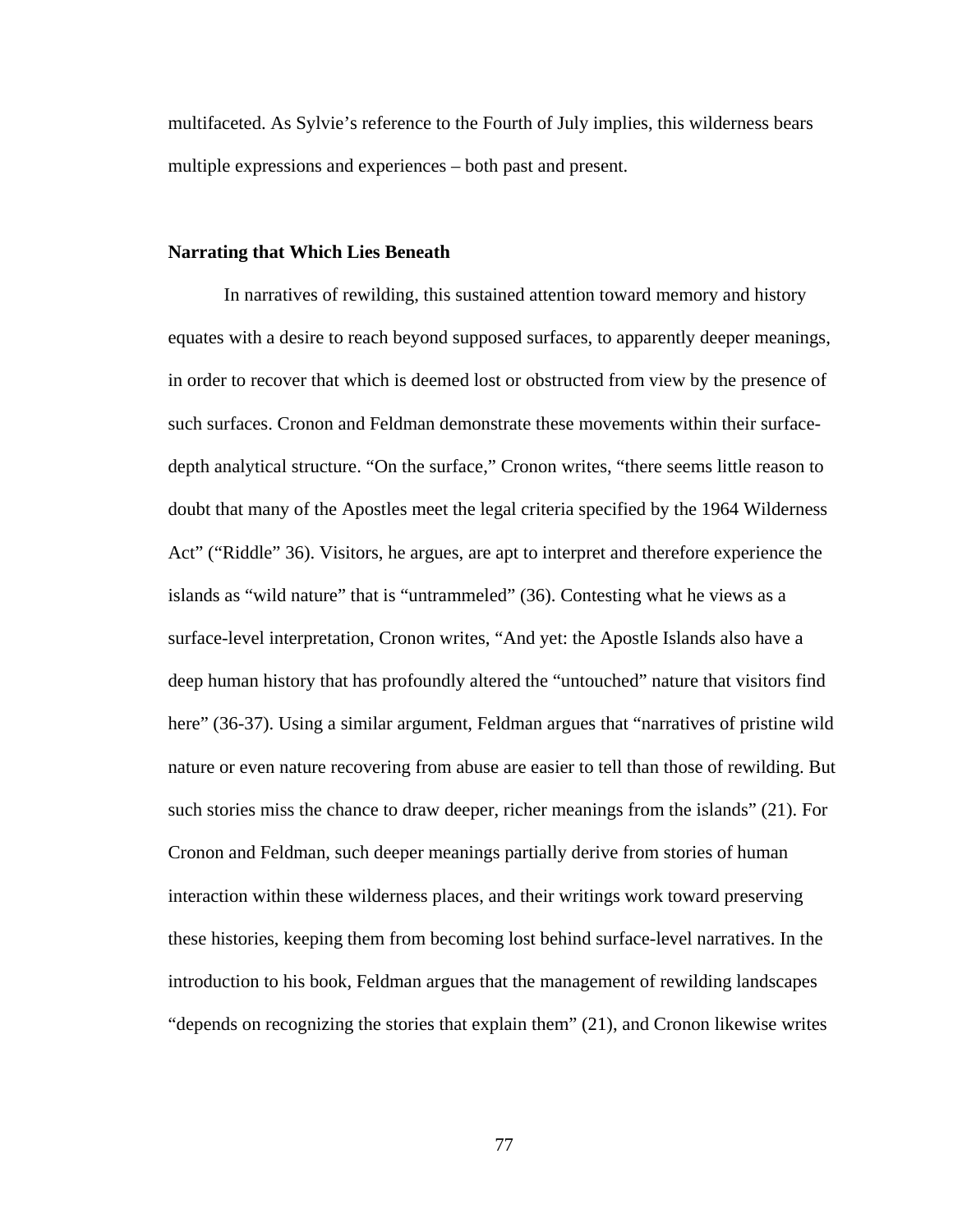to protest actions that might "annihilate the record" of previous human presences ("Riddle" 41).

In their proposition that wilderness is constructed of layers which must be probed to best understand processes of rewilding, Cronon and Feldman employ what Stephen Best and Sharon Marcus describe as "symptomatic reading," which views surface as that which is associated with the "superficial and deceptive, with what can be perceived without close examination and, implicitly, would turn out to be false upon closer scrutiny" (4). While they write to critique this interpretative approach, Best and Marcus trace this interpretative mode to Greek ideas that posit truth as something that "does not lie in the evidence directly available to the senses," to Freud's emphasis on the unconscious, and to Fredric Jameson's argument for disclosing the absences within a text (4-5). In symptomatic reading, meaning is "hidden, repressed, deep, and in need of detection and disclosure," and the "most significant truths are not immediately apprehensible and may be veiled or invisible"  $(1, 4)$ . Within this reading paradigm, the role of interpretation is to attend to the "clues, symptoms, details on the surface that indicate the form and content of hidden depths" and restore that which has been repressed, concealed, or left latent (3-5).

As indicated above, *Housekeeping* reproduces interpretative movements akin to Cronon's and Feldman's symptomatic readings as the text delves beyond supposed surface-level portrayals of a primitive and pristine wilderness to retrieve aspects of the area's history that lay latent in memories, documents, and images. Sylvie and Ruth's trip to the abandoned homesteading site implies a search for and gathering together of clues through which the women may access or view lives otherwise lost to perception. The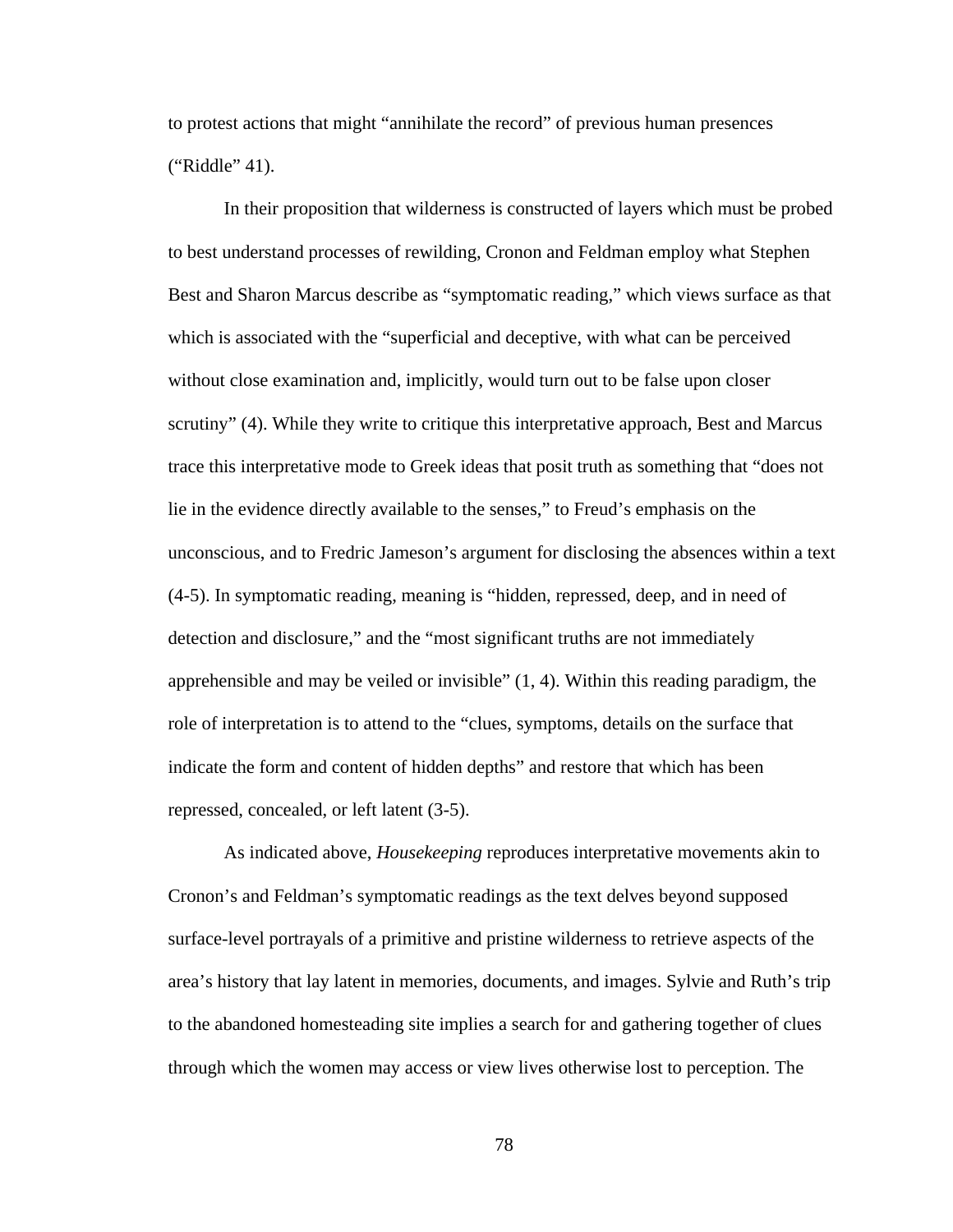events surrounding the train derailment can be associated with attempts to reach below the lake's placid waters and recall the train and the lives sunk with it or, as Ruth states, the "opening of the town's slender archives" was like an "opening of graves" (40).

The novel simultaneously questions this preference of depths to surfaces.<sup>[42](#page-86-0)</sup> To return to Best and Marcus's critique of symptomatic reading, in which they argue for a "depthless hermeneutic" (12), *Housekeeping* keeps both surfaces and depths in play, attending to interactions between them rather than prioritizing one over the other. Unlike Cronon and Feldman, *Housekeeping* recognizes but does not assign a hierarchy to potential layers of knowledge and experience within wilderness places.<sup>[43](#page-86-1)</sup>

The novel signifies these interactions in part by questioning access to and knowledge of what may exist beyond or beneath surfaces. The "deeps of the lake" are "lightless" and "airless," "smothered and nameless and altogether black" (9). The train becomes part of those nameless and impenetrable waters and is never found or recovered. Despite the efforts of divers, who brave the near-freezing waters of the lake, the train remains sunk in the depths of Fingerbone, and the divers retrieve only three items: a "suitcase, a seat cushion, and a lettuce" (6). One boy claims to touch a smooth surface similar to a window, but he was known to be an "ingenious liar," and his "story is neither believed nor disbelieved" (8). The lake soon becomes "dull and opaque, like cooling wax," and by "evening the lake  $\dots$  had sealed itself over" (8).<sup>[44](#page-86-2)</sup> In the absence of

l

<span id="page-86-0"></span> $42$  The obvious irony here is my own reading that claims some deeper meaning for the novel, that its actions and thoughts of characters point toward interpretative practices. 43 To revisit a concept from the previous chapter, *Housekeeping* constructs a rhizomatic relationship

<span id="page-86-1"></span>between surface and depth.

<span id="page-86-2"></span><sup>44</sup> A similar interplay between surfaces and depths occurs in Ruth's description of the wardrobe, chest, and bed frame that furnish her grandmother's bedroom. When Edmond first built them, he apparently decorated each piece with painted figures, but later painted over the designs with a layer of "creamy white" paint (89- 90). As the white paint fades, the images eventually "[float] . . . up just beneath the surface" (90), but like the train in the freezing lake, remain below the surface.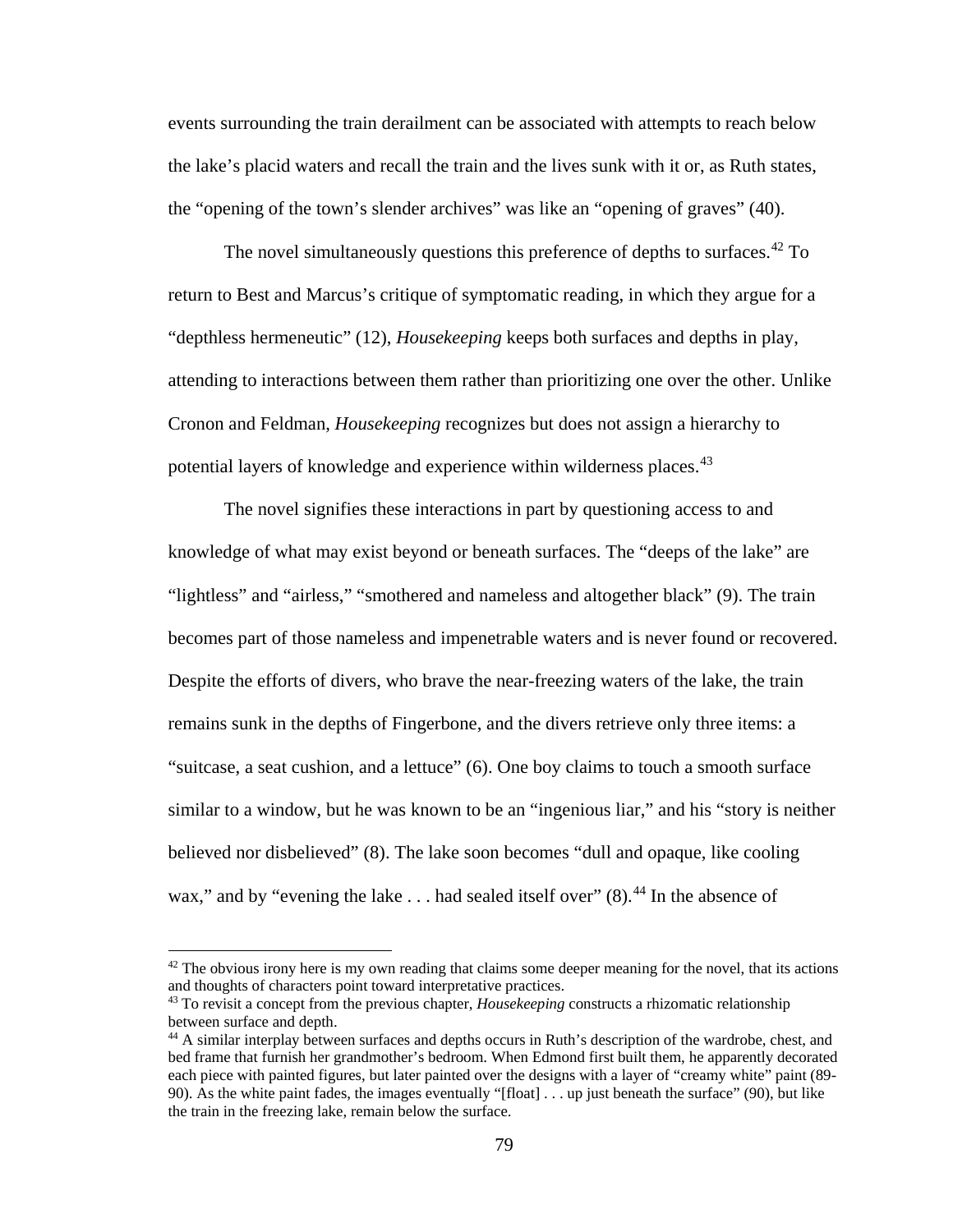tangible artifacts, the newspaper accounts and commemorative service must rely on witnesses, but the accident occurred "midway through a moonless night," and even though two men survived the wreck, "they were not really witnesses in any sense," because the night was "impenetrable to any eye," and they had been "standing at the end of the train looking back" (6). Without the train or reliable personal accounts of the accident, little remains to support a purported deeper understanding of the derailment; to stretch beyond the surface-level facts of the derailment is to swipe ineffectively toward unavailable knowledge and evidence, gaining little more than what was previously understood.

When evidence is available and appears to structure movements into what might be conveyed as deeper layers of understanding, such attainments are comprised more of future hopes than of current actualities. Attempting to comprehend her family's past, Ruth sorts through a drawer holding "memorabilia, balls of twine, Christmas candles, and odd socks," confident that the careful arrangement of these objects indicates "some large significance . . . behind the collection as a whole" (90). Ruth closely examines the age, smell, and shape of each object. A folded, second page from a brochure that feels "slick and heavy, like a page from *National Geographic*" appears of "great and obvious significance" to Ruth (90). The page presents images of barefoot children and impoverished families; the top of the page reads, "*Tens of millions in Honan Province alone*,*"* and "*I will make you fishers of men*" is printed at the bottom [emphasis in original] (91). To Ruth's "whole satisfaction," the brochure explains the departure of Molly, Ruth's aunt, and she imagines that Molly's work consists of sweeping a broad net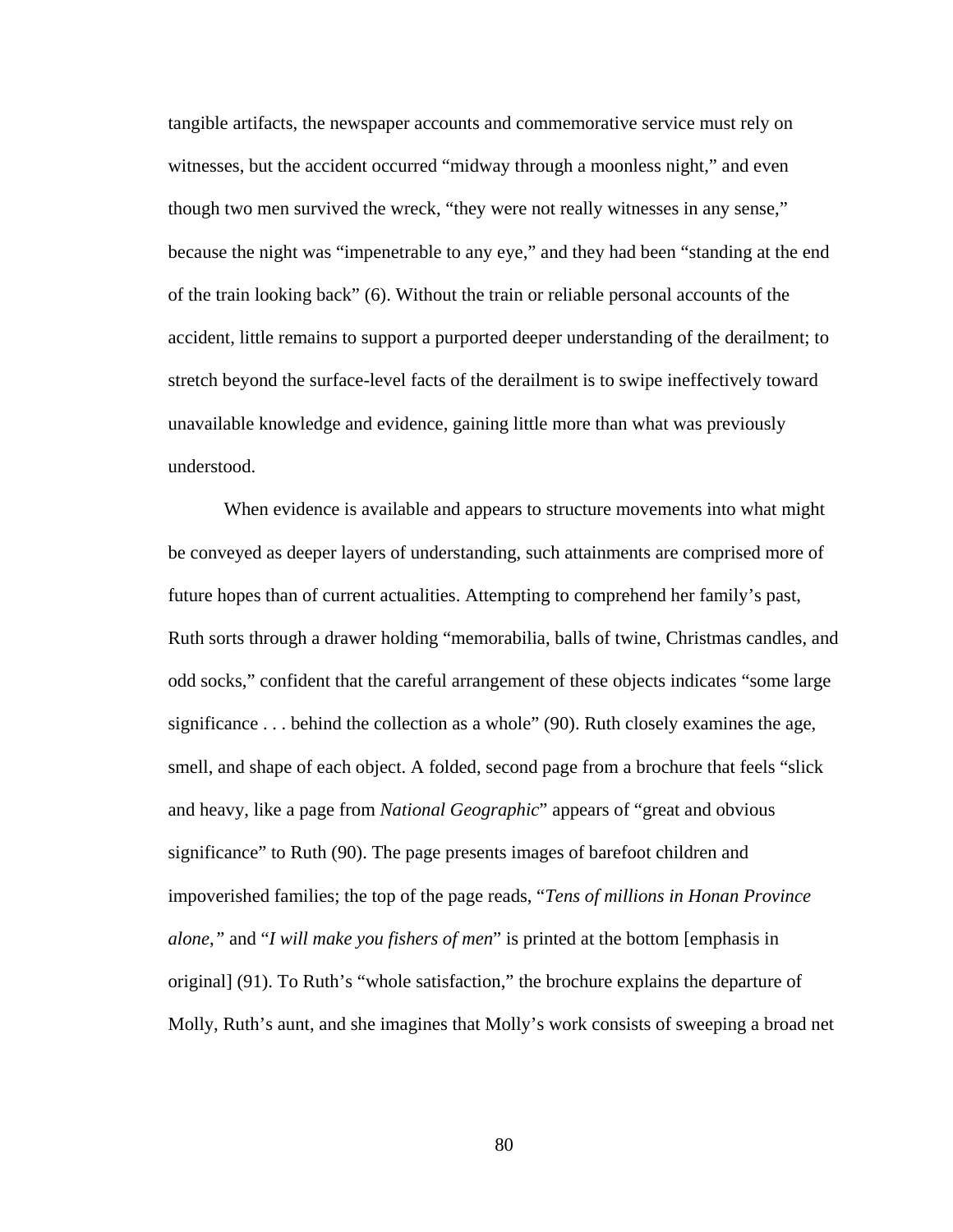through depths and up toward the surface, a gathering that ends "all anomaly," collects fragments and lost objects, and makes the world "comprehensible and whole" (91-92).

While such an ingathering may yet take place, it remains in the future and does little to support Ruth's attempts to probe into what she perceives as the deeper significance of these objects. The phrase "fishers of men" might equally apply to Sylvie, who married "someone named Fisher" (15). Ruth admits that the photographs in the drawer had been taken from an album "because they were especially significant or because they were not especially significant," and the image of the sweeping net may or may not align with Sylvie's claim that Molly worked as a "bookkeeper in a missionary hospital" (90-92).

In scenes contextualized by wilderness rewilding, *Housekeeping* expresses a similarly skeptical position regarding access to and gathering of aspects deemed beyond surfaces. When Ruth and Lucille explore the surrounding woods, they gather strawberries in the "burned-off places" and clearings (98). They often hike to an old quarry, where they examine the remaining stone and sit in the mouth of a small cave. At the base of the quarry is an old mine that is "just a round black hole, an opening no bigger than a small well, so overgrown and rounded by grass," a pit into which the girls look and throw things (98). As conveyed metaphorically in the girls' presence around, but not within the depths of the cave and mine shaft, Ruth and Lucille acknowledge what exists below the surface of these sites of wilderness rewilding but remain removed from it. Physically, they do not explore the depths of the cave and mining shaft, and when they mentally reach toward significance beyond surface details, their conclusions do not necessarily help them understand the history buried in these sites. When the girls hike through the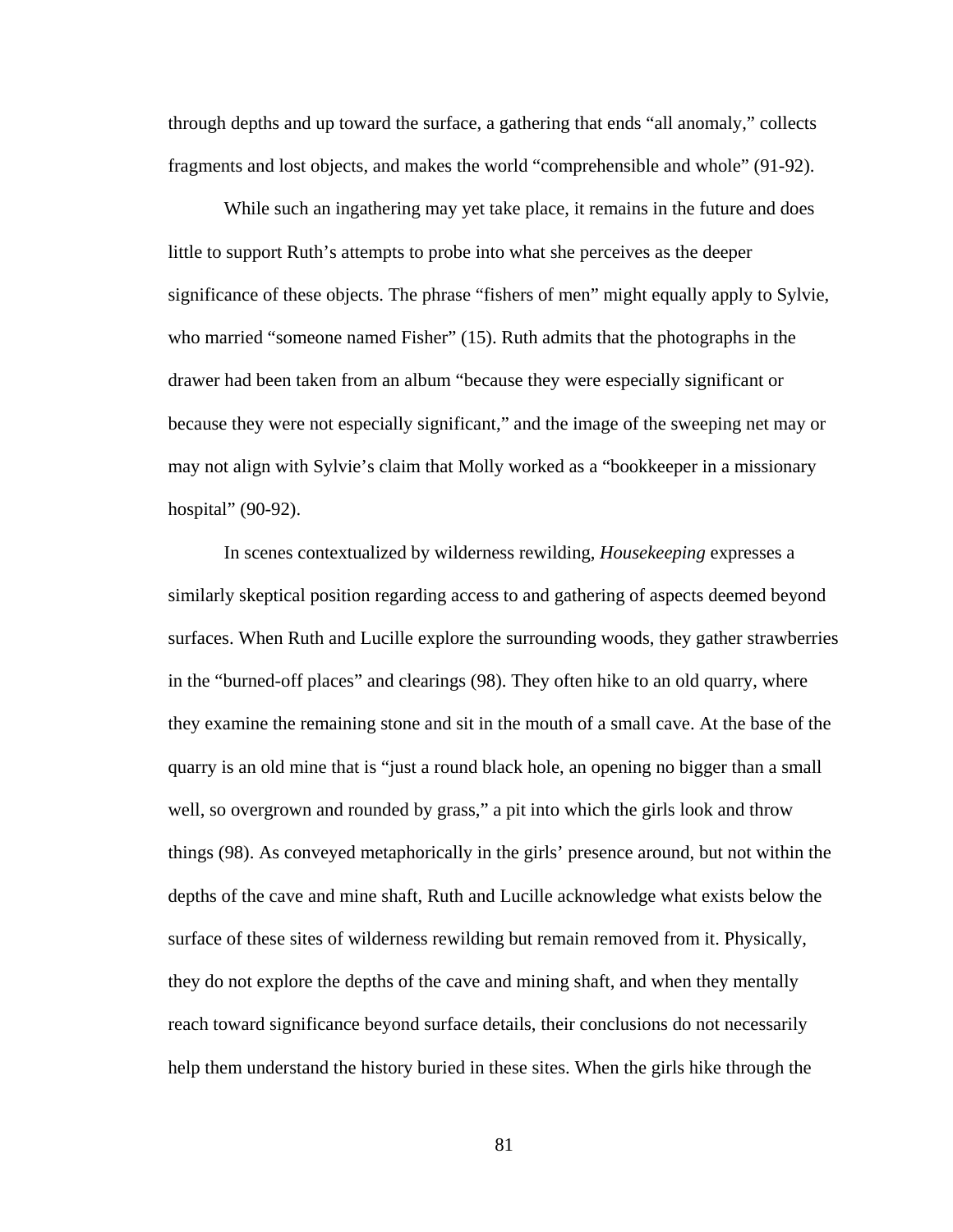quarry, they perceive the old stones as "ruins of an ancient civilization" rather than indications of former mining practices, and the clearings in the woods provide fertile strawberry picking, but no clues as to previous logging or farming activity.

In a similar manner, when Sylvie and Ruth row to the abandoned homestead, Ruth asks Sylvie if she has ever seen the people who are rumored to live there. "I think I have," replies Sylvie, who then explains: "Sometimes if I think I see smoke I go walking toward it, and now and then I'm sure there are children around me. I can practically hear them" (148). If a distinction can be made between Sylvie's definite and indefinite perceptions, with the former representing surface and the latter whatever might dwell beyond that surface, then the children of this island remain just below or outside Sylvie's range or threshold of perception. For Ruth, the children also linger just beyond perception. While sitting on a log, waiting for Sylvie, the children "almost breathed against [her] cheek and almost touched [her] hair" (154).

Like the children, the collapsing houses signify something beyond, or in this case, within surfaces. On the far lakeshore, when Ruth tires of waiting for Sylvie, she walks to ruins of the abandoned homestead where she starts "pulling loose planks out of the cellar hole" (158). More than carrying out a random activity to stave off boredom, Ruth imagines herself as a rescuer. With "wild hope" or "desperation," Ruth digs toward the children who had been "sleeping in this fallen house"; she searches for the "rain-stiffened hems of their nightshirts, and their small bone feet, the toes all fallen like petals" (158). When she considers her actions, it is not to question if the children are actually present (for she later admits that "there were no children trapped in this meager ruin"), but to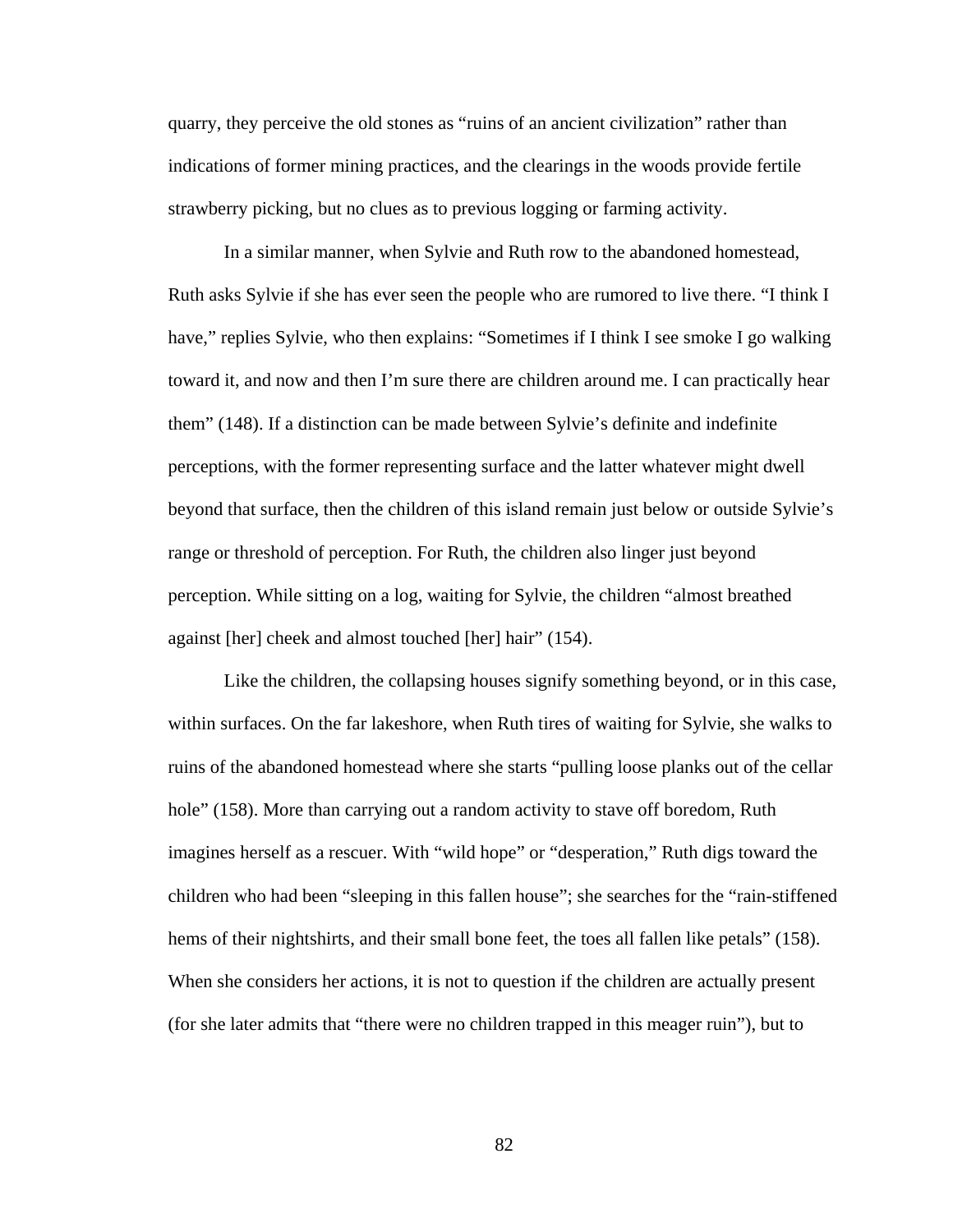acknowledge that they are elsewhere, "cast out into the woods" and beyond her perceptive abilities (159).

In these negotiations of supposed wilderness surfaces and depths by way of history, *Housekeeping* dramatizes wilderness rewilding as a site bearing a past, but the narrative questions the access beyond surfaces or the ability to understand the purported deeply-layered histories beyond or beneath wilderness surfaces that might help explain its rewilding processes. This is not to say that the novel creates a rewilding wilderness as a place of erasure, where peoples and experiences of previous eras remain ignored or suppressed. The novel attends to what lies beneath but argues that a thin membrane or skin (or an opaque layer of wax – to use the image of the freezing lake again) remains stretched across artifacts and elements of the past. According to the novel, wilderness depths affect surfaces, but surfaces occlude a clear vision beyond themselves. Of course, to remain consistent with *Housekeeping's* rendering of wilderness, such a reading is likely a scratching at images that inevitably remain out of reach.

## Copyright © Aaron Andrew Cloyd 2015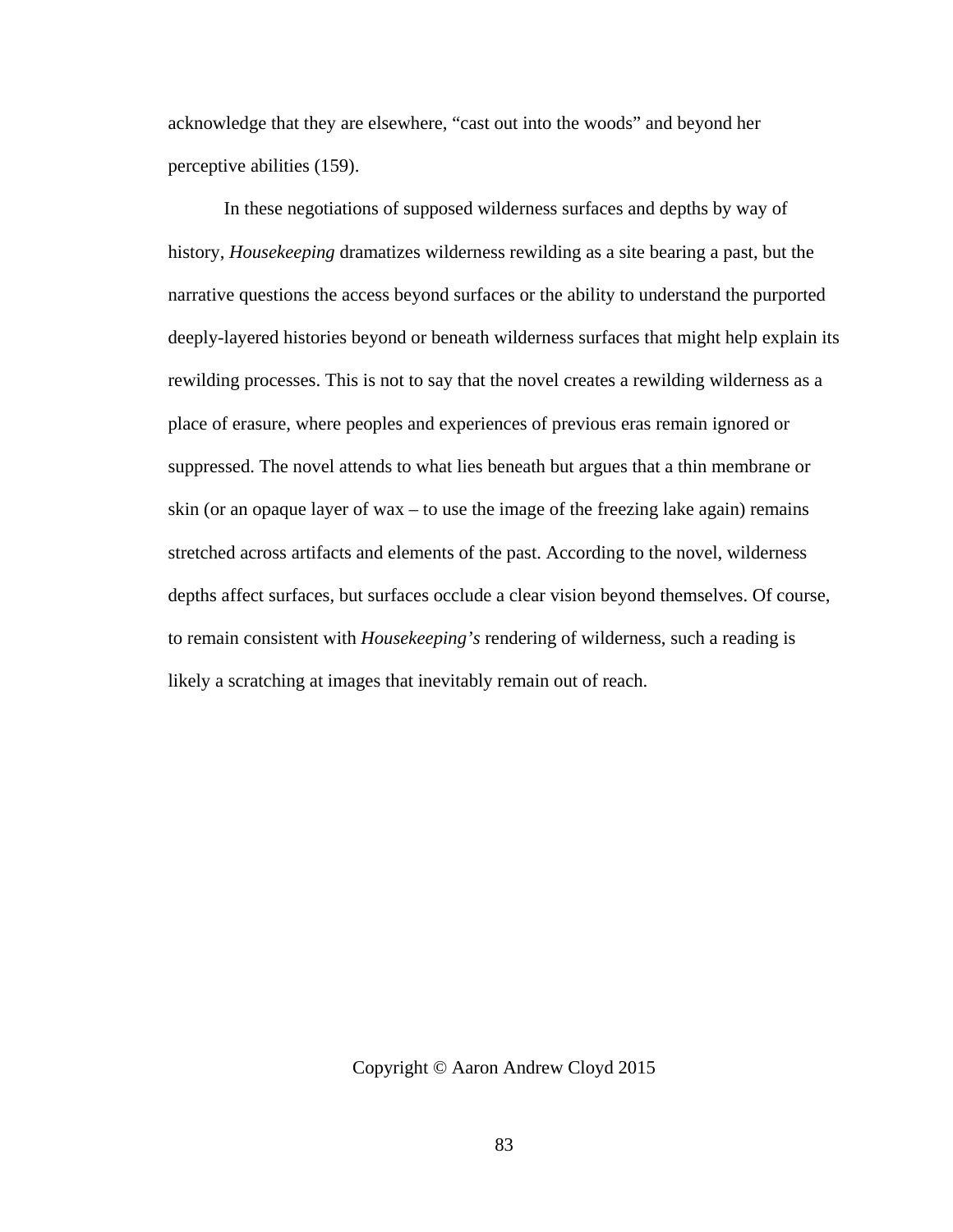# **Chapter Four (Re)Casting Rewilding in Terry Tempest Williams's** *Refuge*

For William Cronon and James Feldman, narratives of rewilding present constructive movements in which natural aspects professed as wild exhibit a return after their previous removal, elimination, or displacement by humanity. The 1930s "loggingand fire-scarred wasteland" of the Apostle Islands now is a place seen as "whole and healthy," a site which demonstrates "ecological integrity" (Feldman 9, 4). Areas formerly cleared by logging now thrive with a returning forest; quarried and exposed rock now blends together with traipsing foliage. In celebrating the 2004 transition from the Apostle Islands National Lakeshore to the creation of the Gaylord Nelson Wilderness, Cronon and Feldman illustrate their perspective that rewilding equates with beneficial processes, that the return of trees, animals, and other aspects of what might be deemed natural signifies a return of favorable conditions.

The imaginative works considered in this project gesture toward benefits of rewilding, but their narratives also attend to alternative ramifications of rewilding. One perspective, as the second chapter demonstrates, casts rewilding as a hollow reenactment, a meaningful but failing attempt to reinstate wild and wilderness-like conditions. According to this position, states of rewilding may be achieved, but they remain paltry or tempered in their attempt to remake a damaged world and humanity. A related, but second and distinct perspective, presents rewilding as detrimental to human welfare. Rather than envisioning rewilding locations as resources for human betterment, this interpretation, presented in chapter three, portrays these sites as signifying erasure, where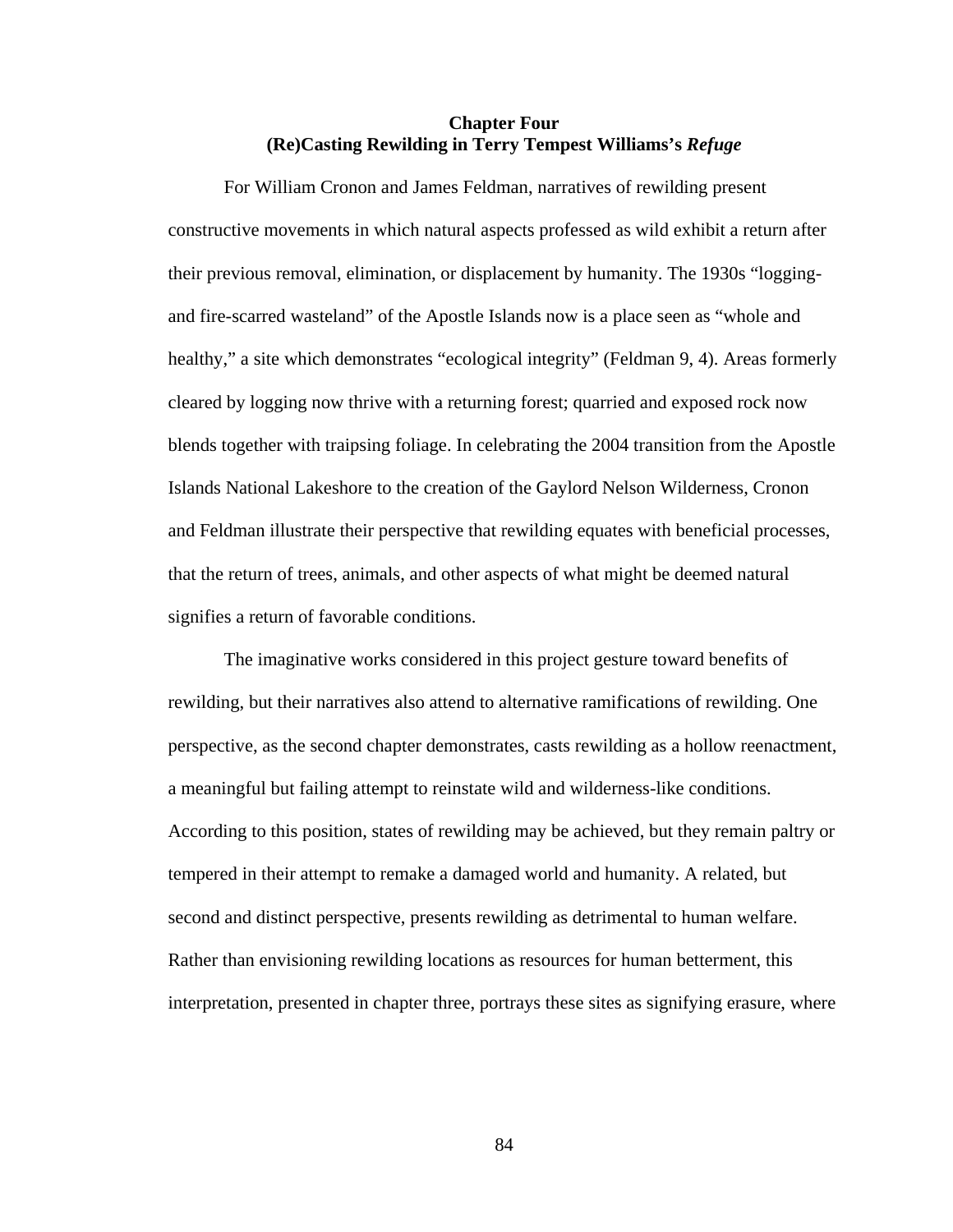humanity, its work, and its history encounter decay and loss.<sup>[45](#page-92-0)</sup> A third position augments the first two by perceiving rewilded locales as constructed places of absence, but as chapter four argues, rewilding locations also bear a sustained presence of things lost through memory, mourning, and memorialization.<sup>[46](#page-92-1)</sup>

This final chapter similarly attends to a variant narrative of rewilding in Terry Tempest Williams's work *Refuge*, which portrays the return of former conditions, not as desirable and beneficial, but as unwelcomed and even dangerous. Part memoir and part nature writing, this 1991 book recounts the stages of two events: the rising levels of the Great Salt Lake in the 1980s and the concurrent experiences of Williams's family as they wrestle with cancer and ultimately death. The flooding waters, which transform streets into rivers and the tepid Great Salt Lake into a surging lake akin to its ancient predecessor Lake Bonneville, represent loss and absence for Williams. The rising lake submerges access routes to her sites of bird observations and wilderness experiences, and when its waters flood the Bear River Migratory Bird Refuge, countless birds are displaced, removing Williams from her much-loved place of solitude and spiritual refreshment. For Williams, these effects of rewilding are particularly acute as she intertwines the narratives of flooding and cancer, viewing the rising waters as a developing tumor and the effects on the land as analogous to the ravaging effects of cancer.

*Refuge* also augments the three previous narratives of rewilding by portraying a sustained response to rewilding. If the first three chapters demonstrate initial reactions to

 $\overline{\phantom{a}}$ 

<span id="page-92-0"></span><sup>45</sup> Geoffrey Harpham's presentation of asceticism offers an equally effective read of John Grady's erasure. The impulse to lose self also registers an ascetic movement, which Harpham defines in a loose sense as a "strategy of empowerment or gratification" (xiii). This positive swing of self-diminishment represents an "urge for transcendence," which highlights a desire to step beyond, or as I argue in chapter three, a movement toward intertwining with elements outside the self.

<span id="page-92-1"></span><sup>46</sup> While not working strictly within a linear arrangement, these middle chapters of the project – on erasure and memory – suggest corresponding movements within and relations to rewilding wildernesses.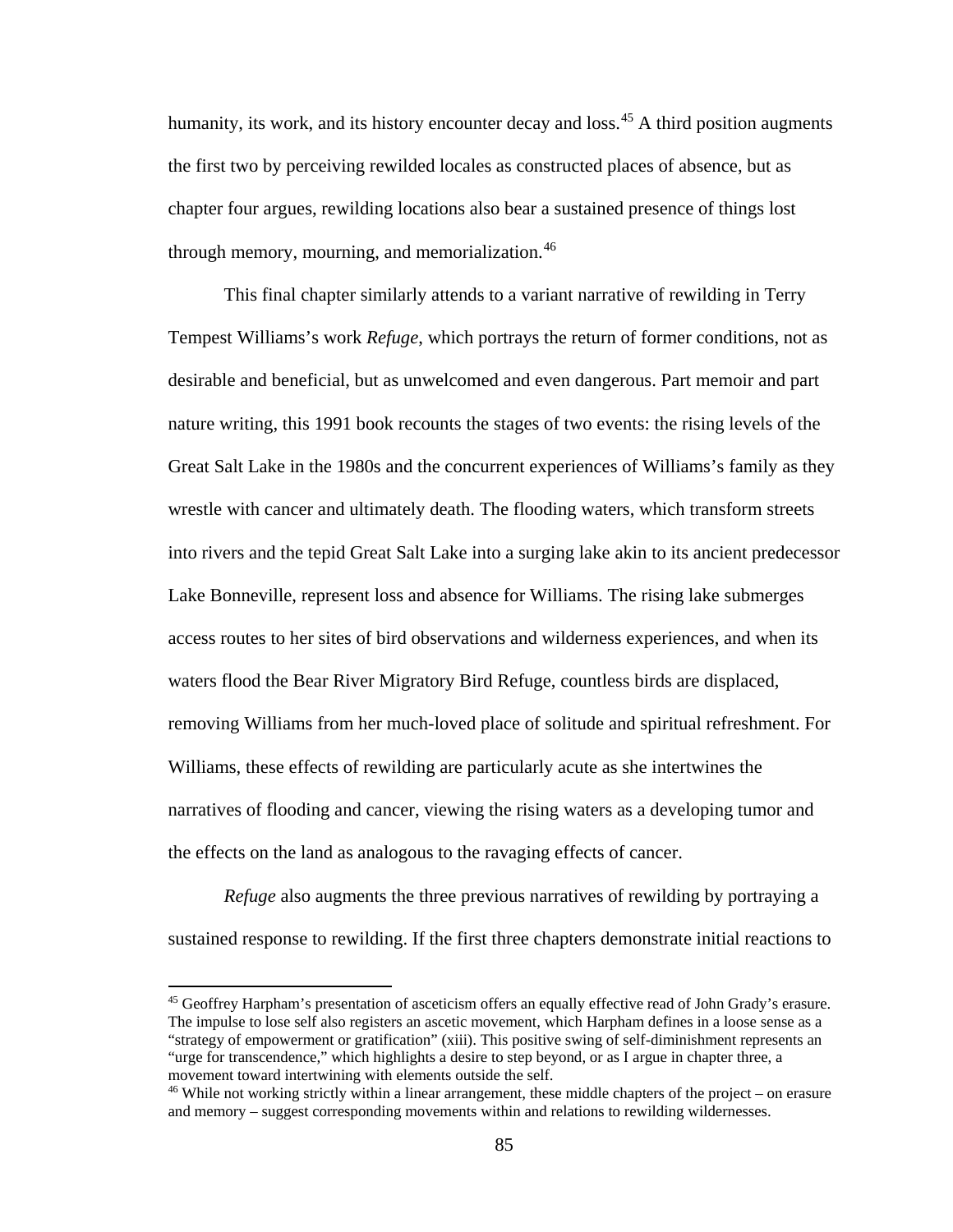rewilding, *Refuge* displays long-term adaptations. This chapter argues that Williams seeks new postures or positions within the rewilding land and ultimately shifts inward. As she is cut off from sites she deems as wilderness, she contends that wilderness may still be experienced by way of emotional conditions. While wilderness references physical conditions and psychological experiences, this chapter explicates how Williams's narrative demonstrates a propensity of rewilding to separate these two aspects of wilderness and to posit it primarily as an emotional, psychological, and spiritual experience.

## **Presentation and Presence of Wilderness**

 $\overline{\phantom{a}}$ 

Terry Tempest Williams evokes wilderness throughout her narrative more than any other type of land. The use and reliance on this geographic categorization arises in part from a legal designation, as when Williams references the Teton Wilderness in northwest Wyoming or the Dark Canyon Wilderness in southeast Utah (55, 242-244).<sup>[47](#page-93-0)</sup> Such governmentally-sanctioned lands receive little attention in Williams's narrative. Rather, wilderness primarily exists throughout the text by way of geographic features and physical attributes of the lands in which Williams and her family live and travel that imply wilderness-like settings. When visiting Fish Springs National Wildlife Refuge, Williams notes the "stillness of the desert" (109), and walking through the "forsaken corners" north of the Great Salt Lake, she perceives the area as the "throbbing silence of the Great Basin" (148). These labels of quiet and calm correspond with and augment

<span id="page-93-0"></span><sup>&</sup>lt;sup>47</sup> The process of a legal recognition of the Teton Wilderness dates to 1934, when the efforts of advocates such as Olaus Murie and Bob Marshall resulted in a designation of a primitive area. The passing of the Wilderness Act in 1964 identified over 500,000 acres as official wilderness area (Molvar 49). The Dark Canyon Wilderness derived from the 1984 Utah Wilderness Act and was the "first major Colorado Plateau Canyon terrain" to be recognized as a legal wilderness area (*wilderness.net*).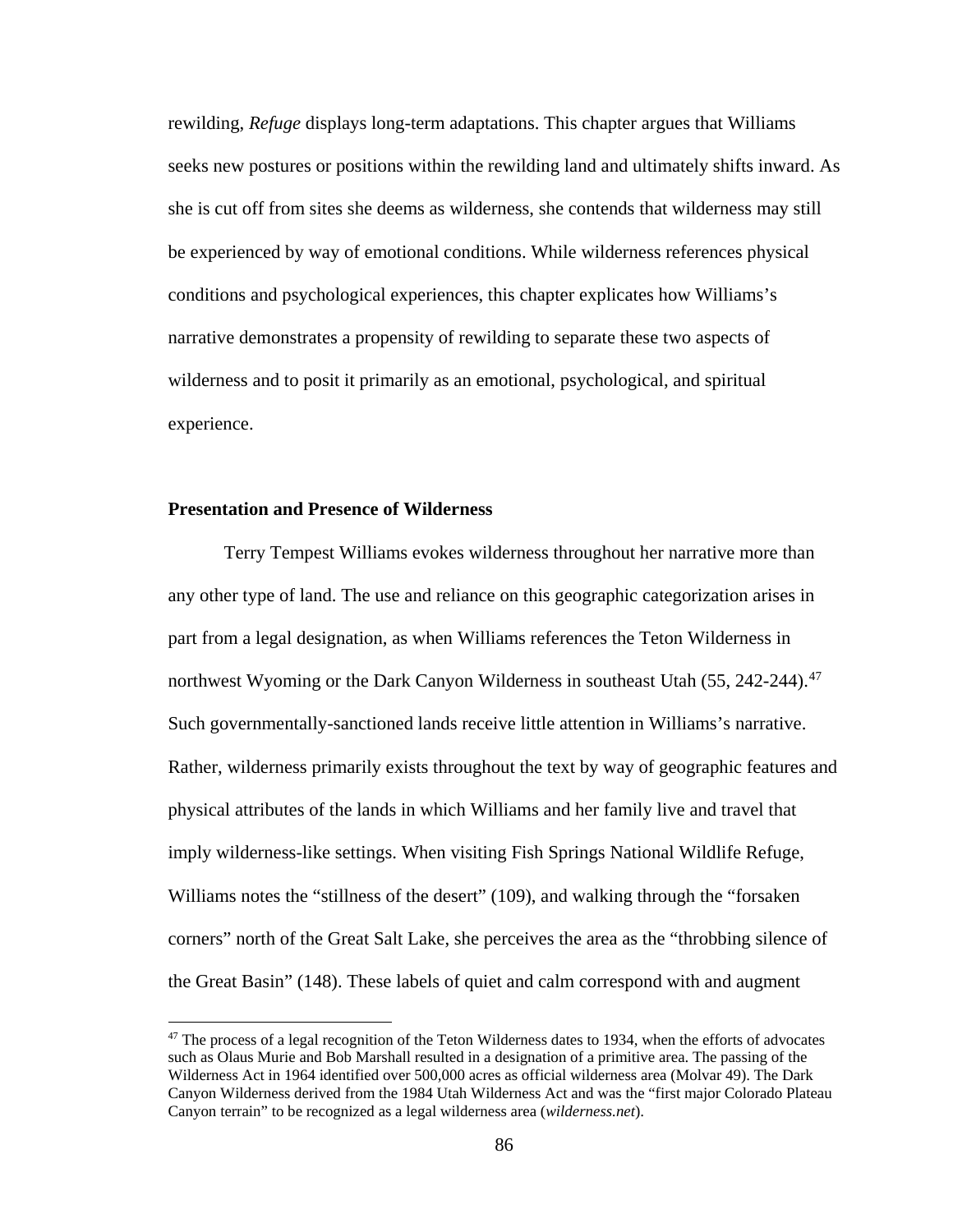Williams's portrayal of the red desert of Utah as "vast" and as a "blank spot on the map"  $(241-244)$ ,<sup>[48](#page-94-0)</sup> as a site without "trains or planes" (169). More than a condition of remoteness or isolation, Williams in turn interprets such stillness and openness as severe and "stark" (148, 158), and outside Brigham City she translates her surroundings as hostile (147).

Starkness, vastness, and stillness in and of themselves do not necessarily comprise wilderness, nor do they, by default, equal such a place. Land throughout northern Utah may be considered stark or without significant features, but given the presence of farming and other human activities, few would argue that every aspect of this area equates with wilderness. Similarly, a sagebrush prairie in eastern Utah could be viewed as vast and still, but given the cattle ranching and mining that occur throughout the area, not many would perceive this location as constituting wilderness.

Taken together, however, such attributes signify wilderness and wilderness-like conditions throughout Williams's narrative. To reach Fish Springs National Wildlife Refuge, Williams must travel four hours west of Salt Lake City to an area marked more by the ancient water lines of Lake Bonneville and the presence of multiple species of birds than by the fading Pony Express Trail or by the previously-used military bomb site north of the refuge (108-109). Eighty miles from a grocery store or gas station, the refuge remains isolated from human civilization<sup>[49](#page-94-1)</sup> and provides Williams with the solitude she seeks (city-data.com). In a similar passage, during Williams's travels to the Salt Well

l

<span id="page-94-1"></span><span id="page-94-0"></span><sup>48</sup> Williams's intertextual echo of Aldo Leopold's "blank spot on the map" bolsters her presentation of wilderness. Leopold writes of a "blank spot on the map" within a context of speaking directly about wilderness and "wild country," and her direct quote of Leopold suggests a similar setting (157-158).  $49$  While the wildlife refuge might offer Williams a space seemingly separate from other humans, it belies its connection to humanity as a creation of human advocacy and legislation. See below for a developed discussion of this relationship between wilderness-as-land and wilderness-as-perception.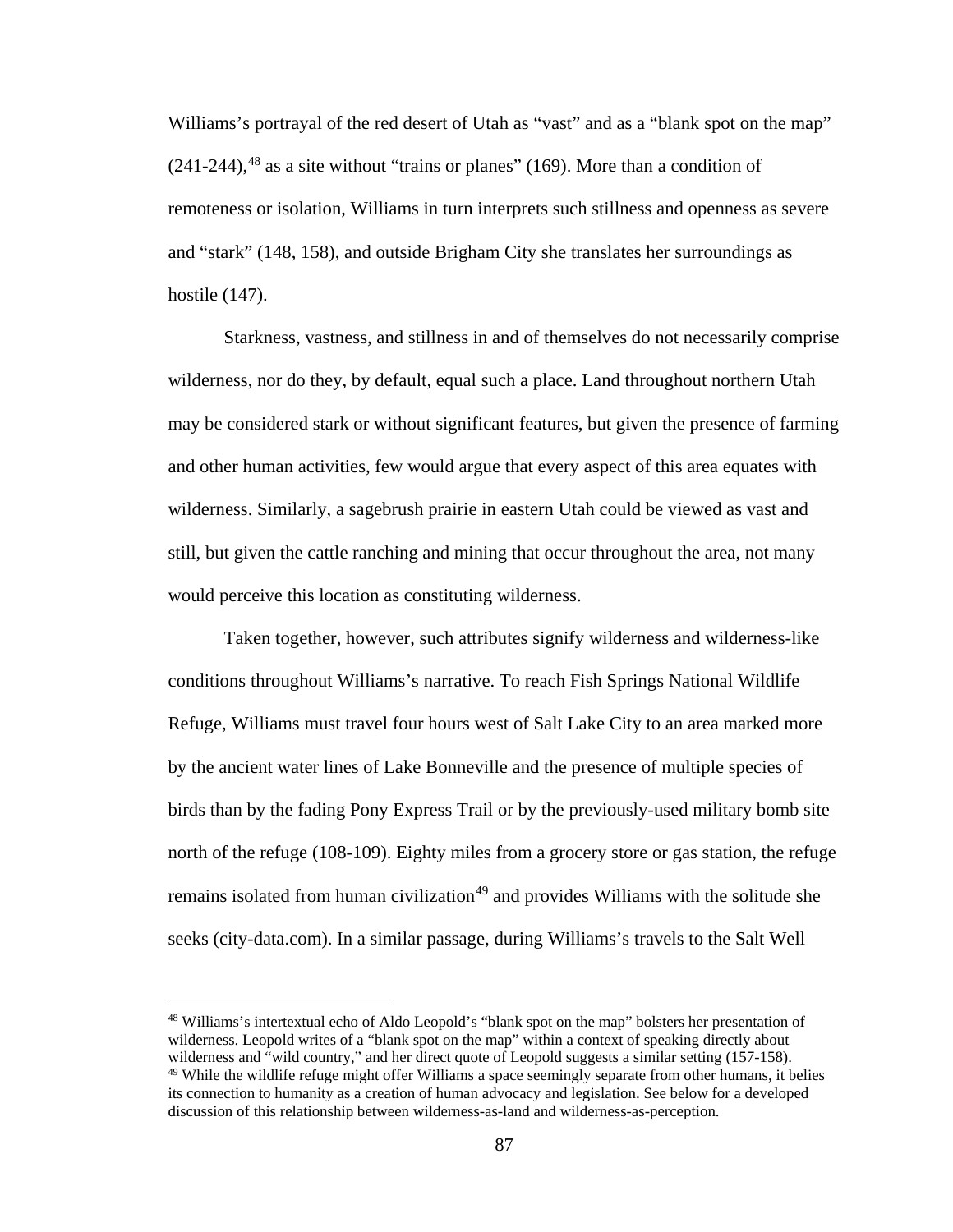Flats, this land in northwestern Utah not only represents hostile terrain but also a site where the land stretches out across miles of non-arable and unoccupied space (148). More than a direct reference, Williams in these passages indicates wilderness through an association of multiple characteristics. In clustering such attributes, Williams achieves more than a single geographic or land category and gestures toward a complex range of characteristics that help define and coalesce into a perception of wilderness.

The few instances in which Williams directly uses the label "wilderness" clarify a relation between these associative clusters and wilderness. In discussing land north of the Great Salt Lake, Williams notes the severe and stark conditions of heat and sun glare. Playing off the idea of a land with little useable water and a place of much exposure, she turns to contemplating desert conditions and identifying her current location as such a site. The final section of the passage begins as Williams moves into a different, but related commentary on Jesus in the wilderness (148). With "wilderness" occurring in the latter section of the passage, the preceding land characteristics build toward and act as connotations or assembled support for Williams's concluding remarks about this place. As the accumulating depictions lead toward it, the identifier "wilderness" also informs the descriptors before it, equating severity, starkness, limited water, and desert conditions with wilderness.

A similar version of an interrelation between wilderness and these associative clusters occurs later in the text as Williams describes her trip to Dark Canyon. Although Dark Canyon represents a legally defined wilderness area, Williams does not clearly identify it as such in her description, preferring the labels of "remote area" and "primitive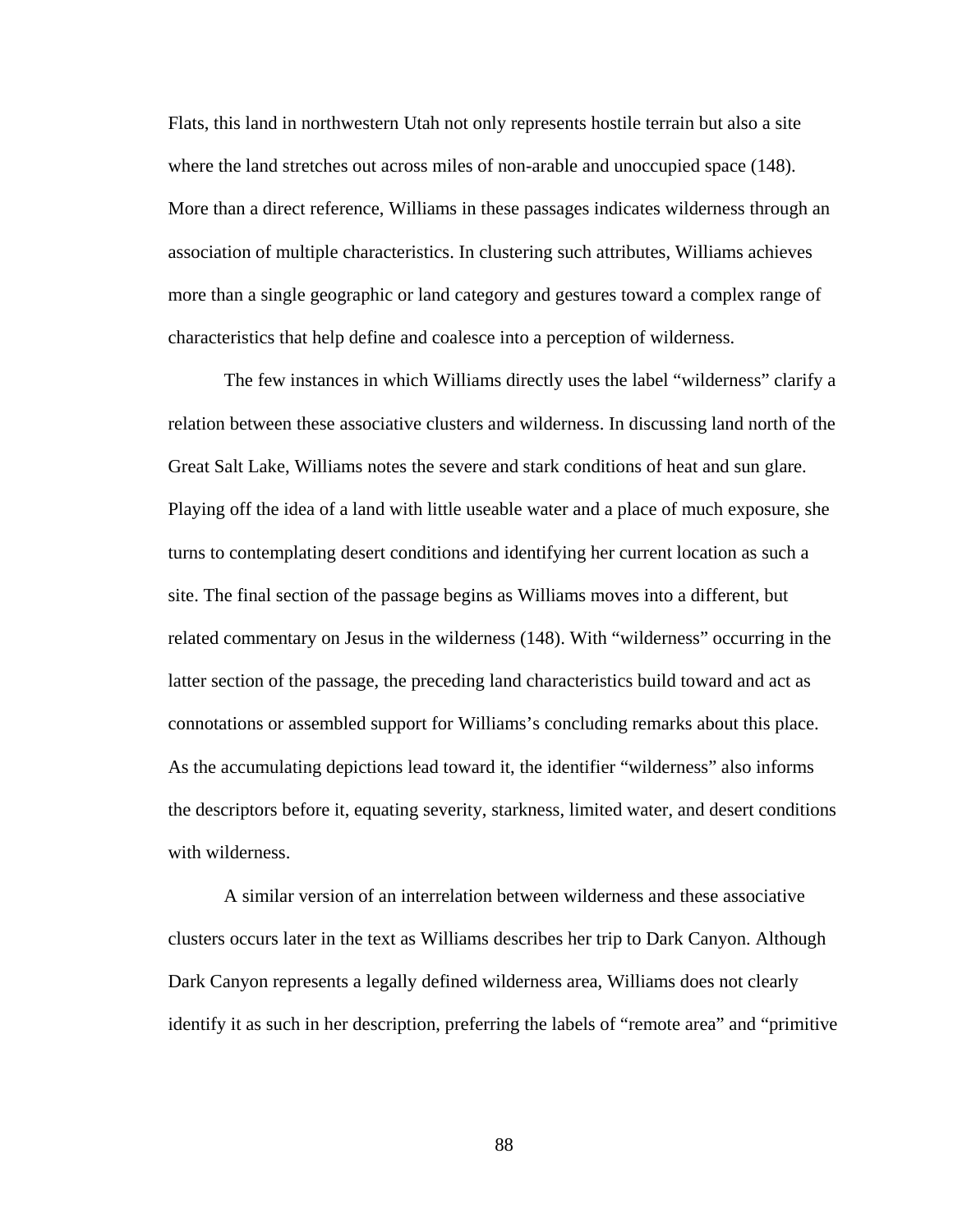area"  $(242)$ <sup>[50](#page-96-0)</sup> As with the previous passage, Williams introduces the term "wilderness" at the end of the section, where she writes, "A blank spot on the map is an invitation to encounter the natural world, where one's character will be shaped by the landscape. To enter wilderness is to court risk, and risk favors the senses, enabling one to live well" (244). Similar to "severity" and "starkness" in the passage above, "remote," "primitive," and "blank," act as adjectives of wilderness. Even though they function to modify the noun in their immediate context, when considered within the passage as a whole, they also work toward depicting and supporting concepts of wilderness.

The links between the different associative terms remain loose. Williams leaves the transitions between subsections in both passages undeveloped, a structure that implies her subjective train of thought more than an official recognition of or proclamation about the land. In the absence of a set relation between terms or an established identity of these sites, wilderness – as a term and concept – remains at play. This textual structure implies that Williams aims to accomplish more than an accurate label for the land around her, and it implies that her use of wilderness serves some other purpose or end in her narrative.

The Dark Canyon passage suggests one possible purpose. In downplaying and suppressing the legal identification of Dark Canyon as a wilderness area, Williams foregrounds and emphasizes her experiences, perceptions, and interpretations of this place; in introducing wilderness at the end of the section, it comes by way of her experiences and is inevitably tethered to them. Not strictly functioning as an accurate topographical or geological marker, wilderness in this passage signifies a set range of

 $\overline{\phantom{a}}$ 

<span id="page-96-0"></span><sup>&</sup>lt;sup>50</sup> Williams's use of "primitive area" seems more linked with "remote area" than the official, legal designation. Legally, "primitive area" predates "wilderness area" and was used first in 1929 (Jenkins 3). Today, a primitive area indicates wilderness-like lands that do not fully qualify as wilderness because of present "structures, improvements, or uses," or connection to other private lands, or because their size does not meet wilderness standards (apa.ny.gov).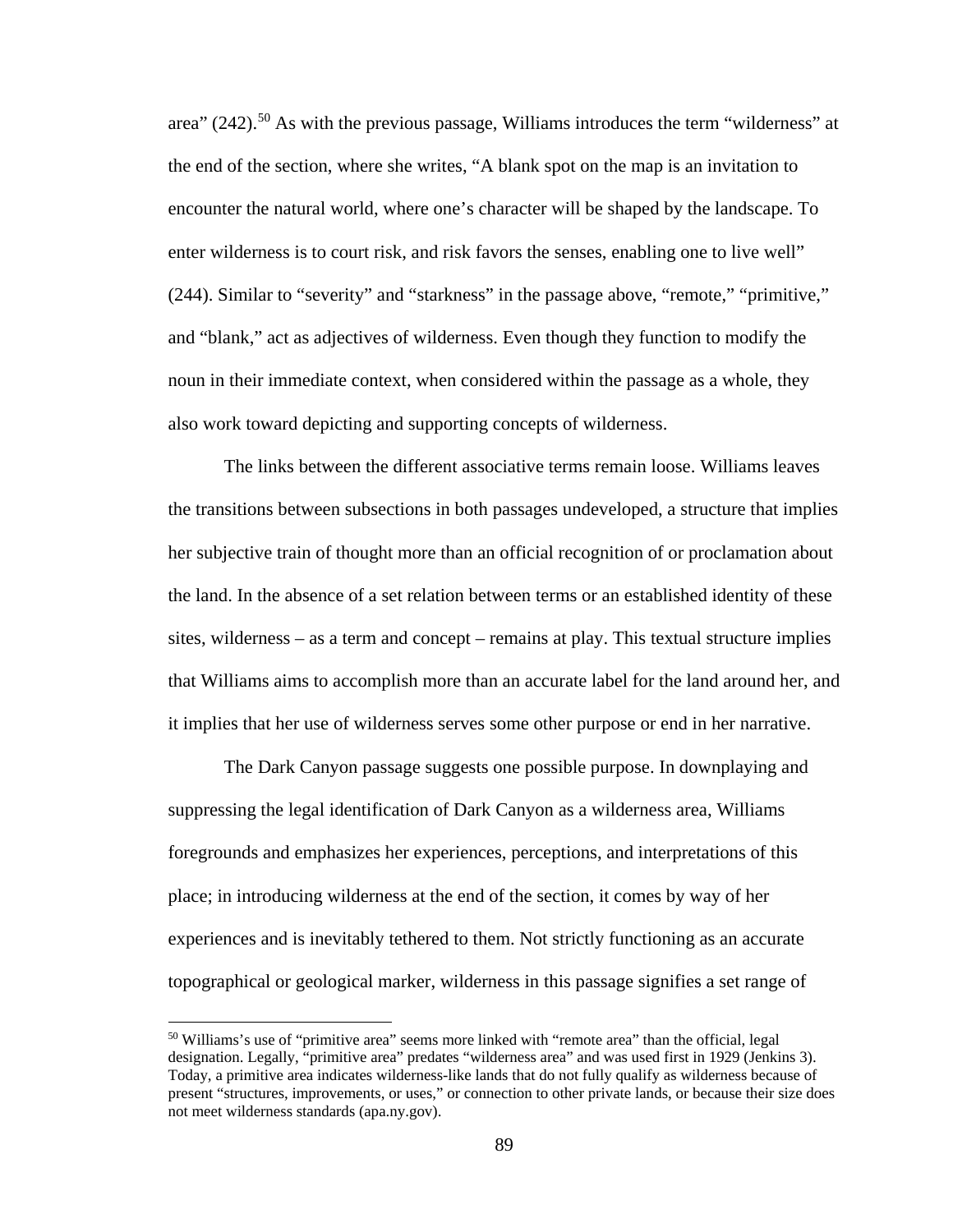expected experiences. Stated differently, outside a select few references to legally defined wilderness areas in Williams's text, wilderness primarily functions as a script to stage or frame desired responses to and needs for such places.

One range of experiences derives from the expectations and needs of Williams's mother, Diane, as she endures the diagnosis and treatment of cancer. Before initially seeing a doctor, Diane leaves Salt Lake City to spend a month in the wilderness-like desert of southern Utah. She describes lying on the red rocks and letting the heat of the rocks penetrate her skin as the "desert light bathed [her] soul" (29). She travels through the "inner gorge of Vishnu schist, the oldest exposed rock in the West" and finds a perspective from which to face the coming months of surgery and treatment (29). Her time in the desert represents a "meditation" and "renewal," and in "its solitude" she locates a "strength" that remains with her after returning to the city (29).

Without claiming a comprehensive understanding of Diane's thoughts or decisions, an argument that she seeks out and travels into a wilderness-like area for particular reasons remains valid. Even if red rocks and Vishnu schist are present in Salt Lake City, and even if the city receives light and heat from the same sun as the desert, the urban location precludes the experience Diane seeks. Although similar geographic features and climate conditions might be present in both city and wilderness, the location of such aspects conditions the response and experience. Stated simply, place determines action; it declares what can and cannot likely occur. For Diane, soul bathing and meditating in solitude to achieve perspective, renewal, and strength requires wilderness.

In these terms, wilderness functions similarly to Mikhail Bakhtin's concept of a chronotope. Translated as "time space," Bakhtin explains chronotope as the "intrinsic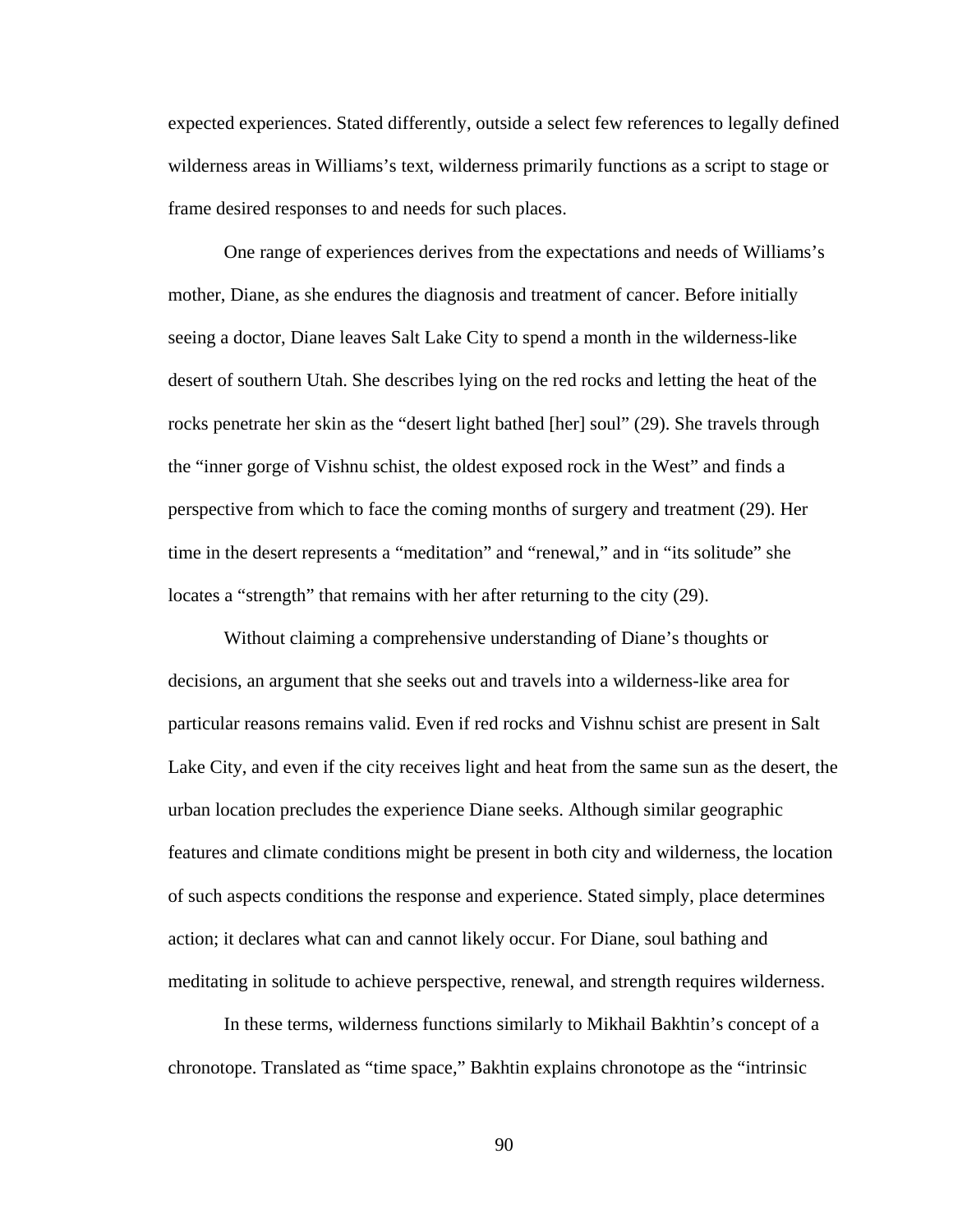connectedness of temporal and spatial relationships that are artistically expressed in literature" (84). The narrative or story, in other words, is bound up with space and time, or, as Bakhtin explains, a chronotope is "the ground essential for the showing forth, the representability of events" (250). To shift space or time is to shift events, and to establish place and time is to delineate events. As Liisa Steinby understands it, "for Bakhtin a chronotope . . . determines what the persons 'belonging' to that chronotope can experience and how they can act"; a chronotope establishes what can occur (120). In Diane's case, her desired experiences fall within the purview of wilderness; therefore, she seeks out such a location while also designating it as such a place.

Similar to her mother, Williams also employs this move of attribution-to-supportexpected-experience. Like Diane, Williams too seeks strength and renewal, understands these experiences to derive from wilderness, and locates herself in wilderness-like settings while simultaneously supplying a matching label for her surrounds. Worn down by her mother's cancer, Williams leaves for southern Utah to participate in an archaeological dig in Anasazi State Park. She reports the experience as such: "With the wind billowing my white cotton blouse, I breathe with a clarity of spirit I have not known for months" (167). She finds renewal in the trees, sage, and earth, and like her mother, the heat and light of the sun on her skin signifies a rebuilding of her strength. Though not recognized as a legal wilderness, Williams supplies that label later in the passage, an identifying mark to match her needed and expected experiences. In a similar manner, after her mother's death Williams seeks out a desert cave near the Great Salt Lake where she is "hidden and saved from the outside world" (237). She rests in the cave, a place she identifies as "the secret den of my healing" (237).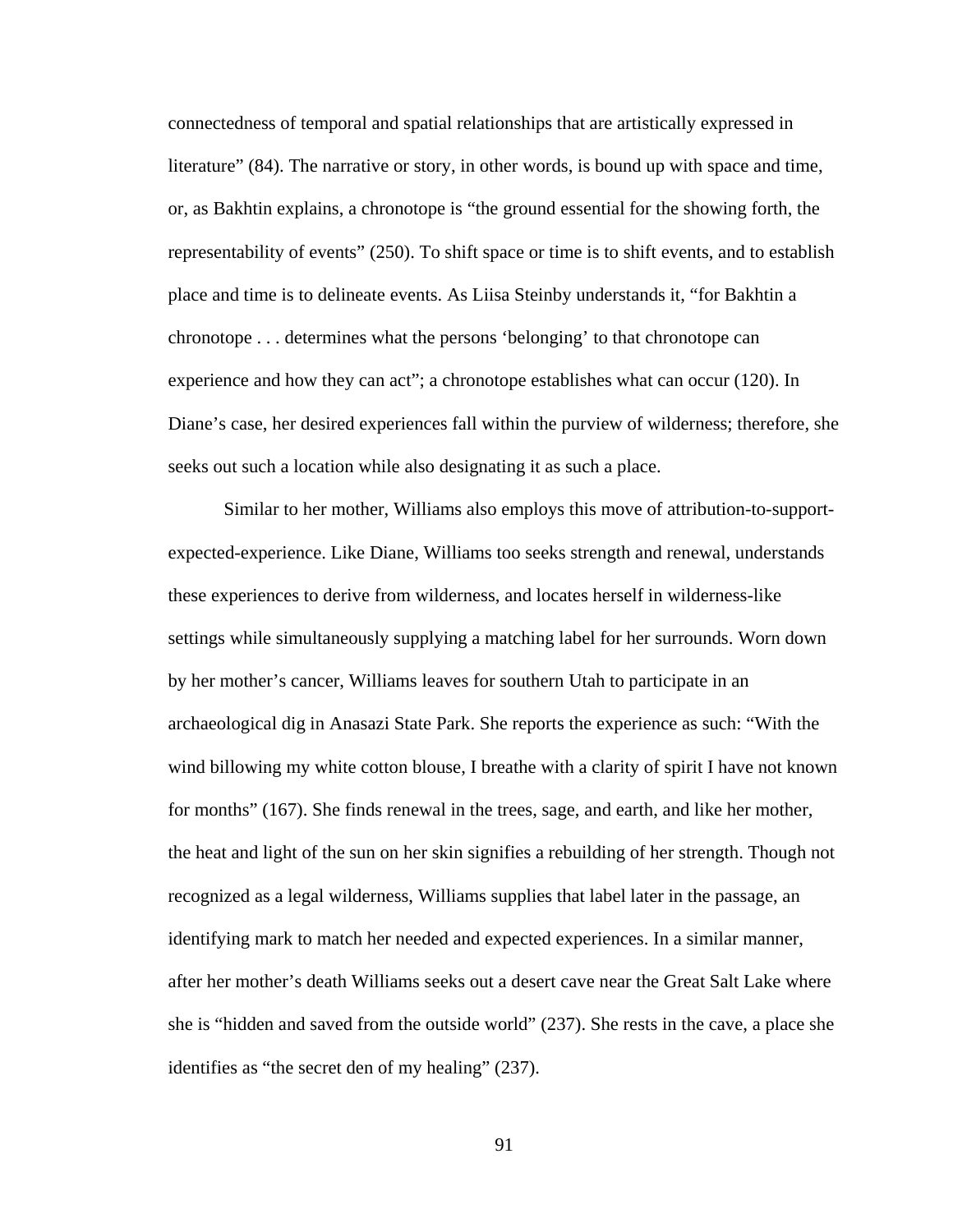Even as both passages register Williams's desire for strength and renewal, they also represent her looking to wilderness as a way of escape. Upon learning that her mother's cancer has returned, Williams overtly states this intent when she writes, "I fled for Bear River" (68). Her trip to Anasazi State Park similarly represents a release from the struggles of her mother's cancer, while her desert cave signifies removal and a shielding from the "outside world" (237).

In each of the three above contexts, escape connotes a physical and topographical movement away from a particular location (in these cases, Salt Lake City) and a transition toward a different and removed site, which is understood to be wilderness in each case. Yet movement and escape for Williams pertains to more than transitions across geographical space, for in other instances, her use of and desire for escape also reflect a pursuit of changes in being. Similar to Ruth's experience on the lake island in *Housekeeping*, escape for Williams also denotes a lessening of being, an undoing, or dissolving of a current state of being en route to a preferred expression of existence. After traveling to Fish Springs, Williams locates sand dunes beyond the wildlife refuge and settles into her sleeping bag for the night, and, much like Ruth seeking to be "unhoused" from her flesh (159), Williams implores, "Let me lie naked and disappear" (109). To whom she addresses her request remains unclear, but if read alongside the desert cave passage, Williams's wish for a modification in being is another version of stepping away from the "outside world" to become hidden and safe from difficulties "out there."

To borrow from Kenneth Burke again, Williams's disappearing and shifts in being take place consubstantially, or by way of what she is part of and what is part of her. Her sleeping spot on the sand dunes represents not just a site of rest, but also an intimate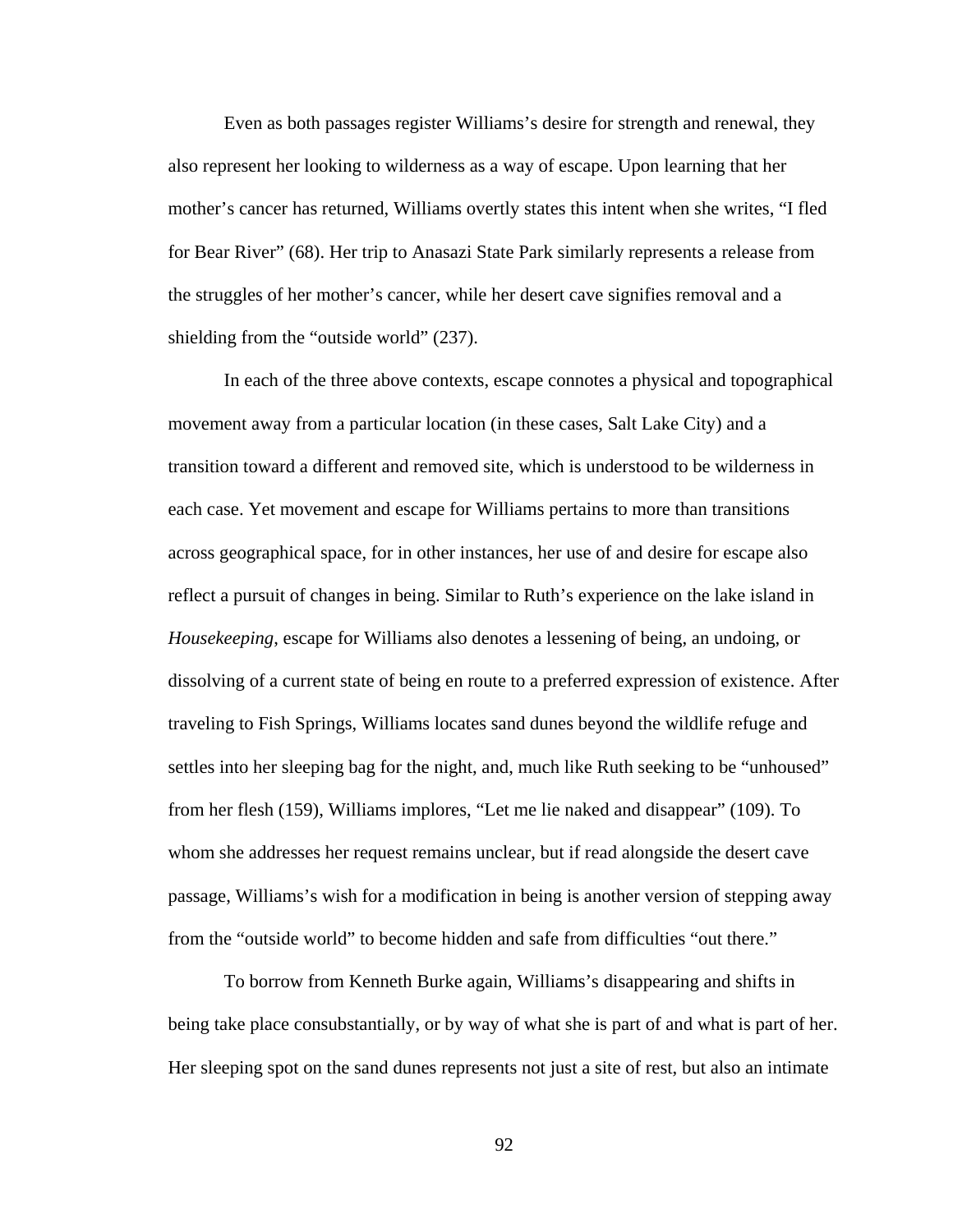proximity to a place to enter into the elements around her. She writes, "The wind rolls over me. Particles of sand skitter across my skin, fill my ears and nose" (109). The movement in the passage from "over" and "across" to "fill" represents a shift from the external to the internal. What is initially separate and distinct intertwines as Williams becomes not only aware of the wind and sand but also defined and constituted by them.

As Williams perceives the boundaries of her self as permeable, so she views the wind, sand, and other elements, which give way to, intermingle with, or diffuse into something sacred. She understands the "natural world" to possess "spiritual values," and that a sense of deity may be found "wherever you are, especially outside" (14). In Williams's family, "worship was not just relegated to Sunday in a chapel," for "those days spent in wildness were sacred" (14). To disappear into sand dunes or to crawl into a hidden desert cave signals a shift into a highly revered place or form of existence for Williams, and to escape designates not only a departure *away from* but also transition *toward* and *into* some other physical, psychological, and/or spiritual site. To Williams, wilderness "courts our souls," and is an opportunity for a "pilgrimage" that "allows us to remember the sacred" (148).

### **The Great Salt Lake: A Watery Wilderness**

Throughout these experiences, Williams translates wilderness not only as physical locations but also as psychological responses. For Williams, an emotional or mental response constitutes wilderness as much as physical, geographical features do. The two (psychological and physical) exist as intertwined, each giving way to the other, and in Williams's experiences, it remains difficult to parse out exactly if physical features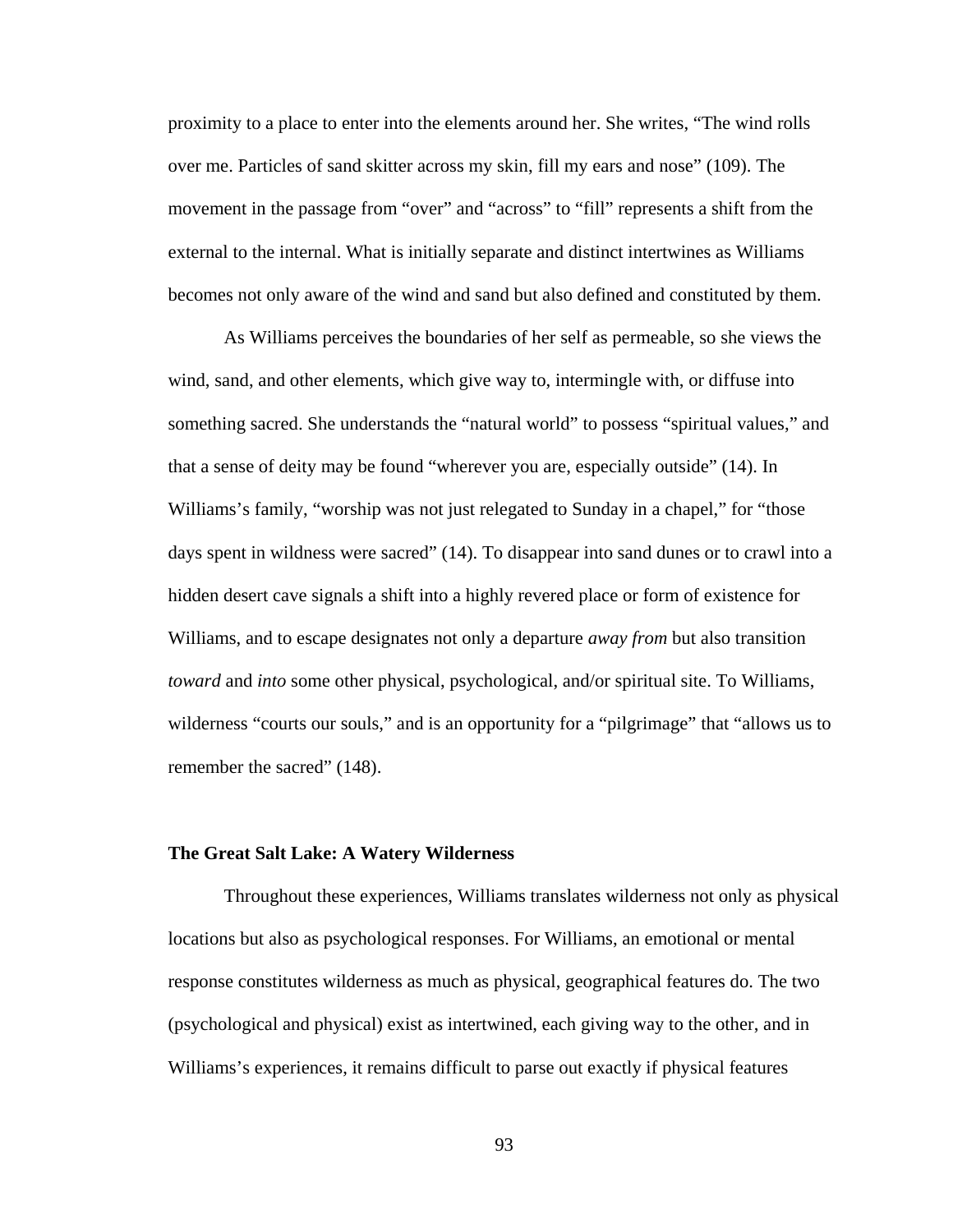prompt emotional response or if emotional desires initiate reciprocal renderings of physical sites. Constituted as such, wilderness as a category becomes open and flexible, pliable in diverse locations, allowing Williams to translate not only the rugged canyons and red deserts in southern Utah or the barren land around the Great Salt Lake as wilderness but also the lake itself as a wilderness site.<sup>[51](#page-101-0)</sup>

Located to the west and north of Salt Lake City, the Great Salt Lake is the largest body of water west of the Mississippi (Utah.com). Covering approximately 2500 square miles, it occupies more geographic space than either Rhode Island or Delaware. The lake, however, is best known for its salinity. Along with other smaller sources, three primary tributaries, the Bear River, the Weber River, and the Jordan River, supply the lake's water and mineral content (Morgan 22). As a terminal lake, the minerals remain, and when coupled with a high evaporation rate, the lake averages a saline content of about twelve percent (Utah.com). Such conditions prompt Dale Morgan to conclude that the lake is "more desert than a desert" (17). Throughout her narrative, Williams concurs with Morgan, as she approaches the lake not only as a desert but also as a wilderness, expecting her experiences to emulate her time spent in other terrestrial wilderness areas.

 $\overline{\phantom{a}}$ 

<span id="page-101-0"></span><sup>&</sup>lt;sup>51</sup> Associations between terrestrial and aqueous wilderness sites are not original to Williams. To cite the previous chapter, Robinson presents Fingerbone Lake as a wilderness, and comparisons between the wilderness-like conditions of the prairie and the ocean occur throughout American literary history. In his "A Tour on the Prairies," Washington Irving likens a thunder storm on the prairies to one on the ocean, for in both settings the storm "rages and bellows" over the "grandeur and sublimity" of the "wild and boundless waste" (79). Roughly eighty years later, Willa Cather writes of the great open expanses of the land in eastern Nebraska and correlates the motion of the prairie grasses to the subtle waves of the sea in *My Ántonia* (12). In a contemporary context, Jonathan Raban begins his book *Bad Land* by comparing his car's movement over the remote roads of Montana's eastern prairies to a "boat at sea" (1). Beyond this literary history, current environmental voices, such as The Wild Foundation, argue that ideas of wilderness should apply equally to marine environments as a way to grant similar protection to oceans. The inverse of this argument may be found in Gary Kroll's work, *America's Ocean Wilderness*, in which he argues that the decline of oceans throughout the twentieth-century derives from imaging them as a new wilderness frontier.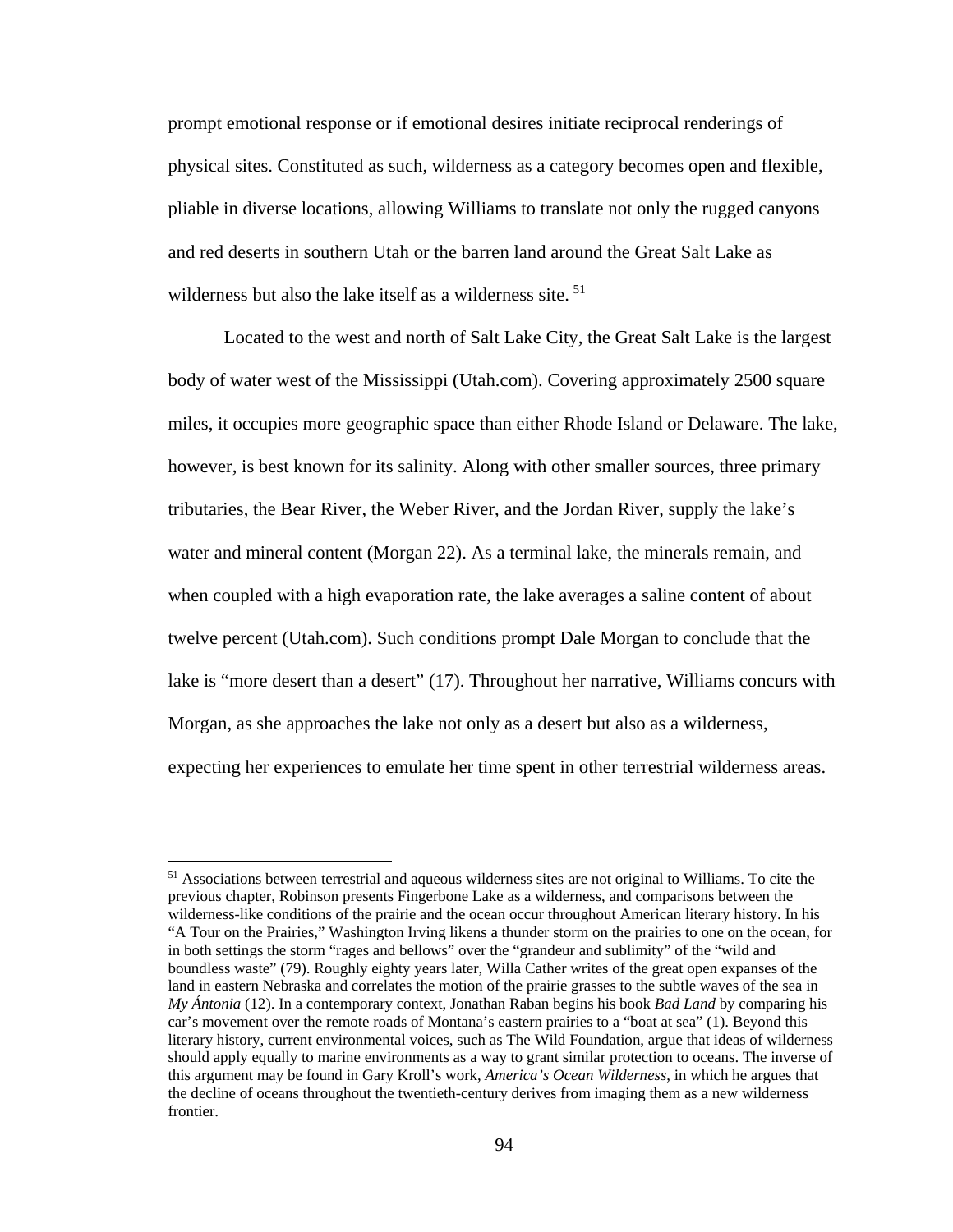Similar to the sand dunes beyond Fish Springs, Williams translates the Great Salt Lake as a wilderness site within which she can disappear. As she settles into the sand, so she slips into the salty waters. Early in her narrative, she takes her mother swimming, where they "drifted for hours" and became merged with "salt water and sky so completely" that they were "resolved, dissolved, in peace" (78). This trip occurs on the afternoon of Diane's first radiation treatment, and like the time at Fish Springs, the swimming trip and movement toward disappearance partially represent an attempt to step away and be hidden from these difficulties of the "outside world." To merge with water and sky is to slip out of and away from the cancer, its treatment, and related concerns.

This movement into a removed site, as with Williams's time in Anasazi State Park, is viewed not only as a retreat but also as a progression into strength and renewal. While the drifting and merging of her swimming trip suggest more of the former, in other instances Williams arrives at the lake to access a sense of potency. During a winter walk along the lake's shore, Williams desires to see the lake as a woman who refuses to be tamed and as a force that is "raw and self-defined" (92). "The State of Utah may try to dike her, divert her water, build roads across her shores, but ultimately, it won't matter. She will survive us," Williams writes (92). Williams's interpretative actions in this passage do more than support a rendering of the lake as feminine and as a wilderness, for as Williams views the lake, so she desires to perceive herself. To define her surroundings as wilderness – as "self-willed" – is to define herself. Her perception of the lake sets up both a desired locale and state of being in which Williams might exist and be defined.

Viewed as wilderness, the element of water accentuates Williams's desire for and translation of wilderness as a permeable place capable of supporting consubstantial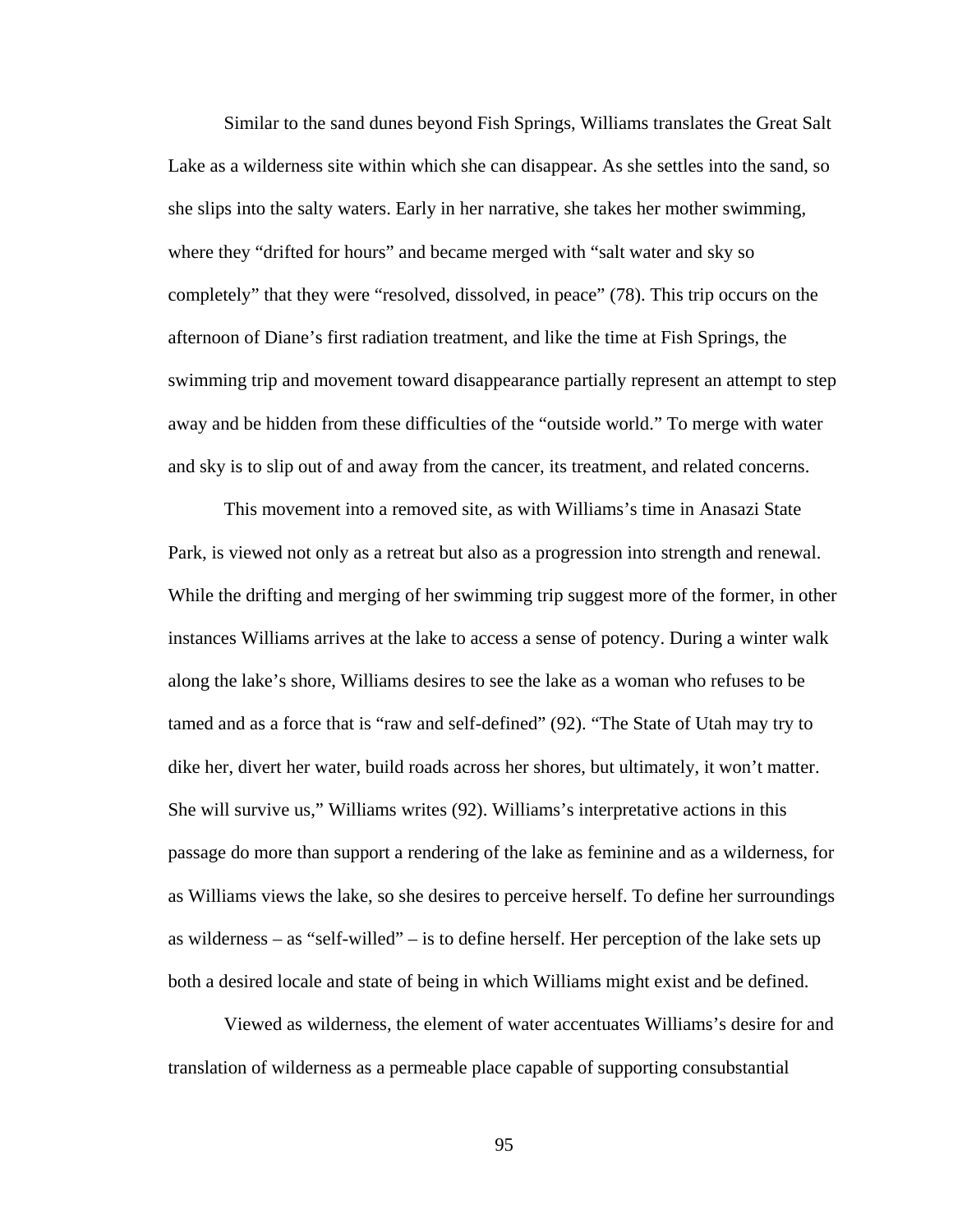shiftings. Late in her narrative, preferring the Great Salt Lake to a Mormon international meeting in Salt Lake City, Williams drives out to the lake. Arriving, she watches the wind and waves, and feeling their rhythm like "like African drums," she is "spun, supported, and possessed by the spirit who dwells" there (240). She tastes salt on her lips and feels moisture on her hands. Licking her fingers, she takes in the salt and water as the "smell of brine is burning in [her] lungs" (240). She closes her eyes, gives way to the wind and waves, and with a "sigh and a surge," slips into their embrace like a lover (240).

While Williams's consubstantial movements at Fish Springs remain passive (Williams lies still as wind and sand roll over her), in this passage, she adopts a more active role, aggressively pursuing the elements around her, sensually responding to their presence. Through sight, smell, and taste, Williams flows in and out of the water and winds of the Great Salt Lake; she positions herself not only as permeable, as open to the wind and waves, but also as an active participant in their existence. The final upshot or effect remains similar however. As her intertwining with the sand dunes leads Williams into a spiritual state, she translates the experience as an encounter with a divine presence. Williams's dancing and spinning represent not only an intimate experience with the wind and the waves but also an enmeshing with the spirit of this place.

By perceiving and interacting with the Great Salt Lake in ways similar to other terrestrial wilderness areas throughout Utah, Williams implies a correlation between land and water. For Williams, the lake's waves equate with the red rocks of the desert and the sands of the dunes compare with the waters of the lake. While much of Williams's perception of the lake as a wilderness rests on such comparative associations, two direct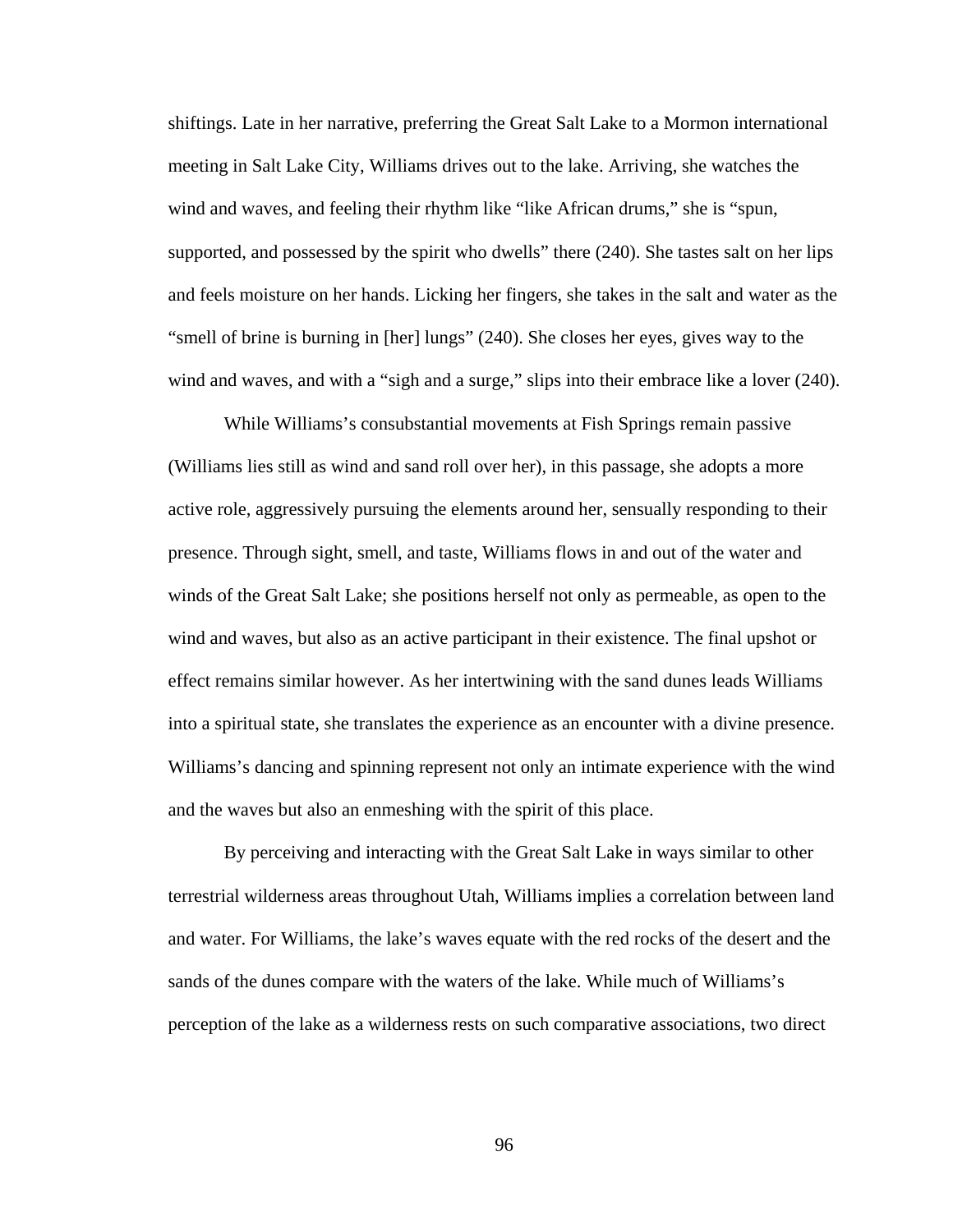statements, in which Williams clearly labels the Great Salt Lake as wilderness, solidifies and makes her interpretation of the lake more overt.

Following her expressed desire, "I want to see the lake as Woman," Williams writes, "I recognize her as a wilderness" (92). As with the other sections in which Williams evokes wilderness, this use of land categorization exists in tension between her desires and the geographic features of the location around her. The "I" in both sentences marks her involvement, her role in defining the lake. The "want" of the first sentence evinces desire, an aspiration or goal, and such an aim remains implied in the second sentence. At the same time, with "recognize," Williams records features of the lake external to her personal desires and interpretations. To recognize is not only to mark personal investment but also to acknowledge associations with categories beyond or outside subjective response. Recognizing wilderness requires matching it with other locales and conditions. An "amplified" or expanded translation of Williams's "I recognize her as a wilderness," might read, "In my interaction with the Great Salt Lake, I find myself thinking of it as a wilderness. It prompts memories of other wilderness areas and experiences; it calls me back to wilderness and calls forth my desire for such places."

Williams's most explicit "recognition" or presentation of the Great Salt Lake as wilderness occurs early in her narrative when she writes, "Great Salt Lake: wilderness adjacent to a city; a shifting shoreline that plays havoc with highways; islands too stark, too remote to inhabit; water in the desert that no one can drink. It is the liquid lie of the West" (5). In contrast to her other direct label of the lake as wilderness, Williams downplays her personal presence throughout this passage. No "I" registers her involvement in this extended definition, and no "want" implies her desire. Her position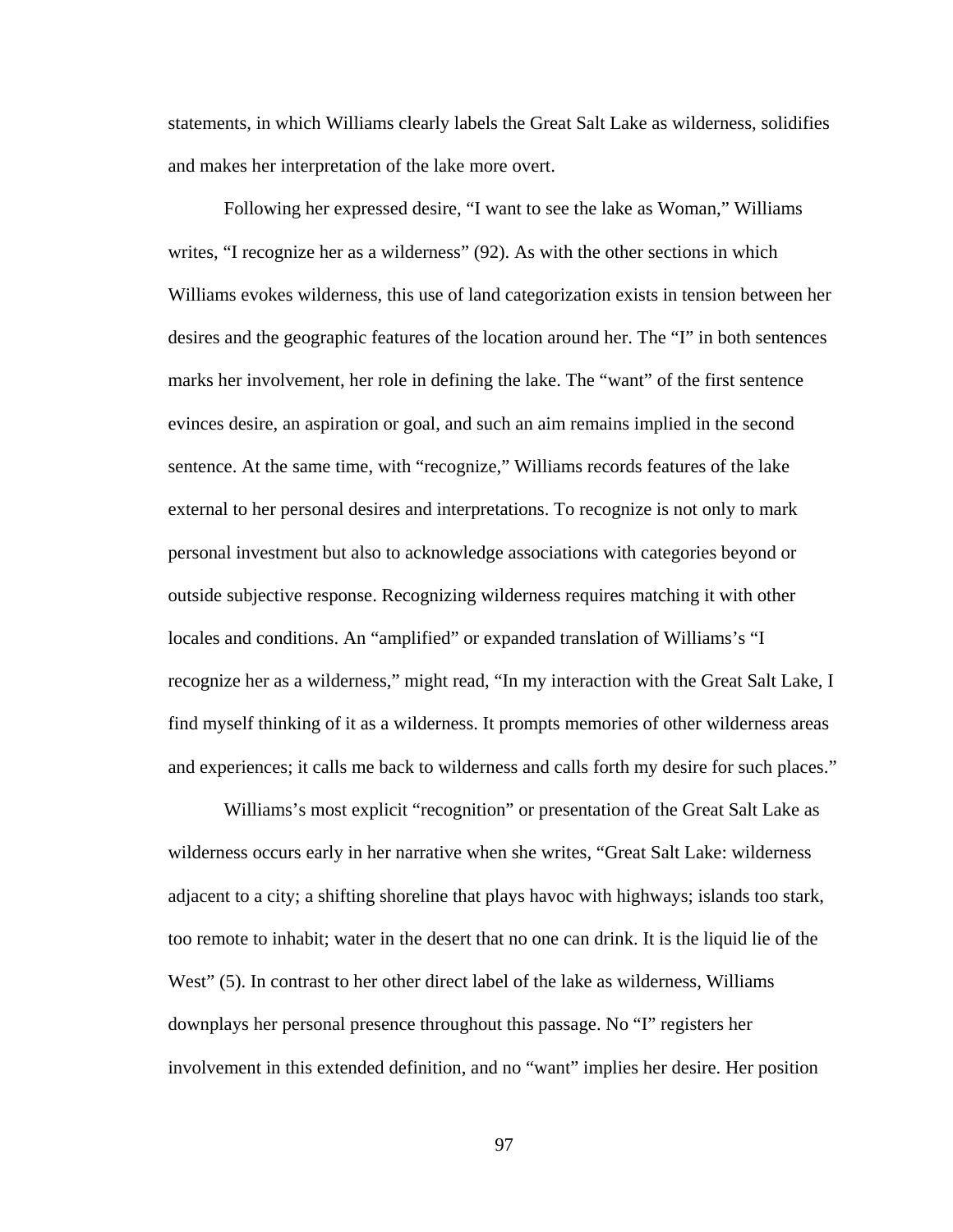here remains that of an unmarked author, but a consistent sentiment or vision of wilderness reveals Williams's position throughout this passage.

Similar to her other interpretations of wilderness areas, in this passage Williams presents the Great Salt lake as a removed site. Despite its location near Salt Lake City, Williams assigns distance between the two by establishing an adjacency where each occupies a distinct and separate locale. Presenting the lake's islands as "remote" underscores the characteristic of a separated place, while noting a lack of inhabitants and the undrinkable water further distinguishes the lake from Salt Lake City. In its salinity, the lake remains beyond the realm of the city, "outside" its purposes for drinking water; in spite of its appearance as an abundant water source, it lies or does not correlate with the city's purposes. For Williams, the lake and city remain geographically close, yet differing purposes and possibilities pertaining to human habitation separate the two.

This contrast between city and lake also pertains to Williams's frequent association of wilderness with strength. In spite of the highways that run along its southern and eastern shores, the lake's waters fluctuate according to its own properties and characteristics. The roads do not bind, constrain, or weaken the lake, and despite the apparent stability of asphalt, the waters "play havoc" with the roads and prove to be the more durable and influential of the two. In the lake's effect on the roads and in its insusceptibility to the highway's presence, the lake retains its strength as if self-willed, governed by its own properties rather than by another's.

This attention toward the lake's fluctuating shoreline undergirds Williams's presentation of wilderness areas as sites of consubstantial shiftings. As implied earlier, with no outlet, the melting snow and rains of spring and early summer can dramatically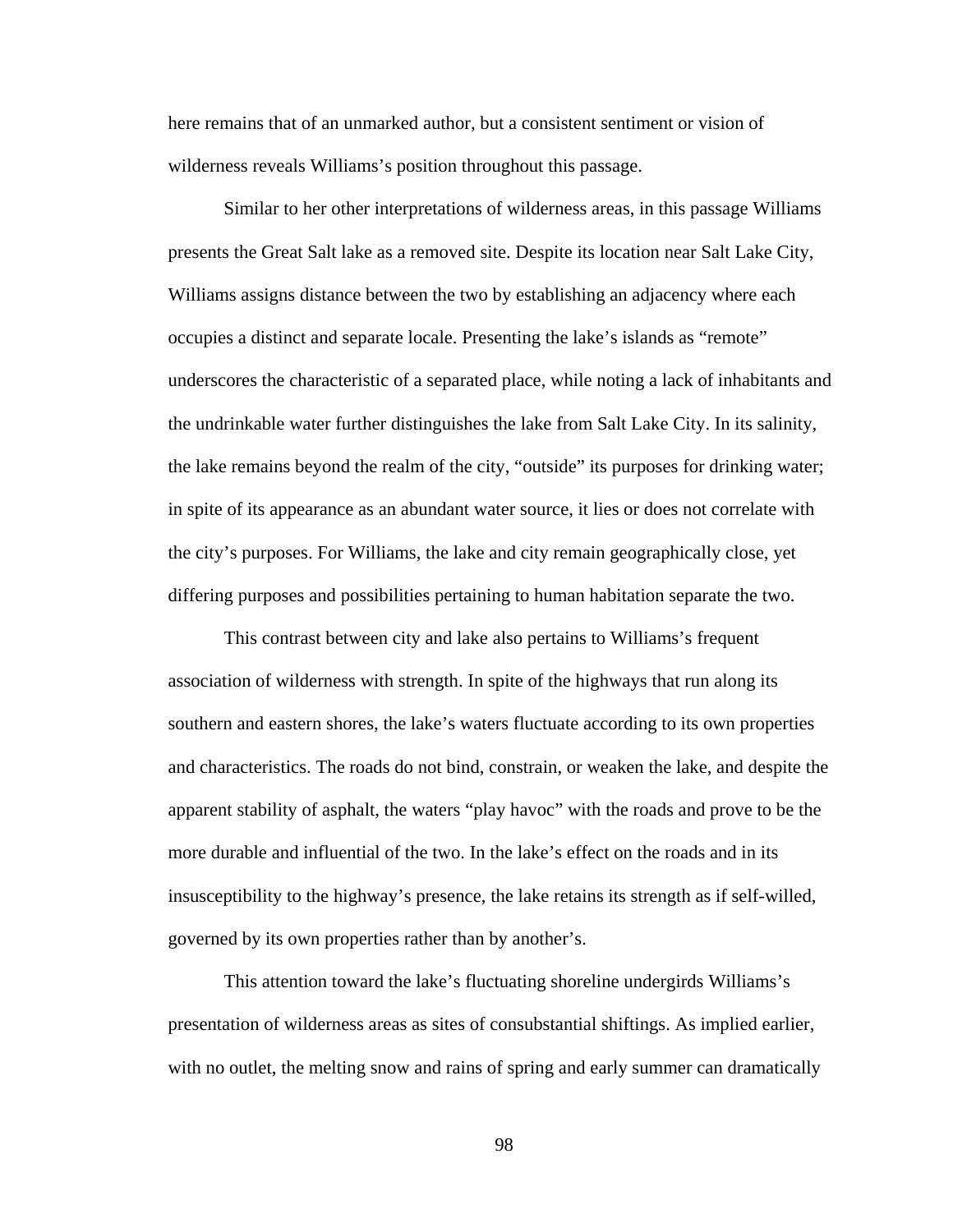expand the lake's boundaries, which then potentially contract again through evaporation during a dry and hot season. Williams explains, "Since Captain Howard Stansbury's *Exploration and Survey of the Great Salt Lake, 1852*, the water level has varied by as much as twenty feet, altering the shoreline in some places by as much as fifteen miles" (7). Absorbing and giving way, taking in and releasing: such are the experiences sought by Williams as she enters into wilderness. As the lake continually interacts with conditions and elements surrounding it, transitioning into some other shape or state of being, so Williams seeks to absorb sand, wind, and water in moments of releasing her struggles and thereby being reshaped again.

Taken as a whole, considering both the terrestrial and the aqueous, wilderness signifies a transitional site to Williams. Viewed as geographically separate from Salt Lake City and as distant from her mother's struggles with cancer, wilderness is perceived by Williams as a way to physically step into a realm not defined by her present concerns. To counter the influence of grief and pain, Williams moves into areas she identifies as wilderness where elements of sand and water, rock and waves affect and mold her psychic and spiritual state of being. Williams finds renewal in such movements. In shifting across boundaries into a place deemed wilderness, Williams locates a life beyond her own and intertwines herself with that source of strength.

### **Acts of Attribution and Appropriation**

To state that Williams "finds" or "locates" particular experiences or specific effects of wilderness implies that such conditions reside as pre-established, that they inevitably exist as intrinsic properties of wilderness. As implied in previous chapters, the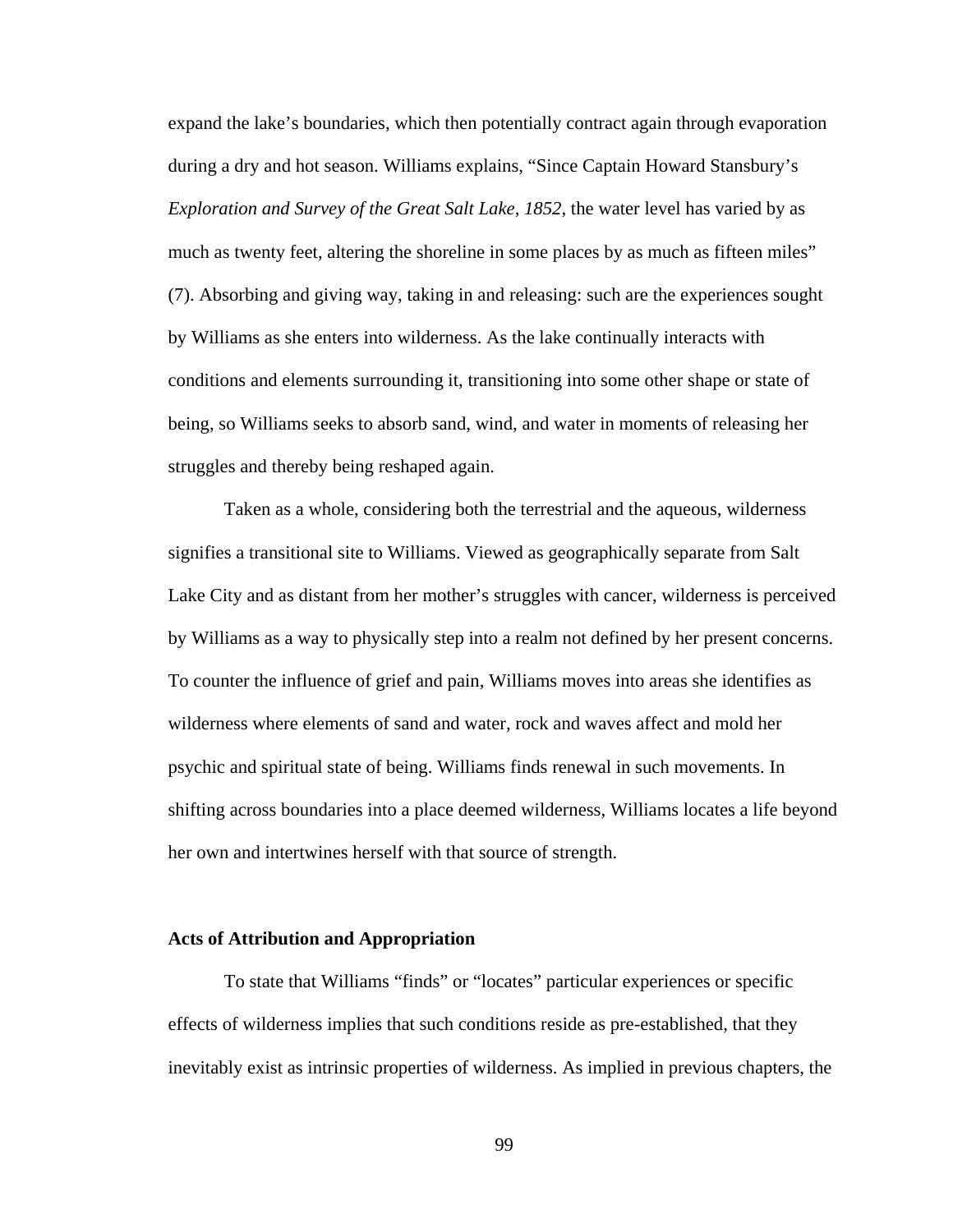entrenched influence of prominent narrative and rhetorical patterns of wilderness partially warrant this read of Williams's actions. When Williams ventures forth into wilderness, she discovers a congruency among the environments around her and the lands presented as wilderness for hundreds of years before her, and she situates her self and her experiences within that extended tradition of wilderness understanding. Williams's trip to Anasazi State Park and her "reverie" amidst the wind, trees, and sun replay and rediscover experiences akin to John Muir's in the Sierra Mountains as he reveled in trees and relished features of the land around him. When Williams disappears and slips into wilderness sand or water, these actions and desires can be traced to Ralph Waldo Emerson's idea of a transparent eyeball and Aldo Leopold's submersion into a muskrat house in order to observe ducks.

Williams's interaction with wilderness is not singular. Similar to Bakhtin's concept of the chronotope, this reading of Williams and wilderness emphasizes the objective and the preexistent, but it does not preclude other actions. Although Williams finds or locates cultural constructs in her wilderness, her recognition of and participation in these narratives constitutes attribution. As described above, by naming a site as wilderness and by carrying out actions related to wilderness experiences, Williams assigns and links respective locales to a wilderness narrative tradition. The land around her and the extensive literary tradition of wilderness writing do not inevitably correlate, but their association takes shape as Williams links land to a particular cultural understanding that she desires and finds advantageous.

To extend analysis of this subjective action further, Williams's interaction with wilderness signifies appropriation. More than assigning the Great Salt Lake or a desert in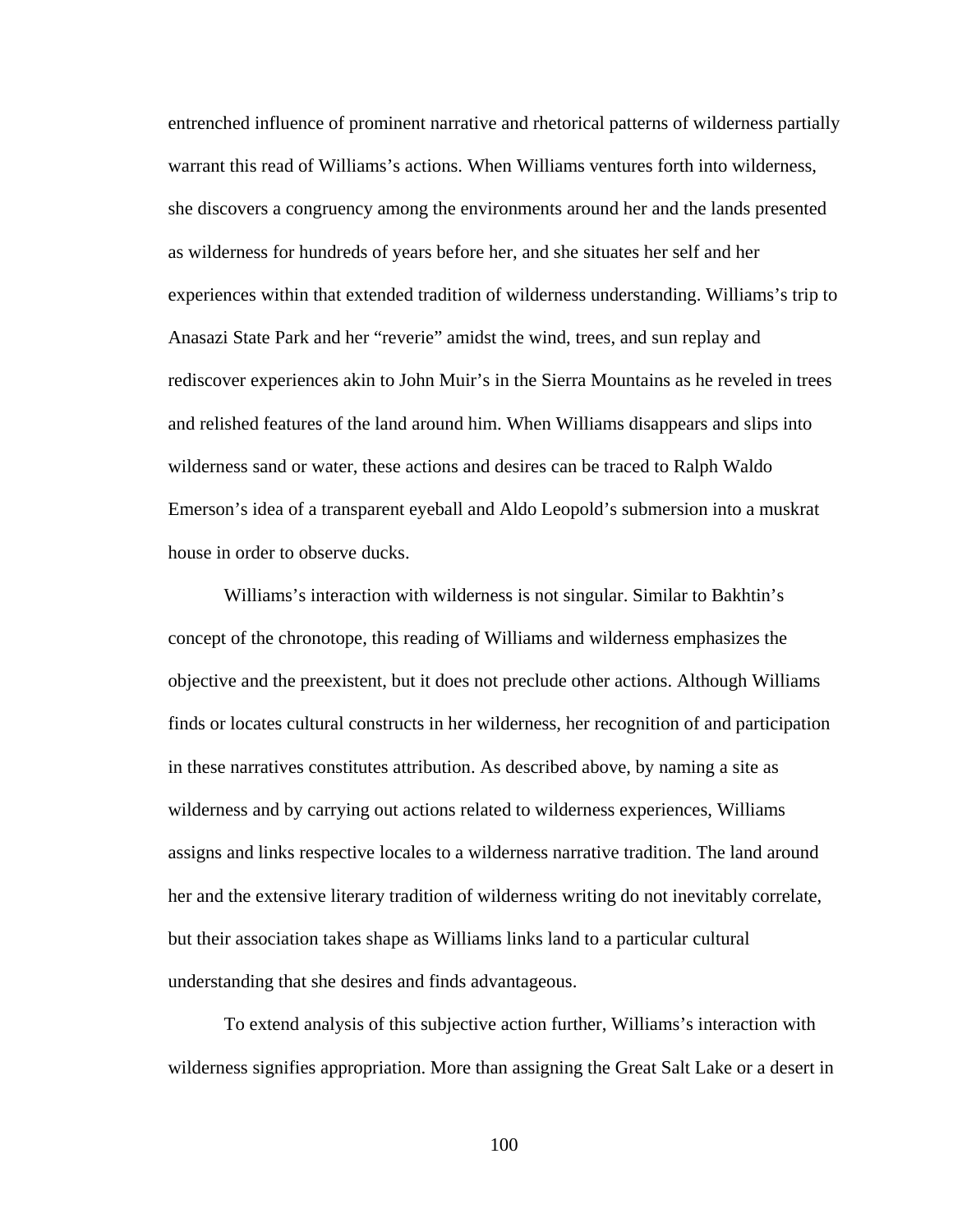southern Utah to a shared and public tradition of wilderness narrative, Williams designates these locations as means toward her desired and individual ends.<sup>[52](#page-108-0)</sup> In seeking out strength and renewal in water, sand, and rock, Williams makes these elements over to satisfy and conform to her needs.

Williams is not alone in her appropriation of wilderness, and a history of wilderness might be constructed through a frame of various appropriations. In his work, *Puritanism and the Wilderness,* Peter Carroll contends that Puritan leaders assigned wilderness toward two contradictory ends: as a means of enclosure and community cohesion and as a space wherein to carry out what they inferred as a divine mandate to settle and subdue the earth (3). These inclinations for settlement and sustenance also informed exploration, westward movement, and use of land west of the  $100<sup>th</sup>$  meridian throughout the nineteenth-century. Locations that were seen as a wilderness and named the Great American Desert by Stephen Long in 1820 were later presented as fertile lands and renamed the Great Plains to encourage farming and settlement throughout the area (Egan 22).

As the shift to farming in the Great Plains implies, defining and appropriating wilderness relates to economic concerns and class structures. To understand a wilderness ethos, argues Lisi Krall, requires attending to correlating developments in the market economy (85). While nature was recognized as a needed counter to the demands and pressures of urban industrial life throughout the nineteenth-century, the form and access to nature were divided among economic classes. Those benefited by the industrial revolution "had the ability to escape the urban centers, a luxury not open to the working

l

<span id="page-108-0"></span> $52$  At times, Williams's appropriation of wilderness borders on possession, as when she writes "the burrowing owls five miles from the entrance to the Bear River Migratory Refuge are mine" (8), or when she states, "My world was my own creation. It still is" (177).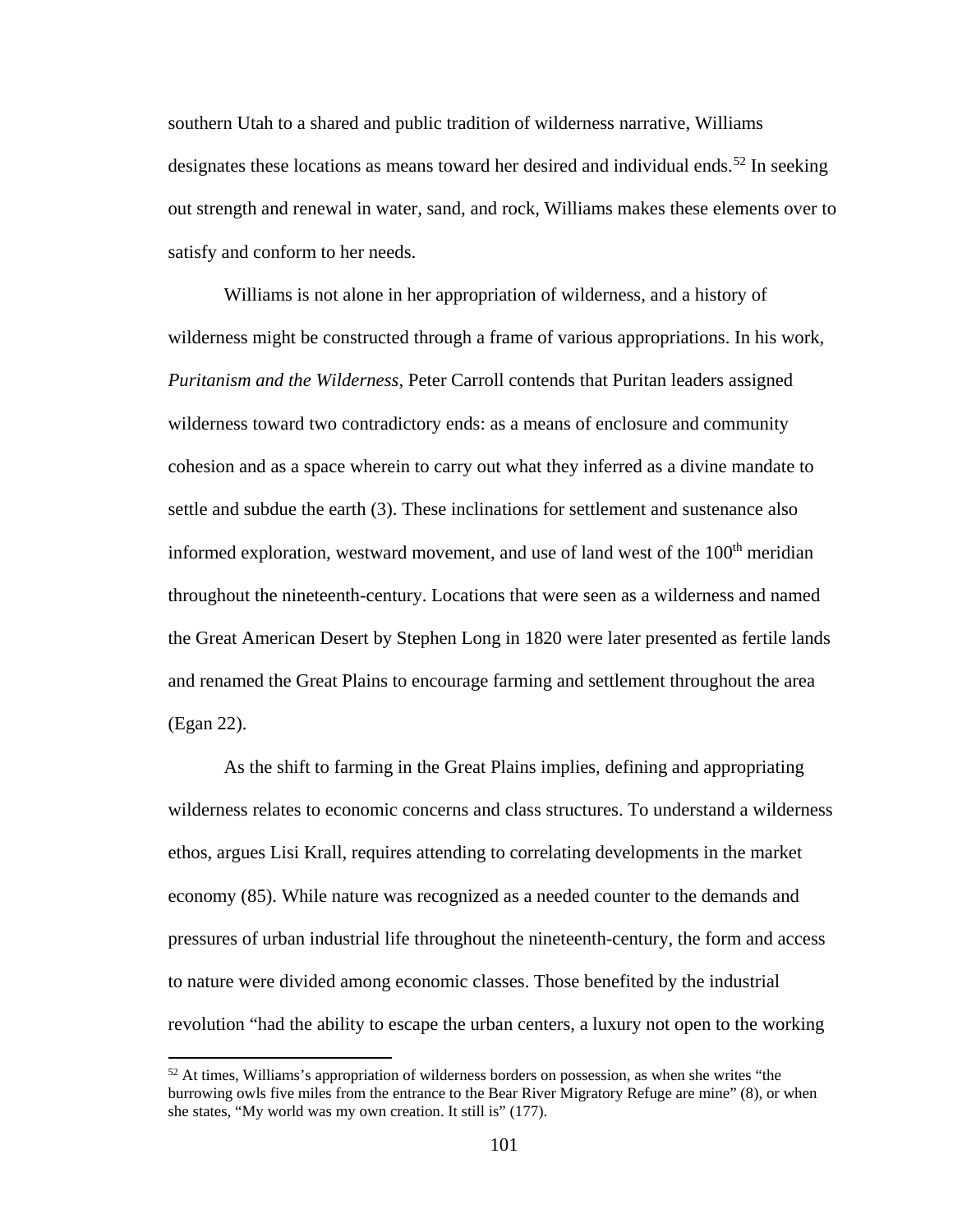class who were involved in the day-to-day toil of economic survival," writes Krall (91). For the working class bound to the city, nature came by way of urban parks, while "economic development offered the upper class – and later the elite middle class – a greater opportunity to explore . . . wilderness" (92-93).

Williams's access to and appropriation of wilderness reflect these economic and class elements of wilderness. As a child, Williams and her family spent weekends "camped alongside a small stream in the Great Basin, in the Stansbury Mountains or Deep Creeks," and at the age of ten, Williams and her grandmother participated in a special trip, organized by the Audubon Society, to monitor birds at the Bear River Migratory Bird Refuge (15-20). The socioeconomic status of Williams and her family underwrote these childhood activities. The success of her father's pipe-laying company provided the financial resources and time for leisure to routinely access wilderness areas throughout Utah. Not tethered to a livelihood dependent upon the land, the family translates these camping spots and observatories as set aside, preserved as wilderness, for their recreational benefit.

Similar economic privilege extends into Williams's adult and working life as well. She shops with her mother at Nordstrom's, and they take trips to New York City, where they sleep late, enjoy downtown cafés, and shop in the "finest stores"; they tour museums and arrange for a trip to Bloomingdale's salon before an evening at the theater (24-25). Perhaps these trips and shopping experiences represent unique events or vacations and do not indicate typical expenditures in Williams's life. Without overgeneralizing these examples as a statement about the entirety of her economic status, they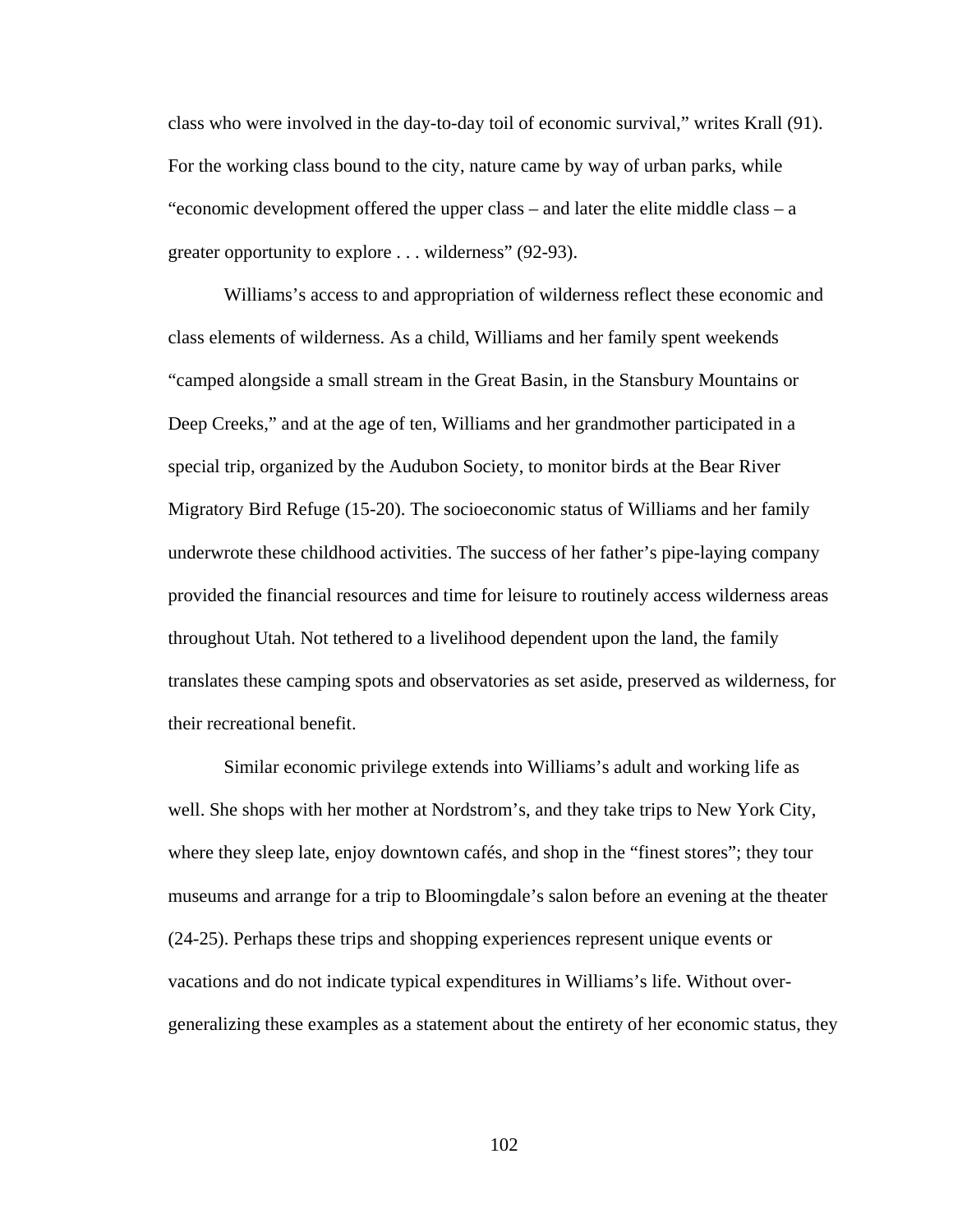do imply financial and time resources which also support Williams's interaction with wilderness.

For Williams, these finances and time resources do not solely derive from her family, but also from her position at the Utah Museum of Natural History. Williams introduces her work for the museum early in her narrative and contextualizes it with a daydreaming experience. "I caught myself staring out the window again. Last time I looked at the clock it was 11:20 A.M. Now it is 12:30," she writes (42). From her upper story office, Williams looks out above the city to watch birds and observe the Wasatch Mountains in the distance (42). The time reference and Williams's stare out her window figuratively indicate the association between her employment and her connection to wilderness. As Williams's position grants her extended periods of time to visually step out of her office and be present with birds and mountains, it provides similar means of a larger scale for Williams to be physically present in wilderness.

In part, access to wilderness and the required time for travel directly correlate with her responsibilities for field work. In her position, Williams travels to the West Desert (126), to an archaeological dig at Anasazi State Park in southern Utah (166), to Floating Island, west of the Great Salt Lake (179), and to the Tetons in northwest Wyoming for an extended backpacking trip (244). Her position also supplies the resources for excursions not related to her job: an eight-day trip to Tepotzlán, Mexico, where she celebrates the Day of the Dead (276), a hiking trip into Black Steer Canyon in southeastern Utah (242), and regular excursions to the Great Salt Lake and the Bear River Migratory Bird Refuge.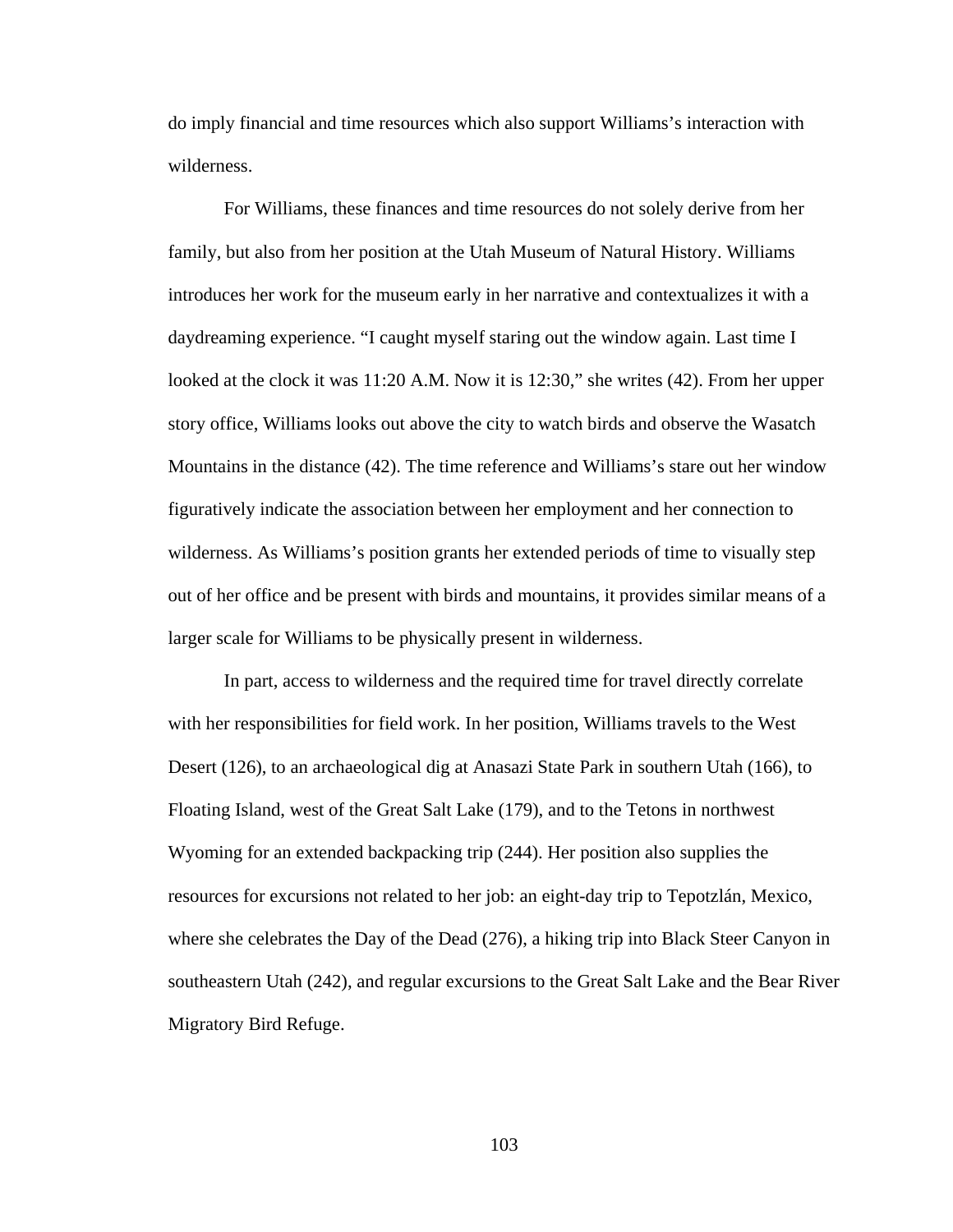Throughout her narrative, Williams notes numerous and frequent trips to the Great Salt Lake. Perhaps aware of the resources required for this trip,<sup>[53](#page-111-0)</sup> Williams begins the first chapter of *Refuge* with a detailed account of the twenty-five minute drive between her house and the lake. From her house near Emigration Canyon, east of Salt Lake City, Williams drives past the University of Utah, through Salt Lake City, and west toward the airport (5). When not driving to the Great Salt Lake, Williams travels to the Bear River Migratory Bird Refuge, which from "Salt Lake City takes a little over one hour" (10). The frequency of these trips, along with the required gas and reliable transportation, indicate Williams's privileged economic means, but they also point to the time her socioeconomic status grants her.

Williams's situatedness<sup>[54](#page-111-1)</sup> within wilderness stems partially from her participation in a long-standing cultural discourse about wilderness, and partially from her actions to apply or impute this discourse to the land around her. Both the given and the adaptation of it direct her interaction with wilderness, and both depend on available means and time. This situatedness or arrangement of land relations also depends on environmental conditions, on characteristics and qualities of land that support and make this interaction possible.

l

<span id="page-111-0"></span><sup>53</sup> Williams does not provide an overt acknowledgement of her privileged position in *Refuge*; it remains as a subtext without comment, but in the September/ October 2014 issue of Orion, she writes, "Yes, our ability to travel here is a privilege. But it is also a choice. . . . Wilderness is not my leisure or recreation. It is my sanity" (52).Williams recognizes the financial requirements of wilderness experience but does not continue her introspection to analyze how her financial privileges affect her interpretation of and interaction with wilderness.

<span id="page-111-1"></span><sup>54</sup> These ideas partially reflect David Simpson's work in his book *Situatedness*, where he contends that situations include "outside forces that influence subjectivity. . . . But they are also open to . . . responses or reactions. . . . [Situations] are given to us but also open to amendment" (20).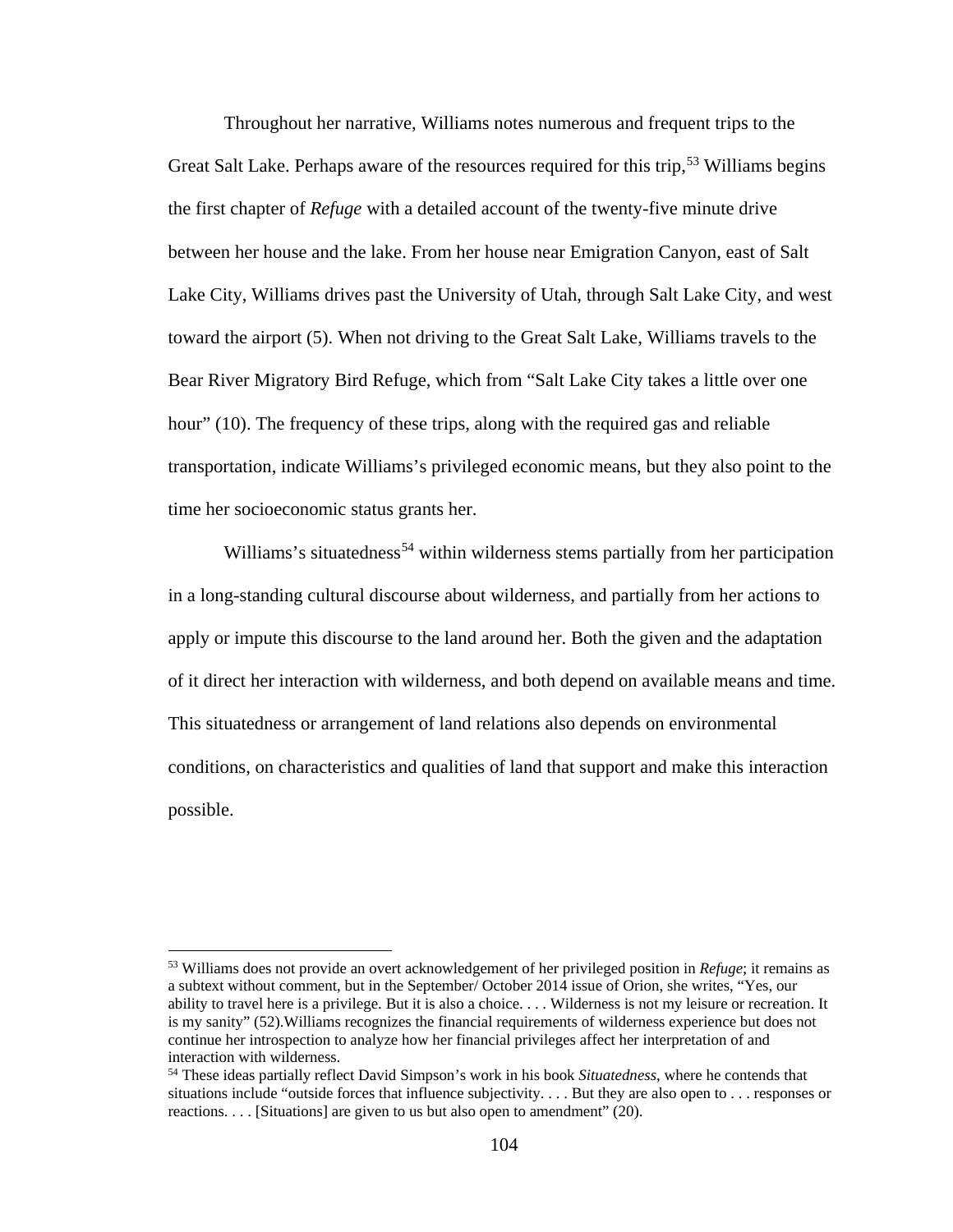#### **Rewilding: Locations of Loss**

 $\overline{\phantom{a}}$ 

In the spring of 1983, Williams's expected wilderness conditions became unpredictable and her desired experiences became unattainable. While the rocky Wasatch Mountains, west of Salt Lake City, and the Bonneville Salt Flats, to the east signify the typically arid conditions of this geographical location, an above-average snow pack combined with record-level rainfall and quickly rising temperatures in the spring of 1983 to produce flooding conditions throughout the Salt Lake Valley. Meager streams transformed into over-flowing rivers, tepid lakes into small seas, and city streets into canals. Williams's access points into wilderness west of the city eroded under the expanding rivers, and the elevated water levels radically transformed sites, such as the Bear River Migratory Bird Refuge, that Williams valued as wilderness.

The events of 1983 derived from meteorological and hydrological conditions of the previous year. Salt Lake City averages less than two inches of moisture in any given month, and this geographical area typically receives around 16 inches of rain and snow over the course of an entire year (weatherdb.com). The record-setting water year of 1982,[55](#page-112-0) peaked during September 1982 when the area witnessed more than ten inches of rain (weatherdb.com). Through the spring of 1983, the area continued to receive unusual amounts of rain and snow, and in March, record levels of moisture occurred again (Sillitoe). Snow accumulated through the end of May, when temperatures rose sharply into the 80s and 90s, sending dangerous amounts of melted snow into the area's streams that were already at capacity (Sillitoe).

<span id="page-112-0"></span><sup>&</sup>lt;sup>55</sup> A weather year measures moisture received from October 1<sup>st</sup> through September 30<sup>th</sup> of the following year and is named for the year in which nine of the months occur (water.usgs.gov).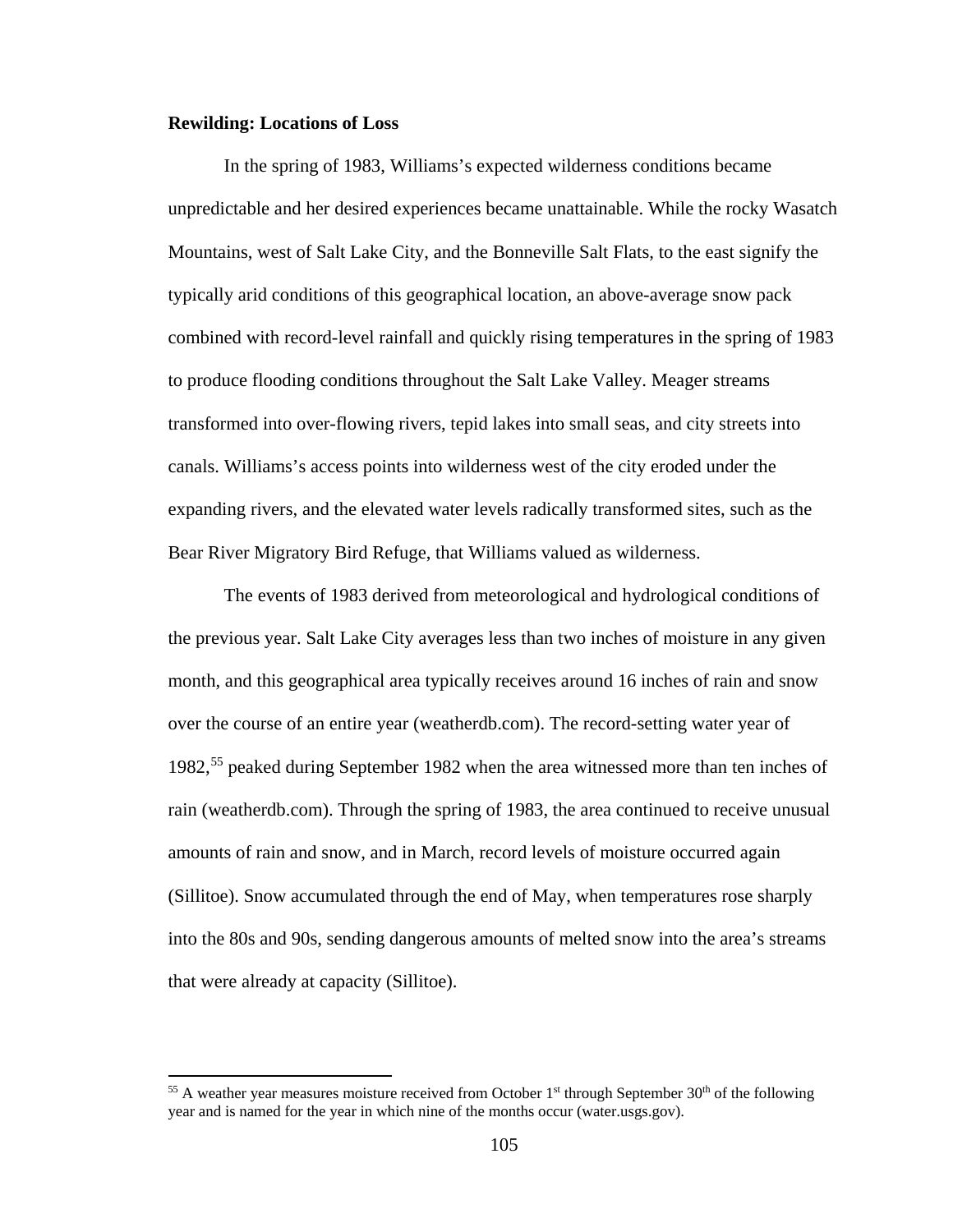Throughout Big and Little Cottonwood Canyons (both in the Wasatch Mountains) surging water now defined sites formerly identified as places of habitation and transportation. In April 1983, a lake formed over the small mountain town of Thistle when mudslides dammed the Spanish Fork River (Starbuck). In Salt Lake City, by the end of May, newly formed rivers replaced Thirteenth South Street and State Street (the city's central north-south roadway), when city officials redirected water from the flooding Jordan River and City Creek (Sillitoe).

West of the city, the rising waters most dramatically affected the Great Salt Lake. With an average depth of less than 15 feet, extremely flat banks, and no outlet, any additional water dramatically influences the lake's total surface area (Mathews). Depth fluctuations measured in feet result in surface area changes measured in hundreds if not thousands of square miles. Calculated in feet above sea level, between September 1982 and June 1983 the lake rose from 4199.4 feet to 4204.05 feet, the largest seasonal gain on record, and reclaimed land containing railroads, farms, and Interstate 80, one of the most significant transcontinental roadways in the United States (Williams 8).

These events can and were interpreted in multiple fashions. In a *Washington Post* article, Jay Matthews writes about the lake as an unstoppable invasion into sites of human civilization, concluding that its expansion "undermined" surrounding roads and farms (A2). James Starbuck, in a 2012 encyclopedia article, translates mudslides and swollen rivers as "threats" to towns and commerce, while the colluding weather circumstances represent a "disaster" and a "worst-case scenario" to Starbuck. Local writer and historian, Linda Sillitoe, draws on similar imagery when she describes the "ruckus" caused by a flooding City Creek.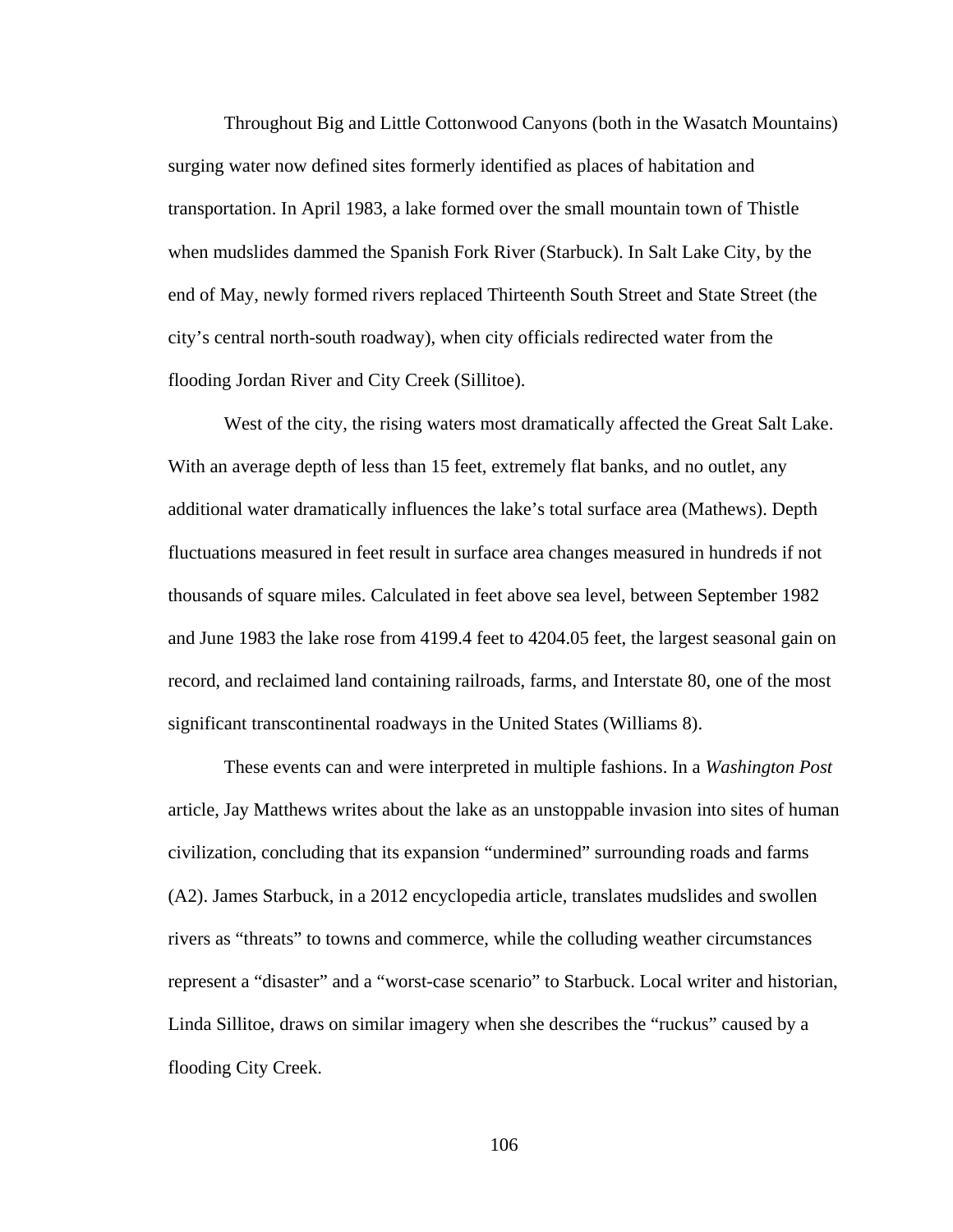Such interpretations accurately portray these events. The flooding waters tragically displaced families, destroyed homes and businesses, and resulted in hundreds of millions of dollars in repair costs. Without minimizing these disastrous circumstances, I suggest that the events of 1983 also signify a rewilding. In terms of psychological response, the rivers running through city streets and the ever-rising water level of the Great Salt Lake turned human awareness and attention back to elements of nature. Thoughts and human action throughout the Salt Lake Valley were rewilded, or as Williams writes, "during these years [1982-1983], talk on the streets of Salt Lake City has centered around the lake. . . . it is no longer just a backdrop for spectacular sunsets. It is the play of urban drama (8). With the floods, the wild recontextualized city and human life, as water (re)defined Salt Lake City and its surrounds in 1982 and 1983.

In terms of physical conditions, the expanding lake signifies a return to previous circumstances, a reinstatement of a former body of water known as Lake Bonneville. Occurring during the Pleistocene epoch, at its largest, Lake Bonneville covered more than 32,000 square miles (an area about the size of present-day South Carolina) throughout northwest Utah and southern Idaho (geology.isu.edu). Its greatest depth measured more than 1000 feet, and the many islands it once contained are now mountain ranges throughout western Utah (Gwynn). Approximately 16,000 years ago, Lake Bonneville breached the Red Rock Pass in southern Idaho and began eroding the rock throughout the pass (geology.isu.edu). The breakdown resulted in an immense flood and shrinkage of the lake, which eventually declined in size and water level to its current state, now known as the Great Salt Lake (geology.isu.edu).<sup>[56](#page-114-0)</sup>

 $\overline{\phantom{a}}$ 

<span id="page-114-0"></span><sup>56</sup> For Williams's account of these events, see pages 30-32 in *Refuge*.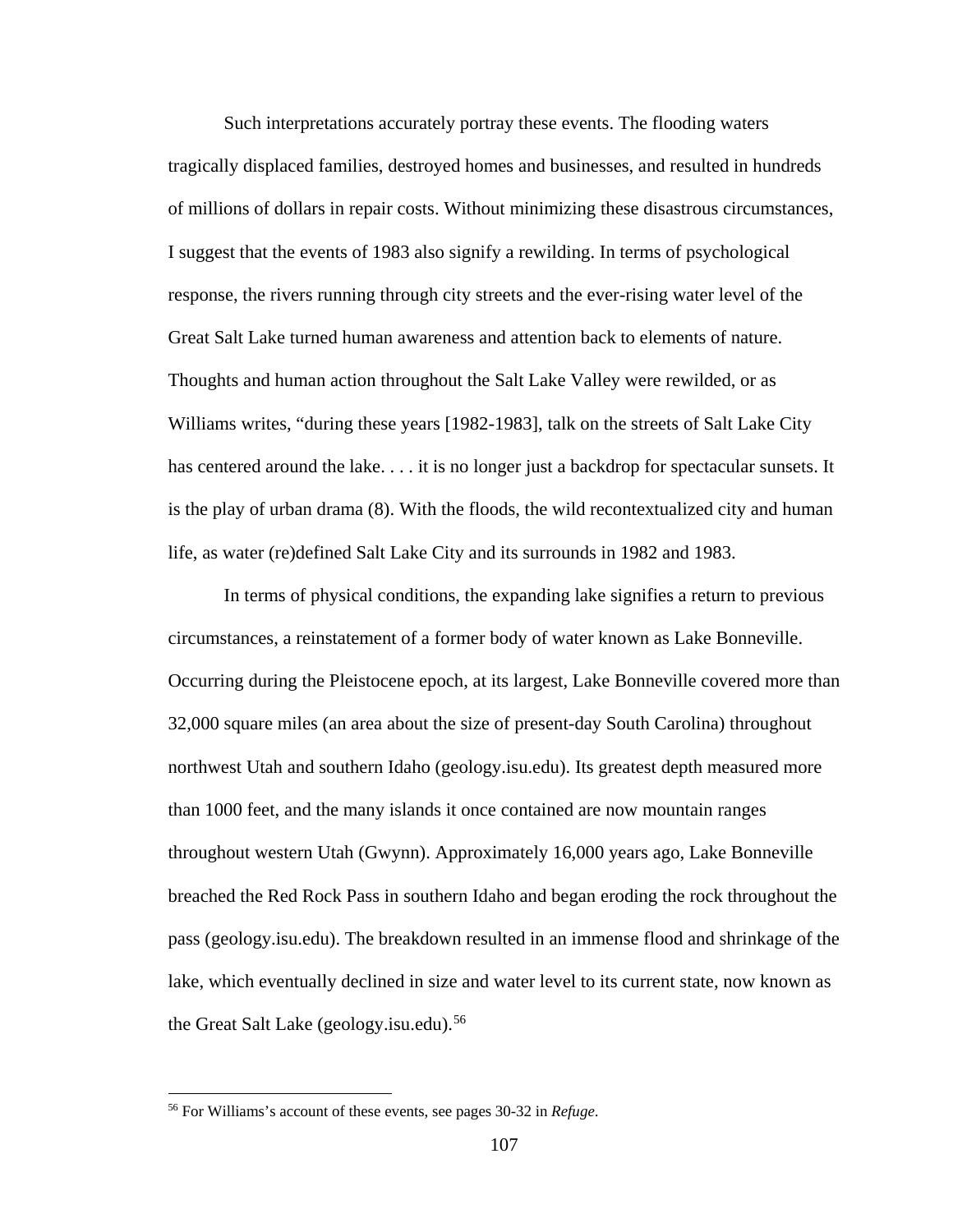In flowing out again toward these ancient shorelines, the expanding perimeter of the Great Salt Lake appeared to be returning to a previous state. Hemmed in by roads, rail lines, and other boundaries, the Great Salt Lake pushed beyond these bounds back toward a condition defined more by nature than by humanity. As the flooding of the Jordan and Clay Rivers reintroduced a sense of wild nature to Thirteenth and State Street, the enlarging lake extended a rewilded sense into the land around it. Recording these events, Williams writes, "I turn around three hundred and sixty degrees: water as far as I can see. The echo of Lake Bonneville lapping against the mountains returns," and when the lake rises another foot, she likewise observes, "The water level of Great Salt Lake is so high now that it recalls the memory and reality of Lake Bonneville. The Wasatch Mountains capped with snow seem to rise from a sparkling blue sea" (97, 140). Water and mountains, two aspects that had once defined the Pleistocene Lake Bonneville had once again become the primary characteristics of this locale.

Williams interprets and responds to this rewilding in complex and perhaps contradictory ways. Similar to her observations of the returning Lake Bonneville, Williams subtly indicates celebration at the sight of the Great Salt Lake's rising waters. Writing about the largest island in the lake, Antelope Island, Williams notes, "A state park claims the northern tip with a few facilities for tourists, but with the causeway submerged, it becomes wild and uninterrupted country once again" (64). In contrasting the state park and tourist facilities with the undisturbed land, Williams places the description of the rewilded island last in the sentence, implying her preference for wild conditions on this island and indicating her welcome of their return.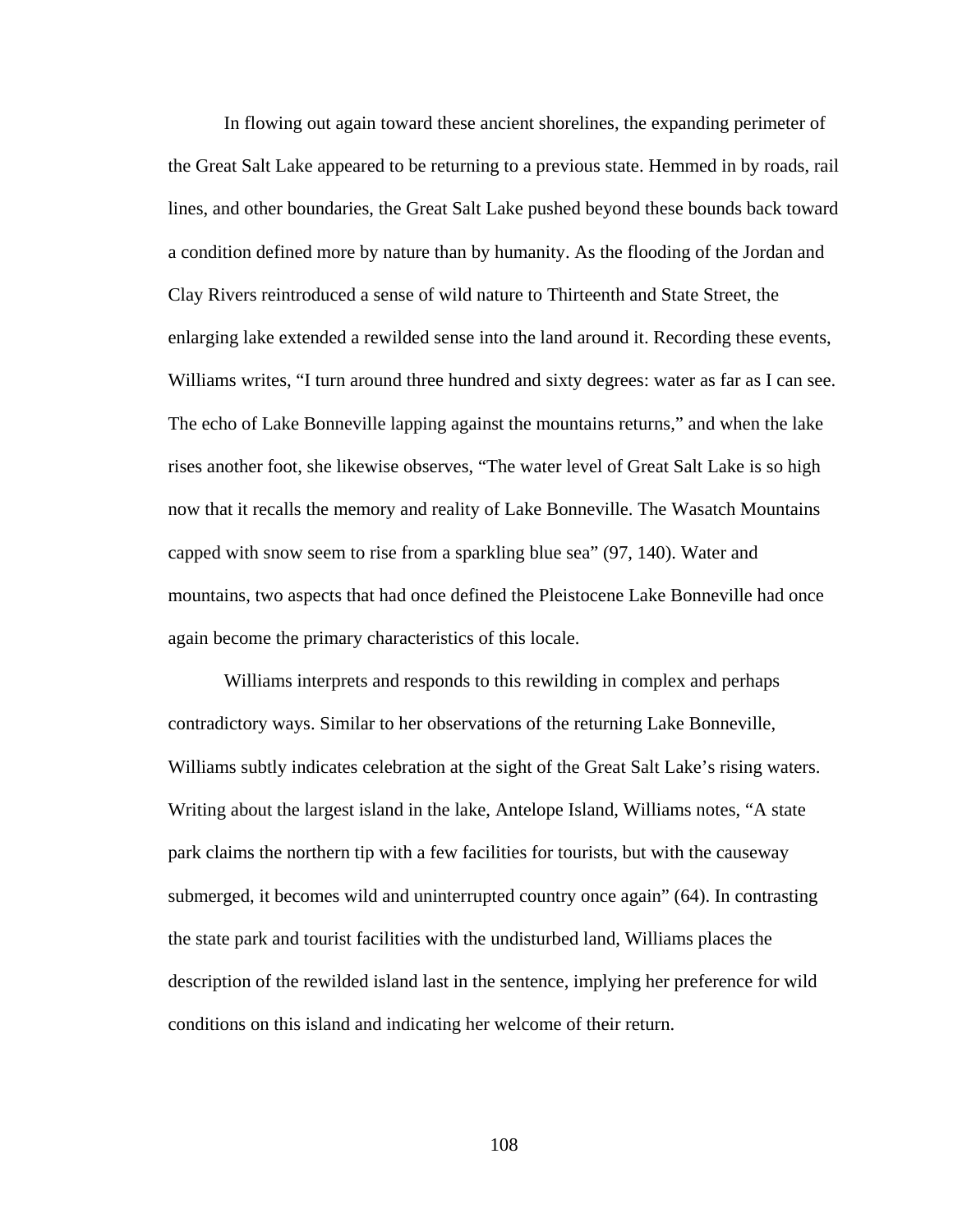In similar passages, Williams describes the effects of the rising waters on the Bear River Migratory Bird Refuge. Initially the alkaline flats around the refuge, which are usually dry, take on moisture. Cattails begin to look like "snorkels" to Williams, with only a few inches of their flower heads showing above the new water line (40). Comparable to the submerged causeway to Antelope Island, rising waters cut off human access to the refuge and chip away at reminders of a human presence when they inundate the access road and damage the government office buildings (156-157). Noting these conditions, Williams writes, "Bear River now belongs to the birds" (157).

Williams's tone in this concluding statement is less straightforward than that in the passage regarding Antelope Island. In one sense, the phrase "to the birds" echoes the idiom "for the birds" and implies an idea of abandonment. Read in this manner, Williams might be indicating that humanity has discarded the flooded refuge and left it for the birds. If read in tandem with the Antelope Island section, however, Williams's sentiment for the return of a wild state marks both passages. In this interpretation, as with the island, Williams notes with eagerness the transition from roads and buildings to a locale defined solely by birds, and she celebrates that this place is once again "wild and uninterrupted" (64).

Similar to scenes from *All the Pretty Horses* and *Housekeeping*, a sense of loss and mourning underlies Williams's interactions with these rewilded spaces. The bird refuge represents consistency to Williams, a place of comfort and familiarity. "The birds and I share a natural history. It is a matter of rootedness," she writes (21). When the rising waters inundate nesting grounds and food supplies, forcing countless bird populations to find shelter and nutrients elsewhere, Williams feels "displaced" and longs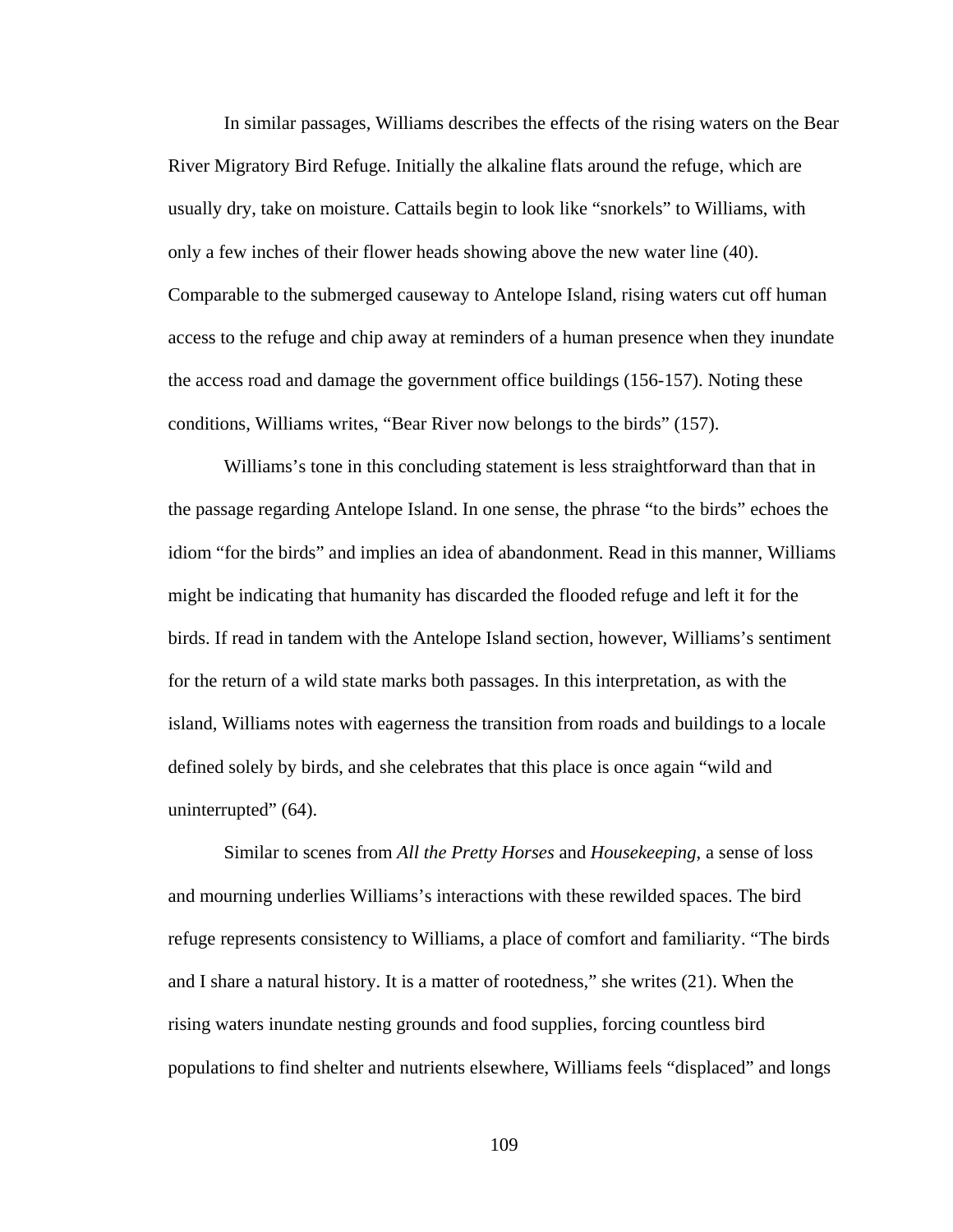for everything to be "back to its original shape" (97, 68). She views the flooded refuge as inevitably lost, finds that she cannot adjust to the changing land and waterscape, and thinks of herself as "adrift with no anchor to hold [her] in place" (113, 140, 177).

The rewilding bird refuge translates as loss and mourning to Williams in part because she intertwines the Bird Refuge with her family (40). The rise of the Great Salt Lake represents and mirrors the rise of a tumor in Williams's mother (22). The waters "surging along Antelope Island's shores [are] the force wearing against [her] mother's body," for the island is her mother's cancer-filled body (64). For Williams, connections to land mirror family relations, and the combination of the flooding bird refuge and her mother's cancer threatens two elements she regards as "bedrock" (40). Witnessing a flooded bird refuge compounds her grief and sense of loss, for rather than provide a sense of escape, environment now shuttles Williams back into her family by mirroring the loss and destruction of her mother's cancer.

#### **Rewilding: Adaptation and the Wilderness Within**

Williams's sense of loss also derives in part from shifting boundaries. Places and sites formerly accessible must now be viewed or experienced from a distance. When waters submerge the causeway to Antelope Island, Williams takes up a "remote vantage point" from which she can watch the island through binoculars, concluding that, "Antelope Island is no longer accessible to me" (64). In a similar experience, Williams attempts to drive west from Brigham City toward Bear River. Before the Great Salt Lake flooded, Williams could drive for fifteen miles on this trip, but now the lake's waters force her to stop three miles outside the city. She drives until water begins leaking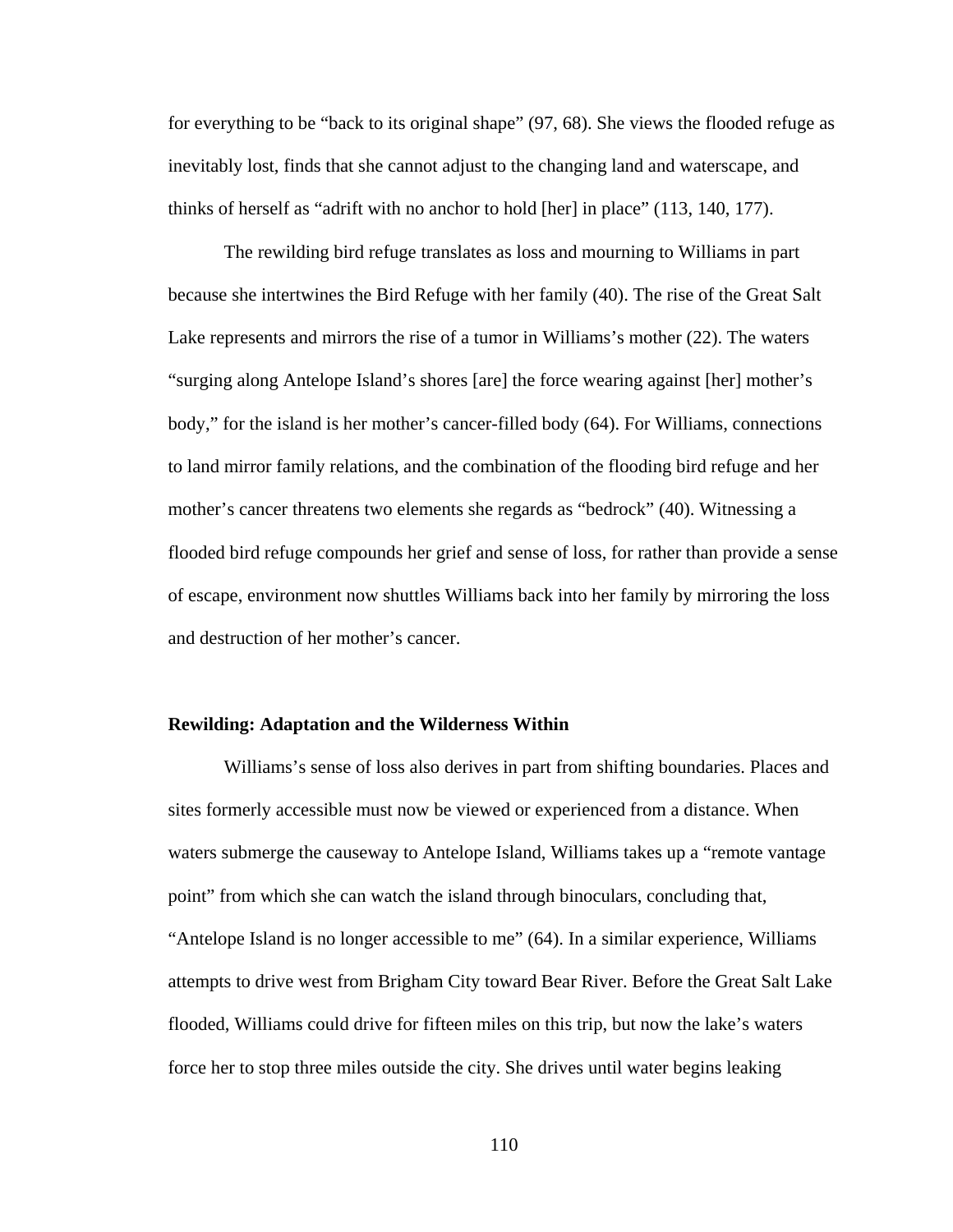through the floorboards, and stopping, she climbs out onto her car's roof, from where she observes birds (141). Although the drive into the lake echoes Williams's other attempts to intertwine with the sand and water around her, she must abandon these aims in this instance, remaining perched above the waters rather than slipping into them. As indicated by her position on the car, the flooding and rewilding of the Great Salt Lake not only displace and re-place Williams, but also reposition and resituate her with relation to wilderness.

Unable to access the Bear River Migratory Bird Refuge, Antelope Island, and other locations that Williams translates as wilderness and as sites for strength, escape, and consubstantial shifting, she seeks to discover new positions in regard to these places. Quoting a poem from Rainer Maria Rilke, Williams yearns "not to be cut off / not through the slightest partition" (272); therefore, rather than leaving these sites, Williams chooses to stay and find ways to be drawn further into the "essence" of these places (4). Gliding constitutes one new position. Watching gulls fly over the Great Basin on a day when her "soul has been wrenched," Williams finds that the "simplicity of flight and form above the lake untangles [her] grief"; when the birds write "glide" in the sky, for a "few brief moments," she follows their lead (75). Whereas Williams has previously sought to entwine and submerge herself into elements of sand and water, to be intimately present in and within wilderness, in this context she aims to establish distance between herself and wilderness. Where connection to land and waves granted her psychological refreshment and spiritual renewal before the rising of the Great Salt Lake, in this case she gains a similar experience by being removed. Comparable to the birds, in detaching, Williams is freed to "mediate between heaven and earth" (95).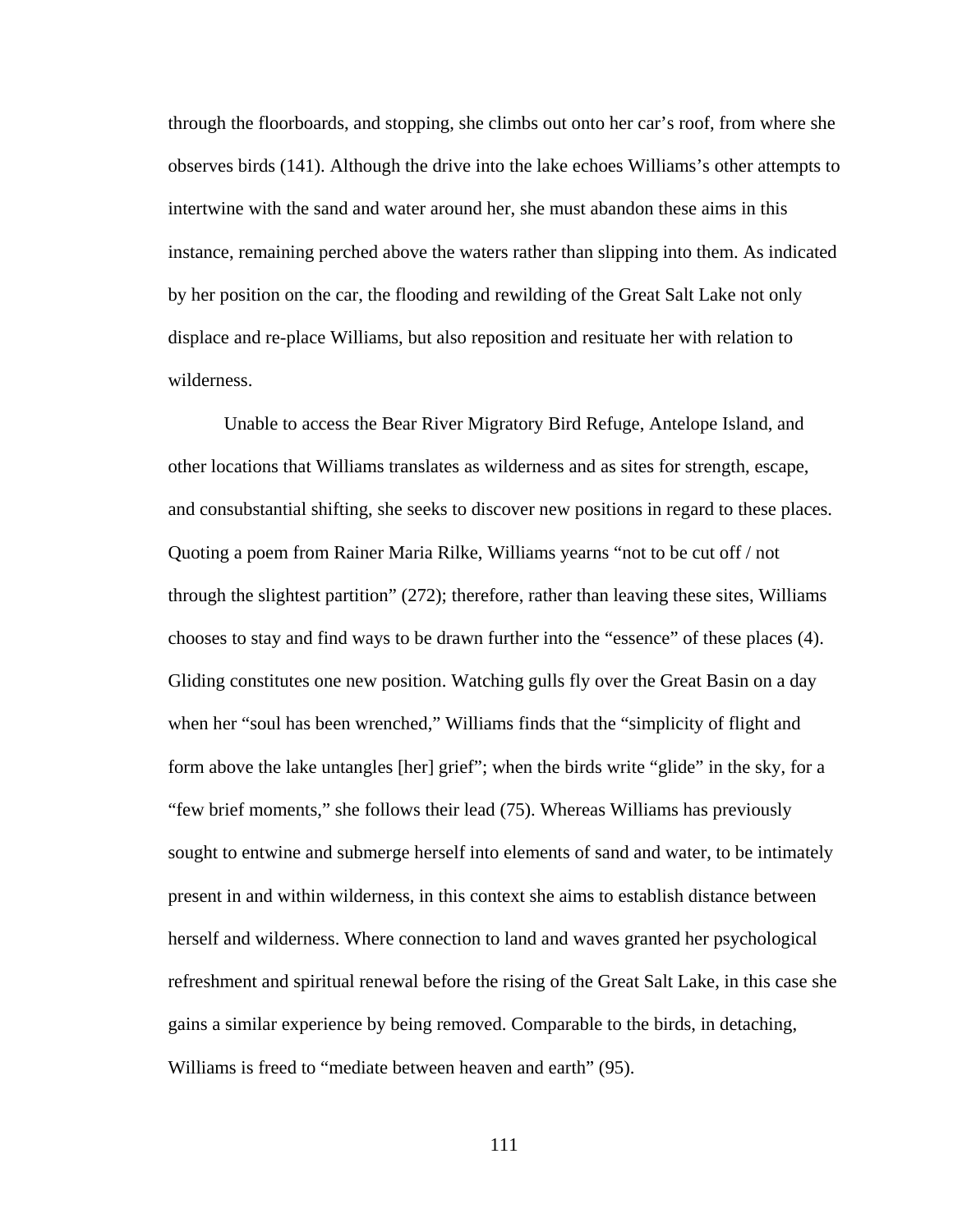Similar to gliding with birds across fluctuating wind streams, Williams identifies a second modified posture toward wilderness in her study of the Fremont, a desert people who inhabited the Great Basin approximately a thousand years ago (180). To live next to the Great Salt Lake, the "Fremont oscillated with the lake levels," following the "expanding and receding shorelines" (183). They moved and "accommodated change" (183). Rather than insisting on fixed patterns of interaction with wilderness and feeling immobilized when those points of access shift, Williams witnesses a flexibility in the Fremont that recognizes wilderness as bearing multiple manifestations with numerous paths to access its environments and experiences.

Both positions indicate movement and adjustment, marking a shift in Williams's relation to wilderness. Williams previously interacted with wilderness as if it were static. The Bird Refuge and the Great Salt Lake bore particular shapes to Williams, constant anchors without variance or significant change. Following the flooding of the Great Salt Lake and the modifications brought about by rewilding, rather than insisting on set boundary lines, Williams considers how "borders are fluid, not fixed" (239). In this context, like the birds at the refuge that are adjusting to rising waters Williams finds that adaptation is the basis of an interaction with wilderness, as she writes, "I am adapting as the world is adapting" (267).

Adaptation connotes adjustment, a becoming accustomed to new circumstances, but it also represents a resituating, a reassemblage of existing parts in a new manner or site. For Williams, this new location becomes the interior self. Displaced from the bird refuge and cut off from locales like Antelope Island, Williams adapts by turning inward,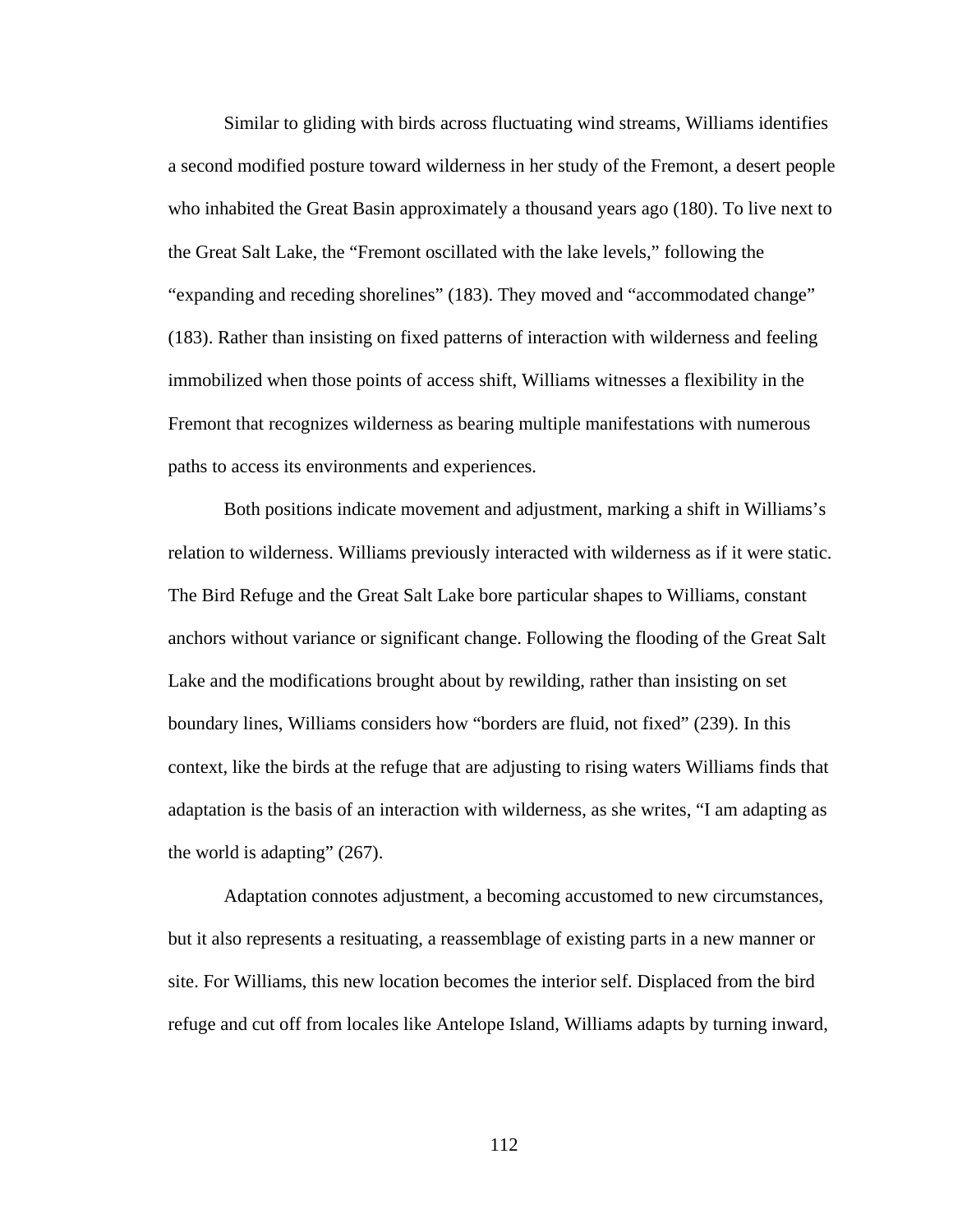by restructuring her wilderness experience in her self. Williams's extended quote of Rilke's poem reflects her adaptation and turn inward:

> Ah, not to be cut off, not through the slightest partition shut out from the law of the stars. The inner – what is it? if not intensified sky, hurled through with birds and deep with the winds of homecoming. (272)

Similar to Rilke, who avoids being "shut out from the law of the stars" by looking inward to an "intensified sky / hurled through with birds and deep," Williams contends that while wilderness exists about her, it also resides in her inner self. Drawing on Gnostic teachings, Williams writes, "For what is inside of you is what is outside of you. . . . And what you see outside of you, you see inside of you" (267). From Williams's new posture, to see wilderness externally is to see it internally; the wilderness of rocks and sand is also the wilderness of emotions and thoughts. For Williams, "every pilgrimage to the desert is a pilgrimage to the self" (148), and rather than searching for wilderness and refuge beyond her self, Williams now concludes, "Refuge is not a place outside myself" (267).

As Williams's position atop her car indicates a shift in her physical and psychological relations with wilderness, it also depicts challenges to her subjective action toward and appropriation of wilderness. The expanding Great Salt Lake waters contest her economic privileges of transportation, annulling her resources of time, money, and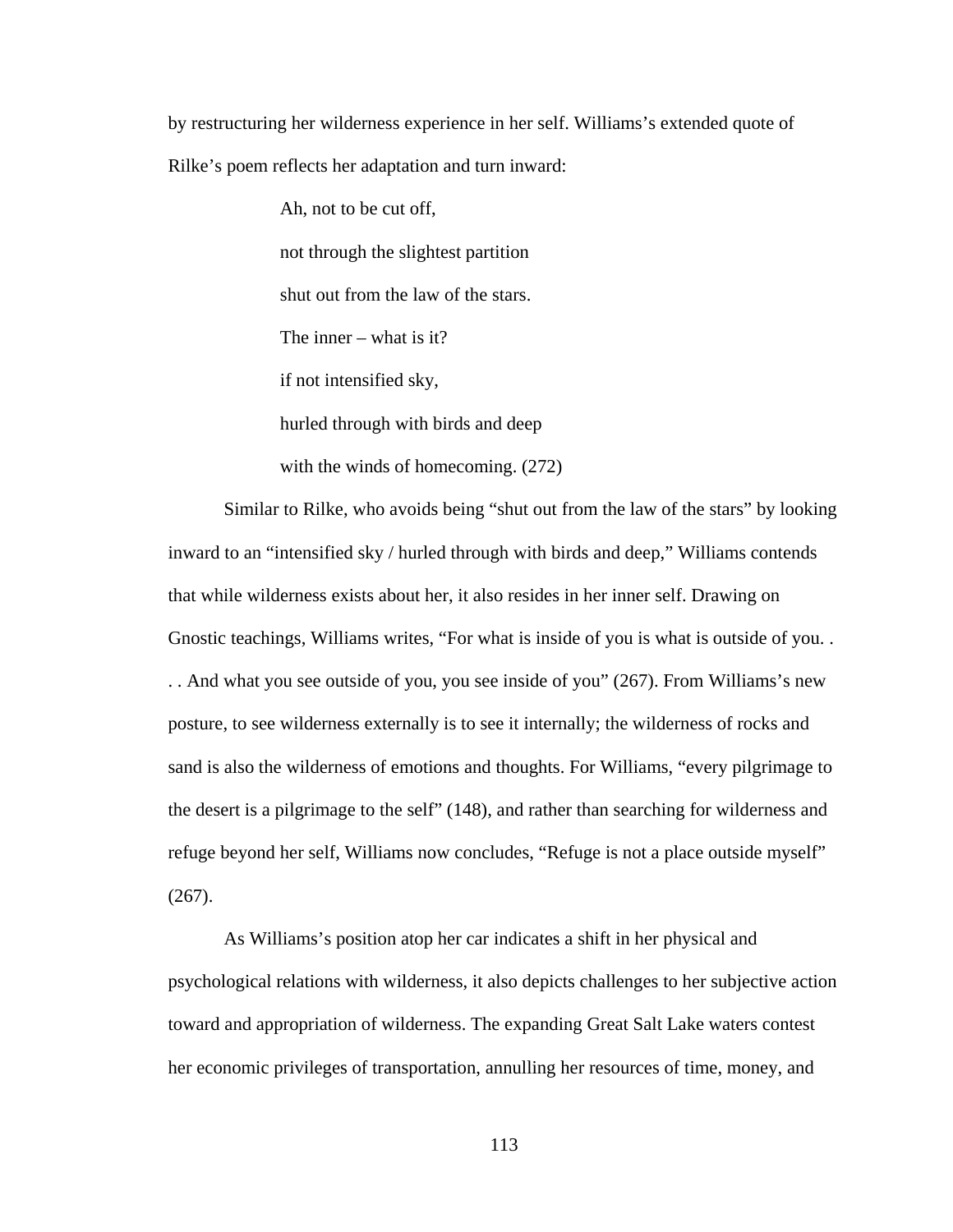movement. While the lake's rewilding prohibits her usual class-based routes to wilderness, it concurrently exceeds Williams's construct of such places; her desires and needs no longer resonate with the rising Great Salt Lake. In this sense, Williams's perception of loss stems not only from physical removal from Antelope Island and the Bird Refuge or from an awareness of displacement but also from an inability to make wilderness her own, to shape it toward her own ends.<sup>[57](#page-121-0)</sup> Borrowing from and modifying Saussure, rewilding loosens the links between the signifier and signified; the flooding waters reshape the signified to where Williams's signifiers no longer associate with wilderness. Unable to reach outward toward some other object, Williams's signifiers fold inward, directing attention to their source.

Put differently, rewilding contests links between physical places and psychological responses. As John Vucetich and Michael Nelson write, "Wilderness entails two distinct concepts," a "physical wilderness" and an "experiential wilderness" (611-612). While Williams previously shuttled between these concepts, seamlessly latching her expected experiences onto physical lands and easily absorbing external cues to prompt psychological responses, rewilding makes the physical site of wilderness unavailable, relegating Williams to a wilderness comprised primarily of emotional and mental experiences. As implied above, within this state, wilderness becomes reanimated and rewilded for Williams. While the wilderness Williams accessed before the flooding waters was known and experienced intimately, it resided within her subjective scripts and entitlements, but the wilderness that takes shape in 1983 shifts Williams into a posture of

 $\overline{\phantom{a}}$ 

<span id="page-121-0"></span><sup>57</sup> Williams gestures toward a similar point when she writes, "maybe it is not the absence of the moon that frightens us, but the absence of what we expect to be there" (146). What Williams applies to the moon and its absence, I extend to her general interaction with wilderness. Loss in both cases connotes not only a missing physical property or element but also an unavailable context in which to experience expected interactions and emotions.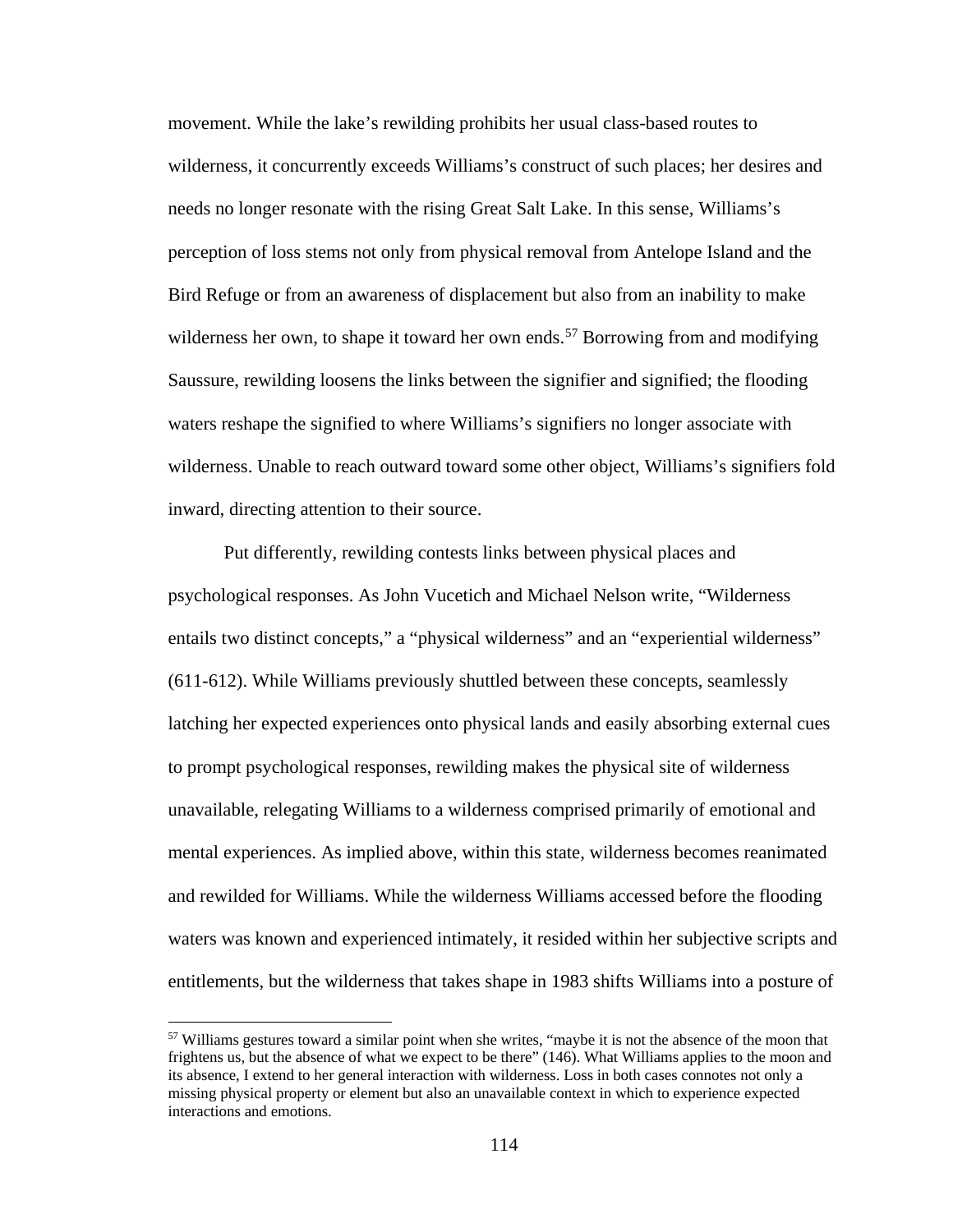witnessing self-willed environments beyond her physical needs and psychological structures. In this posture, even as she challenges Cronon's and Feldman's narratives of beneficial rewildings, she also echoes their sense of a modifying wilderness, one that continuously expresses a returning wild.

### **Posturing in Sites of Rewilding**

Terry Tempest Williams's responses to the flooding of Bear River Migratory Bird Refuge and of the Great Salt Lake represent one range of reactions to rewilding places, and by extension, to similar scenarios in contemporary wilderness. Her narrative suggests a removed posture toward such places and conditions, implying a position of observing and walking softly through wilderness. Even as she witnesses significant changes and supposed challenges to her understanding of wilderness, Williams maintains a hands-off approach. In part, her response reflects a lack of a tangible adversary: "there is no one to blame, nothing to fight" (140), but her reaction also separates her from intervention, management, and other actions based on a perception that the rewilding conditions require fixing or reversal. Rather than extend her energies toward staying the fluctuating waters, Williams watches from a distance and concludes, "the only thing we can expect is change" (146). Writing ten years later, in an afterword of the tenth anniversary edition of *Refuge,* Williams maintains her position, stating, "The only truth I trust is change" (313).

Few in the Salt Lake Valley join Williams in her posture of a mournful but accommodating witness. Responding to pressure from railroad companies, the Salt Lake City International Airport, and mineral companies, the Utah State Legislature drafts five options to counter the Great Salt Lake's rising waters levels. They consider breaching the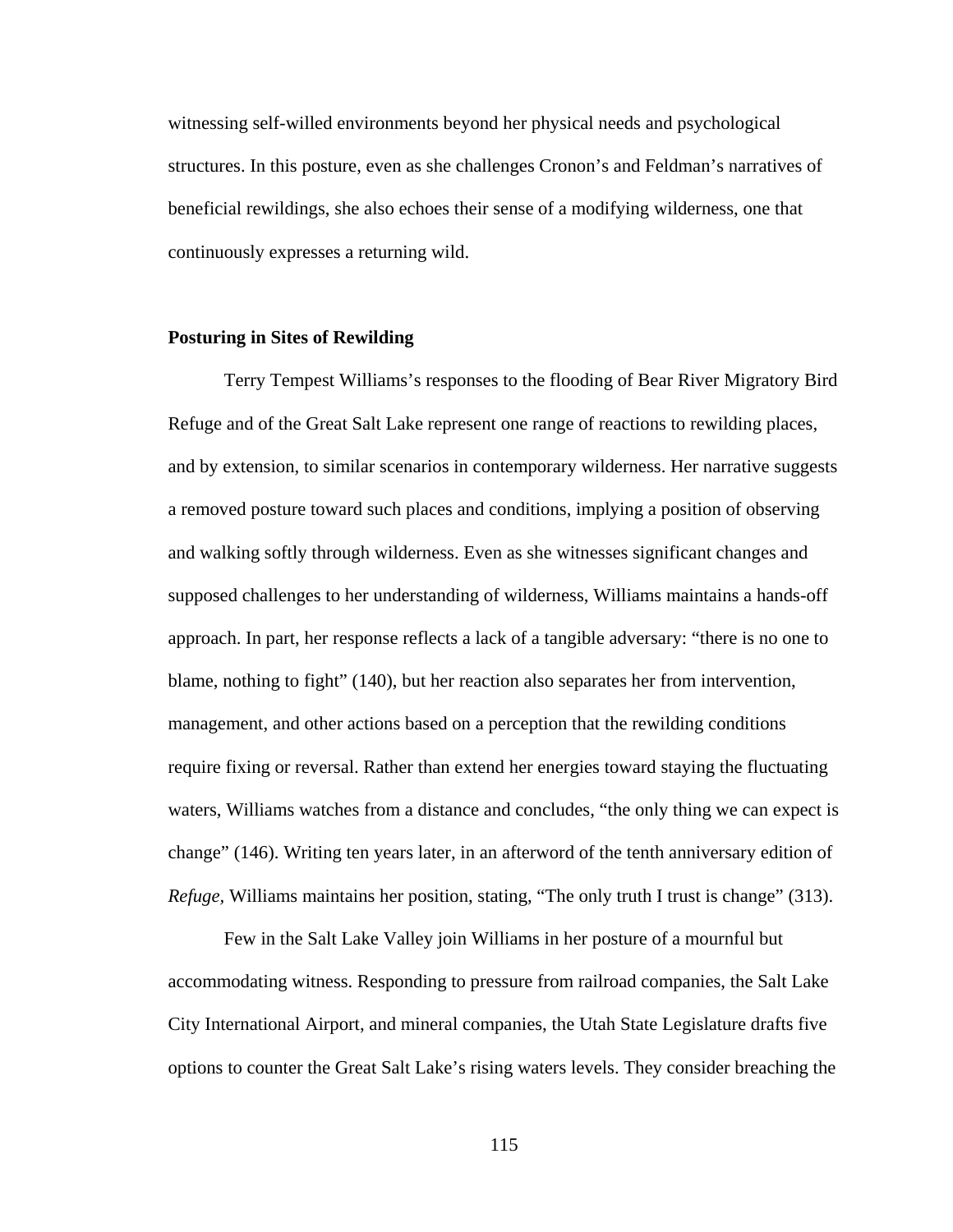Southern Pacific Railroad Causeway, damming the largest tributary of the lake (the Bear River), diverting the Bear River to flow into the Snake River, diking selective spots along the lake's shoreline, and pumping water into an evaporation pond in the West Desert (58- 61). They initially decide to breach the causeway, but when water levels do not recede quickly enough the Utah Legislature approves funds to pump the water, creating the West Desert Pumping Project (130-131). When the project is completed, Governor Norm Bangerter claims, "We've harnessed the lake! We are finally in control" (247). In 1988 the American Society of Civil Engineers nominates the project for its Outstanding Civil Engineering Achievement Award, and pumps continue to run until "the flood is over" (257, 273). In contrast to Williams, who would prefer to minimize her interactions in order to attend to the "mind" of the lake, (139), Governor Bangerter and the Utah State Legislature favor intervention, scripting their actions as assistance to an inept and malfunctioning aspect of nature.

The contrast between Williams's response and that of Utah state government signifies a central tension in current wilderness debates: what role should humanity adopt in regard to an ever-changing wilderness?<sup>[58](#page-123-0)</sup> As an echo of the West Desert Pumping Project, Christopher Solomon argues for one option in a recent New York Times article, contending that we should revisit the "guardians not gardeners" rhetoric of the 1964 Wilderness Act and "put our hands on America's wildest places" to ensure their survival

l

<span id="page-123-0"></span><sup>&</sup>lt;sup>58</sup> During the final stages of this project, Orion Magazine highlighted two authors who model this divide. Emma Marris, in her article "Handle with Care" argues that many contemporary wild areas require human assistance to cope with climate change. Citing the planting of whitebark pine seedlings that appear resistant to blister rust, Marris contends that only human intervention can prolong a sense of wild places. In June, with its 2015 book award, Orion also registered a position closer to Williams's than Governor Bangerter (and Marris) by selecting George Monbiot's *Feral: Rewilding the Land, the Sea, and Human Life*, in which he argues that nature should be allowed to "find its own way" (9). For Monbiot, humans should strive to let environments be "self-willed" and let "nature decide" its own course (10). As argued throughout, the works featured in this project gesture more toward Monbiot's positon.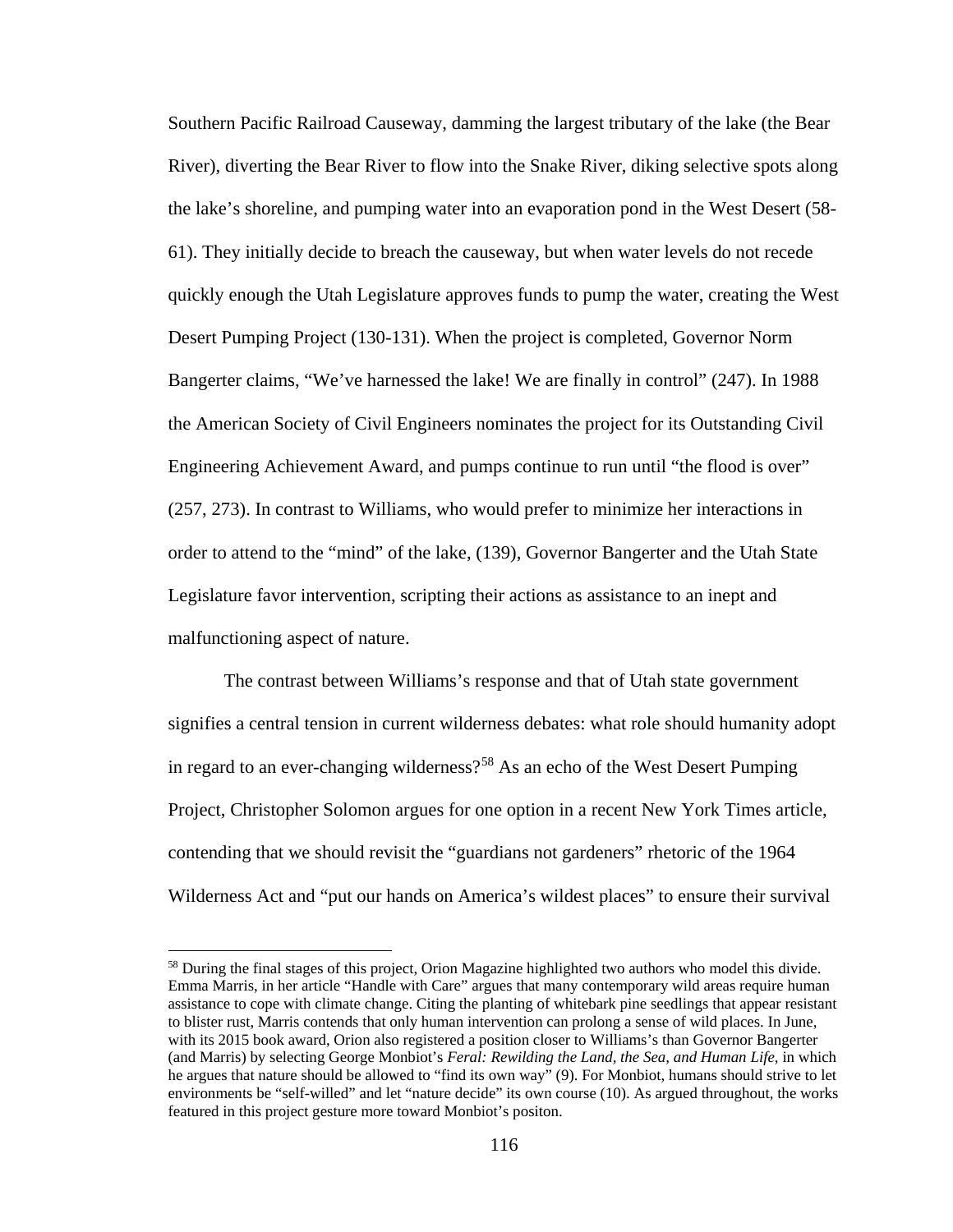in an era of exigent environmental conditions. According to Solomon, digging irrigation ditches, transplanting threatened species, and altering declining landscapes can "make the landscape more resilient" and can "help nature adapt by giving it a hand in this strange new world" (1).

*Refuge* probes the question of human involvement within a context of wilderness areas that are pushing back toward previous, more wilded states, and the narrative is particularly interested in how humanity might respond when rewilding poses threats to human culture and concerns, when it begins to dismantle the works and creations of humanity. The "wait-and-see" response modeled by Williams echoes throughout the other works considered in this project and puts forth an alternate posture for those who contend that wilderness gardening inflicts more harm than good and who desire different narratives than those of Christopher Solomon and Governor Bangerter. A shift in narratives results in a shift in attitudes and postures, so argue the imaginative works attended to here. Rather than arrive in wilderness stylized as conquerors, the figures of John Grady, Ruth, and Terry Tempest Williams position humanity in roles of lament and offer to join their voices with those observing and mourning a troubled wilderness.

Copyright © Aaron Andrew Cloyd 2015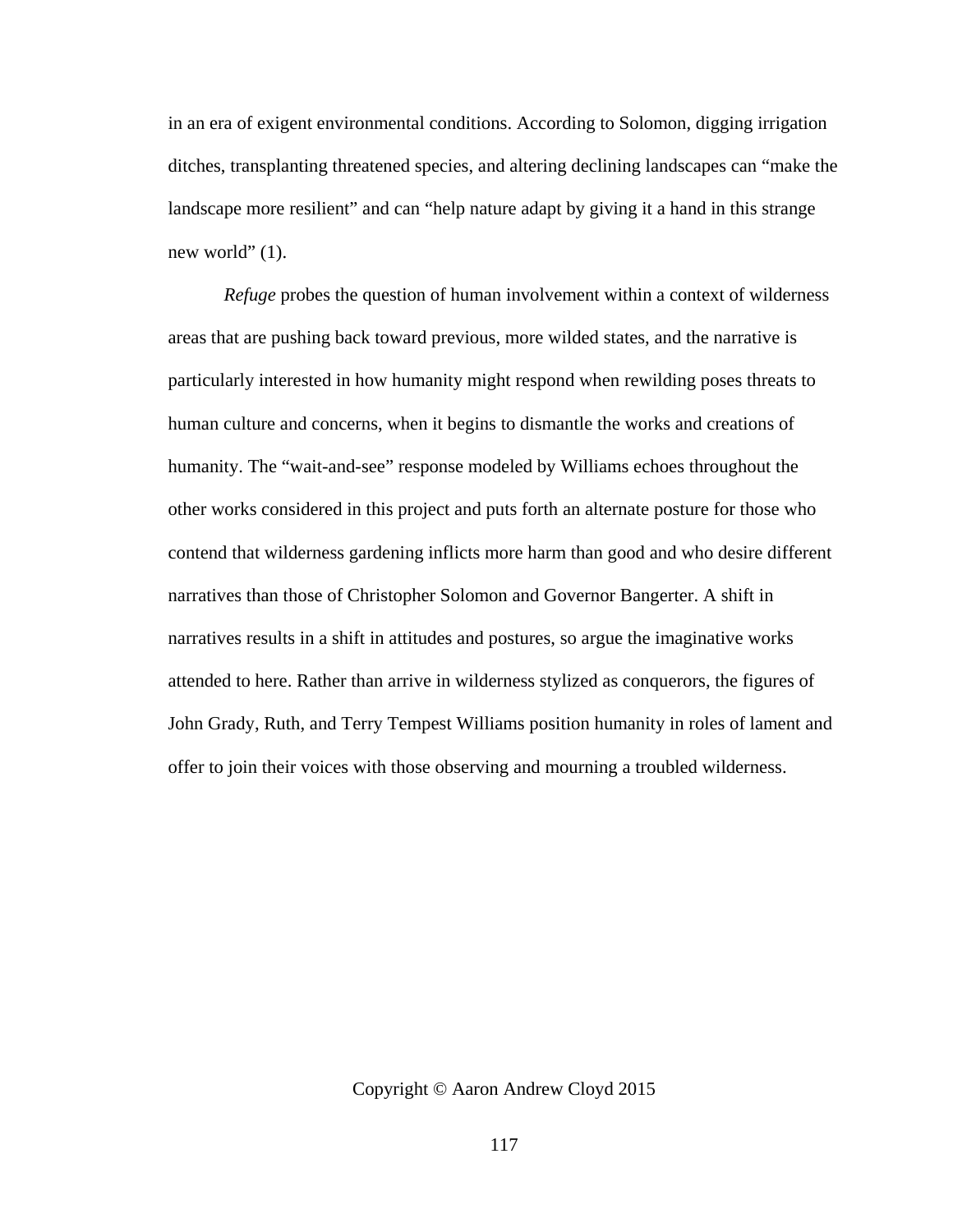#### **Works Cited**

- Abbey, Edward. *Desert Solitaire: A Season in the Wilderness.* New York: Ballantine Books, 1968. Print.
- *Apa.ny.gov*. "New York State Adirondack Park Agency." Web. 21 July. 2015.
- Bakhtin, Mikhail. *The Dialogic Imagination: Four Essays*. Ed. Michael Holquist. Trans. Caryl Emerson and Michael Holquist. Austin: U of Texas P, 1984. Print.
- Baudrillard, Jean. *Simulacra and Simulation*. Trans.Sheila Faria Glaser. Ann Arbor: U of Michigan P, 1994. Print.
- Best, Stephen and Sharon Marcus. "Surface Reading: An Introduction." *Representations*  108.1 (2009): 1-21. Print.
- Bradford, William. *Of Plymouth Plantation 1620-1647*. Ed. Samuel Morison. New York: Alfred Knopf, 1952. Print.
- Brower, Kenneth. "Leave Wilderness Alone." *Outside Magazine.* 13 Oct. 2014. Web. 15 Oct. 2015.
- Buell, Lawrence. *The Future of Environmental Criticism.* Malden, MA: Blackwell, 2005. Print.
- ---. *Writing for an Endangered World*. Cambridge: Harvard UP, 2001. Print.
- Burke, Kenneth. *A Grammar of Motives*. Berkeley: U of California P, 1969. Print.
- ---. *Language as Symbolic Action: Essays on Life, Literature, and Method.* Berkeley: U of California P, 1966. Print.
- ---. *A Rhetoric of Motives*. Berkeley: U of California P, 1969. Print.
- Campbell, SueEllen. "Layers of Place." *Interdisciplinary Studies in Literature and Environment* 13.2 (2006): 179-183. Print.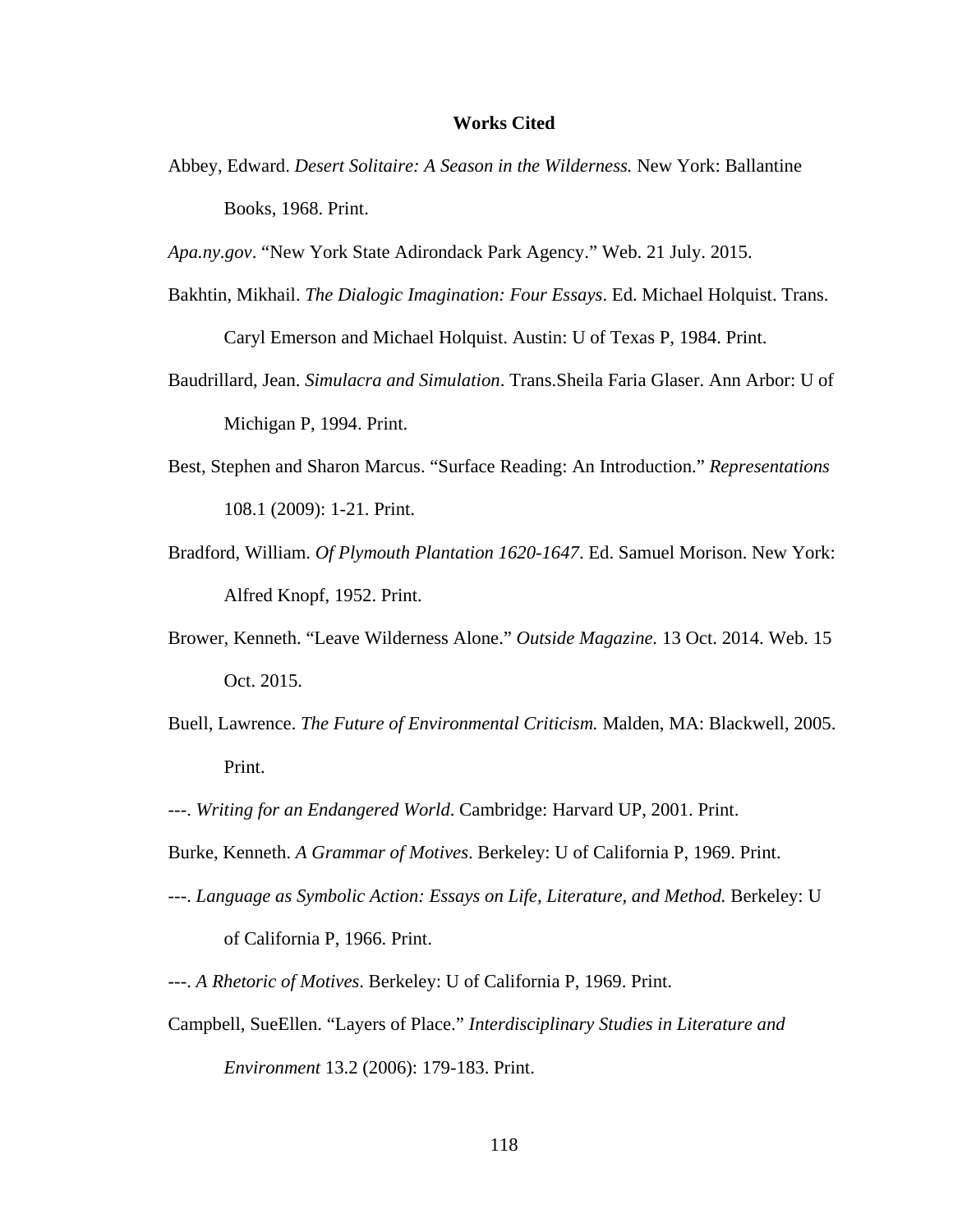- Cant, John. *Cormac McCarthy and the Myth of American Exceptionalism*. New York: Routledge, 2008. Print.
- Carroll, Peter. *Puritanism and the Wilderness: 1629-1700, The Intellectual Significance of the New England Frontier*. New York: Columbia UP, 1969.
- Casey, Edward. How to Get From Space to Place in a Fairly Short Stretch of Time." *Senses of Place*. Eds. Steven Feld and Keith Basso. Santa Fe: School of American Research Press, 1996. 13-52. Print.
- Cather, Willa. *My Ántonia.* Boston: Houghton Mifflin Company, 1988. Print.
- Cheuse, Alan. "A Note on Landscape in *All the Pretty Horses.*" *The Southern Quarterly* 30.4 (1992): 140-142. Print.
- *City-data.com*. "Fish Springs National Wildlife Refuge." Web. 21 Feb. 2014.
- Creswell, Tim. *Place: A Short Introduction.* Hoboken, NJ: Wiley-Blackwell, 2004. Print.
- Cronon, William. *Changes in the Land: Indians, Colonists, and Ecology of New England*. New York: Hill and Wang, 1983. Print.
- ---. *Facebook*. 14 Oct. 2014. Web. 15 Oct. 2014.
- ---. Foreword. *A Storied Wilderness*. By James Feldman. U of Washington P, 2011. xixiii. Print.
- ---. *Nature's Metropolis: Chicago and the Great West.* New York: Norton, 1991.
- ---. "The Riddle of the Apostle Islands." *Orion*. May/June 2003: 36-42. Print.
- ---. "The Trouble with Wilderness, or, Getting Back to the Wrong Nature." *Uncommon Ground: Toward Reinventing Nature*. Ed. William Cronon. New York: Norton, 1995. 69-90. Print.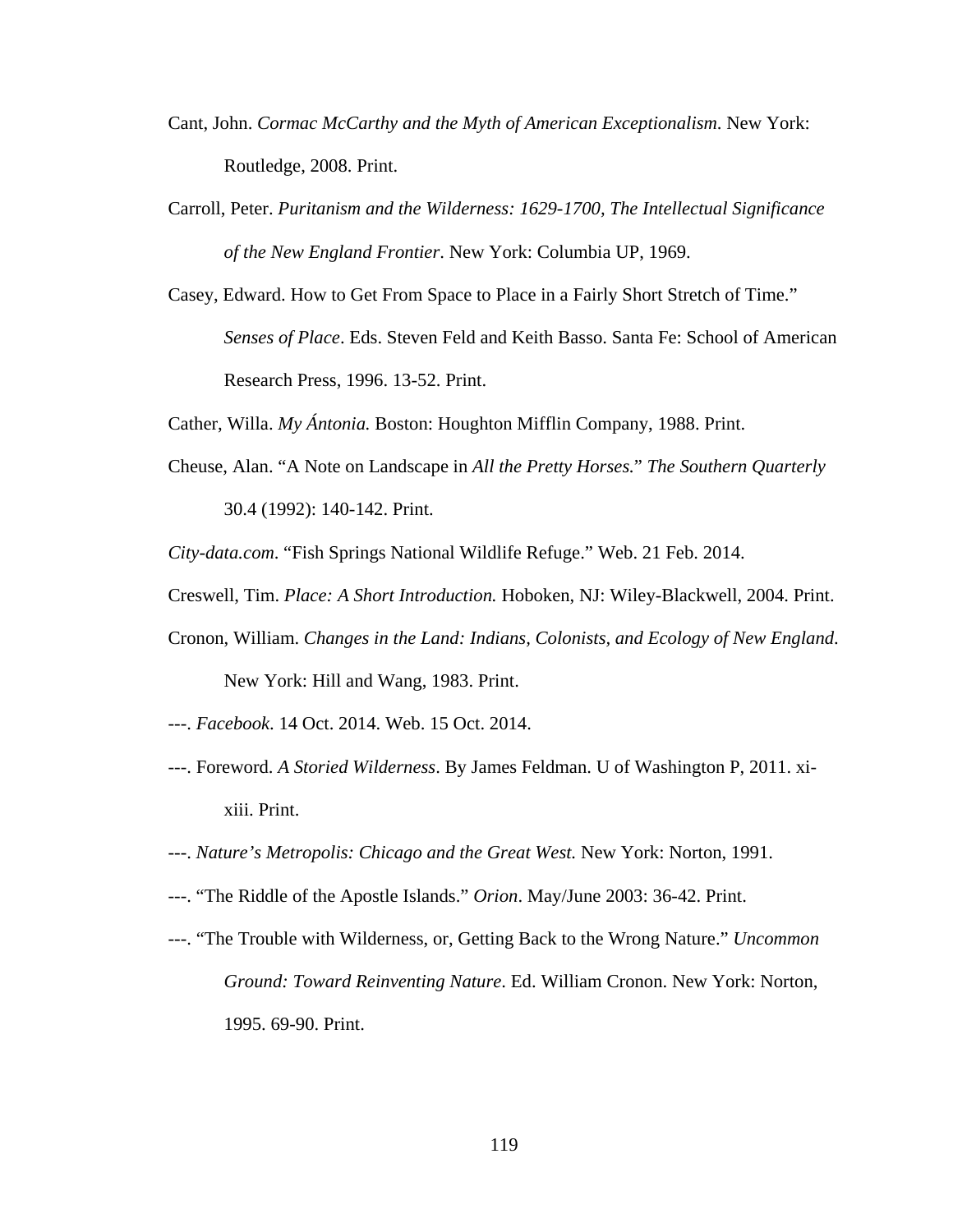- Delanda, Manuel. *Intensive Science and Virtual Philosophy*. New York: Bloomsbury, 2005. Print.
- Deleuze, Gilles and Felix Guattari. *A Thousand Plateaus: Capitalism and Schizophrenia*.

Trans. Brian Massumi. Minneapolis: U of Minnesota P, 1987. Print.

Dillard, Annie. *Pilgrim at Tinker Creek.* New York: Harper Perennial, 1999. Print.

Eaglestone, Robert. *Contemporary Fiction*. Oxford, Oxford UP, 2013. Print.

- Eliot, T.S. "Hamlet and His Problems." *The Sacred Wood*. Mineola, N.Y.: Dover, 1998. 55-59. Print.
- Egan, Timothy. *The Worst Hard Time: The Untold Story of Those Who Survived the Great American Dust Bowl.* New York: Mariner Books, 2006. Print.
- Emerson, Ralph Waldo. "Nature." *Selected Essays*. New York: Penguin, 1984. 35-82. Print.
- Estes, Andrew Keller. *Cormac McCarthy and the Writing of American Spaces*. New York: Rodopi, 2013. Print.
- Feldman, James. *A Storied Wilderness*. U of Washington P, 2011. Print.
- Feingold, Russell. "Senate Resolution 254." *Cong. Rec*. 28 Sept. 2005. 21455-21456. Print.
- Foote, Jennifer. "Trying to Take Back the Planet." *Newsweek* 115.6 (1990): 24. Print.
- Foreman, Dave. "The Real Wilderness Idea. *The Wilderness Debate Rages On.* Ed. Michael P. Nelson and J. Baird Callicott. Athens: U of Georgia P, 2008. 378-397. Print.
- ---. *Rewilding North America: A Vision for Conservation in the 21st Century.*  Washington, DC: Island Press, 2004. Print.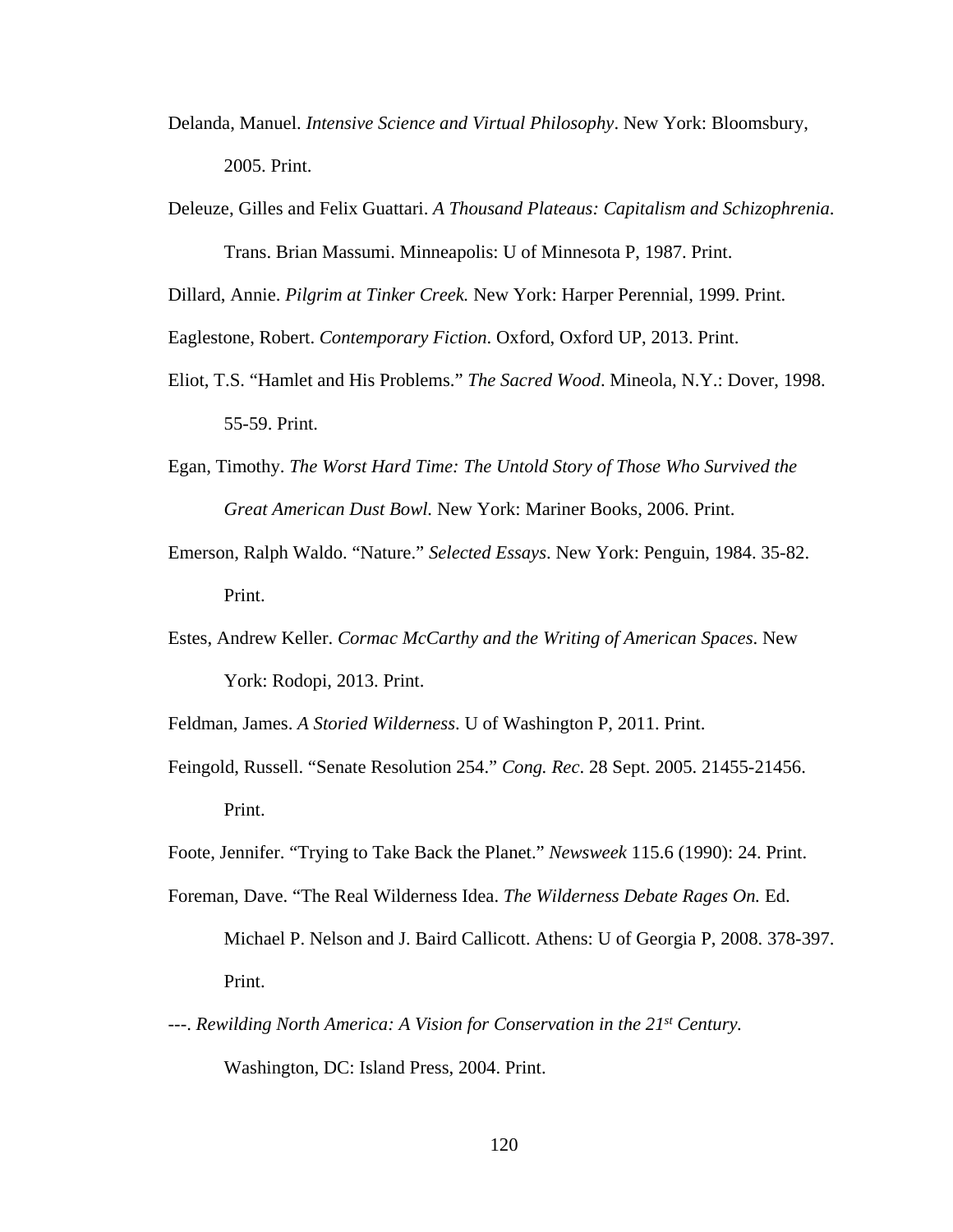Forster, E.M. *Aspects of the Novel*. New York: Harcourt, 1927. Print.

- Foucault, Michel. *This is not a Pipe.* Trans. James Harkness. Berkeley: U of California P, 2008. Print.
- Fraser, Caroline. *Rewilding the World*: *Dispatches from the Conservation Revolution.*  New York: Metropolitan Books, 2014. Print.

*Geology.isu.edu*. "History of Lake Bonneville." Web. 10 March 2014.

- Gwynn, J. Wallace. *Commonly Asked Questions about Utah's Great Salt Lake and Ancient Lake Bonneville.* Utah Geological Survey. 1996.
- Harpham, Geoffrey Galt. *The Ascetic Imperative in Culture and Criticism*. Chicago: U of Chicago P, 1987. Print.
- Harvey, David. *The Condition of Postmodernity: An Enquiry into the Origins of Cultural Change*. Oxford: Blackwell, 1989. Print.
- Holloway, David. Modernism, Nature, and Utopia: Another Look at 'Optical Democracy' in Cormac McCarthy's Western Quartet. *Southern Quarterly* 38.3 (2000): 186- 205. Print.
- Irving, Washington. "A Tour on the Prairies." *Three Western Narratives.* New York: The Library of America, 2004. 1-162. Print.
- Jarrett, Robert L. *Cormac McCarthy*. New York: Twayne, 1997. Print.
- Jenkins, Matt, ed. *A People's History of Wilderness*. Paonia, CA: High Country News Books, 2004. Print.
- Jørgensen, Dolly. "Desire for the Wild Wild Desires? The Trouble with Rewilding*.*" Online Podcast Interview. *Environmental History Resources*. By Jan Oosthoek. 27 Sept. 2013. Web. 29 June 2015.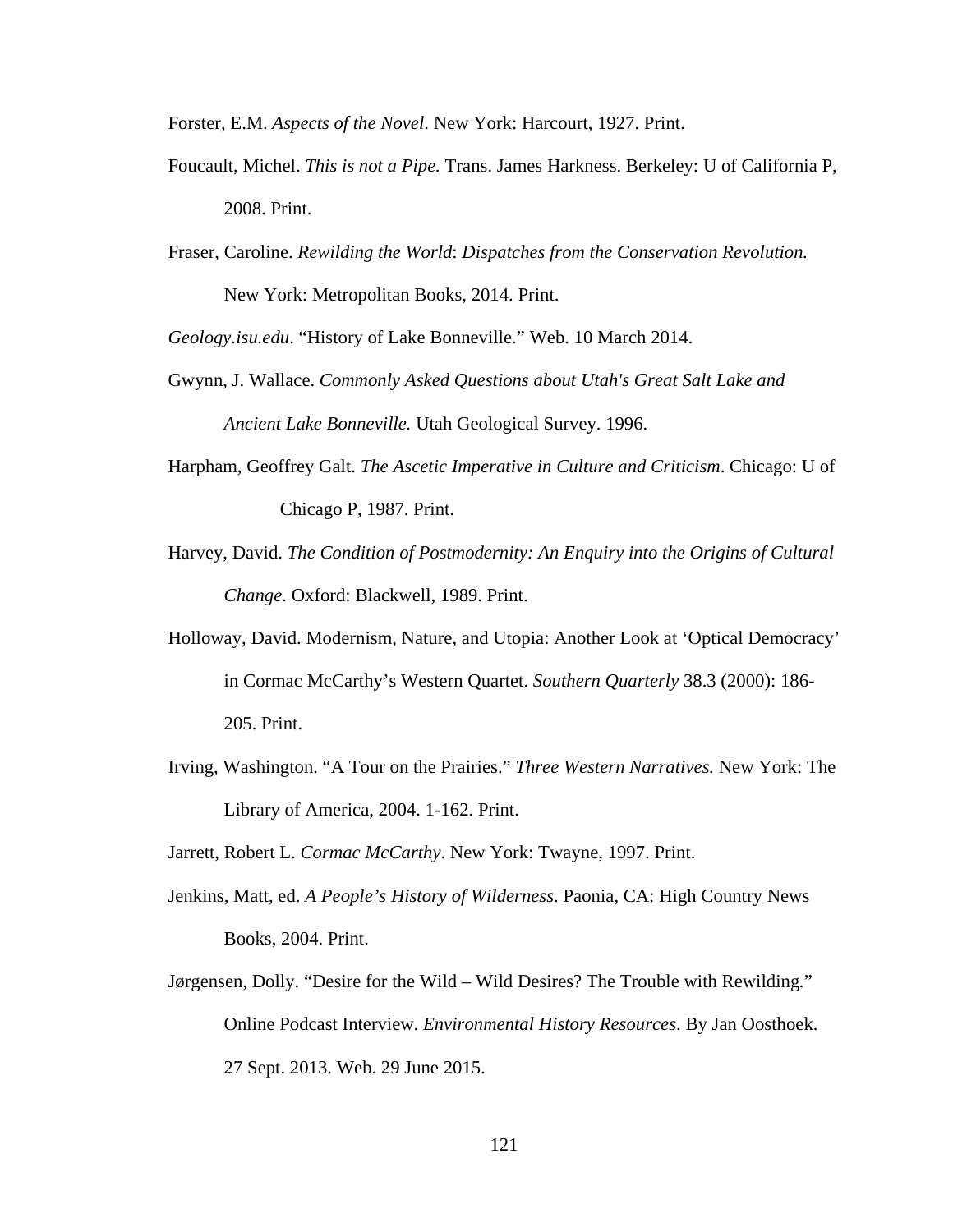- Klyza, Christopher McGrory, ed. *Wilderness Comes Home: Rewilding the Northeast.*  Hanover, UP of New England, 2001. Print.
- Krall, Lisi. *Proving Up: Domesticating land in U.S. History*. Albany: State U of New York P, 2010. Print.
- Kreml, Nancy. "Stylistic Variation and Cognitive Constraint in *All the Pretty Horses*." *Sacred Violence: Cormac McCarthy's Western Novels*. Ed. Wade Hall and Rich Wallach. Vol. 2. El Paso: Texas Western Press, 2002. 37-49. Print.
- Kroll, Gary. *America's Ocean Wilderness: A Cultural History of Twentieth-Century Exploration*. Lawrence: UP of Kansas, 2008. Print.
- Leopold, Aldo. *A Sand County Almanac.* New York: Ballantine. 1970. Print.
- Lincoln, Kenneth. *Cormac McCarthy: American Canticles*. New York: Palgrave Macmillan, 2009. Print.
- Love, Glen. "Revaluing Nature: Toward an Ecological Criticism." *Western American Literature* 25.3 (1990): 201-215. Print.
- Manning, Richard. *Rewilding the West: Restoration in a Prairie Landscape.* Berkeley: U of California P, 2011. Print.
- Marris, Emma. "Handle with Care." *Orion Magazine.* 34.3 (2015): 22-26. Print.
- Massey, Doreen. "Power-geometry and a Progressive Sense of Place." *Mapping the Futures: Local Cultures, Global Change*. Ed. John Bird, et al. New York: Routledge, 1993. 60–70. Print.
- Mathews, Jay. "Great Salt Lake Runneth Over, Contrary to Lawmakers' Orders." *The Washington Post* 3 April 1983, final ed.: A2+. *LexisNexis*. Web. 19 Feb. 2014. McCarthy, Cormac. *All the Pretty Horses.* New York: Vintage, 1993. Print.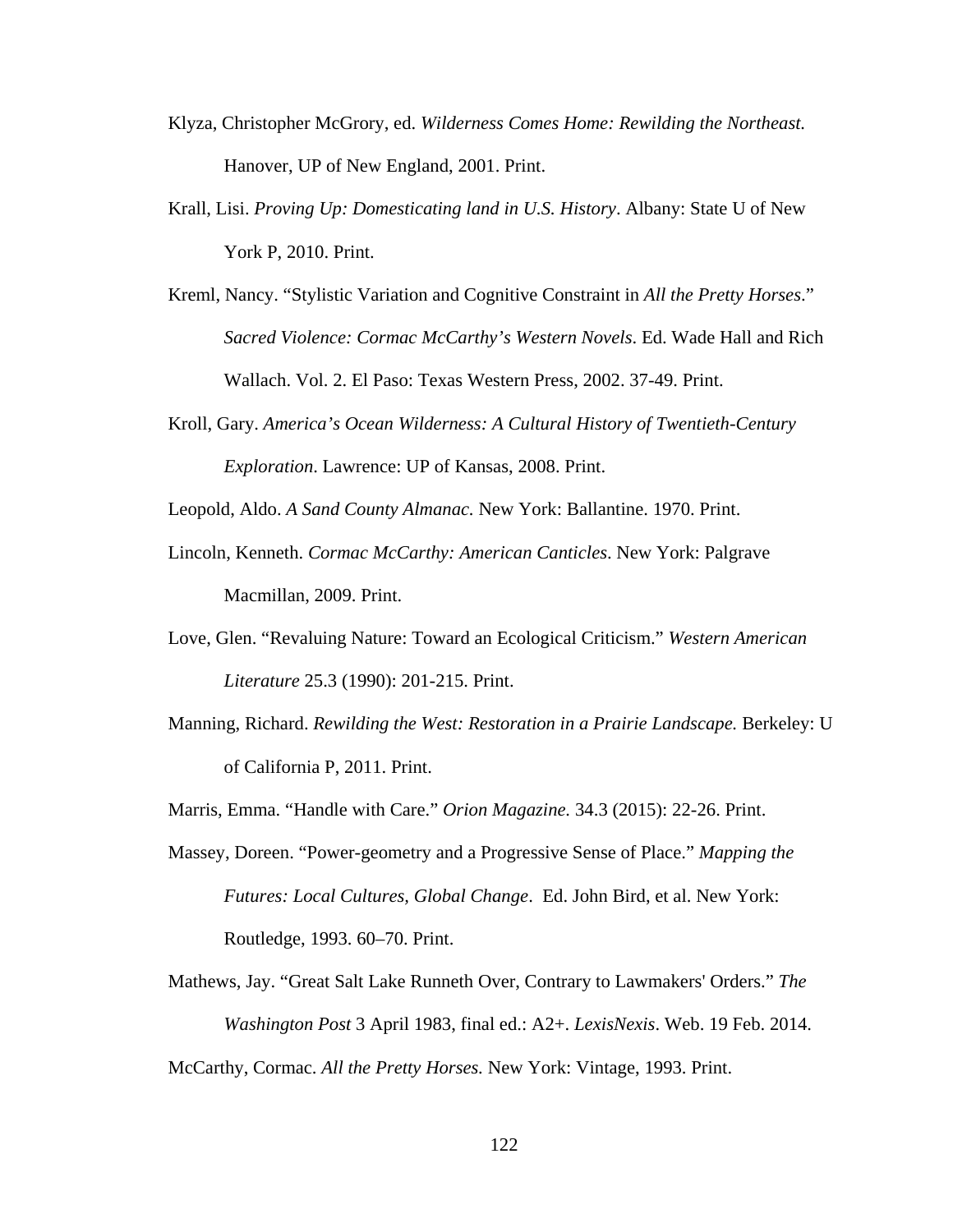---. *Blood Meridian*. New York: Vintage, 1992. Print.

- McGilchrist, Megan, Riley. *The Western Landscape in Cormac McCarthy and Wallace Stegner: Myths of the Frontier*. New York: Routledge, 2010. Print.
- Mitchell, Nora and Rolf Diamant. "Stewardship and Sustainability: Lessons from the "Middle Landscape" of Vermont." *Wilderness Comes Home: Rewilding the Northeast.* Ed. Christopher McGrory Klyza. Hanover, UP of New England, 2001. Print.
- Molvar, Erik. *Wild Wyoming*. Guilford, CT: The Globe Pequot Press, 2001. Print.
- Monbiot, George. *Feral: Rewilding the Land, the Sea, and Human Life.* Chicago: U of Chicago P, 2014. Print.
- Morgan, Dale. *The Great Salt Lake*. New York: The Bobbs-Merrill Company, 1947. Print.
- Morrison, Gail Moore. "*All the Pretty Horses:* John Grady Cole's Expulsion from Paradise." *Perspectives on Cormac McCarthy*. Jackson: UP of Mississippi. 1993. 173-194. Print.

Muir, John. *My First Summer in the Sierra*. New York: Penguin, 1997. Print.

- National Park Service. *Apostle Islands: Gaylord Nelson Wilderness.* Web. 22 Oct. 2013.
- Nelson, Michael P. "An Amalgamation of Wilderness Preservation Arguments." *The Great New Wilderness Debate*. Ed. J. Baird Callicott and Michael Nelson. Athens: U of Georgia P, 1998. 154-198. Print.
- Nelson, Michael P. and John A. Vucetich. "Wilderness, Value of." *The International Encyclopedia of Ethics.* Ed. Hugh LaFollette. Oxford: Blackwell, 2013. 5476- 5484. Print.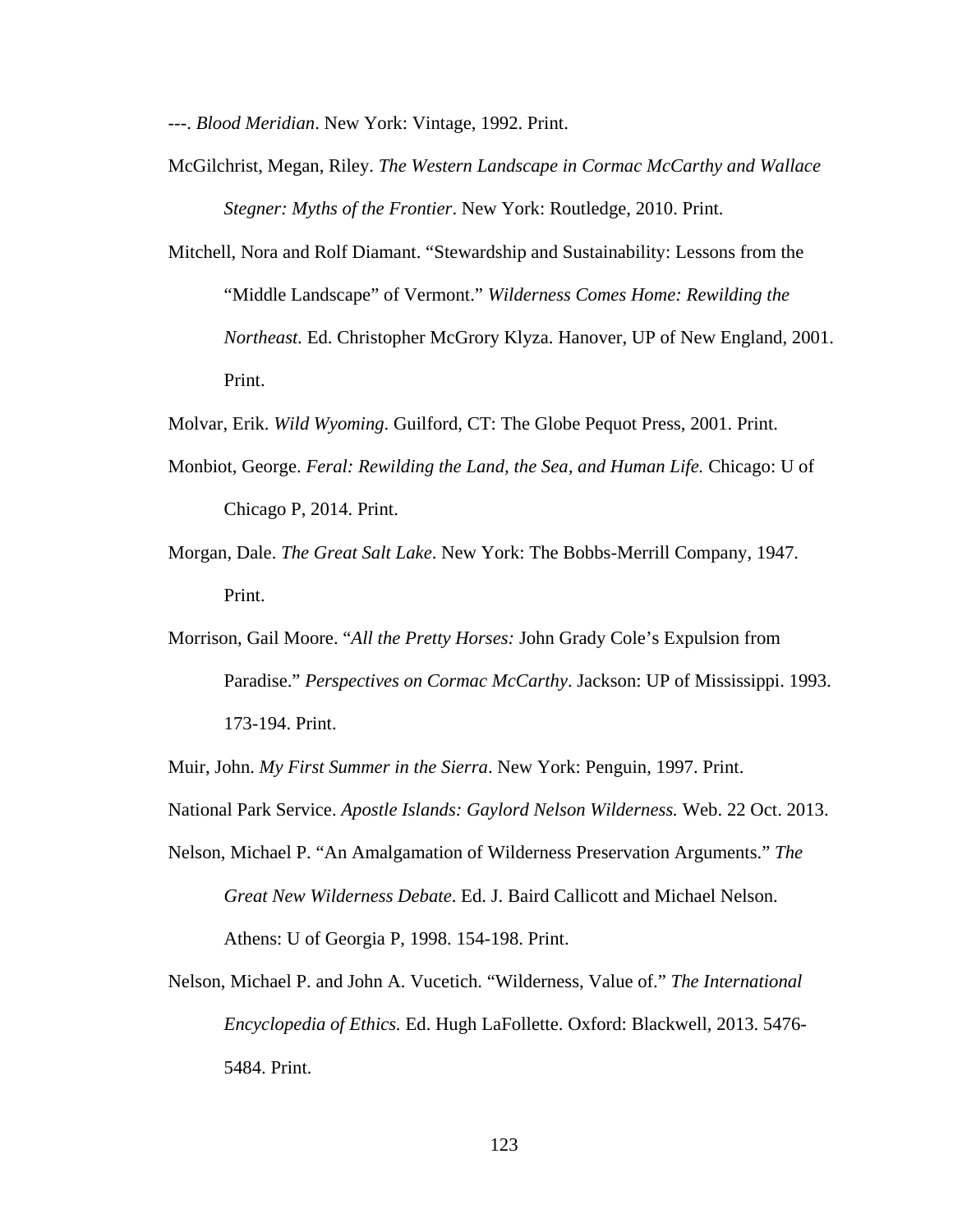- "Out of the Wild: A Conversation between William Cronon and Michael Pollan." *Orion Magazine.* 34.6 (2013): 64-71. Print.
- Peebles, Stacey. "What Happens to Country." *Sacred Violence: Cormac McCarthy's Western Novels*. Ed. Wade Hall and Rich Wallach. Vol. 2. El Paso: Texas Western Press, 2002. 127-142. Print.

Plato. *The Republic.* Trans. Christopher Rowe. New York: Penguin, 2012. Print.

- Plumwood, Val. "Wilderness Skepticism and Wilderness Dualism." *The Great New Wilderness Debate*. Ed. J. Baird Callicott and Michael Nelson. Athens: U of Georgia P, 1998. 652-690. Print.
- Poirier, Richard. The Renewal of Literature. New York: Random House, 1987. Print. Raban, Jonathan. *Bad Land*. New York: Vintage, 1997. Print.
- Richards, I.A. *Principles of Literary Criticism*. New York: Routledge, 1926. Print.

Robinson, Marilynne. *Housekeeping.* New York: Picador, 1980. Print.

- Ronald, Ann. *Reader of the Purple Sage: Essays on Western Writers and Environmental Literature.* Reno: U of Nevada P, 2003. Print.
- Roorda, Randall. "Antinomies of Participation in Literacy and Wilderness." *Interdisciplinary Studies in Literature and Environment* 14.2 (2007): 71-87. Print.
- Said, Edward. "Invention, Memory, and Place." *Critical Inquiry* 26 (Winter 2000): 175- 192. Print.
- Sanders, Scott Russell. "Speaking a Word for Nature." *The Ecocriticism Reader: Landmarks in Literary Ecology.* Ed. Cheryll Glotfelty and Harold Fromm. Athens, GA: U of Georgia Press, 1996. 182-195. Print.

Schama, Simon. *Landscape and Memory*. New York: Vintage. 1996. Print.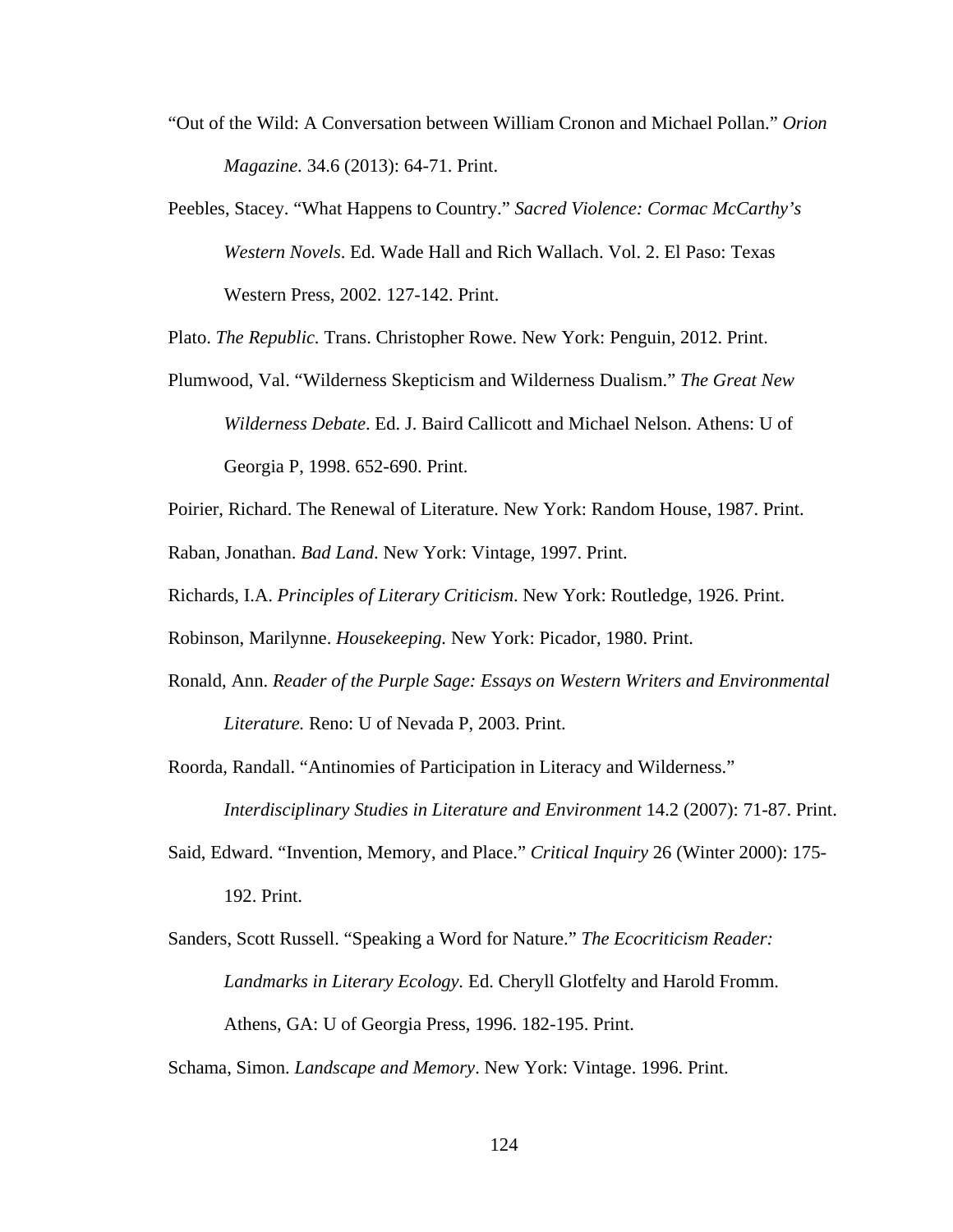- Sheldrake, Philip. *Spaces for the Sacred: Place Memory, and Identity.* Baltimore: John Hopkins UP, 2001. Print.
- Schiappa, Edward. *Defining Reality: Definitions and the Politics of Meaning*. Carbondale, IL: Southern Illinois UP, 2003. Print.
- Sillitoe, Linda. "Salt Lake County, Centennial History." *Utah History to Go*. Web. 19 Feb. 2014.
- Simpson, David. *Situatedness, or, Why We Keep Saying Where We're Coming From*. Durham: Duke UP, 2002. Print.
- Smith, Jonathan, Andrew Light, and David Roberts. Introduction. *Philosophy and Geography III: Philosophies of Place*. Lanham, MD: Rowman Littlefield, 1998. 1-20. Print.

Snyder, Gary. *The Practice of the Wild*. Berkeley: Counterpoint, 1990. Print.

- Solomon, Christopher. "Rethinking the Wild: The Wilderness Act is Facing a Midlife Crisis." *New York Times.* 5 July 2014, Opinion sec.: 1. Web. 10 July 2014.
- Snyder, Phillip A. and Delys W. Snyder. "Modernism, Postmodernism, and Language: McCarthy's Style. *The Cambridge Companion to Cormac McCarthy*. Ed. Steven Frye. New York: Cambridge UP, 2013. 27-40. Print.
- Starbuck, James. "Flood Watch 1983: Newspaper Coverage of the Flooding of Thistle and Salt Lake City." *Utah Communication History Encyclopedia*. 13 April 2012. Web. 19 Feb. 2014.
- Stegner, Wallace. *Where the Bluebird Sings to the Lemonade Springs.* New York: Penguin, 1992. Print.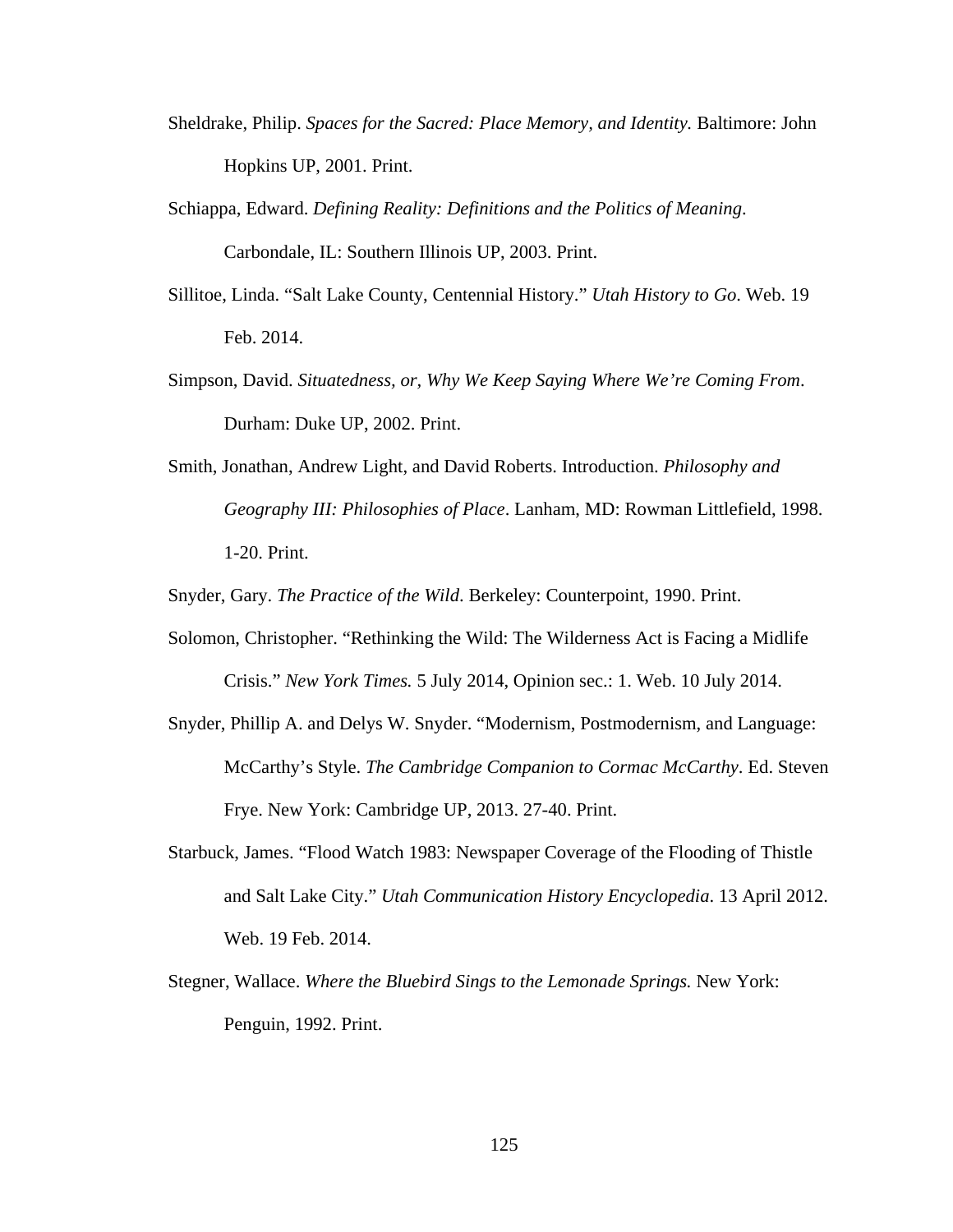- ---. "Wilderness Letter." The Wilderness Reader. Ed. Frank Bergon. Reno: U of Nevada P, 1980. 327–333. Print.
- Steinby, Liisa. "Bakhtin's Concept of the Chronotope: The Viewpoint of an Acting Subject." *Bakhtin and His Others: (Inter)subjectivity, Chronotope, Dialogism*. New York: Anthem P, 2014. 105-126. Print.
- Stevens, Wallace. "The Snow Man." *Twentieth-Century American Poetry.* Ed. Dana Gioia, David Mason, and Meg Schoerke. New York: McGraw-Hill, 2004. 121- 122. Print.
- Soule, Michael and Reed Noss. "Rewilding and Biodiversity: Complementary Goals for Continental Conservation." *Wild Earth* 8.3 (1998): 1-11. Print.
- Thoreau, Henry David. "Wild Apples." *The Writings of Henry D. Thoreau: Excursions*. Ed. Joseph J. Moldenhauer. Princeton: Princeton UP, 2007. 261-289. Print.
- Tuan, Yi-Fu. *Space and Place: The Perspective of Experience*. Minneapolis: U of Minnesota P, 1977. Print.
- Turner, Jack. *The Abstract Wild.* 4<sup>th</sup> ed. Tucson: U of Arizona P. 1994. Print.
- *Utah.com*. "Great Salt Lake." Web. 15 March 2014.
- Vucetich, John A., and Michael P. Nelson. "Distinguishing Experiential and Physical Conceptions of Wilderness." *The Wilderness Debate Rages On.* Ed. Michael P.

Nelson and J. Baird Callicott. Athens: U of Georgia P, 2008. 611-631. Print.

*Water.usgs.gov*. "Explanations for the National Water Conditions." Web. 5 March 2014.

*Weatherdb.com*. "Salt Lake City." Web. 20 Feb. 2014.

Welty, Eudora. "Place in Fiction." *A Modern Southern Reader.* Ed. Ben Forkner and Patrick Samway. Atlanta: Peachtree, 1986. 537-548. Print.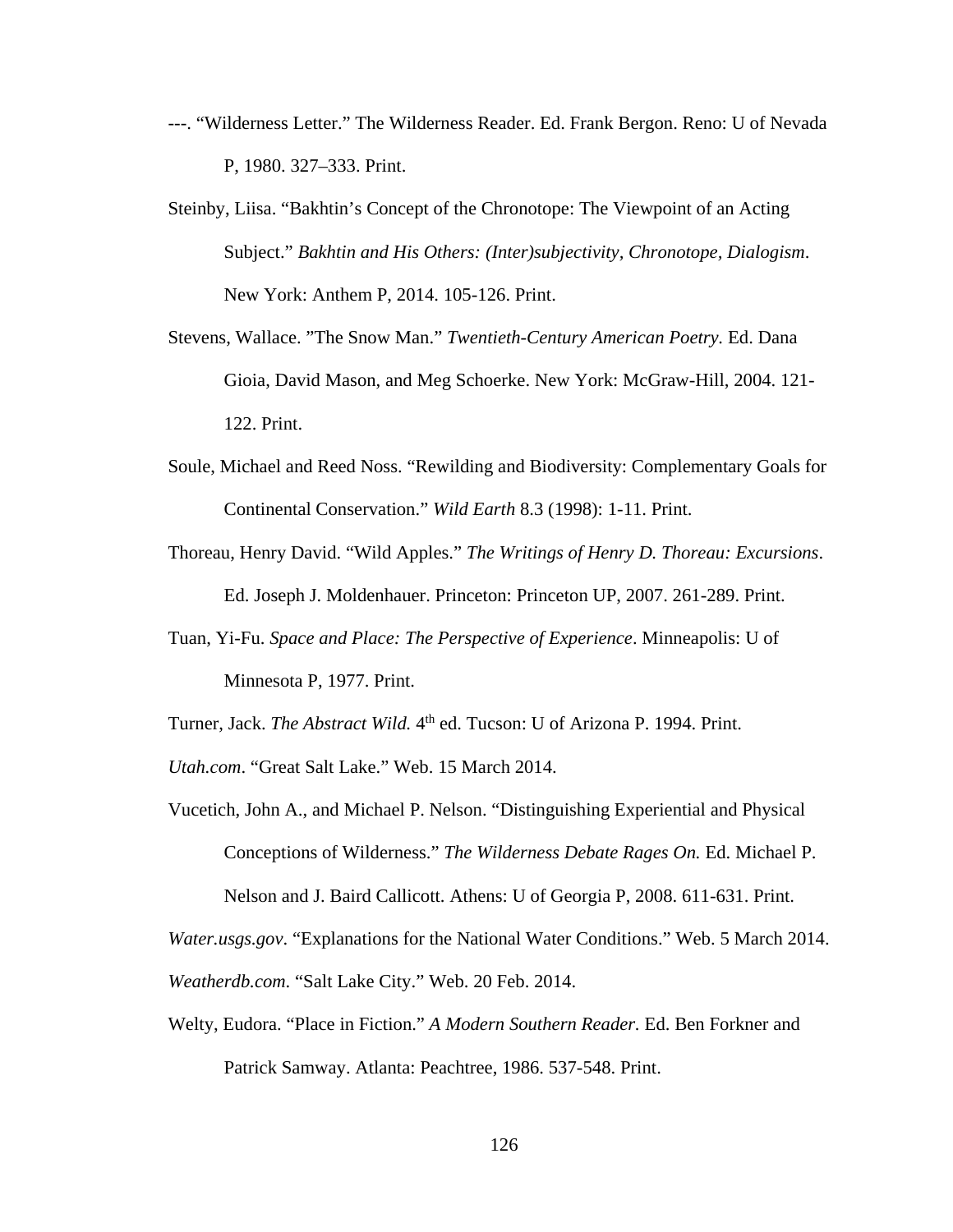- Wild, Peter. "A "Beauty Engineer" Births the Wilderness System." *A People's History of Wilderness*. Ed. Matt Jenkins. Paonia, CA: High Country News Books, 2004. 12- 17. Print.
- Wilderness Act. Pub. L. 88-577. 3 Sept. 1964. Print.

*Wilderness.net.* "Dark Canyon Wilderness." Web. 10 March 2014.

*The Wild Foundation*. "Our Mission." Web. 15 March 2014.

- Williams, Bernard. "Making Sense of Humanity." Prologue. *The Boundaries of Humanity: Humans, Animals, Machines*. Ed. James Sheehan and Morton Sosna. Berkeley: U of California P, 1991. 13-23. Print.
- Williams, Raymond. *Keywords: A Vocabulary of Culture and Society*. New York: Oxford, 1985. Print.
- Williams, Terry Tempest. "The Glorious Indifference of Wilderness." *Orion Magazine*. 33.2 (2014): 50-54. Print.
- ---. *Refuge.* 2nd ed. New York: Vintage. 2001. Print.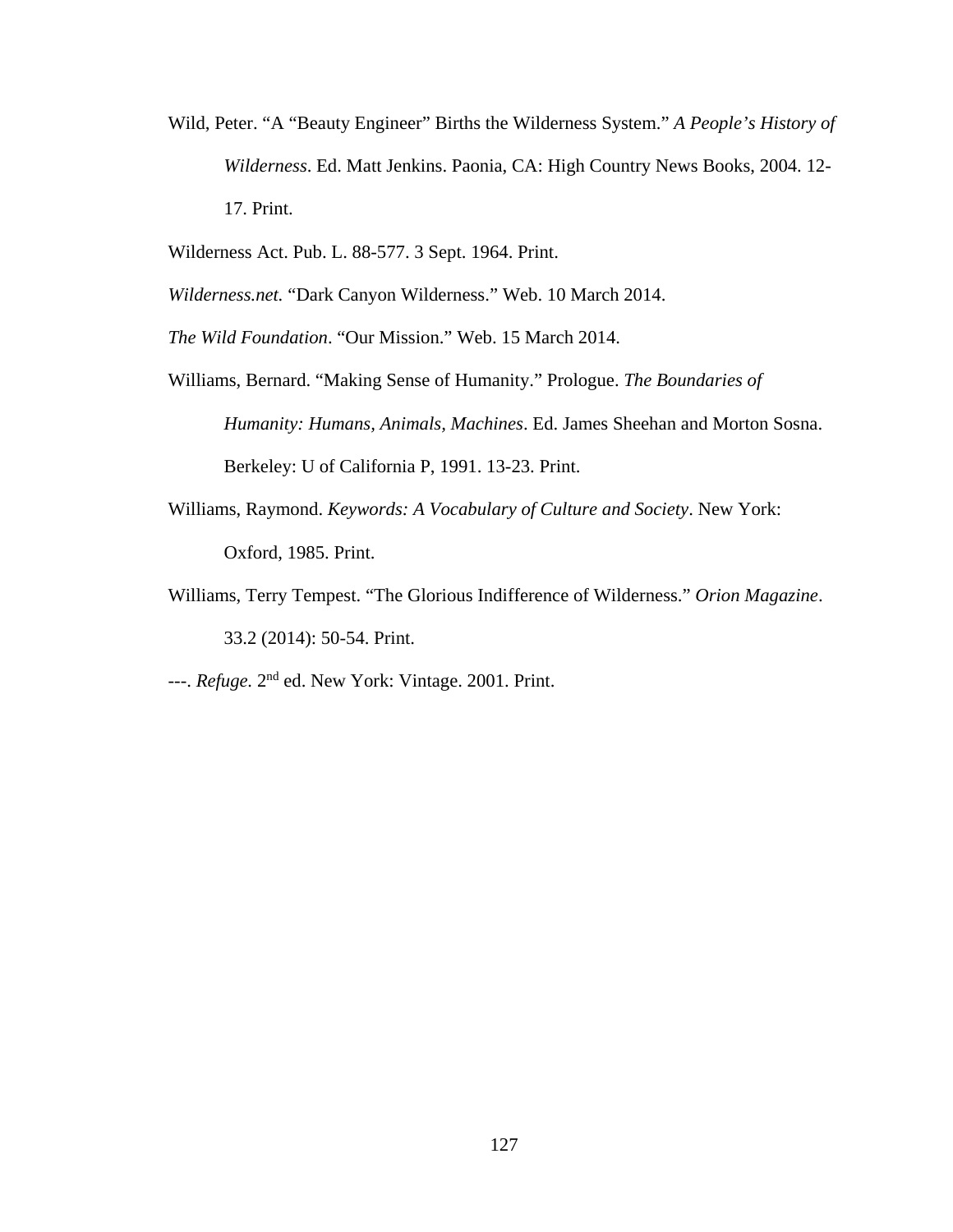## **Vita Aaron A. Cloyd**

## **EDUCATION**

Ph.D. in English (expected) University of Kentucky, defense August 2015. Dissertation: *Narrating Rewilding: Shifting Images of Wilderness in American Literature* Advisor: Randall Roorda

Graduate Certificate in College Teaching and Learning University of Kentucky, 2014.

M.A. in English Idaho State University, 2010. Thesis: "From Dissolution to Realization: The Interdependence of Self and Place in Alice Munro's *Hateship, Friendship, Courtship, Loveship, Marriage*" Advisor: Margaret Johnson

B.A. in History and Theology Multnomah University, 2005.

### **PROFESSIONAL POSSITIONS**

North Idaho College Assistant Professor, English Department, 2015-present.

University of Kentucky Graduate Teaching Instructor and Assistant, Department of English, 2010-2014.

Eastern Idaho Technical College Adjunct Professor, General Education Division, 2010.

Idaho State University Graduate Teaching Instructor and Assistant, Department of English and Philosophy, 2008-2010.

Multnomah University Adjunct Professor, Division of Arts and Sciences, 2005-2008.

#### **AWARDS AND HONORS**

Dissertation Writing Fellowship. University of Kentucky. 2014.

Best of Conference Panel Paper. Kentucky Philological Association Conference. 2014.